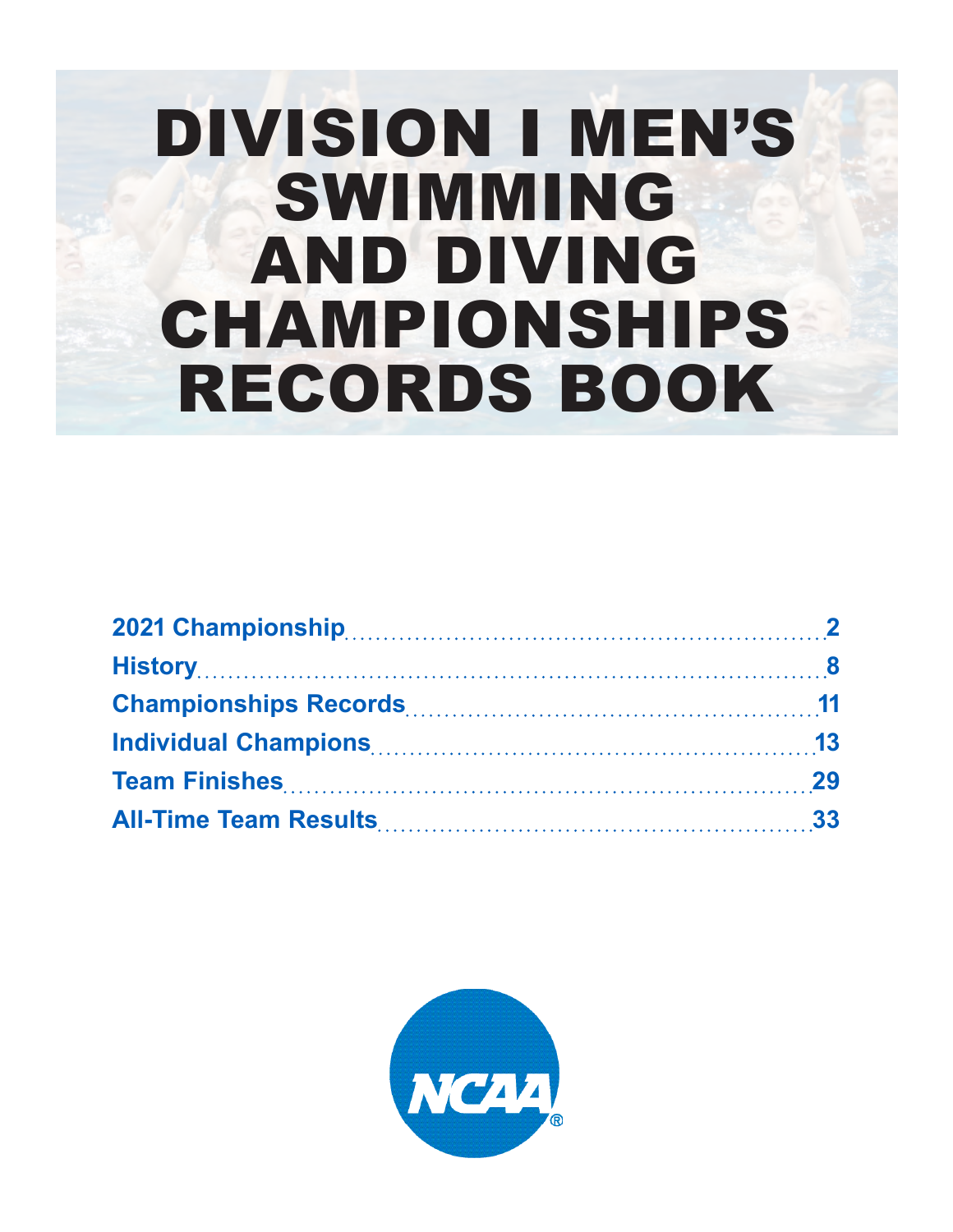# 2021 CHAMPIONSHIP

## 2021 TEAM STANDINGS

| 1.               | Texas                | 595  |
|------------------|----------------------|------|
| 2.               | California           | 568  |
| 3.               | Flordia              | 367  |
| $\overline{4}$ . | Georgia              | 268  |
| 5.               | Louisville           | 211  |
| 6.               | Indiana              | 207  |
| 7.               | Ohio St.             | 180  |
| 8.               | <b>NC State</b>      | 164  |
| 9.               | Virginia             | 152  |
| 10.              | <b>Texas A&amp;M</b> | 151  |
| 11.              | Virginia Tech        | 135  |
| 12               | Michigan             | 106  |
| 12.              | Arizona              | 106  |
| 14.              | Stanford             | 99   |
| 15.              | Alabama              | 91   |
| 16.              | Missouri             | 86   |
| 17.              | Purdue               | 83   |
| 18.              | LSU                  | 68   |
| 19.              | University of Miami  | 54   |
| 20.              | <b>Tennessee</b>     | 48   |
| 21.              | Georgia Tech.        | 40   |
| 21               | Minnesota            | 40   |
| 23.              | Flordia St.          | 32.5 |
| 24.              | <b>UNC</b>           | 31   |
| 25.              | Notre Dame           | 29   |
| 26               | Pittsburgh           | 28   |
| 27.              | Southern California  | 21   |
| 28.              | Wisconsin            | 20   |
| 29.              | Utah                 | 17.5 |
| 30               | Kentucky             | 14   |
| 31.              | Penn St.             | 13   |
| 32.              | West Virginia        | 5    |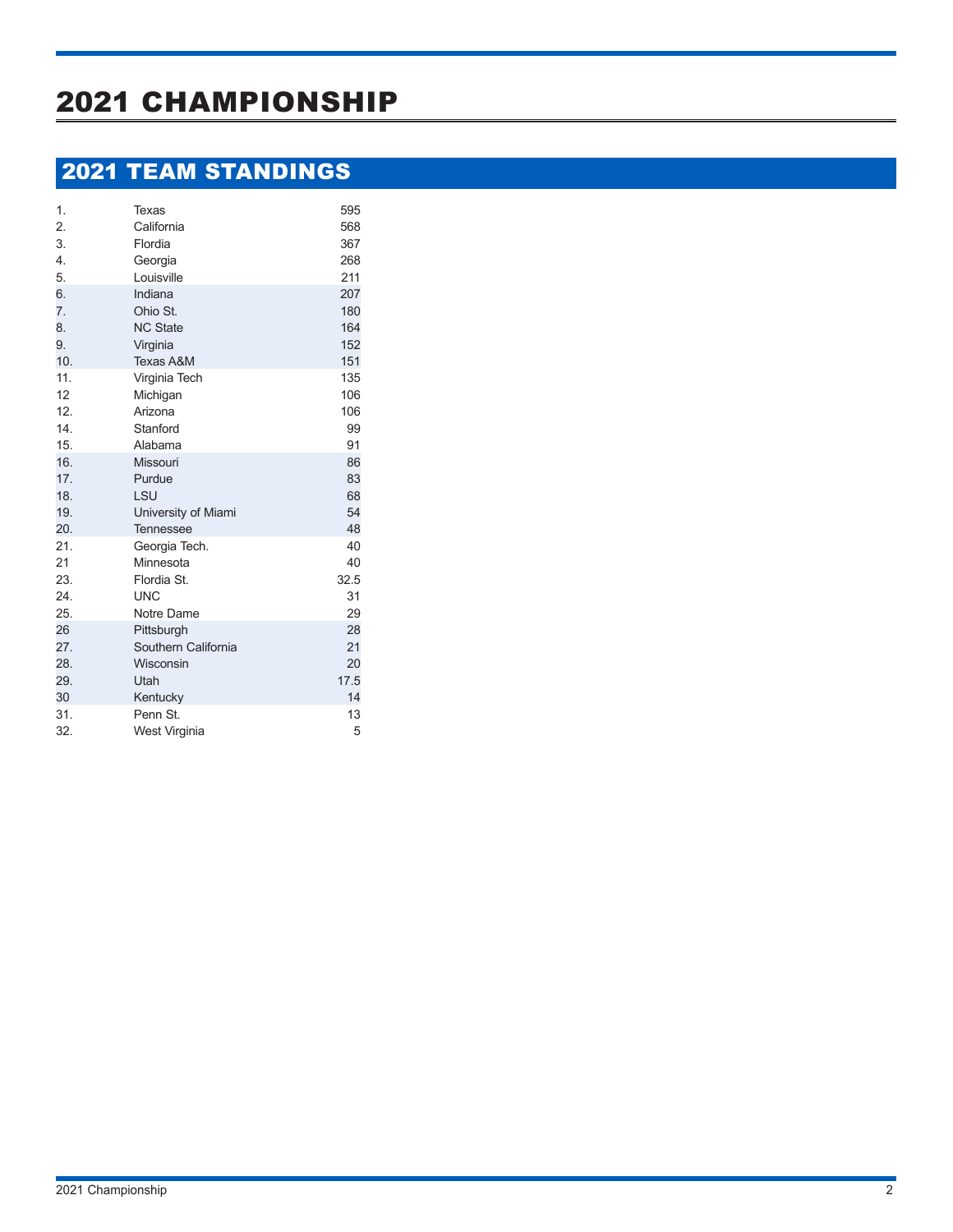## 2021 INDIVIDUAL RESULTS

### 50-Yard Freestyle

### **Final**

| <b>Place</b>       | <b>Athlete</b>   | <b>School</b>   | <b>Finals Time</b> |
|--------------------|------------------|-----------------|--------------------|
| 1                  | Hoffer, Ryan     | California      | 18.33              |
| 2                  | Seeliger, Bjorn  | California      | 18.71              |
| 3                  | Chaney, Adam     | Flordia         | 18.88              |
| 4                  | Downing, Dillon  | Georgia         | 18.94              |
| 5                  | Borges, Gus      | Michigan        | 19.02              |
| 6                  | Krueger, Daniel  | Texas           | 19.08              |
| 7                  | Vera, Blaise     | Pittsburgh      | 19.39              |
| 8                  | Ramadan, Youssef | Virginia Tech   | 19.45              |
| <b>Consolation</b> |                  |                 |                    |
| <b>Place</b>       | <b>Athlete</b>   | <b>School</b>   | <b>Finals Time</b> |
| 9                  | Friese, Eric     | Flordia         | 18.90              |
| 10                 | Curry, Brooks    | LSU             | 19.08              |
| 11                 | Brownstead, Matt | Virginia        | 19.21              |
| 12                 | Franzman, Jack   | Indiana         | 19.31              |
| 13                 | Izzo, Giovanni   | <b>NC State</b> | 19.38              |
| $14*$              | Varjasi, Peter   | Florida St.     | 19.41              |
| $14*$              | Deryk, Cooper    | Utah            | 19.41              |
| 16                 | Peel, Cam        | Michigan        | 19.44              |

### 100-Yard Freestyle

### **Final**

| <b>Place</b>       | <b>Athlete</b>   | <b>School</b> | <b>Finals Time</b> |
|--------------------|------------------|---------------|--------------------|
| 1                  | Hoffer, Ryan     | California    | 40.89              |
| $2^*$              | Kibler, Drew     | Texas         | 41.59              |
| $2^*$              | Krueger, Daniel  | Texas         | 41.59              |
| 4                  | Seeliger, Bjorn  | California    | 41.74              |
| 5                  | King, Matt       | Alabama       | 41.76              |
| 6                  | Smith, Kieran    | Florida       | 41.89              |
| 7                  | Curry, Brooks    | LSU           | 41.99              |
| 8                  | Acin, Nikola     | Purdue        | 42.15              |
| <b>Consolation</b> |                  |               |                    |
| <b>Place</b>       | <b>Athlete</b>   | <b>School</b> | <b>Finals Time</b> |
| 9                  | Brownstead, Matt | Virigina      | 42.12              |
| 10                 | Ramadan, Youssef | Virigina St.  | 42.25              |
| 11                 | Wright, River    | Michigan      | 42.30              |
| $12 \overline{ }$  | Vera, Blaise     | Pittsburgh    | 42.40              |
| 13                 | Friese, Eric     | Flordia       | 42.44              |
| 14                 | Staka, Chris     | <b>Texas</b>  | 42.47              |
| 15                 | Theall, Mark     | Texas A&M     | 42.62              |
| 16                 | Downing, Dillon  | Georgia       | 43:09              |

### 200-Yard Freestyle

### **Final**

| <b>Place</b>       | <b>Athlete</b>  | <b>School</b>  | <b>Finals Time</b> |
|--------------------|-----------------|----------------|--------------------|
| 1                  | Smith, Kieran   | Flordia        | 1:30.10            |
| 2                  | Kibler, Drew    | Texas          | 1:30.39            |
| 3                  | Julian, Trenton | California     | 1:31.55            |
| 4                  | Sannem, Jake    | Texas          | 1:32.68            |
| 5                  | Delakis, Paul   | Ohio St.       | 1:32.97            |
| 6                  | Curry, Brooks   | <b>LSU</b>     | 1:33.12            |
|                    | Sancov, Alexei  | Southern Cali. | 1:33.64            |
| 8                  | Larson, Peter   | Texas          | 1:33.67            |
| <b>Consolation</b> |                 |                |                    |
|                    |                 |                |                    |

| <b>Place</b> | Athlete | School | <b>Finals Time</b> |
|--------------|---------|--------|--------------------|
|              |         |        |                    |

| 9  | Unlu, Baturalp  | Georgia Tech    | 1:32.60 |
|----|-----------------|-----------------|---------|
| 10 | Frost, Preston  | Stanford        | 1:32.80 |
| 11 | Dahlgren, Jack  | Missouri        | 1:32.98 |
| 12 | Maghey, Jake    | Georgia         | 1:33.07 |
| 13 | Callan, Patrick | Michigan        | 1:33.19 |
| 14 | Carrozza, Coby  | <b>Texas</b>    | 1:33.30 |
| 15 | Miller, Luke    | <b>NC State</b> | 1:33.31 |
| 16 | Theall, Mark    | Texas A&M       | 1:33.57 |
|    |                 |                 |         |

### 500-Yard Freestyle

### **Final**

| Place | <b>Athlete</b>  | <b>School</b>   | <b>Finals Time</b> |
|-------|-----------------|-----------------|--------------------|
| 1     | Magahey, Jake   | Georgia         | 4:07.97            |
| 2     | Smith, Kieran   | Flordia         | 4:08.07            |
| 3     | Fail, Brooks    | Arizona         | 4:09.54            |
| 4     | Julian, Trenton | California      | 4:09.78            |
| 5     | Kibler, Drew    | Texas           | 4:10.04            |
| 6     | Finke, Bobby    | Flordia         | 4:11.11            |
| 7     | Grieshop, Sean  | California      | 4:11.82            |
| 8     | Dant, Ross      | <b>NC State</b> | 4:12.37            |
|       |                 |                 |                    |

### **Consolation**

| <b>Place</b> | <b>Athlete</b>     | <b>School</b> | <b>Finals Time</b> |
|--------------|--------------------|---------------|--------------------|
| 9            | Yeadon, Zach       | California    | 4:11.37            |
| 10           | Callan, Patrick    | Michigan      | 4:12.13            |
| 11           | Freeman Trey       | Flordia       | 4:12.21            |
| 12           | Shoults, Grant     | Stanford      | 4:13.20            |
| 13           | Callan, Patrick    | Michigan      | 4:13.49            |
| 14           | Mestre, Alfonso    | Florida       | 4:14.97            |
| 15           | Zettle, Alex       | Texas         | 4:15.54            |
| 16           | Larson, Johnthomas | <b>Texas</b>  | 4:16.13            |

### 1,650-Yard Freestyle

### **Final**

| Place | <b>Athlete</b>     | <b>School</b>   | <b>Finals Time</b> |
|-------|--------------------|-----------------|--------------------|
| 1     | Finke, Bobby       | Flordia         | 14:12.52           |
| 2     | Magahey, Jake      | Georgia         | 14:28.69           |
| 3     | Dant, Ross         | <b>NC State</b> | 14:31.17           |
| 4     | Fail, Brooks       | Arizona         | 14:31.38           |
| 5     | Hoagland, Jack     | Notre Dame      | 14:33.93           |
| 6     | Yeadon, Zach       | California      | 14:36.06           |
| 7     | Johnston, David    | <b>Texas</b>    | 14:40.13           |
| 8     | Clark, Charlie     | Ohio St.        | 14:40.70           |
| 9     | Zettle, Alex       | Texas           | 14:42.40           |
| 10    | Brinegar, Michael  | Indiana         | 14:45.50           |
| 11    | Shoults, Grant     | Stanford        | 14:46.51           |
| 12    | Dannhauser, Joshua | Wisconsin       | 14:48.07           |
| 13    | Larson, Johnthomas | Texas           | 14:48.17           |
| 14    | Grieshop, Sean     | California      | 14:54.95           |
| 15    | Reed, Greg         | Georgia         | 14:50.33           |
| 16    | Camblong, Tomy-Lee | Georgia         | 14:51.36           |

### 100-Yard Backstroke

### **Final**

| Place | <b>Athlete</b>    | <b>School</b>   | <b>Finals Time</b> |
|-------|-------------------|-----------------|--------------------|
| 1     | Casas, Shaine     | Texas A&M       | 44.20              |
| 2     | Stokowski, Kacper | <b>NC State</b> | 44.37              |
| 3     | Lasco, Destin     | California      | 44.49              |
| 4     | Jiang, Alvin      | <b>Texas</b>    | 44.60              |
| 5     | Albiero, Nicolas  | Louisville      | 44.86              |
| 6     | Burns, Brendan    | Indiana         | 45:03              |
| 7     | Acededo, Javi     | Georgia         | 45:06              |
|       |                   |                 |                    |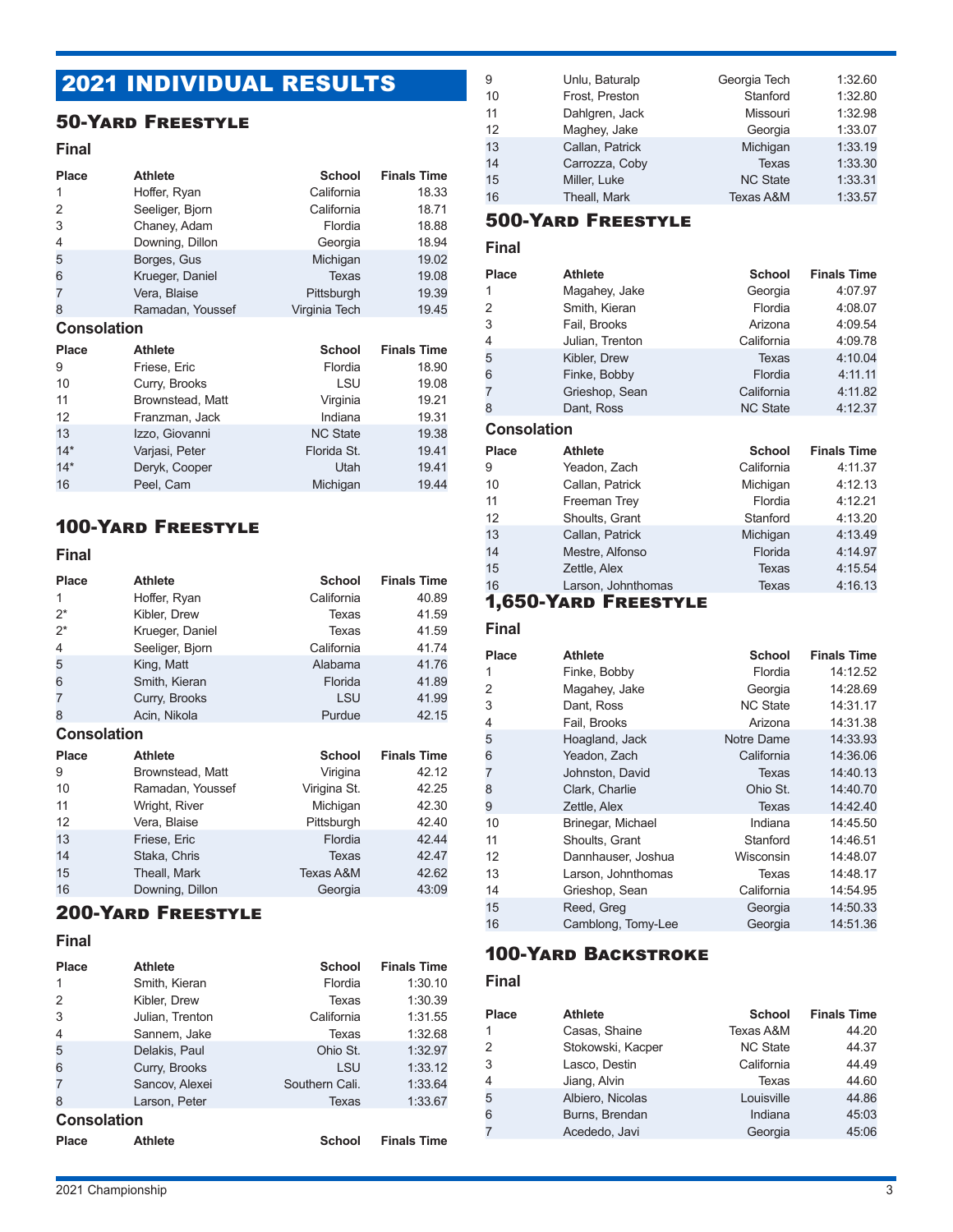| 8                  | Mefford, Bryce    | California    | 45:52              |
|--------------------|-------------------|---------------|--------------------|
| <b>Consolation</b> |                   |               |                    |
| <b>Place</b>       | <b>Athlete</b>    | <b>School</b> | <b>Finals Time</b> |
| 9                  | Chaney, Adam      | Flordia       | 44.74              |
| 10                 | Staka, Chris      | Texas         | 45.23              |
| 11                 | Carr, Daniel      | California    | 45.32              |
| 12                 | Manke, Matthew    | Alabama       | 45.39              |
| 13                 | Armstrong, Hunter | Ohio St.      | 45.48              |
| 14                 | Fantoni, Gabriel  | Indiana       | 45.50              |
| 15                 | Katz, Austin      | Texas         | 45.64              |
| 16                 | Steele, Jacob     | Indiana       | 45.80              |

### 200-Yard Backstroke

#### **Final**

| Place              | <b>Athlete</b>  | <b>School</b> | <b>Finals Time</b> |
|--------------------|-----------------|---------------|--------------------|
| 1                  | Casas, Shaine   | Texas A&M     | 1:35.75            |
| 2                  | Lasco, Destin   | California    | 1:35.99            |
| 3                  | Mefford, Bryce  | California    | 1:38.31            |
| 4                  | Carr, Daniel    | California    | 1:38.86            |
| 5                  | Katz, Austin    | Texas         | 1:38.92            |
| 6                  | Foster, Carson  | <b>Texas</b>  | 1:39.23            |
| 7                  | Beach, Clark    | Flordia       | 1:40.42            |
| 8                  | Acevedo, Javi   | Georgia       | 1:41.80            |
| <b>Consolation</b> |                 |               |                    |
|                    |                 |               |                    |
| Place              | <b>Athlete</b>  | <b>School</b> | <b>Finals Time</b> |
| 9                  | Whyte, Mitchell | Louisville    | 1:40:00            |
| 10                 | Grum, lan       | Georgia       | 1:40.01            |
| 11                 | Dahlgren, Jack  | Missouri      | 1:40.33            |
| 12                 | Tornqvist, Sam  | Virginia Tech | 1:40.54            |
| 13                 | Mefford, Colby  | California    | 1:40.64            |
| 14                 | Grender, Justin | Virginia      | 1:41.12            |
| 15                 | Steele, Jacob   | Indiana       | 1:41.44            |

### 100-Yard Breaststroke

### **Final**

| <b>Place</b>       | <b>Athlete</b>       | School        | <b>Finals Time</b> |
|--------------------|----------------------|---------------|--------------------|
| 1                  | McHugh, Max          | Minnesota     | 50:18              |
| 2                  | Hillis, Dillon       | Flordia       | 50.96              |
| 3                  | Whitley, Reece       | California    | 51.03              |
| 4                  | Somov, Reece         | Louisville    | 51.17              |
| 5                  | Barnum, Keefer       | Virginia      | 51.27              |
| 6                  | Corbeau, Caspar      | Texas         | 51.62              |
| 7                  | Backes, Zane         | Indiana       | 51.66              |
| 8                  | Van Der Laan, Cooper | Pittsburgh    | 52.17              |
| <b>Consolation</b> |                      |               |                    |
| <b>Place</b>       | <b>Athlete</b>       | <b>School</b> | <b>Finals Time</b> |
| 9                  | Houlie, Michael      | Tennessee     | 51.26              |
| 10                 | McDaniel, Hudson     | Ohio St.      | 51.55              |
| 11                 | Mathews, Jason       | Missouri      | 51.63              |
| 12                 | Patton, Ben          | Missouri      | 51.84              |
| 13                 | Chan, Will           | Michigan      | 51:95              |
| 14                 | Nichols, Noah        | Viriginia     | 51.99              |

### 200-Yard Breaststroke

### **Final**

| <b>Place</b> | <b>Athlete</b> | School     | <b>Finals Time</b> |
|--------------|----------------|------------|--------------------|
| 1            | McHugh, Max    | Minnesota  | 1:49.02            |
| 2            | Whitley, Reece | California | 1:49.54            |
| 3            | Gonzalez, Hugo | California | 1:51.20            |

15 Pellini, Trent Purdue 52.08 Abaliksta, Valdas UNC 52.21

| 4                  | Corbeau, Caspar    | Texas         | 1:51.43            |
|--------------------|--------------------|---------------|--------------------|
| 5                  | Roy, Daniel        | Stanford      | 1:51.82            |
| 6                  | Coll Marti, Carles | Virginia Tech | 1:51.84            |
| 7                  | Barnum, Keefer     | Virginia      | 1:52.23            |
| 8                  | Pumputis, Caio     | Georgia Tech  | 1:52.27            |
| <b>Consolation</b> |                    |               |                    |
| <b>Place</b>       | <b>Athlete</b>     | <b>School</b> | <b>Finals Time</b> |
|                    |                    |               |                    |
| 9                  | Mathews, Jason     | Ohio St.      | 1:52.87            |
| 10                 | Foster, Jake       | Texas         | 1:52.87            |
| 11                 | Pouch, AJ          | Virginia Tech | 1:53.03            |
| 12                 | Vines, Braden      | Texas         | 1:53.08            |
| 13                 | Otto, Matt         | Virginia      | 1:53.31            |
| 14                 | Delakis, Paul      | Ohio St.      | 1:53.38            |
| 15                 | Dalmolin, Jack     | Georgia       | 1:54.12            |

### 100-Yard Butterfly

**Final**

| <b>Place</b>       | <b>Athlete</b>     | <b>School</b>   | <b>Finals Time</b> |
|--------------------|--------------------|-----------------|--------------------|
| 1                  | Hoffer, Ryan       | California      | 44.25              |
| 2                  | Albiero, Nicolas   | Louisville      | 44.32              |
| 3                  | Murphy, Camden     | Georgia         | 44.42              |
| 4                  | Jiang, Alvin       | <b>Texas</b>    | 44.50              |
| 5                  | Kovac, Danny       | <b>Missouri</b> | 44.66              |
| 6                  | Inanov, Antani     | Viriginia Tech  | 44.67              |
| 7                  | Friese, Eric       | Flordia         | 44.79              |
| 8                  | Urlando, Luca      | Georgia         | 44.99              |
| <b>Consolation</b> |                    |                 |                    |
| <b>Place</b>       | <b>Athlete</b>     | <b>School</b>   | <b>Finals Time</b> |
| 9                  | Frankel, Tomer     | Indiana         | 45.23              |
| 10                 | Pomajevich, Sam    | Texas           | 45.26              |
| 11                 | Ferraro, Christian | Georgia Tech    | 45.34              |
| 12                 | Hu, Ethan          | Stanford        | 45.46              |
| 13                 | Burns, Brendan     | Indiana         | 45.53              |
| 14                 | Miljenic, Nikola   | Southern Cali.  | 45.63              |
| 15                 | Wright, River      | Michigan        | 45.88              |
| 16                 | Mota, Kayky        | Tennessee       | 45.92              |

### 200-Yard Butterfly

### **Final**

| <b>Place</b>       | <b>Athlete</b>   | <b>School</b> | <b>Finals Time</b> |
|--------------------|------------------|---------------|--------------------|
| 1                  | Albiero, Nicolas | Louisville    | 1:38.64            |
| $\overline{2}$     | Julian, Trenton  | California    | 1:38.85            |
| 3                  | Ivanov, Antani   | Virginia Tech | 1:39.26            |
| 4                  | Urlando, Luca    | Georgia       | 1:39.75            |
| 5                  | Murphy, Camden   | Georgia       | 1:39.99            |
| 6                  | Pomajevich, Sam  | <b>Texas</b>  | 1:40.36            |
| $\overline{7}$     | Burns, Brendan   | Indiana       | 1:40.42            |
| 8                  | Fail, Brooks     | Arizona       | 1:41.82            |
| <b>Consolation</b> |                  |               |                    |
| <b>Place</b>       | <b>Athlete</b>   | <b>School</b> | <b>Finals Time</b> |
| 9                  | Frankel, Tomer   | Indiana       | 1:40.68            |
| 10                 | Kovac, Danny     | Missouri      | 1:41.14            |
| 11                 | Sancov, Alexei   | Southern Cali | 1:41.90            |
| 12                 | Dixon, David     | West Virginia | 1:41.91            |
| 13                 | Wilby, Mason     | Kentucky      | 1:42.63            |
| 14                 | Rose, Dare       | California    | 1:42.83            |
|                    |                  |               |                    |
| 15                 | Eichberg, Dylan  | Virginia Tech | 1:42.99            |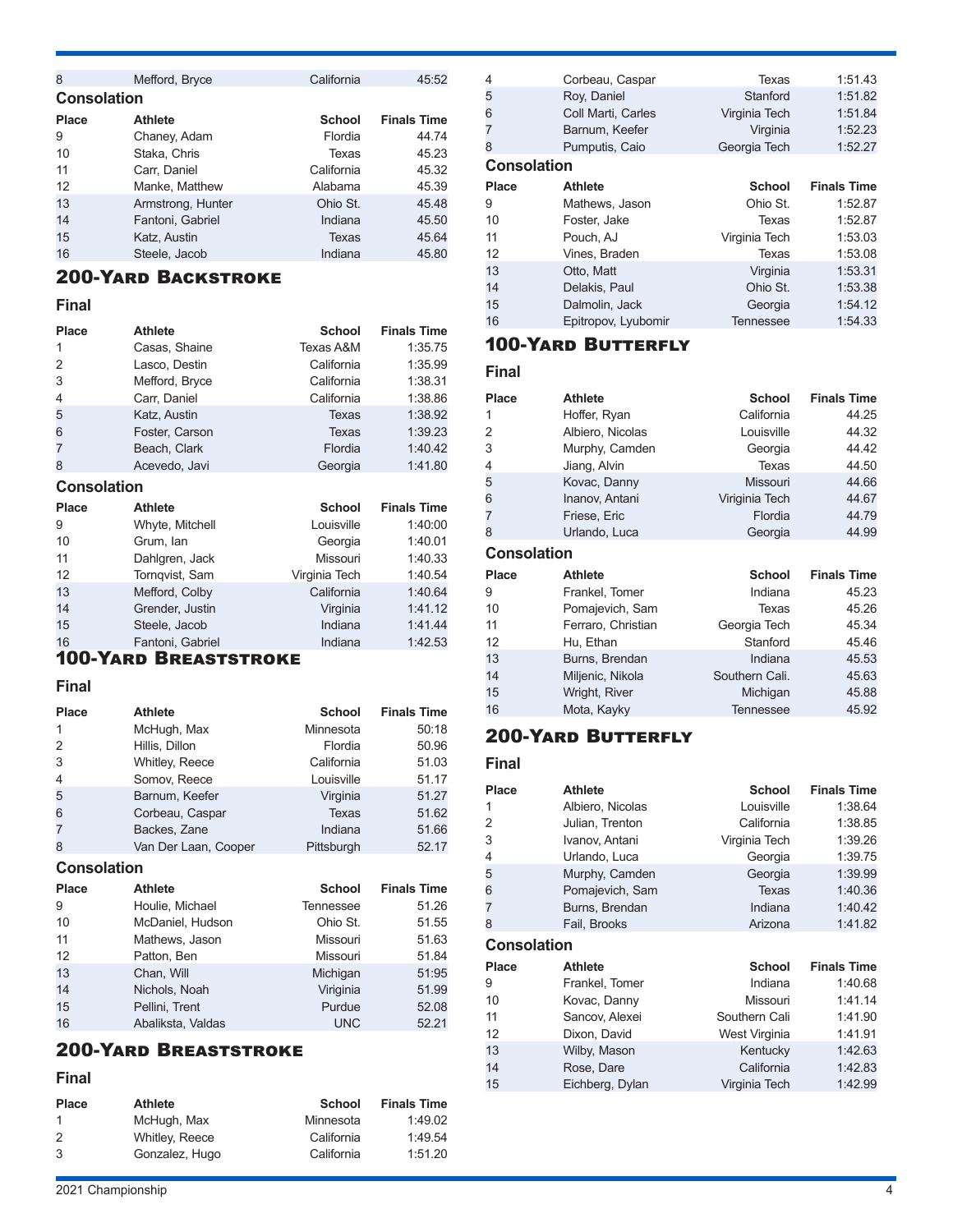|  | 16 | Jiang, Alvin | Texas | 1:43.76 |
|--|----|--------------|-------|---------|
|--|----|--------------|-------|---------|

### 200-Yard Individual Medley

### **Final**

| Place              | <b>Athlete</b>        | <b>School</b> | <b>Finals Time</b> |
|--------------------|-----------------------|---------------|--------------------|
| 1                  | Casas, Shaine         | Texas A&M     | 1:39.53            |
| 2                  | Gonzalez, Hugo        | California    | 1:39.99            |
| 3                  | Lasco, Destin         | California    | 1:40.01            |
| 4                  | Foster, Carson        | Texas         | 1:40.99            |
| 5                  | Pumputis, Caio        | Georgia Tech  | 1:41.79            |
| 6                  | Schlicht, David       | Arizona       | 1:41.82            |
| 7                  | Kovac, Danny          | Missouri      | 1:42.11            |
| 8                  | Acevedo, Javi         | Georgia       | 1:42.91            |
| <b>Consolation</b> |                       |               |                    |
| Place              | Athlete               | <b>School</b> | <b>Finals Time</b> |
| 9                  | Mefford, Bryce        | California    | 1:41.86            |
| 10                 | Foster, Jake          | Texas         | 1:42.17            |
| 11                 | Delakis, Paul         | Ohio St       | 1:42.21            |
| 12                 | Vines, Braden         | Texas         | 1:42.71            |
| 13                 | Carr, Daniel          | California    | 1:42.73            |
| 14                 | <b>Whitley, Reece</b> | California    | 1:43.30            |
|                    |                       |               |                    |
| 15                 | Corbeau, Caspar       | <b>Texas</b>  | 1:43.85            |

### 400-Yard Individual Medley

#### **Final**

| <b>Place</b>       | <b>Athlete</b>  | <b>School</b> | <b>Finals Time</b> |
|--------------------|-----------------|---------------|--------------------|
| 1                  | Finke, Bobby    | Flordia       | 3:36.90            |
| 2                  | Foster, Carson  | Texas         | 3:38.25            |
| 3                  | Grieshop, Sean  | California    | 3:38.73            |
| 4                  | Schlicht, David | Arizona       | 3:39.89            |
| 5                  | Foster, Jake    | Texas         | 3:40.16            |
| 6                  | Vines, Braden   | Texas         | 3:41.28            |
| 7                  | Grum, lan       | Georgia       | 3:42.35            |
| 8                  | Johnston, David | <b>Texas</b>  | 3:43.06            |
| <b>Consolation</b> |                 |               |                    |
| <b>Place</b>       | <b>Athlete</b>  | <b>School</b> | <b>Finals Time</b> |
| 9                  | Gonzalez, Hugo  | California    | 3:36.73            |
| 10                 | Storch, Casey   | Virginia      | 3:41.79            |
| 11                 | Hoagland, Jack  | Notre Dame    | 3:41.99            |
| 12                 | Daly, Michael   | Penn St.      | 3:42.49            |
| 13                 | Liang, Alex     | Stanford      | 3:42.59            |
| 14                 | Aman, Caleb     | Wisconsin     | 3:43.70            |
| 15                 | Abruzzo, Andrew | Georgia       | 3:44.81            |
| 16                 | Roberts, Will   | Michigan      | 3:48.24            |

### 1-Meter Diving

### **Final**

| <b>Place</b>       | <b>Athlete</b>     | <b>School</b> | <b>Finals Time</b> |
|--------------------|--------------------|---------------|--------------------|
| 1                  | Windle, Jordan     | Texas         | 435.60             |
| 2                  | Duperre, Noah      | Texas         | 405.45             |
| 3                  | Hernandez, Juan    | LSU           | 405.25             |
| 4                  | Capobianco, Andrew | Indiana       | 393.35             |
| 5                  | Duncan, Greg       | Purdue        | 374.85             |
| 6                  | Yost, Lyle         | Ohio St.      | 343.00             |
|                    | Scapens, Brodie    | U of Miami    | 337.15             |
| 8                  | Casey, Conor       | Stanford      | 294.55             |
| <b>Consolation</b> |                    |               |                    |
| <b>Place</b>       | <b>Athlete</b>     | <b>School</b> | <b>Finals Time</b> |
| 9                  | Lane, Chase        | Kentucky      | 354.25             |
| 10                 | Matthews, Jack     | U of Miami    | 342.65             |

| 11 | Wade, Matthew      | Tennessee       | 326.45 |
|----|--------------------|-----------------|--------|
| 12 | Abramowicz, Tazman | Wisconsin       | 318.75 |
| 13 | Hart, Alexander    | <b>UNC</b>      | 315.90 |
| 14 | Canova, Joey       | Ohio St         | 311.10 |
| 15 | Lopez, Carlo       | <b>Missouri</b> | 300.95 |
| 16 | McCourt, Brendan   | <b>Texas</b>    | 296.15 |

### 3-Meter Diving

### **Final**

| <b>Place</b> | <b>Athlete</b>      | <b>School</b>    | <b>Finals Time</b> |
|--------------|---------------------|------------------|--------------------|
| 1            | Capobianco, Andrew  | Indiana          | 505.20             |
| 2            | Windle, Jordan      | <b>Texas</b>     | 484.60             |
| 3            | Hernandez, Juan     | LSU              | 452.50             |
| 4            | Down-Jerkins, Anton | <b>UNC</b>       | 450.05             |
| 5            | Scapens, Brodie     | U of Miami       | 413.75             |
| 6            | Wade, Matthew       | <b>Tennessee</b> | 411.65             |
| 7            | Siler, Jacob        | Ohio St.         | 385.60             |
| 8            | Hart, Alexander     | <b>UNC</b>       | 346.75             |

### **Consolation**

| <b>Place</b> | <b>Athlete</b>     | <b>School</b>    | <b>Finals Time</b> |
|--------------|--------------------|------------------|--------------------|
| 9            | Garcia, Leonardo   | Flordia          | 414.00             |
| 10           | Hattie, Bryden     | <b>Tennessee</b> | 402.25             |
| 11           | Duperre, Noah      | Texas            | 398.55             |
| 12           | Matthews, Jack     | U of Miami       | 389.85             |
| 13           | Yost, Lyle         | Ohio St.         | 361.60             |
| 14           | Canova, Joey       | Ohio St.         | 1:41.12            |
| 15           | Abramowicz, Tazman | Wisconsin        | 352.00             |
| 16           | Loschiavo, Brandon | Purdue           | 332.70             |

### Platform Diving

### **Final**

| Place              | <b>Athlete</b>     | <b>School</b> | <b>Finals Time</b> |
|--------------------|--------------------|---------------|--------------------|
| 1                  | Loschiavo, Brandon | Purdue        | 469.05             |
| $\overline{2}$     | Bramley, Ben       | Purdue        | 450.20             |
| 3                  | Cooper, Zach       | U of Miami    | 442.65             |
| 4                  | Windle, Jordan     | Texas         | 422.75             |
| 5                  | Siler, Jacob       | Ohio St.      | 416.00             |
| 6                  | Fielding, Jake     | Ohio St.      | 385.10             |
| 7                  | Yost, Lyle         | Ohio St.      | 376.95             |
| 8                  | McDivitt, Luke     | Utah          | 345.85             |
| <b>Consolation</b> |                    |               |                    |
| <b>Place</b>       | <b>Athlete</b>     | School        | <b>Finals Time</b> |
| 9                  | Hattie, Bryden     | Tennessee     | 427.00             |
| 10                 | Harness, Andrew    | Texas         | 381.80             |
| 11                 | Capobianco, Andrew | Indiana       | 368.55             |
| 12                 | Abramowicz, Tazman | Wisconsin     | 357.20             |
| 13                 | Hernandez, Juan    | LSU           | 348.00             |
| 14                 | Virgran, Noah      | Stanford      | 346.35             |
| 15                 | Garcia, Leonardo   | Flordia       | 334.40             |
| 16                 | Zhang, Danny       | Kentucky      | 329.50             |

### 200-Yard Freestyle Relay

### **Final**

| <b>Place</b>   | <b>School</b> | <b>Finals Time</b> |
|----------------|---------------|--------------------|
| 1              | California    | 1:14.36            |
| $\mathcal{P}$  | Flordia       | 1:14.48            |
| 3              | Alabama       | 1:15.62            |
| $\overline{4}$ | Georgia       | 1:15.70            |
| 5              | Texas A&M     | 1:15.79            |
| 6              | <b>Texas</b>  | 1:15.82            |
|                | Virginia      | 1:16.01            |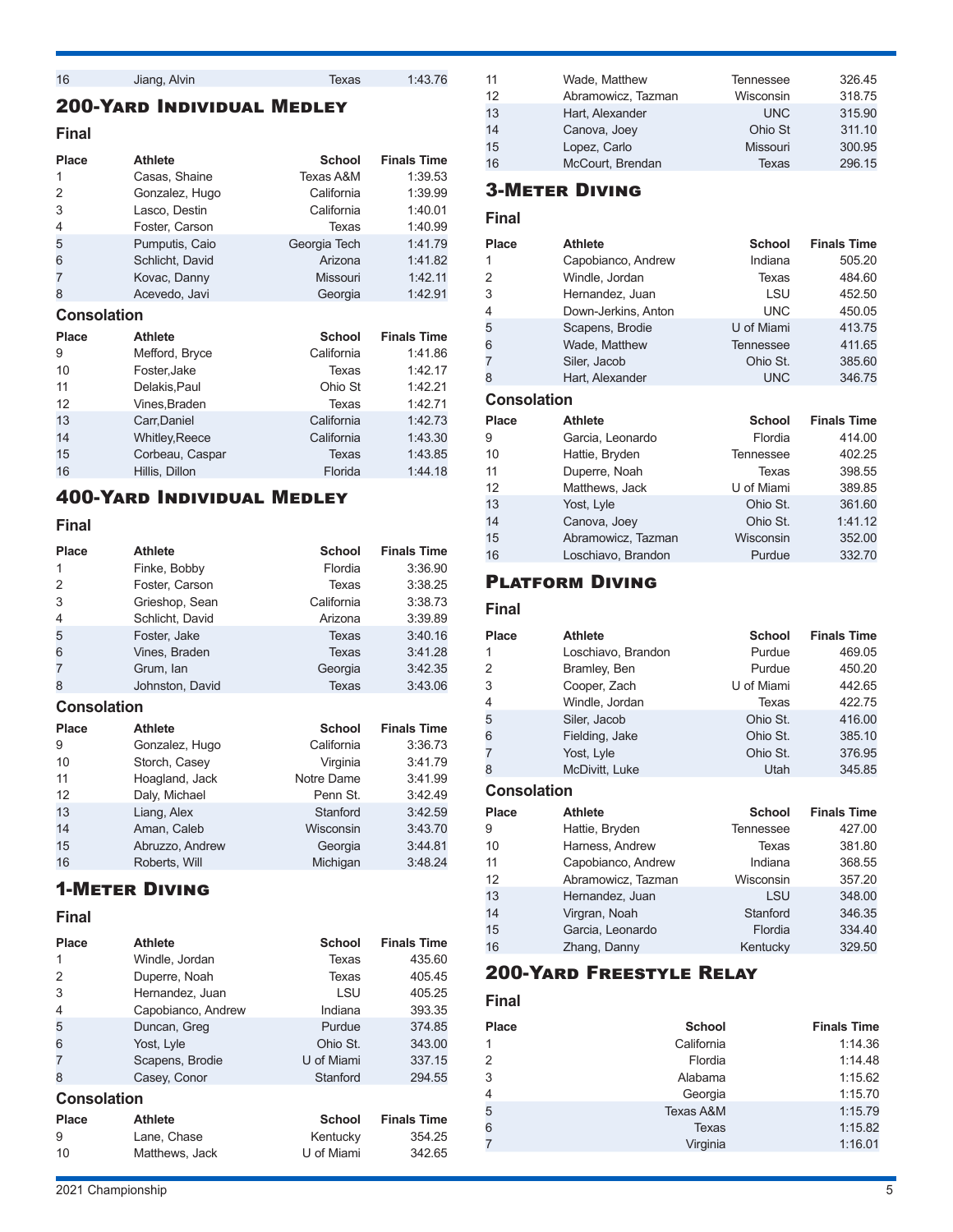| 8  | <b>NC State</b> | 1:16.24 |
|----|-----------------|---------|
| 9  | Indiana         | 1:16.60 |
| 10 | Purdue          | 1:16.62 |
| 11 | Louisville      | 1:16.64 |
| 12 | Virigina Tech   | 1:16.72 |
| 13 | Penn State      | 1:16.88 |
| 14 | Michigan        | 1:16.89 |
| 15 | Florida St      | 1:17.07 |
| 16 | Arizona         | 1:17.18 |
|    |                 |         |

| 10 | <b>NC State</b> | 1:23.57 |
|----|-----------------|---------|
| 11 | Indiana         | 1:23.68 |
| 12 | Alabama         | 1:23.75 |
| 13 | Virginia Tech   | 1:23.89 |
| 14 | Flordia St.     | 1:23.91 |
| 15 | Utah            | 1:24.15 |
| 16 | Tennessee       | 1:24.19 |

### 400-Yard Medley Relay

### 400-Yard Freestyle Relay

**Final**

| Final        |                 |                    |
|--------------|-----------------|--------------------|
| <b>Place</b> | <b>School</b>   | <b>Finals Time</b> |
| 1            | California      | 2:46.60            |
| 2            | Flordia         | 2:46.88            |
| 3            | Louisville      | 2:47.98            |
| 4            | Texas           | 2:48.28            |
| 5            | <b>NC State</b> | 2:48.47            |
| 6            | Virginia Tech   | 2:48.77            |
| 7            | Alabama         | 2:48.86            |
| 8            | Virigina        | 2:49.71            |
| 9            | Stanford        | 2:50.13            |
| 10           | Arizona         | 2:50.16            |
| 11           | Indiana         | 2:50.38            |
| 12           | Ohio St         | 2:50.40            |
| 13           | Florida St.     | 2:50.77            |
| 14           | Missouri        | 2:50.82            |
| 15           | Purdue          | 2:51.42            |
| 16           | Texas A&M       | 2:51.45            |

| <b>Place</b>   | <b>School</b>   | <b>Finals Time</b> |
|----------------|-----------------|--------------------|
| 1              | Texas           | 3:00.23            |
| 2              | California      | 3:00.73            |
| 3              | Flordia         | 3:01.51            |
| 4              | Louisville      | 3:01.52            |
| 5              | Indiana         | 3:02.38            |
| 6              | Michigan        | 3:04.00            |
| $\overline{7}$ | Missouri        | 3:04.34            |
| 8              | <b>NC State</b> | 3:04.47            |
| 9              | Virginia        | 3:04.52            |
| 10             | Georgia         | 3:04.60            |
| 11             | Flordia St.     | 3:04.83            |
| 12             | Arizona         | 3:04.96            |
| 13             | Texas A&M       | 3:05.15            |
| 14             | Alabama         | 3:05.23            |
| 15             | Virginia Tech   | 3:05.23            |
| 16             | Stanford        | 3:05.35            |

### 800-Yard Freestyle Relay

| <b>School</b>   | <b>Finals Time</b> |
|-----------------|--------------------|
| Texas           | 6:07.25            |
| California      | 6:08.68            |
| Texas A&M       | 6:10.79            |
| Florida         | 6:10.91            |
| <b>NC State</b> | 6:12.06            |
| Georgia         | 6:12.34            |
| Stanford        | 6:13.02            |
| Louisville      | 6:13.72            |
| Indiana         | 6:14.68            |
| Virginia Tech   | 6:15.19            |
| Michigan        | 6:15.54            |
| Arizona         | 6:16.34            |
| Virginia        | 6:16.44            |
| Ohio St.        | 6:16.63            |
| Missouri        | 6:17.97            |
| Notre Dame      | 6:18.04            |
|                 |                    |

### 200-Yard Medley Relay

| <b>Place</b>   | <b>School</b> | <b>Finals Time</b> |
|----------------|---------------|--------------------|
| 1              | Louisville    | 1:22.11            |
| 2              | Flordia       | 1:22.41            |
| 3              | California    | 1:22.43            |
| $\overline{4}$ | Ohio St       | 1:22.49            |
| 5              | Texas         | 1:22.56            |
| 6              | Michigan      | 1:22.81            |
| 7              | Georgia       | 1:23.07            |
| 8              | Virginia      | 1:23.26            |
| 9              | Texas A&M     | 1:23.45            |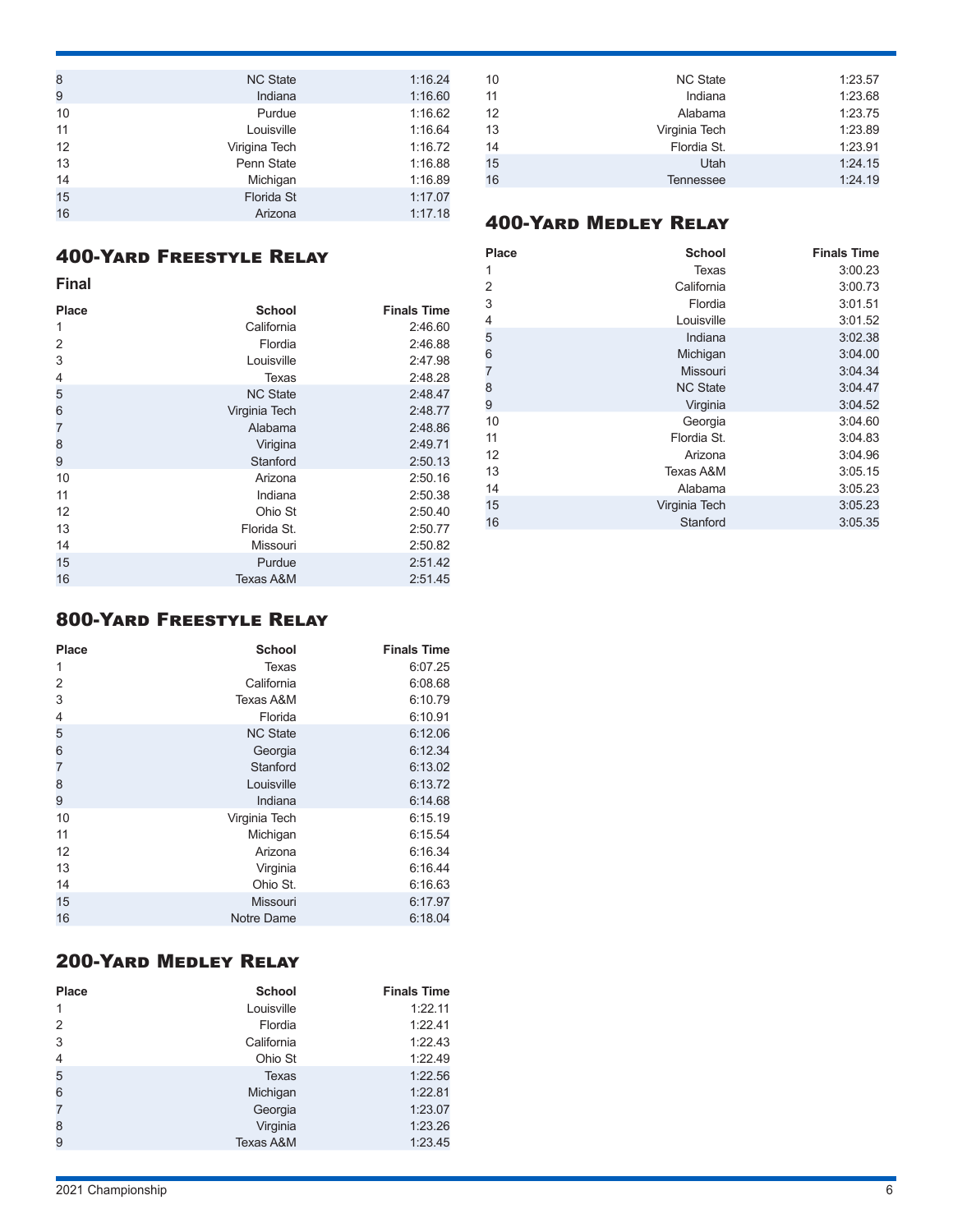# **HISTORY**

## TEAM RESULTS

| Year | Champion            | Coach                   | <b>Points</b>    | <b>Runner-Up</b>    | <b>Points</b>   | <b>Host or Site</b> | <b>Attendance</b> |
|------|---------------------|-------------------------|------------------|---------------------|-----------------|---------------------|-------------------|
| 1937 | Michigan            | Matt Mann               | 75               | Ohio St.            | 39              | Minnesota           |                   |
| 1938 | Michigan            | Matt Mann               | 46               | Ohio St.            | 45              | <b>Rutgers</b>      |                   |
| 1939 | Michigan            | Matt Mann               | 65               | Ohio St.            | 58              | Michigan            |                   |
| 1940 | Michigan            | Matt Mann               | 45               | Yale                | 42              | Yale                |                   |
| 1941 | Michigan            | Matt Mann               | 61               | Yale                | 58              | Michigan St.        |                   |
| 1942 | Yale                | Robert J.H. Kiphuth     | 71               | Michigan            | 39              | Harvard             |                   |
| 1943 | Ohio St.            | Mike Peppe              | 81               | Michigan            | 47              | Ohio St.            |                   |
| 1944 | Yale                | Robert J.H. Kiphuth     | 39               | Michigan            | 38              | Yale                |                   |
| 1945 | Ohio St.            | Mike Peppe              | 56               | Michigan            | 48              | Michigan            |                   |
| 1946 | Ohio St.            | Mike Peppe              | 61               | Michigan            | 37              | Yale                |                   |
| 1947 | Ohio St.            | Mike Peppe              | 66               | Michigan            | 39              | Washington          |                   |
| 1948 | Michigan            | Matt Mann               | 44               | Ohio St.            | 41              | Michigan            |                   |
| 1949 | Ohio St.            | Mike Peppe              | 49               | lowa                | 35              | North Carolina      |                   |
| 1950 | Ohio St.            | Mike Peppe              | 64               | Yale                | 43              | Ohio St.            |                   |
| 1951 | Yale                | Robert J.H. Kiphuth     | 81               | Michigan St.        | 60              | <b>Texas</b>        |                   |
| 1952 | Ohio St.            | Mike Peppe              | 94               | Yale                | 81              | Princeton           |                   |
| 1953 | Yale                | Robert J.H. Kiphuth     | $96\frac{1}{2}$  | Ohio St.            | $73\frac{1}{2}$ | Ohio St.            |                   |
| 1954 | Ohio St.            | Mike Peppe              | 94               | Michigan            | 67              | Syracuse            |                   |
| 1955 | Ohio St.            | Mike Peppe              | 90               | Michigan<br>Yale    | 51<br>51        | Miami (OH)          |                   |
| 1956 | Ohio St.            | Mike Peppe              | 68               | Yale                | 54              | Yale                |                   |
| 1957 | Michigan            | <b>Gus Stager</b>       | 69               | Yale                | 61              | North Carolina      |                   |
| 1958 | Michigan            | <b>Gus Stager</b>       | 72               | Yale                | 63              | Michigan            |                   |
| 1959 | Michigan            | <b>Gus Stager</b>       | $137\frac{1}{2}$ | Ohio St.            | 44              | Cornell             |                   |
| 1960 | Southern California | Peter Daland            | 87               | Michigan            | 73              | <b>SMU</b>          |                   |
| 1961 | Michigan            | <b>Gus Stager</b>       | 85               | Southern California | 62              | Washington          |                   |
| 1962 | Ohio St.            | Mike Peppe              | 92               | Southern California | 46              | Ohio St.            |                   |
| 1963 | Southern California | <b>Peter Daland</b>     | 81               | Yale                | 77              | <b>NC State</b>     |                   |
| 1964 | Southern California | <b>Peter Daland</b>     | 96               | Indiana             | 91              | Yale                |                   |
| 1965 | Southern California | <b>Peter Daland</b>     | 285              | Indiana             | 2781/2          | lowa St.            |                   |
| 1966 | Southern California | Peter Daland            | 302              | Indiana             | 286             | Air Force           |                   |
| 1967 | Stanford            | Jim Gaughran            | 275              | Southern California | 260             | Michigan St.        |                   |
| 1968 | Indiana             | James Counsilman        | 346              | Yale                | 253             | Dartmouth           |                   |
| 1969 | Indiana             | James Counsilman        | 427              | Southern California | 306             | Indiana             |                   |
| 1970 | Indiana             | James Counsilman        | 332              | Southern California | 235             | Utah                |                   |
| 1971 | Indiana             | James Counsilman        | 351              | Southern California | 260             | lowa St.            |                   |
| 1972 | Indiana             | James Counsilman        | 390              | Southern California | 371             | Army West Point     |                   |
| 1973 | Indiana             | <b>James Counsilman</b> | 358              | Tennessee           | 294             | <b>Tennessee</b>    |                   |
| 1974 | Southern California | <b>Peter Daland</b>     | 339              | Indiana             | 338             | Long Beach St.      |                   |
| 1975 | Southern California | Peter Daland            | 344              | Indiana             | 274             | Cleveland St.       |                   |
| 1976 | Southern California | Peter Daland            | 398              | Tennessee           | 237             | <b>Brown</b>        | 6,156             |
| 1977 | Southern California | Peter Daland            | 385              | Alabama             | 204             | Cleveland St.       | 8,961             |
| 1978 | <b>Tennessee</b>    | Ray Bussard             | 307              | Auburn              | 185             | Long Beach St.      | 5,068             |
| 1979 | California          | Nort Thornton           | 287              | Southern California | 227             | Cleveland St.       | 5,932             |
| 1980 | California          | Nort Thornton           | 234              | Texas               | 220             | Harvard             | 7,570             |
| 1981 | <b>Texas</b>        | <b>Eddie Reese</b>      | 259              | <b>UCLA</b>         | 189             | <b>Texas</b>        | 10,009            |
| 1982 | <b>UCLA</b>         | <b>Ron Ballatore</b>    | 219              | Texas               | 210             | Wisconsin           | 5,364             |
| 1983 | Florida             | <b>Randy Reese</b>      | 238              | SMU                 | 227             | Indianapolis        | 8,009             |
| 1984 | Florida             | <b>Randy Reese</b>      | 2871/2           | <b>Texas</b>        | 277             | Cleveland St.       | 9,173             |
| 1985 | Stanford            | <b>Skip Kenney</b>      | 4031/2           | Florida             | 329             | <b>Texas</b>        | 9,293             |
| 1986 | Stanford            | Skip Kenney             | 404              | California          | 335             | Indianapolis        | 11,775            |
| 1987 | Stanford            | Skip Kenney             | 374              | Southern California | 296             | Texas               | 7,833             |
| 1988 | Texas               | <b>Eddie Reese</b>      | 424              | Southern California | 3691/2          | Indianapolis        | 9,646             |
| 1989 | Texas               | <b>Eddie Reese</b>      | 475              | Stanford            | 396             | Indianapolis        | 8,064             |
| 1990 | Texas               | <b>Eddie Reese</b>      | 506              | Southern California | 423             | Indianapolis        | 8,161             |
| 1991 | Texas               | <b>Eddie Reese</b>      | 476              | Stanford            | 420             | Texas               | 7,766             |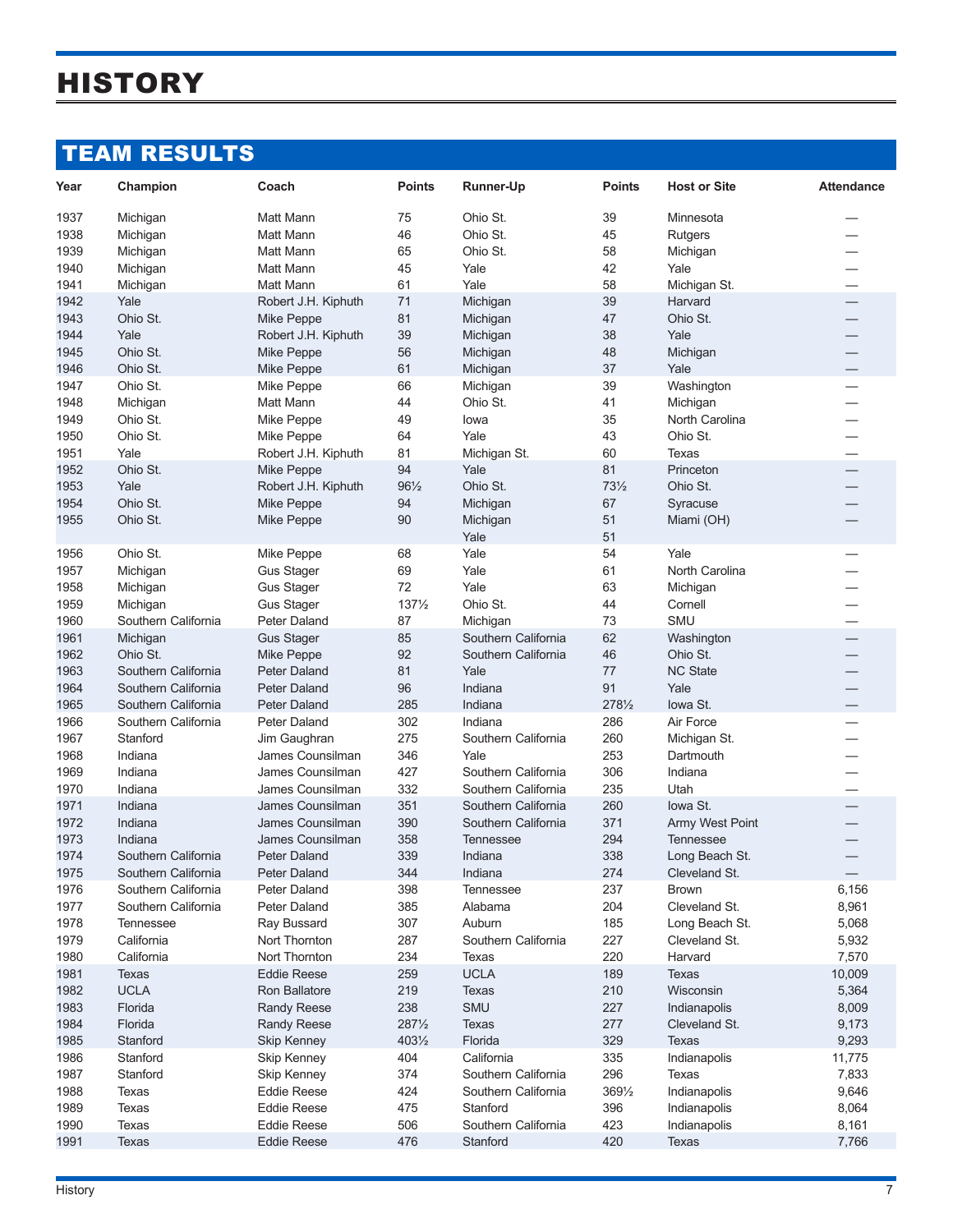| Year  | Champion     | Coach                | <b>Points</b> | <b>Runner-Up</b> | <b>Points</b>    | <b>Host or Site</b>     | <b>Attendance</b> |
|-------|--------------|----------------------|---------------|------------------|------------------|-------------------------|-------------------|
| 1992  | Stanford     | <b>Skip Kenney</b>   | 632           | <b>Texas</b>     | 356              | Indianapolis            | 9,739             |
| 1993  | Stanford     | <b>Skip Kenney</b>   | 5201/2        | Michigan         | 396              | Indianapolis            | 5,269             |
| 1994  | Stanford     | <b>Skip Kenney</b>   | 5661/2        | <b>Texas</b>     | 445              | Minneapolis             | 5,098             |
| 1995  | Michigan     | Jon Urbanchek        | 561           | Stanford         | 475              | Indianapolis            | 6,650             |
| 1996  | Texas        | <b>Eddie Reese</b>   | 479           | Auburn           | 4431/2           | Texas                   | 7,897             |
| 1997  | Auburn       | David Marsh          | 4961/2        | Stanford         | 340              | Minneapolis             | 6,152             |
| 1998  | Stanford     | Skip Kenney          | 599           | Auburn           | 3941/2           | Auburn                  | 9,589             |
| 1999  | Auburn       | David Marsh          | 467%          | Stanford         | $414\frac{1}{2}$ | Indianapolis            | 6,165             |
| 2000  | Texas        | <b>Eddie Reese</b>   | 538           | Auburn           | 385              | Minneapolis             | 2,922             |
| 2001  | <b>Texas</b> | <b>Eddie Reese</b>   | 5971/2        | Stanford         | 4571/2           | <b>Texas A&amp;M</b>    | 6,908             |
| 2002  | <b>Texas</b> | <b>Eddie Reese</b>   | 512           | Stanford         | 501              | Georgia                 | 7,061             |
| 2003  | Auburn       | David Marsh          | 6091/2        | <b>Texas</b>     | 413              | <b>Texas</b>            | 6,300             |
| 2004  | Auburn       | David Marsh          | 634           | Stanford         | $377\frac{1}{2}$ | <b>Merchant Marine</b>  | 7,710             |
| 2005  | Auburn       | David Marsh          | 491           | Stanford         | 414              | Minneapolis             | 8,350             |
| 2006  | Auburn       | David Marsh          | 4801/2        | Arizona          | 4401/2           | Georgia Tech            | 10,248            |
| 2007  | Auburn       | David Marsh          | 566           | Stanford         | 397              | Minneapolis             | 7,354             |
| 2008  | Arizona      | <b>Frank Busch</b>   | 5001/2        | Texas            | 406              | Washington              | 9,238             |
| 2009  | Auburn       | <b>Richard Quick</b> | 526           | Texas            | 487              | <b>Texas A&amp;M</b>    | 1,634             |
| 2010  | Texas        | <b>Eddie Reese</b>   | 500           | California       | 4691/2           | Ohio St.                | 7,775             |
| 2011  | California   | David Durden         | 493           | <b>Texas</b>     | 4701/2           | Minneapolis             | 4,782             |
| 2012  | California   | David Durden         | 5351/2        | Texas            | 491              | Federal Way, Washington | 8,194             |
| 2013  | Michigan     | Mike Bottom          | 480           | California       | 4061/2           | Indianapolis            | 11,613            |
| 2014  | California   | David Durden         | 468.5         | <b>Texas</b>     | 417.5            | Austin, Texas           | 10,586            |
| 2015  | <b>Texas</b> | <b>Eddie Reese</b>   | 528           | California       | 399              | Iowa City, Iowa         | 6,783             |
| 2016  | Texas        | <b>Eddie Reese</b>   | 5411/2        | California       | 351              | Georgia Tech            | 13,306            |
| 2017  | Texas        | <b>Eddie Reese</b>   | 542           | California       | 349              | Indianapolis            | 45,707^           |
| 2018  | Texas        | <b>Eddie Reese</b>   | 449           | California       | 4371/2           | Minneapolis             | 3,604             |
| 2019  | California   | David Durden         | 560           | Texas            | 475              | Texas                   | 16,302            |
| 2020& | No Champion  |                      |               |                  |                  |                         |                   |
| 2021  | <b>Texas</b> | <b>Eddie Reese</b>   | 595           | Florida          | 367              | Greensboro, NC          |                   |

*\*Declared champion on the basis of No team points were awarded from 1924 through 1936. Hosts for these years: 1924—Navy; 1925—Northwestern; 1926— Navy; 1927—Iowa; 1928—Penn; 1929—WashU; 1930—Harvard; 1931—Northwestern; 1932—Michigan; 1933—Yale; 1934—Ohio St.; 1935—Harvard; 1936—Yale. Unofficial NCAA team champions for these years are: 1924—Northwestern; 1925—Navy; 1926—Navy; 1927—Michigan; 1928—Michigan; 1929—Northwestern; 1930—Northwestern; 1931—Michigan; 1932—Michigan; 1933—Northwestern; 1934—Michigan; 1935—Michigan; 1936—Michigan.*

*^Joint with Division I Women's Championship*

*&The 2020 championship was not completed due to the COVID-19 pandemic.*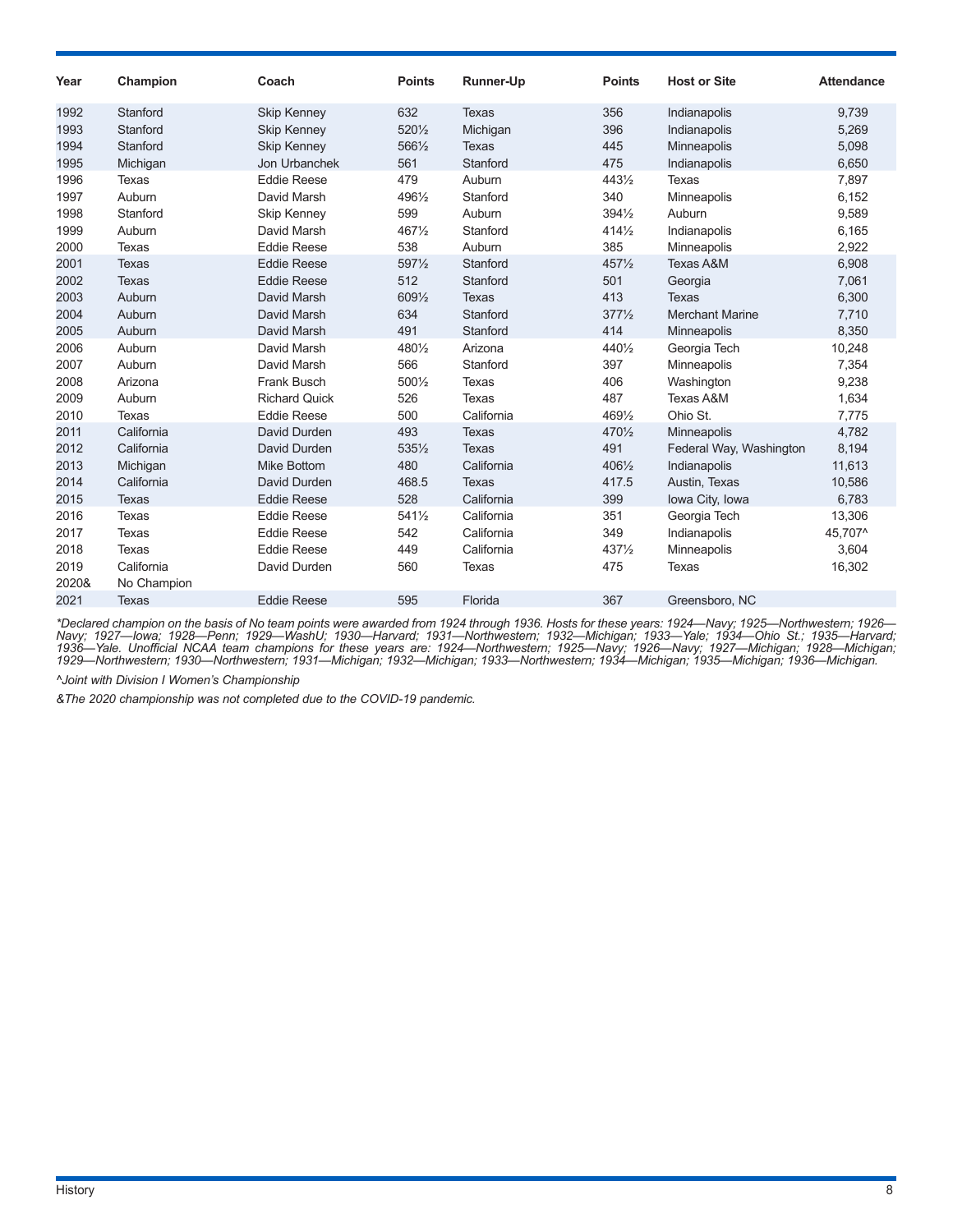## TEAM CHAMPIONSHIPS

*(Notes: Team champions were not declared until 1937. Unofficial team champions are not included in these totals.)*

| Texas               | 15             |
|---------------------|----------------|
| Michigan            | 12             |
| Ohio St.            | 11             |
| Southern California | 9              |
| Auburn              | 8              |
| Stanford            | 8              |
| California          | 6              |
| Indiana             | 6              |
| Yale                | 4              |
| Florida             | $\overline{2}$ |
| Arizona             | 1              |
| Tennessee           | 1              |
| <b>UCLA</b>         |                |
|                     |                |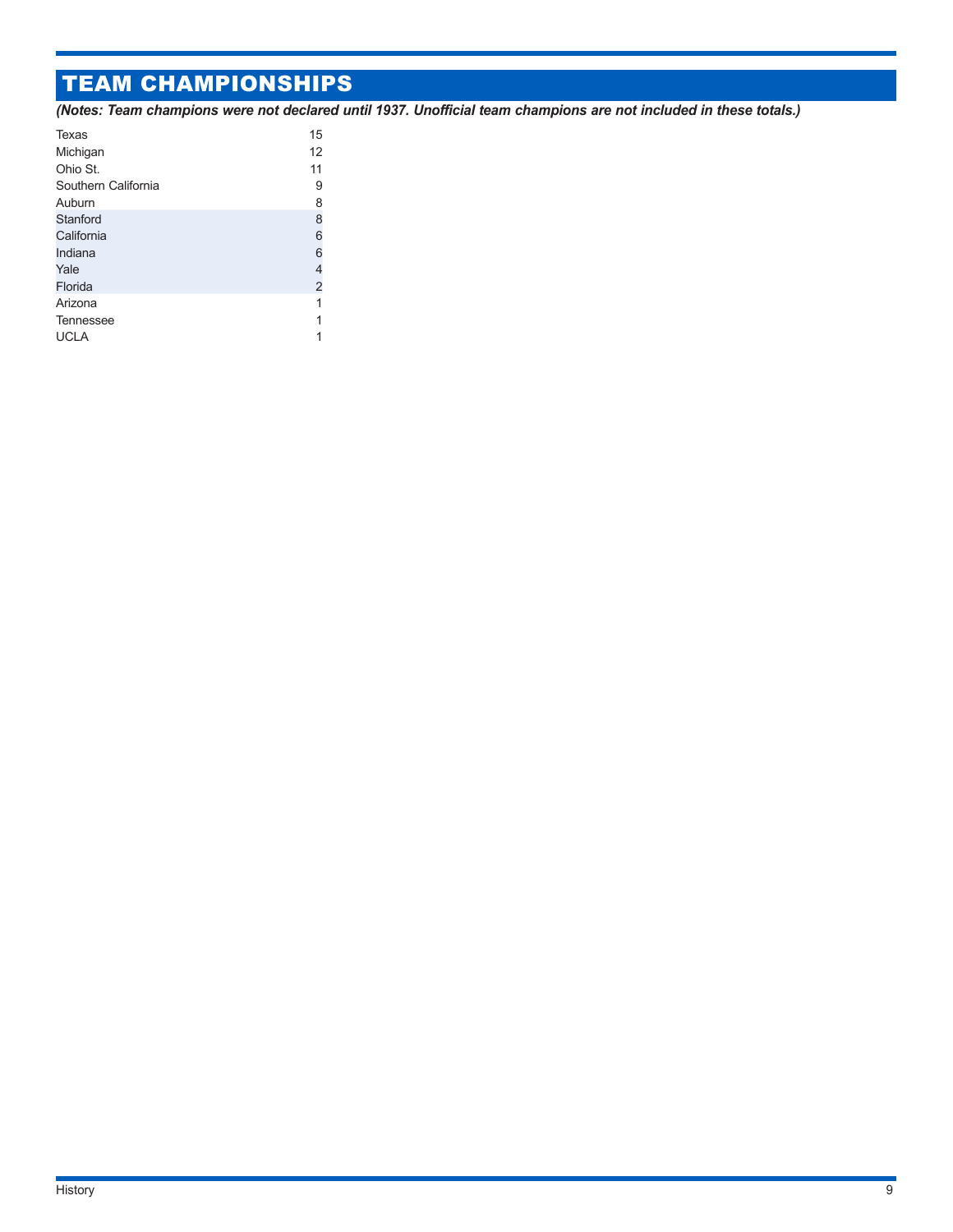### INDIVIDUAL CHAMPIONSHIPS

*(Note: Totals include co-championships. Relay victories count one for each event.)*

| Michigan            | 166                              |
|---------------------|----------------------------------|
| Stanford            | 150                              |
| Texas               | 143                              |
| Southern California | 123                              |
| Ohio St.            | 119                              |
| California          | 95                               |
| Indiana             | 89                               |
| Yale                | 60                               |
| Auburn              | 59                               |
| Florida             | 57                               |
| Arizona             | 52                               |
| Tennessee           | 45                               |
| <b>UCLA</b>         | 41                               |
| Northwestern        | 31                               |
| Miami (FL)          | 30                               |
| SMU                 | 28                               |
| Michigan St.        | 22                               |
| Princeton           | 22                               |
| lowa                | 21                               |
| Georgia             | 22                               |
| Minnesota           | 18                               |
| Alabama             | 15                               |
| <b>NC State</b>     | 15                               |
| Rutgers             | 13                               |
| Purdue              | 13                               |
| Harvard             | 12                               |
| Washington          | 12                               |
| Arizona St.         | 10                               |
| Long Beach St.      | 9                                |
| Columbia            | 8                                |
| Navy                | 8                                |
| <b>Illinois</b>     | 7                                |
| Florida St.         | 6                                |
|                     | 4                                |
| <b>BYU</b>          | 4                                |
| Duke<br>La Salle    | 4                                |
|                     |                                  |
| Louisville          | 6                                |
| North Carolina      | 4<br>$\overline{4}$              |
| Virginia            |                                  |
| Cincinnati          | 3                                |
| UT Arlington        | 3                                |
| Wayne St. (MI)      | 3                                |
| Texas A&M           | 3                                |
| Williams            | 3                                |
| Wisconsin           | $\frac{3}{2}$                    |
| Arkansas            |                                  |
| Dartmouth           | $\overline{c}$                   |
| LSU                 | $\overline{c}$<br>$\overline{c}$ |
| Oklahoma            |                                  |
| Air Force           | $\overline{1}$                   |
| Amherst             | 1                                |
| Army West Point     | 1                                |
| <b>Brown</b>        | 1                                |
| Cornell             | 1                                |
| Denver              | 1                                |
| Fla. Atlantic       | $\overline{1}$                   |
| Frank. & Marsh.     | 1                                |
| Georgia Tech        | 1                                |
| Houston             | $\overline{1}$                   |

| Miami (OH)           |   |
|----------------------|---|
| Missouri             |   |
| Nebraska             |   |
| Oregon               |   |
| Penn                 |   |
| Penn St.             |   |
| Pittsburgh           | 1 |
| <b>SUNY Cortland</b> | 1 |
| UC Santa Barbara     | 1 |
| Utah                 | 1 |
| Villanova            | 1 |
| Wesleyan (CT)        |   |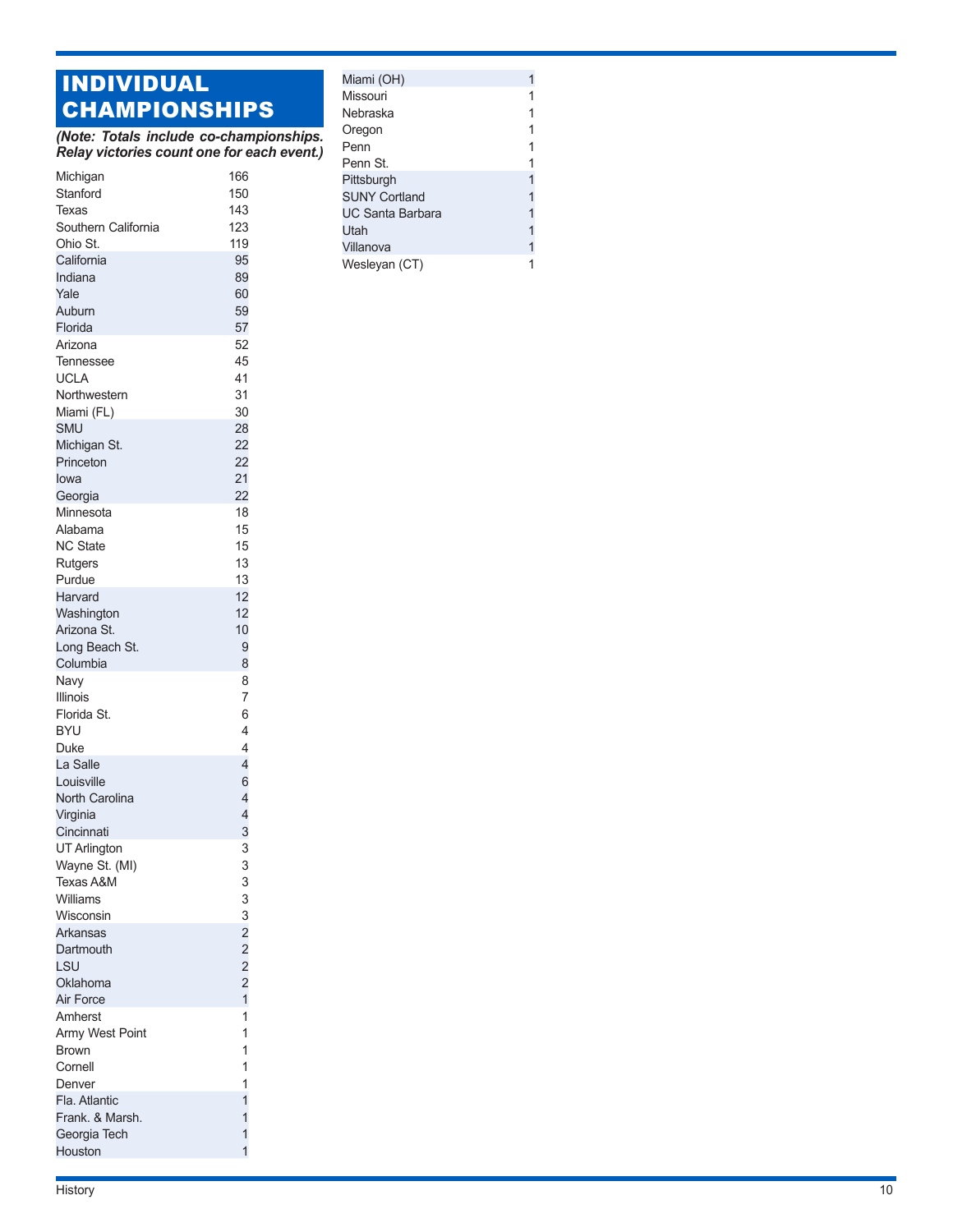## CHAMPIONSHIPS RECORDS

50-Yard Freestyle 17.63—Caeleb Dressel, Florida, 3-22-2018.

100-Yard Freestyle 39.90—Caeleb Dressel, Florida, 3-24-2018.

### 200-Yard Freestyle

1:29.50—Townley Haas, Texas, 3-23-2018.

500-Yard Freestyle 4:07.97—Jake Magahey, Georgia, 3-25-2021.

1,650-Yard Freestyle 14:12.52—Bobby Finke, Flordia, 3-27-2021.

100-Yard Backstroke

43.49—Ryan Murphy, California, 3-25-2016 (led off 400-yard medley relay).

### 200-Yard Backstroke

1:35.73—Ryan Murphy, California, 3-26-2016.

100-Yard Breaststroke 49.69—Ian Finnerty, Indiana, 3-23-2018.

200-Yard Breaststroke 1:47.91—Will Licon, Texas, 3-25-2017.

100-Yard Butterfly 42.80—Caeleb Dressel, Florida, 3-23-2018.

200-Yard Butterfly 1:37.35—Jack Conger, Texas, 3-25-2017.

### 200-Yard Individual Medley

1:38.14—Andrew Seliskar, California, 3-28-2019.

400-Yard Individual **MEDLEY** 3:33.42—Chase Kalisz, Georgia, 3-24-2017

### 200-Yard Freestyle Relay

1:14.08—Auburn (Jakob Andkjaer, Gideon Louw, Kohlton Norys, Matt Targett), 3-26-2009.

### 400-Yard Freestyle Relay

2:44.31—NC State (Ryan Held, Justin Ress, Jacob Molacek, Coleman Stewart), 3-24- 2018.

### 800-Yard Freestyle

### Relay

6:05.08—Texas (Drew Kibler, Austin Katz, Jeff Newkirk, Townley Haas), 3-27-2019.

### 200-Yard Medley Relay

1:21.54—Texas (John Shebat, Will Licon, Joseph Schooling, Brett Ringgold), 3-24-20.

400-Yard Medley Relay

2:59.22—Texas (John Shebat, Will Licon, Joseph Schooling, Jack Conger), 3-23-20.

1-Meter Diving (1924-1951) 163.87—Bruce Harlan, Ohio St., 1948.

1-Meter Diving (1952- 2000)

605.20—Troy Dumais, Texas, 2000.

1-Meter Diving (since 2001) 473.75—Kristian Ipsen, Stanford, 2013.

3-Meter Diving (1931- 1951) 174.34—Miller Anderson, Ohio St., 1948.

3-Meter Diving (1952- 2005)

688.70—Troy Dumais, Texas, 1999.

3-Meter Diving (since 2006)

529.10—Samuel Dorman, Miami (FL), 3-27- 2015.

### Platform Diving (1990- 1999)

901.60—Rio Ramirez, Miami (FL), 1999.

### Platform Diving (2000- 2005)

635.05—Caesar Garcia, Auburn, 2004.

### Platform Diving (since 2006)

548.90—Nick McCrory, Duke, 3-26-2011.

### SHORT COURSE

50-Meter Freestyle 21.10—Fred Bousquet, Auburn, 3-25-2004.

100-Meter Freestyle 46.25—Ian Crocker, Texas, 3-27-2004.

200-Meter Freestyle 1:43.90—Ryk Neethling, Arizona, 3-24-2000.

400-Meter Freestyle 3:40.47—Ryk Neethling, Arizona, 3-23-2000.

1,500-Meter Freestyle 14:31.02—Erik Vendt, Southern California, 3-25- 2000.

### 100-Meter Backstroke

50.32—Peter Marshall, Stanford, 3-26-2004.

### 200-Meter Backstroke

1:50.64—Aaron Peirsol, Texas, 3-27-2004.

100-Meter Breaststroke 57.66—Ed Moses, Virginia, 3-24-2000.

200-Meter Breaststroke 2:04.73—Brendan Hansen, Texas, 3-27-2004.

100-Meter Butterfly 49.07—Ian Crocker, Texas, 3-26-2004.

200-Meter Butterfly 1:54.97—Rainer Kendrick, Texas, 3-27-2004.

200-Meter Individual **MEDLEY** 

1:53.93—George Bovell, Auburn, 3-25-2004.

400-Meter Individual **MEDLEY** 

4:04.52—Ryan Lochte, Florida, 3-26-2004.

### 200-Meter Freestyle Relay

1:23.75—Auburn (George Bovell, Ryan Wochomurka, Derek Gibb, Fred Bousquet), 3-25-2004.

### 400-Meter Freestyle

### Relay

3:08.85—Auburn (George Bovell, Ryan Wochomurka, Derek Gibb, Fred Bousquet), 3-27-2004.

### 800-Meter Freestyle Relay

7:01.42—Michigan (Peter Vanderkaay, Davis Tarwater, Andrew Hurd, Dan Ketchum), 3-26-2004.

### 200-Meter Medley Relay

1:34.25—Auburn (Doug Van Wie, Mark Gangloff, Fred Bousquet, Derek Gibb), 3-26-2004.

### 400-Meter Medley Relay

3:25.38—Texas (Aaron Peirsol, Brendan Hansen, Ian Crocker, Garrett Weber-Gale),

3-25-2004.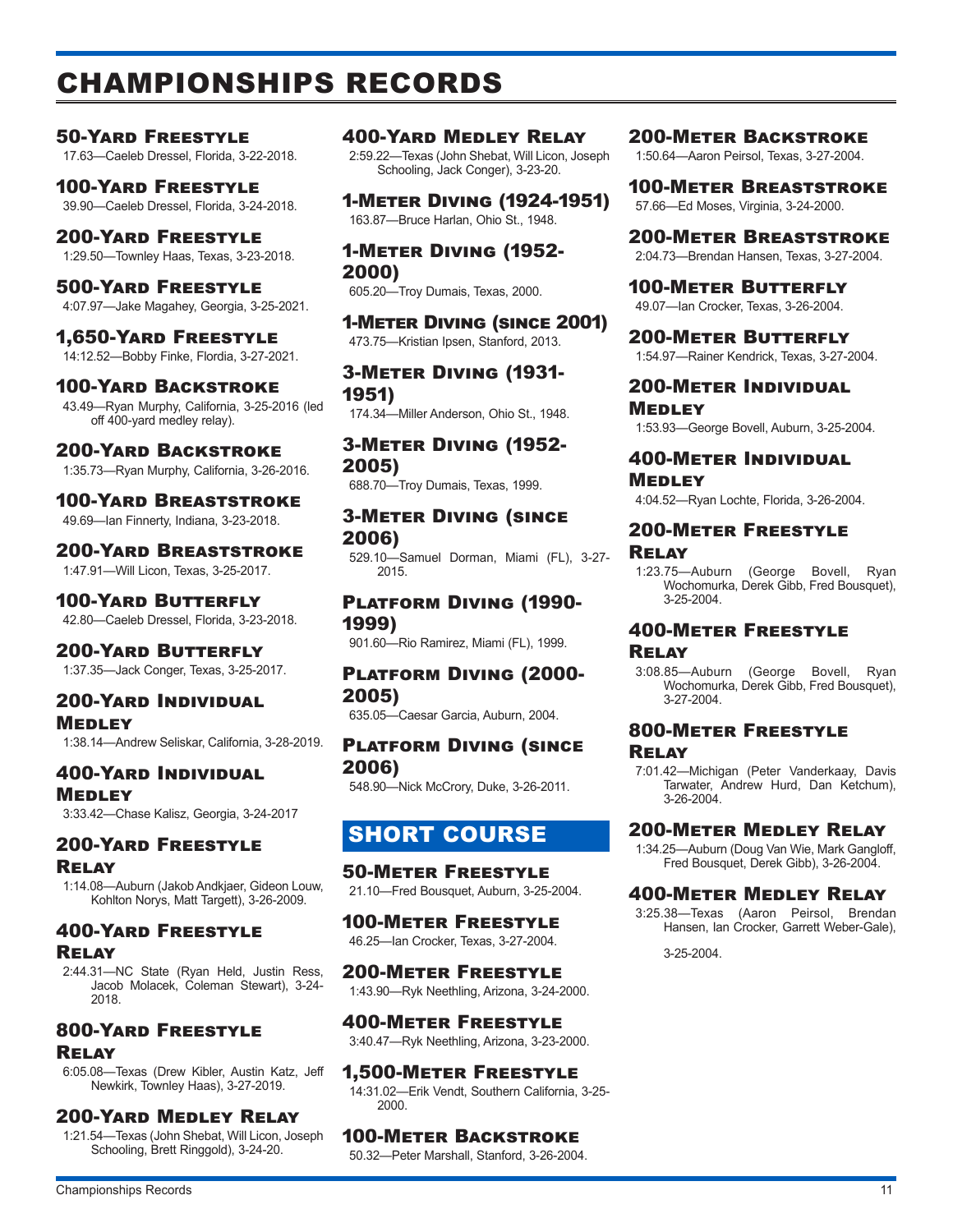### DISCONTINUED EVENTS

*(Note: All records were made over the short course with the exception of the 1,500-meter freestyle.)*

### 220-Yard Freestyle

2:00.6—Murray Rose, Southern California, 1961.

### 440-Yard Freestyle

4:17.9—Murray Rose, Southern California, 1961.

### 1,500-Meter Freestyle (Long)

18:05.9—George Breen, SUNY Cortland, 1956.

### 150-Yard Backstroke

1:31.8—Allan Stack, Yale, 1948.

### 150-Yard Individual Medley

1:26.5—Albert Wiggins, Ohio St., 1955.

### 300-Yard Medley Relay

2:42.2—Ohio St. (Yoshi Oyakawa, Albert Wiggins, Ed Kawachiki), 1955.

### MISCELLANEOUS

### Individual Champions, Year

11—Texas, 2001-17

- 9—Ohio St., 1954; Indiana, 1969; Stanford, 1992; Texas, 2016
- 8—Michigan, 1937; Ohio St., 1955; Southern California, 1964-77; Indiana, 1971; Stanford, 1985-94-95-98.

### Individual Titles, Year

3—Al Schwartz, Northwestern, 1930 (50 free, 100 free, 220 free); Jack Medica, Washington, 1934-35-36 (220 free, 440 free, 1,500-meter free); Alan Ford, Yale, 1944 (50 free, 100 free, 150 back); John Marshall, Yale, 1951 (220 free, 440 free, 1,500-meter free); Timothy Jecko, Yale, 1957 (100 fly, 200 fly, 200 IM); Murray Rose, Southern California, 1961 (220 free, 440 free, 1,500-meter free); Roy Saari, Southern California, 1964 (500 free, 1,650 free, 200 IM) and 1965-66 (200 free, 500 free, 1,650 free), also swam on two winning relay teams; Charlie Hickcox, Indiana, 1968 (100 back, 200 back, 200 IM); Mark Spitz, Indiana, 1969 (200 free, 500 free, 100 fly); Mike Burton, UCLA, 1970 (500 free, 1,650 free, 200 fly); Gary Hall, Indiana, 1971 (200 back, 200 IM, 400 IM); John Trembley, Tennessee, 1973 (50 free, 100 free, 100 fly), also swam on one winning relay team; John Naber, Southern California, 1974-75 (500 free, 100 back, 200 back), also swam on one winning relay team; Brian Goodell, UCLA, 1978-79-80 (500 free, 1,650 free, 400 IM); D. Graham Smith, California, 1979 (100 breast, 200 breast, 200 IM), also swam on one winning relay team; Pablo Morales, Stanford, 1985-86-87 (100 fly, 200 fly, 200 IM), also swam on three winning relay teams; Matt Biondi, California, 1986-87 (50 free, 100 free, 200 free), also swam on three winning relay teams; Artur Wojdat, Iowa, 1991 (200 free, 500 free, 1,650 free); Jeff Rouse, Stanford, 1992 (100 back, 200 back, 200 IM), also swam on three winning relay teams; Tom Dolan, Michigan, 1995-96 (500 free, 1,650 free, 400 IM), also swam on two winning relay teams; Ryan Berube, SMU, 1996 (100 back, 200 back, 200 IM); Ryk Neethling, Arizona, 1998-99 (200 free, 500 free, 1,650 free); Tom Wilkens, Stanford, 1998 (200 breast, 200 IM, 400 IM), also swam on one winning relay team; Ryan Lochte, Florida, 2006 (200 back, 200 IM, 400 IM); Caeleb Dressel, Florida, 2017-18 (50 free, 100 free, 100 fly); Will Licon, Texas, 2017 (100 breaststroke, 200 breaststroke, 200 IM); Andrew Seliskar, California, 2019 (200 IM, 200 freestyle, 200 breaststroke), also swam on one winning relay.

### Individual Titles, Career

- 11—Pablo Morales, Stanford (100 fly 1984-85-86-87, 200 fly 1984-85-86-87, 200 IM 1985-86-87), also swam on three winning relay teams.
- 10—John Naber, Southern California (500 free 1974-75, 100 back 1974- 75-76-77, 200 back 1974-75-76-77), also swam on five winning relay teams.
- 9—Jack Medica, Washington (220 free 1934-35-36, 440 free 1934-35-36, 1,500-meter free 1934-35-36); Roy Saari, Southern California (200 free 1965-66, 500 free 1964-65-66, 1,650 free 1964-65-66, 200 IM 1964), also swam on two winning relay teams; Brian Goodell, UCLA (500 free 1978-79-80, 1,650 free 1978-79-80, 400 IM 1978-79-80); Artur Wojdat, Iowa (200 free 1989-91, 500 free 1989-90-91-92, 1,650 free 1990-91- 92); Ryk Neethling, Arizona (200 free 1998-99-2000, 400 free 2000, 500 free 1998-99, 1,650 free 1997-98-99); Caeleb Dressel, Florida (50 Free 2015-16-17-18, 100 Free 2016-17-18, 100 Fly 2017-18), also swam on one winning relay team.

### Multiple Championships, Event

4—Bill Smith, Ohio St. (220 free 1943-47-48-49); Yoshi Oyakawa, Ohio St. (200 back 1952-53-54-55); Mark Spitz, Indiana (100 fly 1969-70- 71-72); John Naber, Southern California (100 back 1974-75-76-77, 200 back 1974-75-76-77); Steve Lundquist, SMU (100 breast 1980- 81-82-83); Pablo Morales, Stanford (100 fly 1984-85-86-87, 200 fly 1984-85-86-87); David Wharton, Southern California (400 IM 1988-89- 90-91); Artur Wojdat, Iowa (500 free 1989-90-91-92); Gustavo Borges, Michigan (100 free 1992-93-94-95); Troy Dumais, Texas (three-meter diving 1999-2000-01-02); Ian Crocker, Texas (100 fly 2001-02-03-04); Brendan Hansen, Texas (100 and 200 breast 2001-02-03-04); Kevin Cordes, Arizona (100 breast 2012-13-14-15); Ryan Murphy, California (100 back 2014-15-16-17, 200 back 2014-15-16-17); Caeleb Dressel, Florida (50 Freestyle,.2015-16-17-18)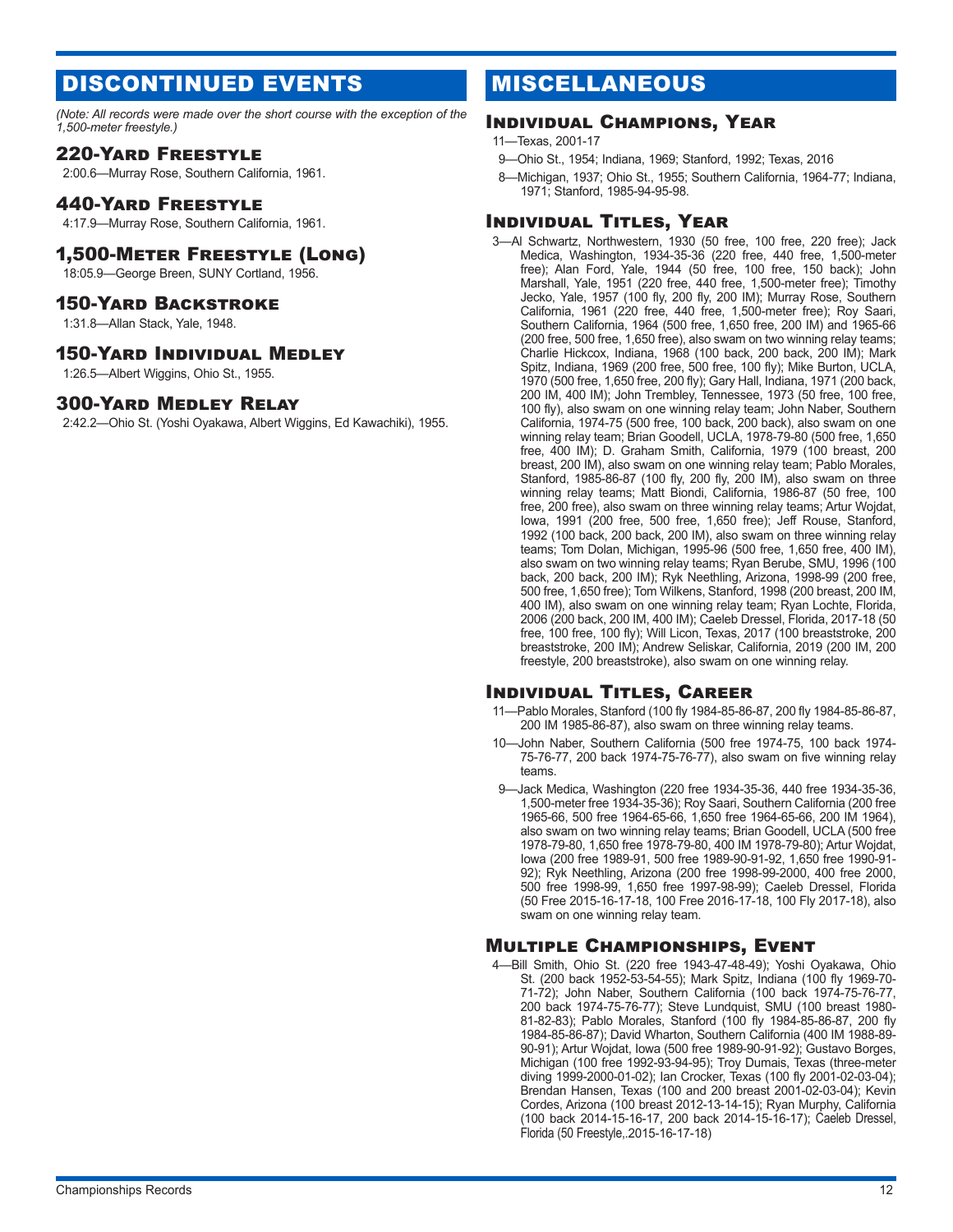# INDIVIDUAL CHAMPIONS

*(Note: All events competed over short course, unless otherwise indicated; \*indicates 20-yard pool; \*\*indicates long course. Beginning in 1966, electronic timing devices were used.)*

|              | *indicates 20-yard pool; **indicates long course. Beginning in 1966, electronic<br>timing devices were used.) |                     |              | 1983         | Peng Siong Ang              | Houston                  | 19.70          |
|--------------|---------------------------------------------------------------------------------------------------------------|---------------------|--------------|--------------|-----------------------------|--------------------------|----------------|
|              |                                                                                                               |                     |              | 1984         | Tom Jager                   | <b>UCLA</b>              | 19.55          |
|              | <b>50-YARD FREESTYLE</b>                                                                                      |                     |              | 1985         | Tom Jager                   | <b>UCLA</b>              | 19.24          |
| Year         | <b>Name</b>                                                                                                   | <b>School</b>       | Time         | 1986         | Matt Biondi                 | California               | 19.22          |
| 1925         | <b>Arthur Rule</b>                                                                                            | Navy                | $23.9*$      | 1987         | Matt Biondi                 | California               | 19.15          |
| 1926         | Harry Lewis                                                                                                   | Rutgers             | $25.0**$     | 1988         | Mark Andrews                | LSU                      | 19.61          |
| 1927         | <b>William Wright</b>                                                                                         | Columbia            | 24.9**       | 1989         | <b>Brent Lang</b>           | Michigan                 | 19.68          |
| 1928         | John Bryant                                                                                                   | Dartmouth           | 24.3         | 1990<br>1991 | <b>Brent Lang</b>           | Michigan                 | 19.40<br>19.33 |
| 1929         | John Bryant                                                                                                   | Dartmouth           | 24.0         | 1992         | Shaun Jordan<br>Erik Maurer | <b>Texas</b><br>Stanford | 19.58          |
| 1930         | Al Schwartz                                                                                                   | Northwestern        | 24.0         | 1993         | David Fox                   | <b>NC State</b>          | 19.14          |
| 1931         | <b>Edward Scherer</b>                                                                                         | Princeton           | 24.6         | 1994         | <b>Brian Retterer</b>       | Stanford                 | 19.45          |
| 1932         | John McKelvey                                                                                                 | Stanford            | 24.0         | 1995         | Gustavo Borges              | Michigan                 | 19.68          |
| 1933         | Raymond Thompson                                                                                              | Navy                | 23.8         | 1996         | Francisco Sanchez           | Arizona St.              | 19.35          |
| 1934         | Charles Flachmann                                                                                             | <b>Illinois</b>     | 23.8         | 1997         | <b>Brett Hawke</b>          | Auburn                   | 19.19          |
| 1935         | Charles Flachmann                                                                                             | Illinois            | 23.0         | 1998         | <b>Brendon Dedekind</b>     | Florida St.              | 19.22          |
| 1936         | Ray Walters                                                                                                   | lowa                | 23.2         | 1999         | Aaron Ciarla                | Auburn                   | 19.36          |
| 1937         | Ed Kirar                                                                                                      | Michigan            | 23.2         | 2001         | Anthony Robinson            | Stanford                 | 19.15          |
| 1938         | Ed Kirar                                                                                                      | Michigan            | 23.2         | 2002         | Roland Schoeman             | Arizona                  | 19.08          |
| 1939         | <b>Charles Barker</b>                                                                                         | Michigan            | 23.5         | 2003         | <b>Fred Bousquet</b>        | Auburn                   | 19.31          |
| 1940         | Guy Lumsden                                                                                                   | Wayne St. (MI)      | 23.1         | 2005         | <b>Fred Bousquet</b>        | Auburn                   | 18.90          |
| 1941         | <b>Charles Barker</b>                                                                                         | Michigan            | 23.0         | 2006         | Cullen Jones                | <b>NC State</b>          | 19.18          |
| 1942         | <b>Bob Amundsen</b>                                                                                           | Northwestern        | 23.4         | 2007         | Cesar Cielo                 | Auburn                   | 18.69          |
| 1943         | Henry Kozlowski                                                                                               | Northwestern        | 22.1         | 2008         | Cesar Cielo                 | Auburn                   | 18.52          |
| 1944         | Alan Ford                                                                                                     | Yale                | 22.2         | 2009         | Nathan Adrian               | California               | 18.71          |
| 1945         | Merton Church                                                                                                 | Michigan            | 23.2         | 2010         | Josh Schneider              | Cincinnati               | 18.93          |
| 1946         | Robert Anderson                                                                                               | Stanford            | 23.1         | 2011         | Nathan Adrian               | California               | 18.66          |
| 1947         | <b>Richard Weinberg</b>                                                                                       | Michigan            | 23.3         | 2012         | James Feigen                | Texas                    | 19.01          |
| 1948         | Robert Anderson                                                                                               | Stanford            | 23.3         | 2013         | Vladimir Morozov            | Southern California      | 18.63          |
| 1949         | <b>Richard Weinberg</b>                                                                                       | Michigan            | 23.1         | 2014         | Kristian Gkolomeev          | Alabama                  | 18.95          |
| 1950         | <b>Edward Garst</b>                                                                                           | lowa                | 23.4         |              | <b>Brad Tandy</b>           | Arizona                  | 18.95          |
| 1951         | <b>Clark Scholes</b>                                                                                          | Michigan St.        | 22.9         | 2015         | Caeleb Dressel              | Florida                  | 18.67          |
| 1952         | <b>Richard Cleveland</b>                                                                                      | Ohio St.            | 22.3         | 2016         | Caeleb Dressel              | Florida                  | 18.20          |
| 1953         | Don Hill                                                                                                      | Michigan            | 22.4         | 2017         | Caeleb Dressel              | Florida                  | 18.23          |
| 1954         | <b>Richard Cleveland</b>                                                                                      | Ohio St.            | 22.3         | 2018         | Caeleb Dressel              | Florida                  | 17.63          |
| 1955         | Kerry Donovan                                                                                                 | Yale                | 22.8         | 2019         | Ryan Hoffer                 | California               | 18.63          |
| 1956         | Robin Moore                                                                                                   | Stanford            | 22.1         | 2020&        | No Champion                 |                          |                |
|              | <b>Rex Aubrey</b>                                                                                             | Yale                | 22.1<br>22.1 | 2021         | Ryan Hoffer                 | California               | 18.33          |
| 1957<br>1958 | <b>Robert Keiter</b>                                                                                          | Amherst<br>lowa     | 22.4         |              |                             |                          |                |
| 1959         | <b>Gary Morris</b><br><b>Fred Westphal</b>                                                                    | Wisconsin           | 22.3         |              | <b>100-YARD FREESTYLE</b>   |                          |                |
| 1960         | <b>Bruce Hunter</b>                                                                                           | Harvard             | 21.9         | Year         | Name                        | <b>School</b>            | Time           |
| 1961         | Frank Legacki                                                                                                 | Michigan            | 21.4         | 1925         | Ralph Breyer                | Northwestern             | $55.0*$        |
| 1962         | Steven Jackman                                                                                                | Minnesota           | 21.1         | 1926         | Peter Wyckoff               | Navy                     | $55.5***$      |
| 1963         | Steven Jackman                                                                                                | Minnesota           | 21.2         | 1927         | Carl Darnall                | Michigan                 | 56.9**         |
| 1964         | <b>Mike Austin</b>                                                                                            | Yale                | 21.0         | 1928         | Carl Darnall                | Michigan                 | 55.0           |
| 1965         | <b>Steve Clark</b>                                                                                            | Yale                | 21.2         | 1929         | Al Schwartz                 | Northwestern             | 53.2           |
| 1966         | James Van Kennen                                                                                              | Wesleyan (CT)       | 21.39        | 1930         | Al Schwartz                 | Northwestern             | 55.0           |
| 1967         | Zac Zorn                                                                                                      | <b>UCLA</b>         | 21.12        | 1931         | George Kojac                | <b>Rutgers</b>           | 52.6           |
| 1968         | Zac Zorn                                                                                                      | <b>UCLA</b>         | 20.99        | 1932         | <b>Walter Spence</b>        | <b>Rutgers</b>           | 53.6           |
| 1969         | Dan Frawley                                                                                                   | Southern California | 21.04        | 1933         | <b>Walter Spence</b>        | <b>Rutgers</b>           | 52.4           |
| 1970         | David Edgar                                                                                                   | Tennessee           | 20.93        | 1934         | <b>Walter Spence</b>        | <b>Rutgers</b>           | 51.6           |
| 1971         | David Edgar                                                                                                   | Tennessee           | 20.30        | 1935         | Charles Flachmann           | <b>Illinois</b>          | 52.4           |
| 1972         | David Edgar                                                                                                   | <b>Tennessee</b>    | 20.442       | 1936         | <b>Charles Hutter</b>       | Harvard                  | 52.9           |
| 1973         | John Trembley                                                                                                 | Tennessee           | 20.337       | 1937         | Ed Kirar                    | Michigan                 | 52.3           |
| 1974         | John Trembley                                                                                                 | Tennessee           | 20.234       | 1938         | Ed Kirar                    | Michigan                 | 52.7           |
| 1975         | Joe Bottom                                                                                                    | Southern California | 20.118       | 1939         | <b>Charles Barker</b>       | Michigan                 | 52.9           |
| 1976         | Joe Bottom                                                                                                    | Southern California | 20.08        |              | Paul Wolf                   | Southern California      | 52.9           |
| 1977         | Joe Bottom                                                                                                    | Southern California | 19.75        | 1940         | <b>Gus Sharemet</b>         | Michigan                 | 51.8           |
| 1978         | Andrew Coan                                                                                                   | Tennessee           | 20.29        | 1941         | <b>Bill Prew</b>            | Wayne St. (MI)           | 52.1           |
| 1979         | <b>Ambrose Gaines</b>                                                                                         | Auburn              | 19.99        | 1942         | Howard Johnson              | Yale                     | 52.4           |
| 1980         | Andrew Coan                                                                                                   | Tennessee           | 19.92        | 1943         | John Patten                 | Michigan                 | 52.0           |
| 1981         | Kris Kirchner                                                                                                 | Texas               | 19.66        | 1944         | Alan Ford                   | Yale                     | 49.7           |
| 1982         | Robin Leamy                                                                                                   | <b>UCLA</b>         | 19.85        | 1945         | Merton Church               | Michigan                 | 52.3           |

**Year Name School Time**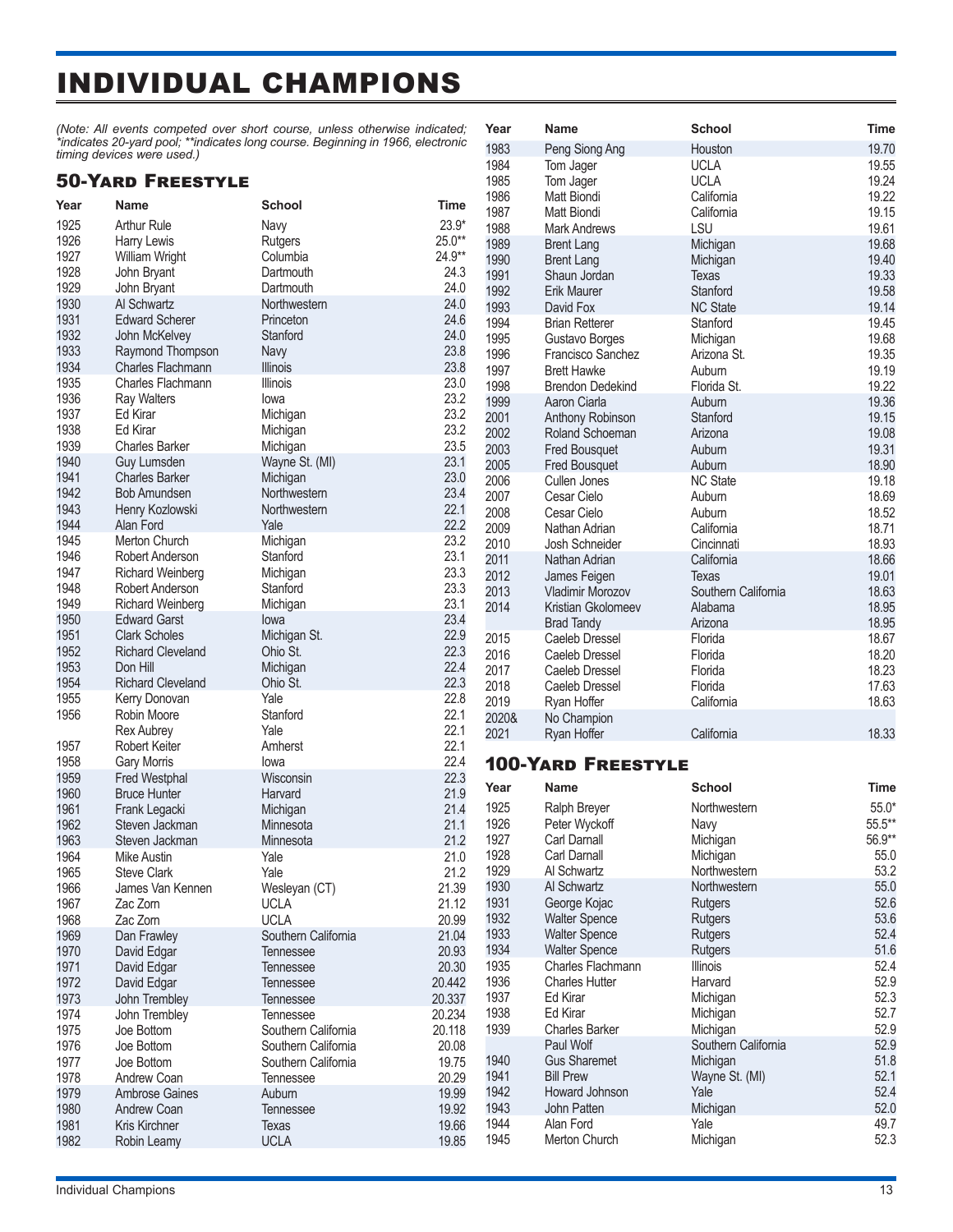| Year | <b>Name</b>              | <b>School</b>           | <b>Time</b> | Year  | <b>Name</b>               | <b>School</b>       | Time        |
|------|--------------------------|-------------------------|-------------|-------|---------------------------|---------------------|-------------|
| 1946 | <b>Halo Hirose</b>       | Ohio St.                | 52.1        | 2015  | Kristian Gkolomeev        | Alabama             | 41.56       |
| 1947 | <b>Richard Weinberg</b>  | Michigan                | 52.2        | 2016  | Caeleb Dressel            | Florida             | 40.46       |
| 1948 | <b>Wally Ris</b>         | lowa                    | 51.5        | 2017  | Caeleb Dressel            | Florida             | 40.00       |
|      |                          |                         |             | 2018  | Caeleb Dressel            | Florida             |             |
| 1949 | <b>Wally Ris</b>         | lowa                    | 50.4        |       |                           |                     | 39.90       |
| 1950 | <b>Clark Scholes</b>     | Michigan St.            | 50.9        | 2019  | Dean Farris               | Harvard             | 40.80       |
| 1951 | <b>Clark Scholes</b>     | Michigan St.            | 51.0        | 2020& | No Champion               |                     |             |
| 1952 | <b>Clark Scholes</b>     | Michigan St.            | 49.9        | 2021  | Ryan Hoffer               | California          | 40:89       |
| 1953 | <b>Reid Patterson</b>    | Georgia                 | 50.5        |       |                           |                     |             |
| 1954 | <b>Richard Cleveland</b> | Ohio St.                | 50.0        |       | <b>200-YARD FREESTYLE</b> |                     |             |
| 1955 | <b>Rex Aubrey</b>        | Yale                    | 50.7        |       |                           |                     |             |
| 1956 | Al Kuhn                  | Northwestern            | 49.3        | Year  | Name                      | <b>School</b>       | <b>Time</b> |
| 1957 | Henry Dyer               | Harvard                 | 49.4        | 1963  | <b>Steve Clark</b>        | Yale                | 1:46.3      |
| 1958 | Donald Patterson         |                         | 49.5        | 1964  | <b>Steve Clark</b>        | Yale                | 1:44.4      |
|      |                          | Michigan St.            |             | 1965  | Roy Saari                 | Southern California | 1:42.9      |
| 1959 | Frank Legacki            | Michigan                | 49.6        | 1966  | Roy Saari                 | Southern California | 1:44.66     |
| 1960 | Peter Lusk               | Yale                    | 49.4        |       |                           |                     | 1:41.46     |
| 1961 | Steven Jackman           | Minnesota               | 48.5        | 1967  | Greg Buckingham           | Stanford            |             |
| 1962 | Steven Jackman           | Minnesota               | 47.5        | 1968  | Don Schollander           | Yale                | 1:42.04     |
| 1963 | Per Ola Lindberg         | Southern California     | 47.1        | 1969  | Mark Spitz                | Indiana             | 1:39.53     |
| 1964 | <b>Steve Clark</b>       | Yale                    | 46.3        | 1970  | Juan Bello                | Michigan            | 1:42.70     |
| 1965 | <b>Steve Clark</b>       | Yale                    | 46.1        | 1971  | James McConica            | Southern California | 1:39.75     |
| 1966 | Don Roth                 | <b>UC Santa Barbara</b> | 46.87       | 1972  | Jerry Heidenreich         | <b>SMU</b>          | 1:38.357    |
| 1967 | Ken Walsh                |                         | 45.67       | 1973  | James McConica            | Southern California | 1:39.625    |
|      |                          | Michigan St.            |             | 1974  | James Montgomery          | Indiana             | 1:39.188    |
| 1968 | Zac Zorn                 | <b>UCLA</b>             | 45.45       | 1975  | George McDonnell          | <b>UCLA</b>         | 1:38.042    |
| 1969 | Frey Heath               | <b>UCLA</b>             | 46.24       |       |                           | Indiana             | 1:36.53     |
| 1970 | David Edgar              | <b>Tennessee</b>        | 46.06       | 1976  | James Montgomery          |                     |             |
| 1971 | David Edgar              | <b>Tennessee</b>        | 44.69       | 1977  | <b>Bruce Furniss</b>      | Southern California | 1:36.16     |
| 1972 | David Edgar              | <b>Tennessee</b>        | 45.003      | 1978  | <b>Bruce Furniss</b>      | Southern California | 1:37.02     |
| 1973 | John Trembley            | <b>Tennessee</b>        | 45.090      | 1979  | <b>Andrew Coan</b>        | Tennessee           | 1:35.62     |
| 1974 | Joe Bottom               | Southern California     | 45.067      | 1980  | <b>Ambrose Gaines</b>     | Auburn              | 1:34.57     |
| 1975 | Jonty Skinner            | Alabama                 | 43.927      | 1981  | <b>Ambrose Gaines</b>     | Auburn              | 1:33.91     |
| 1976 |                          |                         | 44.40       | 1982  | Pelle Holmertz            | California          | 1:36.46     |
|      | James Montgomery         | Indiana                 |             | 1983  | Mikael Orn                | Arizona St.         | 1:36.02     |
| 1977 | David Fairbank           | Stanford                | 43.68       | 1984  | Mike Heath                | Florida             | 1:35.21     |
| 1978 | Andrew Coan              | Tennessee               | 44.10       | 1985  | Matt Biondi               | California          | 1:33.22     |
| 1979 | <b>Andrew Coan</b>       | <b>Tennessee</b>        | 43.42       |       |                           |                     |             |
| 1980 | <b>Ambrose Gaines</b>    | Auburn                  | 43.36       | 1986  | Matt Biondi               | California          | 1:33.85     |
| 1981 | <b>Ambrose Gaines</b>    | Auburn                  | 42.38       | 1987  | Matt Biondi               | California          | 1:33.03     |
| 1982 | Robin Leamy              | <b>UCLA</b>             | 43.59       | 1988  | Doug Gjertsen             | <b>Texas</b>        | 1:34.51     |
| 1983 | Tom Jager                | <b>UCLA</b>             | 43.06       | 1989  | Artur Wojdat              | lowa                | 1:33.82     |
| 1984 | Tom Jager                | <b>UCLA</b>             | 42.85       | 1990  | Doug Gjertsen             | Texas               | 1:33.15     |
| 1985 | Matt Biondi              | California              | 41.87       | 1991  | Artur Wojdat              | lowa                | 1:33.71     |
| 1986 | Matt Biondi              | California              | 42.03       | 1992  | Gustavo Borges            | Michigan            | 1:34.66     |
|      |                          |                         |             | 1993  | Josh Davis                | <b>Texas</b>        | 1:34.25     |
| 1987 | Matt Biondi              | California              | 41.80       | 1994  | Gustavo Borges            | Michigan            | 1:34.31     |
| 1988 | <b>Brent Lang</b>        | Michigan                | 42.96       | 1995  |                           |                     | 1:34.61     |
| 1989 | Shaun Jordan             | Texas                   | 42.98       |       | Gustavo Borges            | Michigan            |             |
| 1990 | <b>Brent Lang</b>        | Michigan                | 42.62       | 1996  | Bela Szabados             | Fla. Atlantic       | 1:34.33     |
| 1991 | Shaun Jordan             | Texas                   | 42.45       | 1997  | John Piersma              | Michigan            | 1:34.88     |
| 1992 | Gustavo Borges           | Michigan                | 42.95       | 1998  | <b>Ryk Neethling</b>      | Arizona             | 1:34.19     |
| 1993 | Gustavo Borges           | Michigan                | 42.91       | 1999  | <b>Ryk Neethling</b>      | Arizona             | 1:33.59     |
| 1994 | Gustavo Borges           | Michigan                | 42.46       | 2001  | <b>Klete Keller</b>       | Southern California | 1:34.43     |
| 1995 | Gustavo Borges           | Michigan                | 42.85       | 2002  | <b>Adam Sioui</b>         | Florida             | 1:34.67     |
|      |                          |                         |             | 2003  | Simon Burnett             | Arizona             | 1:33.69     |
| 1996 | <b>Ricky Busquets</b>    | Tennessee               | 42.64       | 2005  | Simon Burnett             | Arizona             | 1:33.28     |
| 1997 | Lars Frolander           | <b>SMU</b>              | 42.89       | 2006  | Simon Burnett             | Arizona             | 1:31.20     |
| 1998 | Lars Frolander           | SMU                     | 42.12       |       |                           |                     |             |
| 1999 | <b>Bart Kizierowski</b>  | California              | 42.70       | 2007  | Darian Townsend           | Arizona             | 1:33.29     |
| 2001 | Anthony Ervin            | California              | 41.80       | 2008  | Dave Walters              | Texas               | 1:32.56     |
| 2002 | <b>Anthony Ervin</b>     | California              | 41.62       | 2009  | <b>Shaune Fraser</b>      | Florida             | 1:31.70     |
| 2003 | Duje Draganja            | California              | 42.02       | 2010  | <b>Conor Dwyer</b>        | Florida             | 1:32.31     |
| 2005 | Duje Draganja            | California              | 41.49       | 2011  | <b>Brett Fraser</b>       | Florida             | 1:32.21     |
| 2006 | Garrett Weber-Gale       | <b>Texas</b>            | 42.11       | 2012  | Daxon Hill                | <b>Texas</b>        | 1:32.51     |
|      |                          |                         |             | 2013  | Joao De Lucca             | Louisville          | 1:31.51     |
| 2007 | Cesar Cielo              | Auburn                  | 41.17       | 2014  | Joao De Lucca             | Louisville          | 1:31.96     |
| 2008 | Cesar Cielo              | Auburn                  | 40.92       | 2015  | <b>Cristian Quintero</b>  | Southern California | 1:32.03     |
| 2009 | Nathan Adrian            | California              | 41.08       |       |                           |                     |             |
| 2010 | Nathan Adrian            | California              | 41.50       | 2016  | <b>Townley Haas</b>       | Texas               | 1:30.46     |
| 2011 | Nathan Adrian            | California              | 41.10       | 2017  | <b>Townley Haas</b>       | Texas               | 1:30.65     |
| 2012 | James Feigen             | Texas                   | 41.95       | 2018  | <b>Townley Haas</b>       | Texas               | 1:29.50     |
| 2013 | <b>Vladimir Morozov</b>  | Southern California     | 40.76       | 2019  | Andrew Seliskar           | California          | 1:30.14     |
| 2014 | Joao De Lucca            | Louisville              | 41.70       | 2020& | No Champion               |                     |             |
|      |                          |                         |             | 2021  | Kieran Smith              | Flordia             | 1:30.10     |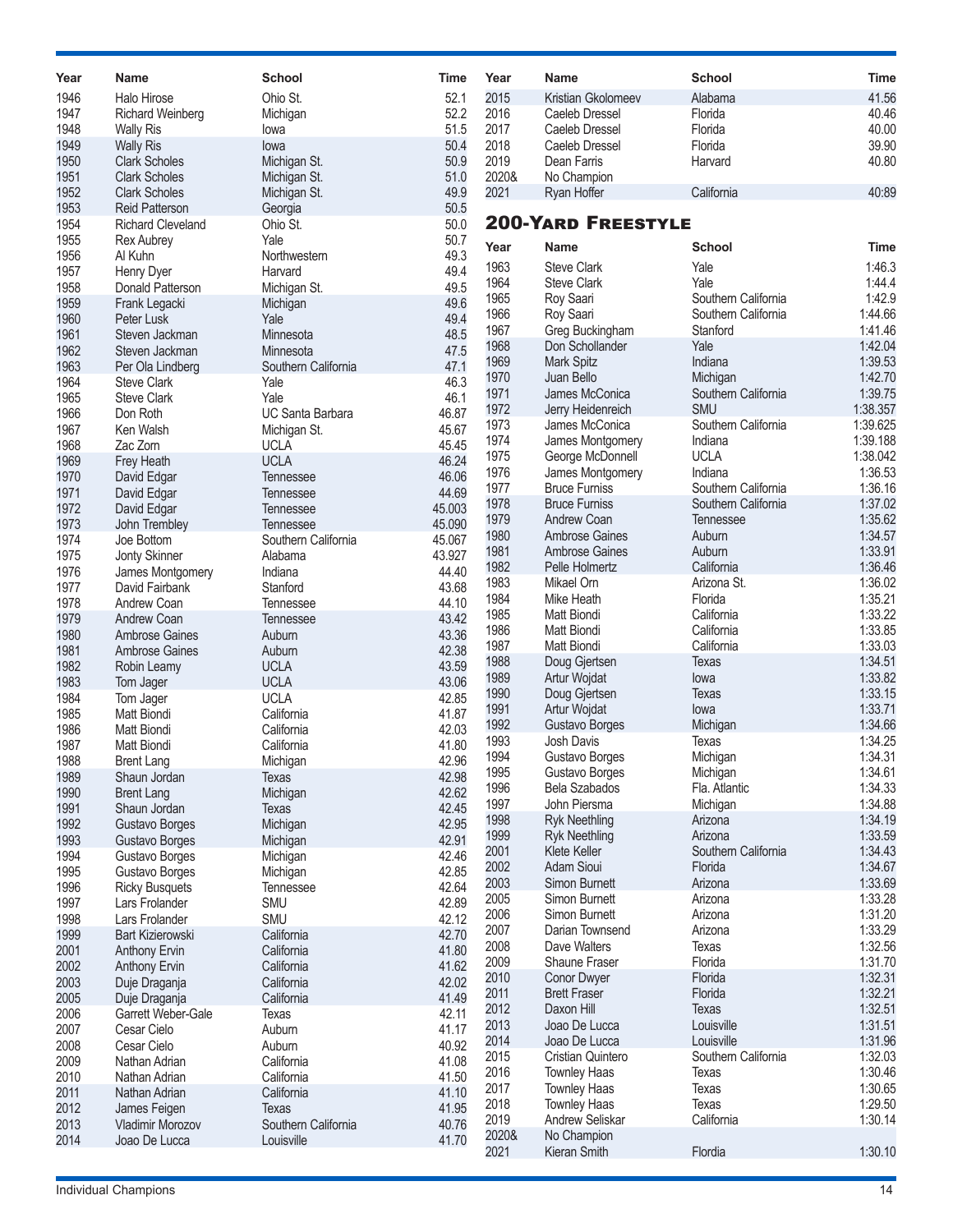|              | <b>500-YARD FREESTYLE</b>   |                      |                    | Year         | <b>Name</b>                        | <b>School</b>       | Time                 |
|--------------|-----------------------------|----------------------|--------------------|--------------|------------------------------------|---------------------|----------------------|
| Year         | <b>Name</b>                 | <b>School</b>        | Time               | 1968         | <b>Mike Burton</b>                 | <b>UCLA</b>         | 15:59.34             |
| 1963         | John Konrads                | Southern California  | 4:50.7             | 1969         | Hans Fassnacht                     | Long Beach St.      | 15:54.21             |
| 1964         | Roy Saari                   | Southern California  | 4:45.8             | 1970         | Mike Burton                        | <b>UCLA</b>         | 16:10.59             |
| 1965         | Roy Saari                   | Southern California  | 4:43.6             | 1971         | John Kinsella                      | Indiana             | 15:26.51             |
| 1966         | Roy Saari                   | Southern California  | 4:50.59            | 1972         | John Kinsella                      | Indiana             | 15:33.582            |
| 1967         | Greg Buckingham             | Stanford             | 4:37.16            | 1973         | John Kinsella                      | Indiana             | 15:29.209            |
| 1968         | Greg Charlton               | Southern California  | 4:38.24            | 1974         | Jack Tingley                       | Southern California | 15:29.287            |
| 1969         | Mark Spitz                  | Indiana              | 4:33.48            | 1975         | Michael Bruner                     | Stanford            | 15:16.540            |
| 1970         | <b>Mike Burton</b>          | <b>UCLA</b>          | 4:37.29            | 1976         | Tim Shaw                           | Long Beach St.      | 15:06.76             |
| 1971         | John Kinsella               | Indiana              | 4:27.39            | 1977         | Keith Converse                     | Alabama             | 14:57.30             |
| 1972         | John Kinsella               | Indiana              | 4:24.496           | 1978         | <b>Brian Goodell</b>               | <b>UCLA</b>         | 14:55.53             |
| 1973         | John Kinsella               | Indiana              | 4:27.593           | 1979         | <b>Brian Goodell</b>               | <b>UCLA</b>         | 14:54.13             |
| 1974         | John Naber                  | Southern California  | 4:26.855           | 1980         | <b>Brian Goodell</b>               | <b>UCLA</b>         | 14:54.07             |
| 1975         | John Naber                  | Southern California  | 4:20.450           | 1981         | Rafael Escalas                     | <b>UCLA</b>         | 14:53.90             |
| 1976         | Tim Shaw                    | Long Beach St.       | 4:19.05            | 1982         | Arne Borgstrom                     | Alabama             | 15:02.24             |
| 1977         | Tim Shaw                    | Long Beach St.       | 4:17.39            | 1983         | <b>Tony Corbisiero</b>             | Columbia            | 14:46.29             |
| 1978         | <b>Brian Goodell</b>        | <b>UCLA</b>          | 4:18.05            | 1984         | Jeff Kostoff                       | Stanford            | 14:38.22             |
| 1979         | <b>Brian Goodell</b>        | <b>UCLA</b>          | 4:16.43            | 1985         | Mike O'Brien                       | Southern California | 14:41.43             |
| 1980         | <b>Brian Goodell</b>        | <b>UCLA</b>          | 4:17.81            | 1986         | Jeff Kostoff                       | Stanford            | 14:37.87             |
| 1981         | Doug Towne                  | Arizona              | 4:16.54            | 1987         | Jeff Kostoff                       | Stanford            | 14:47.75             |
| 1982         | Andy Astbury                | Arizona St.          | 4:18.15            | 1988         | Daniel Jorgensen                   | Southern California | 14:50.21             |
| 1983         | George DiCarlo              | Arizona              | 4:16.93            | 1989         | Mariusz Podkoscielny               | Arizona             | 14:38.09             |
| 1984         | George DiCarlo              | Arizona              | 4:15.36            | 1990         | Artur Wojdat                       | lowa                | 14:45.42             |
| 1985         | Mike O'Brien                | Southern California  | 4:13.06            | 1991         | Artur Wojdat                       | lowa                | 14:42.06             |
| 1986         | Matt Cetlinski              | Florida              | 4:15.19            | 1992         | Artur Wojdat                       | lowa                | 14:43.09<br>14:46.16 |
| 1987         | Daniel Jorgensen            | Southern California  | 4:16.25            | 1993<br>1994 | Marcel Wouda<br><b>Chad Carvin</b> | Michigan<br>Arizona | 14:34.91             |
| 1988         | John Witchel                | Stanford             | 4:15.67            | 1995         | Tom Dolan                          | Michigan            | 14:29.31             |
| 1989         | Artur Wojdat                | lowa                 | 4:12.24            | 1996         | Tom Dolan                          | Michigan            | 14:38.37             |
| 1990         | Artur Wojdat                | lowa                 | 4:13.80            | 1997         | <b>Ryk Neethling</b>               | Arizona             | 14:43.44             |
| 1991         | Artur Wojdat                | lowa                 | 4:12.80            | 1998         | <b>Ryk Neethling</b>               | Arizona             | 14:32.50             |
| 1992         | Artur Wojdat                | lowa                 | 4:12.79            | 1999         | <b>Ryk Neethling</b>               | Arizona             | 14:35.57             |
| 1993         | Marcel Wouda<br>Chad Carvin | Michigan             | 4:15.55            | 2001         | Chris Thompson                     | Michigan            | 14:26.62             |
| 1994<br>1995 | Tom Dolan                   | Arizona              | 4:11.59<br>4:08.75 | 2002         | <b>Erik Vendt</b>                  | Southern California | 14:37.48             |
| 1996         | <b>Tom Dolan</b>            | Michigan<br>Michigan | 4:12.77            | 2003         | <b>Erik Vendt</b>                  | Southern California | 14:29.85             |
| 1997         | John Piersma                | Michigan             | 4:15.79            | 2005         | Larsen Jensen                      | Southern California | 14:32.01             |
| 1998         | <b>Ryk Neethling</b>        | Arizona              | 4:13.42            | 2006         | Sebastien Rouault                  | Georgia             | 14:29.43             |
| 1999         | <b>Ryk Neethling</b>        | Arizona              | 4:13.80            | 2007         | Larsen Jensen                      | Southern California | 14:26.70             |
| 2001         | <b>Klete Keller</b>         | Southern California  | 4:14.67            | 2008         | Sebastien Rouault                  | Georgia             | 14:26.86             |
| 2002         | Klete Keller                | Southern California  | 4:12.83            | 2009         | <b>Troy Prinsloo</b>               | Georgia             | 14:30.91             |
| 2003         | <b>Erik Vendt</b>           | Southern California  | 4:13.63            | 2010         | Chad La Tourette                   | Stanford            | 14:42.87             |
| 2005         | Peter Vanderkaay            | Michigan             | 4:09.82            | 2011         | Michael McBroom                    | <b>Texas</b>        | 14:32.86             |
| 2006         | Peter Vanderkaay            | Michigan             | 4:08.60            | 2012         | Martin Grodzki                     | Georgia             | 14:24.08             |
| 2007         | Larsen Jensen               | Southern California  | 4:09.80            | 2013         | Connor Jaeger                      | Michigan            | 14:27.18             |
| 2008         | Sebastien Rouault           | Georgia              | 4:09.48            | 2014         | Connor Jaeger                      | Michigan            | 14:29.27             |
| 2009         | Jean Basson                 | Arizona              | 4:08.92            | 2015         | Matias Koski                       | Georgia             | 14:32.38             |
| 2010         | <b>Conor Dwyer</b>          | Florida              | 4:13.64            | 2016         | Chris Swanson                      | Penn                | 14:31.54             |
| 2011         | Matt McLean                 | Virginia             | 4:10.15            | 2017         | <b>Clark Smith</b>                 | Texas               | 14:22.41             |
| 2012         | Martin Grodzki              | Georgia              | 4:12.95            | 2018         | Anton Ipsen                        | <b>NC State</b>     | 14:24.43             |
| 2013         | Connor Jaeger               | Michigan             | 4:10.84            | 2019         | Felix Auboeck                      | Michigan            | 14:23.09             |
| 2014         | <b>Cristian Quintero</b>    | Southern California  | 4:10.02            | 2020&        | No Champion                        |                     |                      |
| 2015         | <b>Clark Smith</b>          | Texas                | 4:09.72            | 2021         | <b>Bobby Finke</b>                 | Florida             | 14:12.52             |
| 2016         | <b>Townley Haas</b>         | Texas                | 4:09.00            |              | <b>100-YARD BACKSTROKE</b>         |                     |                      |
| 2017         | <b>Clark Smith</b>          | Texas                | 4:08.42            |              |                                    |                     |                      |
| 2018         | <b>Townley Haas</b>         | <b>Texas</b>         | 4:08.60            | Year         | Name                               | <b>School</b>       | <b>Time</b>          |
| 2019         | <b>Townley Haas</b>         | <b>Texas</b>         | 4:08.19            | 1950         | <b>Bill Sonner</b>                 | Ohio St.            | 59.1                 |
| 2020&        | No Champion                 |                      |                    | 1951         | <b>Richard Thoman</b>              | Yale                | 57.5                 |
| 2021         | Jake Magahey                | Georgia              | 4:07.97            | 1952         | Jack Taylor                        | Ohio St.            | 57.3                 |
|              |                             |                      |                    | 1953         | Yoshi Oyakawa                      | Ohio St.            | 56.9                 |
|              | <b>1,650-YARD FREESTYLE</b> |                      |                    | 1954         | Yoshi Oyakawa                      | Ohio St.            | 57.0                 |

|             |                             | Time                                 |
|-------------|-----------------------------|--------------------------------------|
|             |                             |                                      |
|             |                             | 17:24.0                              |
| Roy Saari   | Southern California         | 16:49.5                              |
| Roy Saari   | Southern California         | 16:39.9                              |
| Roy Saari   | Southern California         | 17:08.17                             |
| Mike Burton | <b>UCLA</b>                 | 16:17.59                             |
|             | <b>Name</b><br>John Konrads | <b>School</b><br>Southern California |

 Yoshi Oyakawa Ohio St. 58.0 1956 Lincoln Hurring Iowa **Iowa** 1956 198.1 1957 Charles Krepp North Carolina 58.1 1958 James Dolbey Yale 7.8 1959 Frank McKinney **Indiana** 1959 **Frank McKinney** 1960 Charles Bittick Southern California 54.4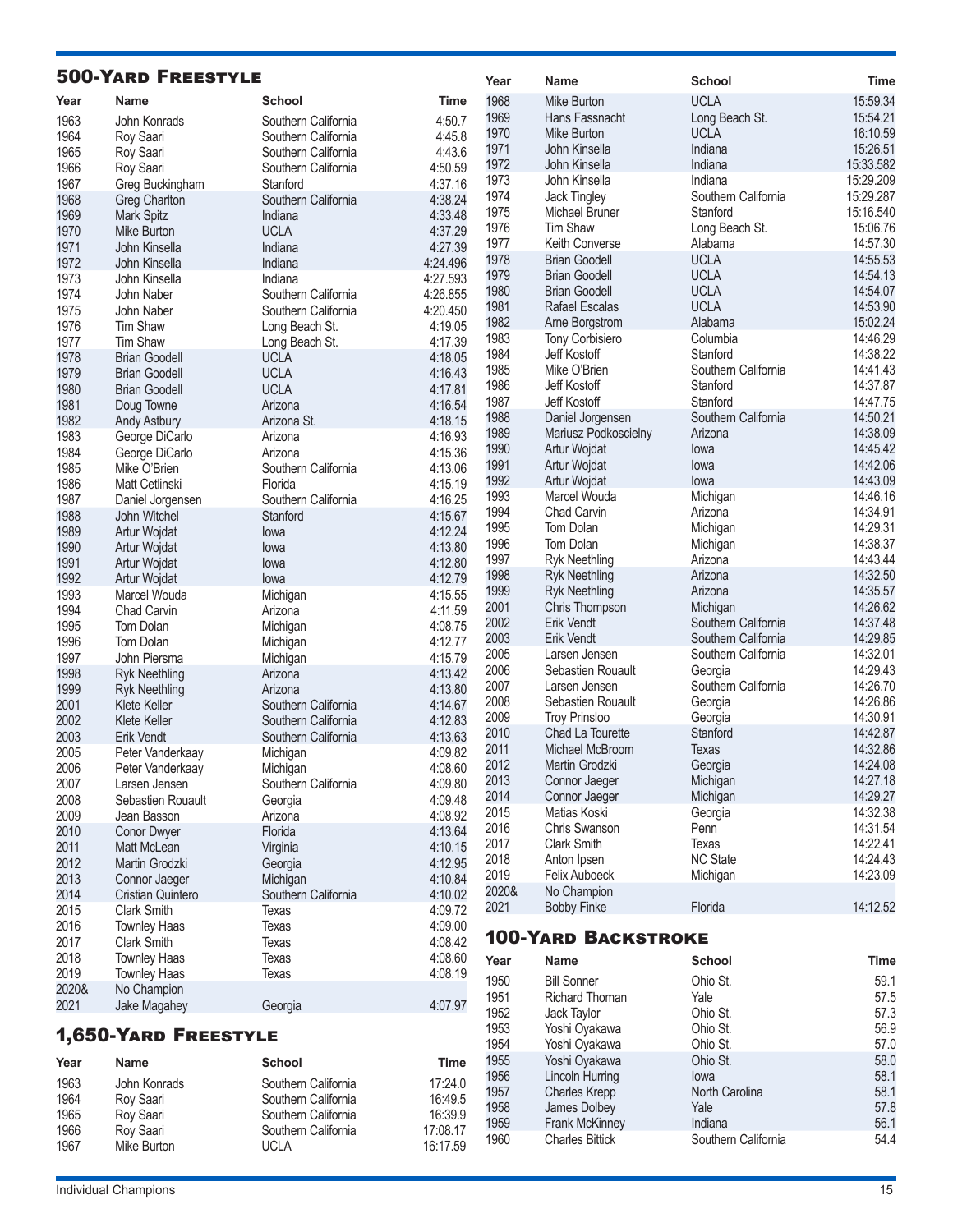| Year         | <b>Name</b>                       | <b>School</b>         | Time           | Year         | <b>Name</b>                          | <b>School</b>       | Time               |
|--------------|-----------------------------------|-----------------------|----------------|--------------|--------------------------------------|---------------------|--------------------|
| 1961         | <b>Charles Bittick</b>            | Southern California   | 53.9           | 1956         | <b>Lincoln Hurring</b>               | lowa                | 2:07.5             |
| 1962         | L.B. Schaefer                     | Ohio St.              | 53.9           | 1957         | <b>Charles Krepp</b>                 | North Carolina      | 2:07.8             |
| 1963         | <b>Bob Bennett</b>                | Southern California   | 53.8           | 1958         | Dave Pemberton                       | Northwestern        | 2:08.0             |
| 1964         | <b>Bob Bennett</b>                | Southern California   | 53.1           | 1959         | Frank McKinney                       | Indiana             | 2:01.4             |
| 1965         | <b>Gary Dilley</b>                | Michigan St.          | 52.6           | 1960         | <b>Charles Bittick</b>               | Southern California | 2:00.1             |
| 1966         | <b>Gary Dilley</b>                | Michigan St.          | 52.39          | 1961         | <b>Charles Bittick</b>               | Southern California | 1:57.1             |
| 1967         | <b>Charlie Hickcox</b>            | Indiana               | 53.17          | 1962         | L.B. Schaefer                        | Ohio St.            | 1:58.7             |
| 1968         | <b>Charlie Hickcox</b>            | Indiana               | 52.18          | 1963         | Ed Bartsch                           | Michigan            | 1:57.8             |
| 1969         | Fred Haywood                      | Stanford              | 52.44          | 1964         | Jed Graef                            | Princeton           | 1:56.2             |
| 1970         | Larry Barbiere                    | Indiana               | 51.91          | 1965         | <b>Gary Dilley</b>                   | Michigan St.        | 1:56.2             |
| 1971         | Santiago Esteva                   | Indiana               | 51.71          | 1966         | <b>Gary Dilley</b>                   | Michigan St.        | 1:56.41            |
| 1972         | Paul Gilbert                      | Yale                  | 51.293         | 1967         | Charlie Hickcox                      | Indiana             | 1:55.30            |
| 1973         | Michael Stamm                     | Indiana               | 50.910         | 1968         | Charlie Hickcox                      | Indiana             | 1:54.66            |
| 1974         | John Naber                        | Southern California   | 50.516         | 1969         | Charlie Hickcox                      | Indiana             | 1:53.67            |
| 1975         | John Naber                        | Southern California   | 49.947         | 1970         | Mitch Ivey                           | Long Beach St.      | 1:52.77            |
| 1976         | John Naber                        | Southern California   | 49.94          | 1971         | Gary Hall                            | Indiana             | 1:50.60            |
| 1977         | John Naber                        | Southern California   | 49.36          | 1972         | Charles Campbell                     | Princeton           | 1:50.557           |
| 1978         | Robert Jackson                    | Long Beach St.        | 49.88          | 1973         | Michael Stamm                        | Indiana             | 1:50.561           |
| 1979         | Carlos Berrocal                   | Alabama               | 49.71          | 1974         | John Naber                           | Southern California | 1:48.951           |
| 1980         | <b>Clay Britt</b>                 | <b>Texas</b>          | 49.52          | 1975         | John Naber                           | Southern California | 1:46.827           |
| 1981         | <b>Clay Britt</b>                 | Texas                 | 49.08          | 1976         | John Naber                           | Southern California | 1:46.96            |
| 1982         | <b>Clay Britt</b>                 | Texas                 | 49.09          | 1977         | John Naber                           | Southern California | 1:46.09            |
| 1983         | <b>Rick Carey</b>                 | <b>Texas</b>          | 48.25          | 1978         | Peter Rocca                          | California          | 1:47.48            |
| 1984         | <b>Rick Carey</b>                 | <b>Texas</b>          | 48.63          | 1979         | Peter Rocca                          | California          | 1:46.21            |
| 1985         | Tom Jager                         | <b>UCLA</b>           | 48.21          | 1980         | James Fowler                         | Southern California | 1:47.76            |
| 1986         | Mark Rhodenbaugh                  | SMU                   | 48.67          | 1981         | <b>Wade Flemons</b>                  | Stanford            | 1:46.30            |
| 1987         | David Berkoff                     | Harvard               | 48.20          | 1982         | <b>Rick Carey</b>                    | <b>Texas</b>        | 1:46.01            |
| 1988         | Jay Mortenson                     | Stanford              | 48.17          | 1983         | <b>Rick Carey</b>                    | Texas               | 1:45.21            |
| 1989         | David Berkoff                     | Harvard               | 47.02          | 1984         | <b>Rick Carey</b>                    | Texas               | 1:44.82            |
| 1990         | Jeff Rouse                        | Stanford              | 47.50          | 1985         | Sean Murphy                          | Stanford            | 1:46.29            |
| 1991         | Jeff Rouse                        | Stanford              | 46.99          | 1986         | Sean Murphy                          | Stanford            | 1:45.90            |
| 1992         | Jeff Rouse                        | Stanford              | 46.12          | 1987         | Doug Gjertsen                        | Texas               | 1:45.12            |
| 1993         | Derek Weatherford                 | Stanford              | 47.10          | 1988         | Sean Murphy                          | Stanford            | 1:45.54            |
| 1994         | <b>Brian Retterer</b>             | Stanford              | 46.07          | 1989         | Jeff Rouse                           | Stanford            | 1:44.87            |
| 1995         | <b>Brian Retterer</b>             | Stanford              | 45.43          | 1990         | <b>Martin Zubero</b>                 | Florida             | 1:43.99            |
| 1996         | Ryan Berube                       | SMU                   | 46.15          | 1991         | Martin Zubero                        | Florida             | 1:42.88            |
| 1997         | Neil Walker                       | <b>Texas</b>          | 45.25          | 1992         | Jeff Rouse                           | Stanford            | 1:40.64            |
| 1998         | Neil Walker                       | <b>Texas</b>          | 46.66          | 1993         | <b>Tripp Schwenk</b>                 | Tennessee           | 1:42.06            |
| 1999         | Michael Gilliam                   | Tennessee             | 47.12          | 1994         | Derek Weatherford                    | Stanford            | 1:42.18            |
| 2001<br>2002 | Michael Gilliam<br>Peter Marshall | Tennessee<br>Stanford | 45.97<br>45.91 | 1995<br>1996 | <b>Brian Retterer</b><br>Ryan Berube | Stanford<br>SMU     | 1:40.61<br>1:41.23 |
| 2003         | Peter Marshall                    | Stanford              | 45.57          | 1997         |                                      | Southern California | 1:41.10            |
| 2005         | Matt Grevers                      | Northwestern          | 45.62          | 1998         | Lenny Krayzelburg<br>Tate Blahnik    | Stanford            | 1:41.21            |
| 2006         | <b>Matt Grevers</b>               | Northwestern          | 45.93          | 1999         | <b>Tate Blahnik</b>                  | Stanford            | 1:41.42            |
| 2007         | <b>Albert Subirats</b>            | Arizona               | 44.83          | 2001         | Nate Dusing                          | <b>Texas</b>        | 1:41.52            |
| 2008         | Ben Hesen                         | Indiana               | 44.72          | 2002         | Markus Rogan                         | Stanford            | 1:41.52            |
| 2009         | Kohlton Norys                     | Auburn                | 45.26          | 2003         | Aaron Peirsol                        | Texas               | 1:39.16            |
| 2010         | Eugene Godsoe                     | Stanford              | 45.11          | 2005         | Ryan Lochte                          | Florida             | 1:38.37            |
| 2011         | <b>Tom Shields</b>                | California            | 45.02          | 2006         | Ryan Lochte                          | Florida             | 1:37.68            |
| 2012         | Tom Shields                       | California            | 44.86          | 2007         | <b>Matt Grevers</b>                  | Northwestern        | 1:38.71            |
| 2013         | David Nolan                       | Stanford              | 44.99          | 2008         | Patrick Schirk                       | Penn St.            | 1:40.22            |
| 2014         | Ryan Murphy                       | California            | 44.63          | 2009         | <b>Tyler Clary</b>                   | Michigan            | 1:37.58            |
| 2015         | Ryan Murphy                       | California            | 44.21          | 2010         | Cory Chitwood                        | Arizona             | 1:39.29            |
| 2016         | Ryan Murphy                       | California            | 43.49          | 2011         | Cory Chitwood                        | Arizona             | 1:38.84            |
| 2017         | Ryan Murphy                       | California            | 43.99          | 2012         | Cory Chitwood                        | Arizona             | 1:39.66            |
| 2018         | Coleman Stewart                   | <b>NC State</b>       | 44.58          | 2013         | <b>Andrew Teduits</b>                | Wisconsin           | 1:38.27            |
| 2019         | Dean Farris                       | Harvard               | 43.66          | 2014         | Ryan Murphy                          | California          | 1:37.35            |
| 2020&        | No Champion                       |                       |                | 2015         | Ryan Murphy                          | California          | 1:36.77            |
| 2021         | <b>Shaine Casas</b>               | Texas A&M             | 44:20          | 2016         | Ryan Murphy                          | California          | 1:35.73            |
|              |                                   |                       |                | 2017         | Ryan Murphy                          | California          | 1:36.75            |
|              | <b>200-YARD BACKSTROKE</b>        |                       |                | 2018         | <b>Austin Katz</b>                   | Texas               | 1:37.53            |
| Year         | Name                              | <b>School</b>         | Time           | 2019         | John Shebat                          | Texas               | 1:36.42            |
| 1951         |                                   | Ohio St.              | 2:07.3         | 2020&        | No Champion                          |                     |                    |
| 1952         | Jack Taylor<br>Yoshi Oyakawa      | Ohio St.              | 2:07.3         | 2021         | <b>Shaine Casas</b>                  | Texas A&M           | 1:35.75            |
| 1953         | Yoshi Oyakawa                     | Ohio St.              | 2:05.1         |              |                                      |                     |                    |
| 1954         | Yoshi Oyakawa                     | Ohio St.              | 2:09.8         |              |                                      |                     |                    |
|              |                                   |                       |                |              |                                      |                     |                    |

Yoshi Oyakawa Ohio St. 2:07.7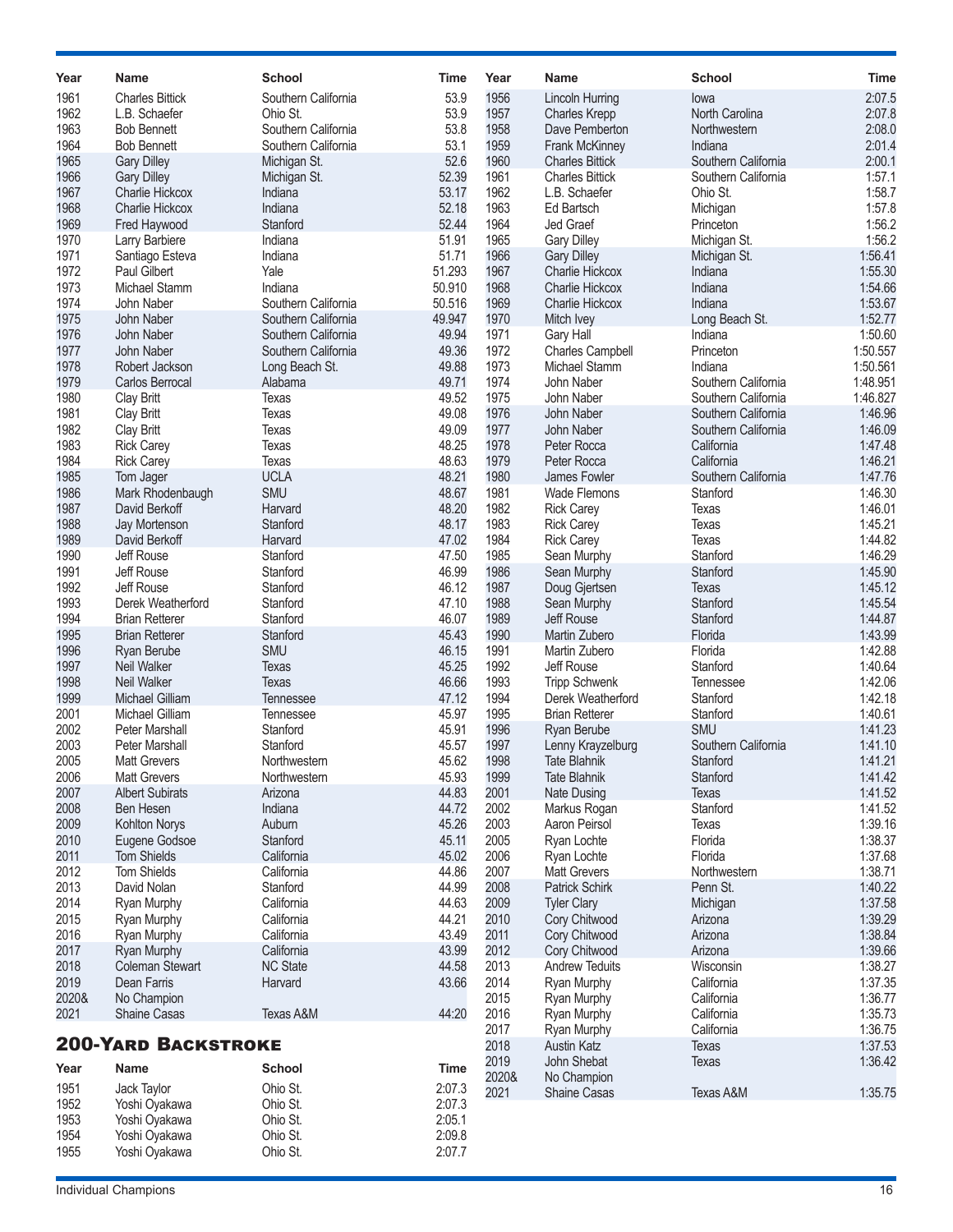| <b>School</b><br>Year<br>Time<br>Year<br><b>Name</b><br><b>School</b><br>Time<br><b>Name</b><br>2:25.4<br>1958<br><b>Franklin Modine</b><br>1:05.0<br>1958<br><b>Franklin Modine</b><br>Michigan St.<br>Michigan St.<br>1959<br>1:03.2<br>1959<br>2:21.3<br>Gordon Collet<br>William Muliken<br>Oklahoma<br>Miami (OH)<br>1960<br>1:03.1<br>1960<br>Stanford<br>2:17.6<br>Thomas Peterson<br>Ron Clark<br>Michigan<br>1961<br>1:02.1<br>1961<br>2:13.4<br>Ron Clark<br><b>Richard Nelson</b><br>Michigan<br>Michigan<br>1962<br>1962<br>2:16.8<br>1:01.7<br>Virgil Luken<br><b>Richard Nelson</b><br>Michigan<br>Minnesota<br>1963<br>1:02.2<br>1963<br>Martin Hull<br>Stanford<br>2:17.0<br><b>Richard Nelson</b><br>Michigan<br>1:02.2<br>1964<br>Southern California<br>2:12.1<br>Princeton<br><b>Bill Craig</b><br><b>Gardiner Green</b><br>59.9<br>1965<br>2:10.4<br>1964<br>Southern California<br>Tom Tretheway<br><b>Bill Craig</b><br>Indiana<br>1:00.3<br>1966<br>1965<br>Southern California<br>Southern California<br>2:14.24<br><b>Bill Craig</b><br>Wayne Anderson<br>1966<br>1:00.43<br>1967<br>2:07.99<br>Paul Scheerer<br>Ken Merten<br>SMU<br>Michigan<br>1967<br>58.54<br>1968<br>Yale<br>Ken Merten<br><b>SMU</b><br>Phil Long<br>2:11.72<br>1968<br>59.11<br>1969<br>2:08.62<br><b>Dick Nesbit</b><br>UT Arlington<br>Mike Dirksen<br>Oregon<br>1969<br>58.36<br>1970<br>Don McKenzie<br>Brian Job<br>Stanford<br>2:05.99<br>Indiana<br>1971<br>1970<br>Stanford<br>57.57<br>Stanford<br>2:03.39<br>Brian Job<br>Brian Job<br>1971<br>57.24<br>1972<br>Brian Job<br>Stanford<br>Brian Job<br>Stanford<br>2:02.592<br>1972<br>56.998<br>1973<br><b>UCLA</b><br>David Wilkie<br>2:03.407<br><b>Thomas Bruce</b><br>Miami (FL)<br>1973<br>1974<br>Stanford<br>57.111<br>Stanford<br>2:02.748<br>John Hencken<br>John Hencken<br>1974<br>1975<br>56.727<br>Stanford<br>2:00.839<br>David Wilkie<br>Miami (FL)<br>John Hencken<br>1975<br>1976<br>55.596<br>2:00.74<br>John Hencken<br>Stanford<br>David Wilkie<br>Miami (FL)<br>1976<br>56.04<br>1977<br>California<br>2:00.05<br>Stanford<br>D. Graham Smith<br>John Hencken<br>1977<br>1978<br>D. Graham Smith<br>California<br>55.10<br>D. Graham Smith<br>California<br>2:00.05<br>1979<br>1978<br>56.62<br>California<br>2:00.37<br>Scott Spann<br>Auburn<br>D. Graham Smith<br>1979<br>54.91<br>1980<br>California<br><b>UCLA</b><br>1:58.43<br>D. Graham Smith<br><b>William Barrett</b><br>1980<br>53.59<br>1981<br>SMU<br>SMU<br>Steve Lundquist<br>Steve Lundquist<br>1:55.01<br>1981<br>1982<br>SMU<br>52.93<br>SMU<br>1:56.84<br>Steve Lundquist<br>Steve Lundquist<br>1982<br>SMU<br>53.09<br>1983<br><b>Glenn Mills</b><br>Alabama<br>1:58.33<br>Steve Lundquist<br>1983<br>SMU<br>1984<br>52.48<br>John Moffet<br>Stanford<br>1:57.99<br>Steve Lundquist<br>1984<br>Stanford<br>54.38<br>1985<br>John Moffet<br>Stanford<br>1:55.96<br>John Moffet<br>1985<br>53.62<br>1986<br>Stanford<br>Stanford<br>1:56.91<br>John Moffet<br>John Moffet<br>1986<br>1987<br>Giovanni Minervini<br><b>UCLA</b><br>53.75<br>1:57.65<br>John Van Sant<br>Army West Point<br>1987<br>LSU<br>53.96<br>1988<br><b>Todd Torres</b><br><b>Kirk Stackle</b><br>1:57.53<br><b>Texas</b><br>1988<br><b>UCLA</b><br>53.90<br>1989<br>1:55.72<br>Giovanni Minervini<br>Mike Barrowman<br>Michigan<br>1989<br>54.02<br>1990<br>1:53.77<br><b>Kirk Stackle</b><br><b>Texas</b><br>Michigan<br>Mike Barrowman<br>1990<br>1991<br><b>Kirk Stackle</b><br>53.48<br>1:54.06<br><b>Texas</b><br>Mike Barrowman<br>Michigan<br>1991<br>53.50<br>1992<br><b>UCLA</b><br><b>UCLA</b><br>1:56.27<br>Andrea Cecchi<br>Andrea Cecchi<br>1992<br><b>UCLA</b><br>53.33<br>1993<br>Michigan<br>1:55.55<br>Andrea Cecchi<br>Eric Wunderlich<br>1993<br>53.07<br>1994<br>Stanford<br>1:56.79<br><b>Tyler Mayfield</b><br><b>Kurt Grote</b><br>Stanford<br>1994<br>53.73<br>1995<br>Stanford<br>Kurt Grote<br>Stanford<br>1:55.02<br><b>Tyler Mayfield</b><br>1995<br>53.21<br>1996<br>Stanford<br>1:56.62<br><b>Kurt Grote</b><br><b>Matthew Buck</b><br>Georgia<br>1996<br>53.04<br>1997<br>1:55.27<br>Jeremy Linn<br>Tennessee<br>Jeremy Linn<br>Tennessee<br>1998<br>1997<br>52.32<br>Stanford<br>1:55.02<br>Jeremy Linn<br>Tom Wilkens<br>Tennessee<br>1999<br>1998<br>53.01<br>Dave Denniston<br>Auburn<br>1:55.51<br>Jeremy Linn<br>Tennessee<br>1999<br>2001<br><b>Brendon Dedekind</b><br>Florida St.<br>53.16<br>Brendan Hansen<br>1:53.11<br><b>Texas</b><br>1:52.88<br>2001<br>52.35<br>2002<br>Brendan Hansen<br>Brendan Hansen<br>Texas<br><b>Texas</b><br>2002<br>52.47<br>2003<br>1:52.62<br>Brendan Hansen<br>Texas<br>Brendan Hansen<br>Texas<br>2003<br>51.96<br>2005<br>1:53.93<br>Alabama<br>Brendan Hansen<br><b>Texas</b><br>Vladislav Polyakov<br>2005<br><b>Gary Marshall</b><br>Stanford<br>52.68<br>2006<br>California<br>1:53.97<br>Henrique Barbosa<br>2006<br>California<br>52.52<br>2007<br>1:52.71<br>Henrique Barbosa<br>Vladislav Polyakov<br>Alabama<br>2007<br>2008<br>Mike Alexandrov<br>51.56<br>Paul Kornfeld<br>Stanford<br>1:53.11<br>Northwestern<br>2008<br>Stanford<br>52.03<br>2009<br>Neil Versfeld<br>1:51.40<br>Paul Kornfeld<br>Georgia<br>2009<br>California<br>50.86<br>2010<br>Clark Burckle<br>1:53.19<br>Damir Dugonjic<br>Arizona<br>2010<br>51.65<br>2011<br>California<br><b>Eric Friedland</b><br>Texas<br>1:52.43<br>Damir Dugonjic<br>2011<br>California<br>50.94<br>2012<br>Louisville<br>1:51.88<br>Damir Dugonjic<br>Carlos Almeida<br>2012<br>2013<br>Kevin Cordes<br>51.71<br>Kevin Cordes<br>Arizona<br>1:48.68<br>Arizona<br>2013<br>50.74<br>2014<br>Kevin Cordes<br>Arizona<br>1:48.66<br>Arizona<br>Kevin Cordes<br>2014<br>50.04<br>Kevin Cordes<br>Arizona<br>2015<br>Will Licon<br>1:49.48<br><b>Texas</b><br>2015<br>50.25<br>2016<br>1:48.12<br>Kevin Cordes<br>Arizona<br>Will Licon<br><b>Texas</b><br>51.29<br>2016<br>2017<br>Will Licon<br>Fabian Schwingenschlogl<br>Missouri<br><b>Texas</b><br>1:47.91<br>2018<br>2017<br>50.68<br>Indiana<br>1:50.17<br>Will Licon<br><b>Texas</b><br>lan Finnerty<br>49.69<br>2018<br>lan Finnerty<br>Indiana<br>2019<br>Andrew Seliskar<br>California<br>1:48.70<br>2019<br>Indiana<br>49.85<br>2020&<br>No Champion<br>lan Finnerty<br>2020&<br>2021<br>1:49.02<br>No Champion<br>Max McHugh<br>Minnesota<br>2021<br>Minnesota<br>50:18<br>Max McHugh | <b>100-YARD BREASTSTROKE</b> |  | <b>200-YARD BREASTSTROKE</b> |  |
|------------------------------------------------------------------------------------------------------------------------------------------------------------------------------------------------------------------------------------------------------------------------------------------------------------------------------------------------------------------------------------------------------------------------------------------------------------------------------------------------------------------------------------------------------------------------------------------------------------------------------------------------------------------------------------------------------------------------------------------------------------------------------------------------------------------------------------------------------------------------------------------------------------------------------------------------------------------------------------------------------------------------------------------------------------------------------------------------------------------------------------------------------------------------------------------------------------------------------------------------------------------------------------------------------------------------------------------------------------------------------------------------------------------------------------------------------------------------------------------------------------------------------------------------------------------------------------------------------------------------------------------------------------------------------------------------------------------------------------------------------------------------------------------------------------------------------------------------------------------------------------------------------------------------------------------------------------------------------------------------------------------------------------------------------------------------------------------------------------------------------------------------------------------------------------------------------------------------------------------------------------------------------------------------------------------------------------------------------------------------------------------------------------------------------------------------------------------------------------------------------------------------------------------------------------------------------------------------------------------------------------------------------------------------------------------------------------------------------------------------------------------------------------------------------------------------------------------------------------------------------------------------------------------------------------------------------------------------------------------------------------------------------------------------------------------------------------------------------------------------------------------------------------------------------------------------------------------------------------------------------------------------------------------------------------------------------------------------------------------------------------------------------------------------------------------------------------------------------------------------------------------------------------------------------------------------------------------------------------------------------------------------------------------------------------------------------------------------------------------------------------------------------------------------------------------------------------------------------------------------------------------------------------------------------------------------------------------------------------------------------------------------------------------------------------------------------------------------------------------------------------------------------------------------------------------------------------------------------------------------------------------------------------------------------------------------------------------------------------------------------------------------------------------------------------------------------------------------------------------------------------------------------------------------------------------------------------------------------------------------------------------------------------------------------------------------------------------------------------------------------------------------------------------------------------------------------------------------------------------------------------------------------------------------------------------------------------------------------------------------------------------------------------------------------------------------------------------------------------------------------------------------------------------------------------------------------------------------------------------------------------------------------------------------------------------------------------------------------------------------------------------------------------------------------------------------------------------------------------------------------------------------------------------------------------------------------------------------------------------------------------------------------------------------------------------------------------------------------------------------------------------------------------------------------------------------------------------------------------------------------------------------------------------------------------------------------------------------------------------------------------------------------------------------------------------------------------------------------------------------------------------------------------------------------------------------------------------------------------------------------------------------------------------------------------------------------------------------------------------------------------------------------------------|------------------------------|--|------------------------------|--|
|                                                                                                                                                                                                                                                                                                                                                                                                                                                                                                                                                                                                                                                                                                                                                                                                                                                                                                                                                                                                                                                                                                                                                                                                                                                                                                                                                                                                                                                                                                                                                                                                                                                                                                                                                                                                                                                                                                                                                                                                                                                                                                                                                                                                                                                                                                                                                                                                                                                                                                                                                                                                                                                                                                                                                                                                                                                                                                                                                                                                                                                                                                                                                                                                                                                                                                                                                                                                                                                                                                                                                                                                                                                                                                                                                                                                                                                                                                                                                                                                                                                                                                                                                                                                                                                                                                                                                                                                                                                                                                                                                                                                                                                                                                                                                                                                                                                                                                                                                                                                                                                                                                                                                                                                                                                                                                                                                                                                                                                                                                                                                                                                                                                                                                                                                                                                                                                                                                                                                                                                                                                                                                                                                                                                                                                                                                                                                                                                                  |                              |  |                              |  |
|                                                                                                                                                                                                                                                                                                                                                                                                                                                                                                                                                                                                                                                                                                                                                                                                                                                                                                                                                                                                                                                                                                                                                                                                                                                                                                                                                                                                                                                                                                                                                                                                                                                                                                                                                                                                                                                                                                                                                                                                                                                                                                                                                                                                                                                                                                                                                                                                                                                                                                                                                                                                                                                                                                                                                                                                                                                                                                                                                                                                                                                                                                                                                                                                                                                                                                                                                                                                                                                                                                                                                                                                                                                                                                                                                                                                                                                                                                                                                                                                                                                                                                                                                                                                                                                                                                                                                                                                                                                                                                                                                                                                                                                                                                                                                                                                                                                                                                                                                                                                                                                                                                                                                                                                                                                                                                                                                                                                                                                                                                                                                                                                                                                                                                                                                                                                                                                                                                                                                                                                                                                                                                                                                                                                                                                                                                                                                                                                                  |                              |  |                              |  |
|                                                                                                                                                                                                                                                                                                                                                                                                                                                                                                                                                                                                                                                                                                                                                                                                                                                                                                                                                                                                                                                                                                                                                                                                                                                                                                                                                                                                                                                                                                                                                                                                                                                                                                                                                                                                                                                                                                                                                                                                                                                                                                                                                                                                                                                                                                                                                                                                                                                                                                                                                                                                                                                                                                                                                                                                                                                                                                                                                                                                                                                                                                                                                                                                                                                                                                                                                                                                                                                                                                                                                                                                                                                                                                                                                                                                                                                                                                                                                                                                                                                                                                                                                                                                                                                                                                                                                                                                                                                                                                                                                                                                                                                                                                                                                                                                                                                                                                                                                                                                                                                                                                                                                                                                                                                                                                                                                                                                                                                                                                                                                                                                                                                                                                                                                                                                                                                                                                                                                                                                                                                                                                                                                                                                                                                                                                                                                                                                                  |                              |  |                              |  |
|                                                                                                                                                                                                                                                                                                                                                                                                                                                                                                                                                                                                                                                                                                                                                                                                                                                                                                                                                                                                                                                                                                                                                                                                                                                                                                                                                                                                                                                                                                                                                                                                                                                                                                                                                                                                                                                                                                                                                                                                                                                                                                                                                                                                                                                                                                                                                                                                                                                                                                                                                                                                                                                                                                                                                                                                                                                                                                                                                                                                                                                                                                                                                                                                                                                                                                                                                                                                                                                                                                                                                                                                                                                                                                                                                                                                                                                                                                                                                                                                                                                                                                                                                                                                                                                                                                                                                                                                                                                                                                                                                                                                                                                                                                                                                                                                                                                                                                                                                                                                                                                                                                                                                                                                                                                                                                                                                                                                                                                                                                                                                                                                                                                                                                                                                                                                                                                                                                                                                                                                                                                                                                                                                                                                                                                                                                                                                                                                                  |                              |  |                              |  |
|                                                                                                                                                                                                                                                                                                                                                                                                                                                                                                                                                                                                                                                                                                                                                                                                                                                                                                                                                                                                                                                                                                                                                                                                                                                                                                                                                                                                                                                                                                                                                                                                                                                                                                                                                                                                                                                                                                                                                                                                                                                                                                                                                                                                                                                                                                                                                                                                                                                                                                                                                                                                                                                                                                                                                                                                                                                                                                                                                                                                                                                                                                                                                                                                                                                                                                                                                                                                                                                                                                                                                                                                                                                                                                                                                                                                                                                                                                                                                                                                                                                                                                                                                                                                                                                                                                                                                                                                                                                                                                                                                                                                                                                                                                                                                                                                                                                                                                                                                                                                                                                                                                                                                                                                                                                                                                                                                                                                                                                                                                                                                                                                                                                                                                                                                                                                                                                                                                                                                                                                                                                                                                                                                                                                                                                                                                                                                                                                                  |                              |  |                              |  |
|                                                                                                                                                                                                                                                                                                                                                                                                                                                                                                                                                                                                                                                                                                                                                                                                                                                                                                                                                                                                                                                                                                                                                                                                                                                                                                                                                                                                                                                                                                                                                                                                                                                                                                                                                                                                                                                                                                                                                                                                                                                                                                                                                                                                                                                                                                                                                                                                                                                                                                                                                                                                                                                                                                                                                                                                                                                                                                                                                                                                                                                                                                                                                                                                                                                                                                                                                                                                                                                                                                                                                                                                                                                                                                                                                                                                                                                                                                                                                                                                                                                                                                                                                                                                                                                                                                                                                                                                                                                                                                                                                                                                                                                                                                                                                                                                                                                                                                                                                                                                                                                                                                                                                                                                                                                                                                                                                                                                                                                                                                                                                                                                                                                                                                                                                                                                                                                                                                                                                                                                                                                                                                                                                                                                                                                                                                                                                                                                                  |                              |  |                              |  |
|                                                                                                                                                                                                                                                                                                                                                                                                                                                                                                                                                                                                                                                                                                                                                                                                                                                                                                                                                                                                                                                                                                                                                                                                                                                                                                                                                                                                                                                                                                                                                                                                                                                                                                                                                                                                                                                                                                                                                                                                                                                                                                                                                                                                                                                                                                                                                                                                                                                                                                                                                                                                                                                                                                                                                                                                                                                                                                                                                                                                                                                                                                                                                                                                                                                                                                                                                                                                                                                                                                                                                                                                                                                                                                                                                                                                                                                                                                                                                                                                                                                                                                                                                                                                                                                                                                                                                                                                                                                                                                                                                                                                                                                                                                                                                                                                                                                                                                                                                                                                                                                                                                                                                                                                                                                                                                                                                                                                                                                                                                                                                                                                                                                                                                                                                                                                                                                                                                                                                                                                                                                                                                                                                                                                                                                                                                                                                                                                                  |                              |  |                              |  |
|                                                                                                                                                                                                                                                                                                                                                                                                                                                                                                                                                                                                                                                                                                                                                                                                                                                                                                                                                                                                                                                                                                                                                                                                                                                                                                                                                                                                                                                                                                                                                                                                                                                                                                                                                                                                                                                                                                                                                                                                                                                                                                                                                                                                                                                                                                                                                                                                                                                                                                                                                                                                                                                                                                                                                                                                                                                                                                                                                                                                                                                                                                                                                                                                                                                                                                                                                                                                                                                                                                                                                                                                                                                                                                                                                                                                                                                                                                                                                                                                                                                                                                                                                                                                                                                                                                                                                                                                                                                                                                                                                                                                                                                                                                                                                                                                                                                                                                                                                                                                                                                                                                                                                                                                                                                                                                                                                                                                                                                                                                                                                                                                                                                                                                                                                                                                                                                                                                                                                                                                                                                                                                                                                                                                                                                                                                                                                                                                                  |                              |  |                              |  |
|                                                                                                                                                                                                                                                                                                                                                                                                                                                                                                                                                                                                                                                                                                                                                                                                                                                                                                                                                                                                                                                                                                                                                                                                                                                                                                                                                                                                                                                                                                                                                                                                                                                                                                                                                                                                                                                                                                                                                                                                                                                                                                                                                                                                                                                                                                                                                                                                                                                                                                                                                                                                                                                                                                                                                                                                                                                                                                                                                                                                                                                                                                                                                                                                                                                                                                                                                                                                                                                                                                                                                                                                                                                                                                                                                                                                                                                                                                                                                                                                                                                                                                                                                                                                                                                                                                                                                                                                                                                                                                                                                                                                                                                                                                                                                                                                                                                                                                                                                                                                                                                                                                                                                                                                                                                                                                                                                                                                                                                                                                                                                                                                                                                                                                                                                                                                                                                                                                                                                                                                                                                                                                                                                                                                                                                                                                                                                                                                                  |                              |  |                              |  |
|                                                                                                                                                                                                                                                                                                                                                                                                                                                                                                                                                                                                                                                                                                                                                                                                                                                                                                                                                                                                                                                                                                                                                                                                                                                                                                                                                                                                                                                                                                                                                                                                                                                                                                                                                                                                                                                                                                                                                                                                                                                                                                                                                                                                                                                                                                                                                                                                                                                                                                                                                                                                                                                                                                                                                                                                                                                                                                                                                                                                                                                                                                                                                                                                                                                                                                                                                                                                                                                                                                                                                                                                                                                                                                                                                                                                                                                                                                                                                                                                                                                                                                                                                                                                                                                                                                                                                                                                                                                                                                                                                                                                                                                                                                                                                                                                                                                                                                                                                                                                                                                                                                                                                                                                                                                                                                                                                                                                                                                                                                                                                                                                                                                                                                                                                                                                                                                                                                                                                                                                                                                                                                                                                                                                                                                                                                                                                                                                                  |                              |  |                              |  |
|                                                                                                                                                                                                                                                                                                                                                                                                                                                                                                                                                                                                                                                                                                                                                                                                                                                                                                                                                                                                                                                                                                                                                                                                                                                                                                                                                                                                                                                                                                                                                                                                                                                                                                                                                                                                                                                                                                                                                                                                                                                                                                                                                                                                                                                                                                                                                                                                                                                                                                                                                                                                                                                                                                                                                                                                                                                                                                                                                                                                                                                                                                                                                                                                                                                                                                                                                                                                                                                                                                                                                                                                                                                                                                                                                                                                                                                                                                                                                                                                                                                                                                                                                                                                                                                                                                                                                                                                                                                                                                                                                                                                                                                                                                                                                                                                                                                                                                                                                                                                                                                                                                                                                                                                                                                                                                                                                                                                                                                                                                                                                                                                                                                                                                                                                                                                                                                                                                                                                                                                                                                                                                                                                                                                                                                                                                                                                                                                                  |                              |  |                              |  |
|                                                                                                                                                                                                                                                                                                                                                                                                                                                                                                                                                                                                                                                                                                                                                                                                                                                                                                                                                                                                                                                                                                                                                                                                                                                                                                                                                                                                                                                                                                                                                                                                                                                                                                                                                                                                                                                                                                                                                                                                                                                                                                                                                                                                                                                                                                                                                                                                                                                                                                                                                                                                                                                                                                                                                                                                                                                                                                                                                                                                                                                                                                                                                                                                                                                                                                                                                                                                                                                                                                                                                                                                                                                                                                                                                                                                                                                                                                                                                                                                                                                                                                                                                                                                                                                                                                                                                                                                                                                                                                                                                                                                                                                                                                                                                                                                                                                                                                                                                                                                                                                                                                                                                                                                                                                                                                                                                                                                                                                                                                                                                                                                                                                                                                                                                                                                                                                                                                                                                                                                                                                                                                                                                                                                                                                                                                                                                                                                                  |                              |  |                              |  |
|                                                                                                                                                                                                                                                                                                                                                                                                                                                                                                                                                                                                                                                                                                                                                                                                                                                                                                                                                                                                                                                                                                                                                                                                                                                                                                                                                                                                                                                                                                                                                                                                                                                                                                                                                                                                                                                                                                                                                                                                                                                                                                                                                                                                                                                                                                                                                                                                                                                                                                                                                                                                                                                                                                                                                                                                                                                                                                                                                                                                                                                                                                                                                                                                                                                                                                                                                                                                                                                                                                                                                                                                                                                                                                                                                                                                                                                                                                                                                                                                                                                                                                                                                                                                                                                                                                                                                                                                                                                                                                                                                                                                                                                                                                                                                                                                                                                                                                                                                                                                                                                                                                                                                                                                                                                                                                                                                                                                                                                                                                                                                                                                                                                                                                                                                                                                                                                                                                                                                                                                                                                                                                                                                                                                                                                                                                                                                                                                                  |                              |  |                              |  |
|                                                                                                                                                                                                                                                                                                                                                                                                                                                                                                                                                                                                                                                                                                                                                                                                                                                                                                                                                                                                                                                                                                                                                                                                                                                                                                                                                                                                                                                                                                                                                                                                                                                                                                                                                                                                                                                                                                                                                                                                                                                                                                                                                                                                                                                                                                                                                                                                                                                                                                                                                                                                                                                                                                                                                                                                                                                                                                                                                                                                                                                                                                                                                                                                                                                                                                                                                                                                                                                                                                                                                                                                                                                                                                                                                                                                                                                                                                                                                                                                                                                                                                                                                                                                                                                                                                                                                                                                                                                                                                                                                                                                                                                                                                                                                                                                                                                                                                                                                                                                                                                                                                                                                                                                                                                                                                                                                                                                                                                                                                                                                                                                                                                                                                                                                                                                                                                                                                                                                                                                                                                                                                                                                                                                                                                                                                                                                                                                                  |                              |  |                              |  |
|                                                                                                                                                                                                                                                                                                                                                                                                                                                                                                                                                                                                                                                                                                                                                                                                                                                                                                                                                                                                                                                                                                                                                                                                                                                                                                                                                                                                                                                                                                                                                                                                                                                                                                                                                                                                                                                                                                                                                                                                                                                                                                                                                                                                                                                                                                                                                                                                                                                                                                                                                                                                                                                                                                                                                                                                                                                                                                                                                                                                                                                                                                                                                                                                                                                                                                                                                                                                                                                                                                                                                                                                                                                                                                                                                                                                                                                                                                                                                                                                                                                                                                                                                                                                                                                                                                                                                                                                                                                                                                                                                                                                                                                                                                                                                                                                                                                                                                                                                                                                                                                                                                                                                                                                                                                                                                                                                                                                                                                                                                                                                                                                                                                                                                                                                                                                                                                                                                                                                                                                                                                                                                                                                                                                                                                                                                                                                                                                                  |                              |  |                              |  |
|                                                                                                                                                                                                                                                                                                                                                                                                                                                                                                                                                                                                                                                                                                                                                                                                                                                                                                                                                                                                                                                                                                                                                                                                                                                                                                                                                                                                                                                                                                                                                                                                                                                                                                                                                                                                                                                                                                                                                                                                                                                                                                                                                                                                                                                                                                                                                                                                                                                                                                                                                                                                                                                                                                                                                                                                                                                                                                                                                                                                                                                                                                                                                                                                                                                                                                                                                                                                                                                                                                                                                                                                                                                                                                                                                                                                                                                                                                                                                                                                                                                                                                                                                                                                                                                                                                                                                                                                                                                                                                                                                                                                                                                                                                                                                                                                                                                                                                                                                                                                                                                                                                                                                                                                                                                                                                                                                                                                                                                                                                                                                                                                                                                                                                                                                                                                                                                                                                                                                                                                                                                                                                                                                                                                                                                                                                                                                                                                                  |                              |  |                              |  |
|                                                                                                                                                                                                                                                                                                                                                                                                                                                                                                                                                                                                                                                                                                                                                                                                                                                                                                                                                                                                                                                                                                                                                                                                                                                                                                                                                                                                                                                                                                                                                                                                                                                                                                                                                                                                                                                                                                                                                                                                                                                                                                                                                                                                                                                                                                                                                                                                                                                                                                                                                                                                                                                                                                                                                                                                                                                                                                                                                                                                                                                                                                                                                                                                                                                                                                                                                                                                                                                                                                                                                                                                                                                                                                                                                                                                                                                                                                                                                                                                                                                                                                                                                                                                                                                                                                                                                                                                                                                                                                                                                                                                                                                                                                                                                                                                                                                                                                                                                                                                                                                                                                                                                                                                                                                                                                                                                                                                                                                                                                                                                                                                                                                                                                                                                                                                                                                                                                                                                                                                                                                                                                                                                                                                                                                                                                                                                                                                                  |                              |  |                              |  |
|                                                                                                                                                                                                                                                                                                                                                                                                                                                                                                                                                                                                                                                                                                                                                                                                                                                                                                                                                                                                                                                                                                                                                                                                                                                                                                                                                                                                                                                                                                                                                                                                                                                                                                                                                                                                                                                                                                                                                                                                                                                                                                                                                                                                                                                                                                                                                                                                                                                                                                                                                                                                                                                                                                                                                                                                                                                                                                                                                                                                                                                                                                                                                                                                                                                                                                                                                                                                                                                                                                                                                                                                                                                                                                                                                                                                                                                                                                                                                                                                                                                                                                                                                                                                                                                                                                                                                                                                                                                                                                                                                                                                                                                                                                                                                                                                                                                                                                                                                                                                                                                                                                                                                                                                                                                                                                                                                                                                                                                                                                                                                                                                                                                                                                                                                                                                                                                                                                                                                                                                                                                                                                                                                                                                                                                                                                                                                                                                                  |                              |  |                              |  |
|                                                                                                                                                                                                                                                                                                                                                                                                                                                                                                                                                                                                                                                                                                                                                                                                                                                                                                                                                                                                                                                                                                                                                                                                                                                                                                                                                                                                                                                                                                                                                                                                                                                                                                                                                                                                                                                                                                                                                                                                                                                                                                                                                                                                                                                                                                                                                                                                                                                                                                                                                                                                                                                                                                                                                                                                                                                                                                                                                                                                                                                                                                                                                                                                                                                                                                                                                                                                                                                                                                                                                                                                                                                                                                                                                                                                                                                                                                                                                                                                                                                                                                                                                                                                                                                                                                                                                                                                                                                                                                                                                                                                                                                                                                                                                                                                                                                                                                                                                                                                                                                                                                                                                                                                                                                                                                                                                                                                                                                                                                                                                                                                                                                                                                                                                                                                                                                                                                                                                                                                                                                                                                                                                                                                                                                                                                                                                                                                                  |                              |  |                              |  |
|                                                                                                                                                                                                                                                                                                                                                                                                                                                                                                                                                                                                                                                                                                                                                                                                                                                                                                                                                                                                                                                                                                                                                                                                                                                                                                                                                                                                                                                                                                                                                                                                                                                                                                                                                                                                                                                                                                                                                                                                                                                                                                                                                                                                                                                                                                                                                                                                                                                                                                                                                                                                                                                                                                                                                                                                                                                                                                                                                                                                                                                                                                                                                                                                                                                                                                                                                                                                                                                                                                                                                                                                                                                                                                                                                                                                                                                                                                                                                                                                                                                                                                                                                                                                                                                                                                                                                                                                                                                                                                                                                                                                                                                                                                                                                                                                                                                                                                                                                                                                                                                                                                                                                                                                                                                                                                                                                                                                                                                                                                                                                                                                                                                                                                                                                                                                                                                                                                                                                                                                                                                                                                                                                                                                                                                                                                                                                                                                                  |                              |  |                              |  |
|                                                                                                                                                                                                                                                                                                                                                                                                                                                                                                                                                                                                                                                                                                                                                                                                                                                                                                                                                                                                                                                                                                                                                                                                                                                                                                                                                                                                                                                                                                                                                                                                                                                                                                                                                                                                                                                                                                                                                                                                                                                                                                                                                                                                                                                                                                                                                                                                                                                                                                                                                                                                                                                                                                                                                                                                                                                                                                                                                                                                                                                                                                                                                                                                                                                                                                                                                                                                                                                                                                                                                                                                                                                                                                                                                                                                                                                                                                                                                                                                                                                                                                                                                                                                                                                                                                                                                                                                                                                                                                                                                                                                                                                                                                                                                                                                                                                                                                                                                                                                                                                                                                                                                                                                                                                                                                                                                                                                                                                                                                                                                                                                                                                                                                                                                                                                                                                                                                                                                                                                                                                                                                                                                                                                                                                                                                                                                                                                                  |                              |  |                              |  |
|                                                                                                                                                                                                                                                                                                                                                                                                                                                                                                                                                                                                                                                                                                                                                                                                                                                                                                                                                                                                                                                                                                                                                                                                                                                                                                                                                                                                                                                                                                                                                                                                                                                                                                                                                                                                                                                                                                                                                                                                                                                                                                                                                                                                                                                                                                                                                                                                                                                                                                                                                                                                                                                                                                                                                                                                                                                                                                                                                                                                                                                                                                                                                                                                                                                                                                                                                                                                                                                                                                                                                                                                                                                                                                                                                                                                                                                                                                                                                                                                                                                                                                                                                                                                                                                                                                                                                                                                                                                                                                                                                                                                                                                                                                                                                                                                                                                                                                                                                                                                                                                                                                                                                                                                                                                                                                                                                                                                                                                                                                                                                                                                                                                                                                                                                                                                                                                                                                                                                                                                                                                                                                                                                                                                                                                                                                                                                                                                                  |                              |  |                              |  |
|                                                                                                                                                                                                                                                                                                                                                                                                                                                                                                                                                                                                                                                                                                                                                                                                                                                                                                                                                                                                                                                                                                                                                                                                                                                                                                                                                                                                                                                                                                                                                                                                                                                                                                                                                                                                                                                                                                                                                                                                                                                                                                                                                                                                                                                                                                                                                                                                                                                                                                                                                                                                                                                                                                                                                                                                                                                                                                                                                                                                                                                                                                                                                                                                                                                                                                                                                                                                                                                                                                                                                                                                                                                                                                                                                                                                                                                                                                                                                                                                                                                                                                                                                                                                                                                                                                                                                                                                                                                                                                                                                                                                                                                                                                                                                                                                                                                                                                                                                                                                                                                                                                                                                                                                                                                                                                                                                                                                                                                                                                                                                                                                                                                                                                                                                                                                                                                                                                                                                                                                                                                                                                                                                                                                                                                                                                                                                                                                                  |                              |  |                              |  |
|                                                                                                                                                                                                                                                                                                                                                                                                                                                                                                                                                                                                                                                                                                                                                                                                                                                                                                                                                                                                                                                                                                                                                                                                                                                                                                                                                                                                                                                                                                                                                                                                                                                                                                                                                                                                                                                                                                                                                                                                                                                                                                                                                                                                                                                                                                                                                                                                                                                                                                                                                                                                                                                                                                                                                                                                                                                                                                                                                                                                                                                                                                                                                                                                                                                                                                                                                                                                                                                                                                                                                                                                                                                                                                                                                                                                                                                                                                                                                                                                                                                                                                                                                                                                                                                                                                                                                                                                                                                                                                                                                                                                                                                                                                                                                                                                                                                                                                                                                                                                                                                                                                                                                                                                                                                                                                                                                                                                                                                                                                                                                                                                                                                                                                                                                                                                                                                                                                                                                                                                                                                                                                                                                                                                                                                                                                                                                                                                                  |                              |  |                              |  |
|                                                                                                                                                                                                                                                                                                                                                                                                                                                                                                                                                                                                                                                                                                                                                                                                                                                                                                                                                                                                                                                                                                                                                                                                                                                                                                                                                                                                                                                                                                                                                                                                                                                                                                                                                                                                                                                                                                                                                                                                                                                                                                                                                                                                                                                                                                                                                                                                                                                                                                                                                                                                                                                                                                                                                                                                                                                                                                                                                                                                                                                                                                                                                                                                                                                                                                                                                                                                                                                                                                                                                                                                                                                                                                                                                                                                                                                                                                                                                                                                                                                                                                                                                                                                                                                                                                                                                                                                                                                                                                                                                                                                                                                                                                                                                                                                                                                                                                                                                                                                                                                                                                                                                                                                                                                                                                                                                                                                                                                                                                                                                                                                                                                                                                                                                                                                                                                                                                                                                                                                                                                                                                                                                                                                                                                                                                                                                                                                                  |                              |  |                              |  |
|                                                                                                                                                                                                                                                                                                                                                                                                                                                                                                                                                                                                                                                                                                                                                                                                                                                                                                                                                                                                                                                                                                                                                                                                                                                                                                                                                                                                                                                                                                                                                                                                                                                                                                                                                                                                                                                                                                                                                                                                                                                                                                                                                                                                                                                                                                                                                                                                                                                                                                                                                                                                                                                                                                                                                                                                                                                                                                                                                                                                                                                                                                                                                                                                                                                                                                                                                                                                                                                                                                                                                                                                                                                                                                                                                                                                                                                                                                                                                                                                                                                                                                                                                                                                                                                                                                                                                                                                                                                                                                                                                                                                                                                                                                                                                                                                                                                                                                                                                                                                                                                                                                                                                                                                                                                                                                                                                                                                                                                                                                                                                                                                                                                                                                                                                                                                                                                                                                                                                                                                                                                                                                                                                                                                                                                                                                                                                                                                                  |                              |  |                              |  |
|                                                                                                                                                                                                                                                                                                                                                                                                                                                                                                                                                                                                                                                                                                                                                                                                                                                                                                                                                                                                                                                                                                                                                                                                                                                                                                                                                                                                                                                                                                                                                                                                                                                                                                                                                                                                                                                                                                                                                                                                                                                                                                                                                                                                                                                                                                                                                                                                                                                                                                                                                                                                                                                                                                                                                                                                                                                                                                                                                                                                                                                                                                                                                                                                                                                                                                                                                                                                                                                                                                                                                                                                                                                                                                                                                                                                                                                                                                                                                                                                                                                                                                                                                                                                                                                                                                                                                                                                                                                                                                                                                                                                                                                                                                                                                                                                                                                                                                                                                                                                                                                                                                                                                                                                                                                                                                                                                                                                                                                                                                                                                                                                                                                                                                                                                                                                                                                                                                                                                                                                                                                                                                                                                                                                                                                                                                                                                                                                                  |                              |  |                              |  |
|                                                                                                                                                                                                                                                                                                                                                                                                                                                                                                                                                                                                                                                                                                                                                                                                                                                                                                                                                                                                                                                                                                                                                                                                                                                                                                                                                                                                                                                                                                                                                                                                                                                                                                                                                                                                                                                                                                                                                                                                                                                                                                                                                                                                                                                                                                                                                                                                                                                                                                                                                                                                                                                                                                                                                                                                                                                                                                                                                                                                                                                                                                                                                                                                                                                                                                                                                                                                                                                                                                                                                                                                                                                                                                                                                                                                                                                                                                                                                                                                                                                                                                                                                                                                                                                                                                                                                                                                                                                                                                                                                                                                                                                                                                                                                                                                                                                                                                                                                                                                                                                                                                                                                                                                                                                                                                                                                                                                                                                                                                                                                                                                                                                                                                                                                                                                                                                                                                                                                                                                                                                                                                                                                                                                                                                                                                                                                                                                                  |                              |  |                              |  |
|                                                                                                                                                                                                                                                                                                                                                                                                                                                                                                                                                                                                                                                                                                                                                                                                                                                                                                                                                                                                                                                                                                                                                                                                                                                                                                                                                                                                                                                                                                                                                                                                                                                                                                                                                                                                                                                                                                                                                                                                                                                                                                                                                                                                                                                                                                                                                                                                                                                                                                                                                                                                                                                                                                                                                                                                                                                                                                                                                                                                                                                                                                                                                                                                                                                                                                                                                                                                                                                                                                                                                                                                                                                                                                                                                                                                                                                                                                                                                                                                                                                                                                                                                                                                                                                                                                                                                                                                                                                                                                                                                                                                                                                                                                                                                                                                                                                                                                                                                                                                                                                                                                                                                                                                                                                                                                                                                                                                                                                                                                                                                                                                                                                                                                                                                                                                                                                                                                                                                                                                                                                                                                                                                                                                                                                                                                                                                                                                                  |                              |  |                              |  |
|                                                                                                                                                                                                                                                                                                                                                                                                                                                                                                                                                                                                                                                                                                                                                                                                                                                                                                                                                                                                                                                                                                                                                                                                                                                                                                                                                                                                                                                                                                                                                                                                                                                                                                                                                                                                                                                                                                                                                                                                                                                                                                                                                                                                                                                                                                                                                                                                                                                                                                                                                                                                                                                                                                                                                                                                                                                                                                                                                                                                                                                                                                                                                                                                                                                                                                                                                                                                                                                                                                                                                                                                                                                                                                                                                                                                                                                                                                                                                                                                                                                                                                                                                                                                                                                                                                                                                                                                                                                                                                                                                                                                                                                                                                                                                                                                                                                                                                                                                                                                                                                                                                                                                                                                                                                                                                                                                                                                                                                                                                                                                                                                                                                                                                                                                                                                                                                                                                                                                                                                                                                                                                                                                                                                                                                                                                                                                                                                                  |                              |  |                              |  |
|                                                                                                                                                                                                                                                                                                                                                                                                                                                                                                                                                                                                                                                                                                                                                                                                                                                                                                                                                                                                                                                                                                                                                                                                                                                                                                                                                                                                                                                                                                                                                                                                                                                                                                                                                                                                                                                                                                                                                                                                                                                                                                                                                                                                                                                                                                                                                                                                                                                                                                                                                                                                                                                                                                                                                                                                                                                                                                                                                                                                                                                                                                                                                                                                                                                                                                                                                                                                                                                                                                                                                                                                                                                                                                                                                                                                                                                                                                                                                                                                                                                                                                                                                                                                                                                                                                                                                                                                                                                                                                                                                                                                                                                                                                                                                                                                                                                                                                                                                                                                                                                                                                                                                                                                                                                                                                                                                                                                                                                                                                                                                                                                                                                                                                                                                                                                                                                                                                                                                                                                                                                                                                                                                                                                                                                                                                                                                                                                                  |                              |  |                              |  |
|                                                                                                                                                                                                                                                                                                                                                                                                                                                                                                                                                                                                                                                                                                                                                                                                                                                                                                                                                                                                                                                                                                                                                                                                                                                                                                                                                                                                                                                                                                                                                                                                                                                                                                                                                                                                                                                                                                                                                                                                                                                                                                                                                                                                                                                                                                                                                                                                                                                                                                                                                                                                                                                                                                                                                                                                                                                                                                                                                                                                                                                                                                                                                                                                                                                                                                                                                                                                                                                                                                                                                                                                                                                                                                                                                                                                                                                                                                                                                                                                                                                                                                                                                                                                                                                                                                                                                                                                                                                                                                                                                                                                                                                                                                                                                                                                                                                                                                                                                                                                                                                                                                                                                                                                                                                                                                                                                                                                                                                                                                                                                                                                                                                                                                                                                                                                                                                                                                                                                                                                                                                                                                                                                                                                                                                                                                                                                                                                                  |                              |  |                              |  |
|                                                                                                                                                                                                                                                                                                                                                                                                                                                                                                                                                                                                                                                                                                                                                                                                                                                                                                                                                                                                                                                                                                                                                                                                                                                                                                                                                                                                                                                                                                                                                                                                                                                                                                                                                                                                                                                                                                                                                                                                                                                                                                                                                                                                                                                                                                                                                                                                                                                                                                                                                                                                                                                                                                                                                                                                                                                                                                                                                                                                                                                                                                                                                                                                                                                                                                                                                                                                                                                                                                                                                                                                                                                                                                                                                                                                                                                                                                                                                                                                                                                                                                                                                                                                                                                                                                                                                                                                                                                                                                                                                                                                                                                                                                                                                                                                                                                                                                                                                                                                                                                                                                                                                                                                                                                                                                                                                                                                                                                                                                                                                                                                                                                                                                                                                                                                                                                                                                                                                                                                                                                                                                                                                                                                                                                                                                                                                                                                                  |                              |  |                              |  |
|                                                                                                                                                                                                                                                                                                                                                                                                                                                                                                                                                                                                                                                                                                                                                                                                                                                                                                                                                                                                                                                                                                                                                                                                                                                                                                                                                                                                                                                                                                                                                                                                                                                                                                                                                                                                                                                                                                                                                                                                                                                                                                                                                                                                                                                                                                                                                                                                                                                                                                                                                                                                                                                                                                                                                                                                                                                                                                                                                                                                                                                                                                                                                                                                                                                                                                                                                                                                                                                                                                                                                                                                                                                                                                                                                                                                                                                                                                                                                                                                                                                                                                                                                                                                                                                                                                                                                                                                                                                                                                                                                                                                                                                                                                                                                                                                                                                                                                                                                                                                                                                                                                                                                                                                                                                                                                                                                                                                                                                                                                                                                                                                                                                                                                                                                                                                                                                                                                                                                                                                                                                                                                                                                                                                                                                                                                                                                                                                                  |                              |  |                              |  |
|                                                                                                                                                                                                                                                                                                                                                                                                                                                                                                                                                                                                                                                                                                                                                                                                                                                                                                                                                                                                                                                                                                                                                                                                                                                                                                                                                                                                                                                                                                                                                                                                                                                                                                                                                                                                                                                                                                                                                                                                                                                                                                                                                                                                                                                                                                                                                                                                                                                                                                                                                                                                                                                                                                                                                                                                                                                                                                                                                                                                                                                                                                                                                                                                                                                                                                                                                                                                                                                                                                                                                                                                                                                                                                                                                                                                                                                                                                                                                                                                                                                                                                                                                                                                                                                                                                                                                                                                                                                                                                                                                                                                                                                                                                                                                                                                                                                                                                                                                                                                                                                                                                                                                                                                                                                                                                                                                                                                                                                                                                                                                                                                                                                                                                                                                                                                                                                                                                                                                                                                                                                                                                                                                                                                                                                                                                                                                                                                                  |                              |  |                              |  |
|                                                                                                                                                                                                                                                                                                                                                                                                                                                                                                                                                                                                                                                                                                                                                                                                                                                                                                                                                                                                                                                                                                                                                                                                                                                                                                                                                                                                                                                                                                                                                                                                                                                                                                                                                                                                                                                                                                                                                                                                                                                                                                                                                                                                                                                                                                                                                                                                                                                                                                                                                                                                                                                                                                                                                                                                                                                                                                                                                                                                                                                                                                                                                                                                                                                                                                                                                                                                                                                                                                                                                                                                                                                                                                                                                                                                                                                                                                                                                                                                                                                                                                                                                                                                                                                                                                                                                                                                                                                                                                                                                                                                                                                                                                                                                                                                                                                                                                                                                                                                                                                                                                                                                                                                                                                                                                                                                                                                                                                                                                                                                                                                                                                                                                                                                                                                                                                                                                                                                                                                                                                                                                                                                                                                                                                                                                                                                                                                                  |                              |  |                              |  |
|                                                                                                                                                                                                                                                                                                                                                                                                                                                                                                                                                                                                                                                                                                                                                                                                                                                                                                                                                                                                                                                                                                                                                                                                                                                                                                                                                                                                                                                                                                                                                                                                                                                                                                                                                                                                                                                                                                                                                                                                                                                                                                                                                                                                                                                                                                                                                                                                                                                                                                                                                                                                                                                                                                                                                                                                                                                                                                                                                                                                                                                                                                                                                                                                                                                                                                                                                                                                                                                                                                                                                                                                                                                                                                                                                                                                                                                                                                                                                                                                                                                                                                                                                                                                                                                                                                                                                                                                                                                                                                                                                                                                                                                                                                                                                                                                                                                                                                                                                                                                                                                                                                                                                                                                                                                                                                                                                                                                                                                                                                                                                                                                                                                                                                                                                                                                                                                                                                                                                                                                                                                                                                                                                                                                                                                                                                                                                                                                                  |                              |  |                              |  |
|                                                                                                                                                                                                                                                                                                                                                                                                                                                                                                                                                                                                                                                                                                                                                                                                                                                                                                                                                                                                                                                                                                                                                                                                                                                                                                                                                                                                                                                                                                                                                                                                                                                                                                                                                                                                                                                                                                                                                                                                                                                                                                                                                                                                                                                                                                                                                                                                                                                                                                                                                                                                                                                                                                                                                                                                                                                                                                                                                                                                                                                                                                                                                                                                                                                                                                                                                                                                                                                                                                                                                                                                                                                                                                                                                                                                                                                                                                                                                                                                                                                                                                                                                                                                                                                                                                                                                                                                                                                                                                                                                                                                                                                                                                                                                                                                                                                                                                                                                                                                                                                                                                                                                                                                                                                                                                                                                                                                                                                                                                                                                                                                                                                                                                                                                                                                                                                                                                                                                                                                                                                                                                                                                                                                                                                                                                                                                                                                                  |                              |  |                              |  |
|                                                                                                                                                                                                                                                                                                                                                                                                                                                                                                                                                                                                                                                                                                                                                                                                                                                                                                                                                                                                                                                                                                                                                                                                                                                                                                                                                                                                                                                                                                                                                                                                                                                                                                                                                                                                                                                                                                                                                                                                                                                                                                                                                                                                                                                                                                                                                                                                                                                                                                                                                                                                                                                                                                                                                                                                                                                                                                                                                                                                                                                                                                                                                                                                                                                                                                                                                                                                                                                                                                                                                                                                                                                                                                                                                                                                                                                                                                                                                                                                                                                                                                                                                                                                                                                                                                                                                                                                                                                                                                                                                                                                                                                                                                                                                                                                                                                                                                                                                                                                                                                                                                                                                                                                                                                                                                                                                                                                                                                                                                                                                                                                                                                                                                                                                                                                                                                                                                                                                                                                                                                                                                                                                                                                                                                                                                                                                                                                                  |                              |  |                              |  |
|                                                                                                                                                                                                                                                                                                                                                                                                                                                                                                                                                                                                                                                                                                                                                                                                                                                                                                                                                                                                                                                                                                                                                                                                                                                                                                                                                                                                                                                                                                                                                                                                                                                                                                                                                                                                                                                                                                                                                                                                                                                                                                                                                                                                                                                                                                                                                                                                                                                                                                                                                                                                                                                                                                                                                                                                                                                                                                                                                                                                                                                                                                                                                                                                                                                                                                                                                                                                                                                                                                                                                                                                                                                                                                                                                                                                                                                                                                                                                                                                                                                                                                                                                                                                                                                                                                                                                                                                                                                                                                                                                                                                                                                                                                                                                                                                                                                                                                                                                                                                                                                                                                                                                                                                                                                                                                                                                                                                                                                                                                                                                                                                                                                                                                                                                                                                                                                                                                                                                                                                                                                                                                                                                                                                                                                                                                                                                                                                                  |                              |  |                              |  |
|                                                                                                                                                                                                                                                                                                                                                                                                                                                                                                                                                                                                                                                                                                                                                                                                                                                                                                                                                                                                                                                                                                                                                                                                                                                                                                                                                                                                                                                                                                                                                                                                                                                                                                                                                                                                                                                                                                                                                                                                                                                                                                                                                                                                                                                                                                                                                                                                                                                                                                                                                                                                                                                                                                                                                                                                                                                                                                                                                                                                                                                                                                                                                                                                                                                                                                                                                                                                                                                                                                                                                                                                                                                                                                                                                                                                                                                                                                                                                                                                                                                                                                                                                                                                                                                                                                                                                                                                                                                                                                                                                                                                                                                                                                                                                                                                                                                                                                                                                                                                                                                                                                                                                                                                                                                                                                                                                                                                                                                                                                                                                                                                                                                                                                                                                                                                                                                                                                                                                                                                                                                                                                                                                                                                                                                                                                                                                                                                                  |                              |  |                              |  |
|                                                                                                                                                                                                                                                                                                                                                                                                                                                                                                                                                                                                                                                                                                                                                                                                                                                                                                                                                                                                                                                                                                                                                                                                                                                                                                                                                                                                                                                                                                                                                                                                                                                                                                                                                                                                                                                                                                                                                                                                                                                                                                                                                                                                                                                                                                                                                                                                                                                                                                                                                                                                                                                                                                                                                                                                                                                                                                                                                                                                                                                                                                                                                                                                                                                                                                                                                                                                                                                                                                                                                                                                                                                                                                                                                                                                                                                                                                                                                                                                                                                                                                                                                                                                                                                                                                                                                                                                                                                                                                                                                                                                                                                                                                                                                                                                                                                                                                                                                                                                                                                                                                                                                                                                                                                                                                                                                                                                                                                                                                                                                                                                                                                                                                                                                                                                                                                                                                                                                                                                                                                                                                                                                                                                                                                                                                                                                                                                                  |                              |  |                              |  |
|                                                                                                                                                                                                                                                                                                                                                                                                                                                                                                                                                                                                                                                                                                                                                                                                                                                                                                                                                                                                                                                                                                                                                                                                                                                                                                                                                                                                                                                                                                                                                                                                                                                                                                                                                                                                                                                                                                                                                                                                                                                                                                                                                                                                                                                                                                                                                                                                                                                                                                                                                                                                                                                                                                                                                                                                                                                                                                                                                                                                                                                                                                                                                                                                                                                                                                                                                                                                                                                                                                                                                                                                                                                                                                                                                                                                                                                                                                                                                                                                                                                                                                                                                                                                                                                                                                                                                                                                                                                                                                                                                                                                                                                                                                                                                                                                                                                                                                                                                                                                                                                                                                                                                                                                                                                                                                                                                                                                                                                                                                                                                                                                                                                                                                                                                                                                                                                                                                                                                                                                                                                                                                                                                                                                                                                                                                                                                                                                                  |                              |  |                              |  |
|                                                                                                                                                                                                                                                                                                                                                                                                                                                                                                                                                                                                                                                                                                                                                                                                                                                                                                                                                                                                                                                                                                                                                                                                                                                                                                                                                                                                                                                                                                                                                                                                                                                                                                                                                                                                                                                                                                                                                                                                                                                                                                                                                                                                                                                                                                                                                                                                                                                                                                                                                                                                                                                                                                                                                                                                                                                                                                                                                                                                                                                                                                                                                                                                                                                                                                                                                                                                                                                                                                                                                                                                                                                                                                                                                                                                                                                                                                                                                                                                                                                                                                                                                                                                                                                                                                                                                                                                                                                                                                                                                                                                                                                                                                                                                                                                                                                                                                                                                                                                                                                                                                                                                                                                                                                                                                                                                                                                                                                                                                                                                                                                                                                                                                                                                                                                                                                                                                                                                                                                                                                                                                                                                                                                                                                                                                                                                                                                                  |                              |  |                              |  |
|                                                                                                                                                                                                                                                                                                                                                                                                                                                                                                                                                                                                                                                                                                                                                                                                                                                                                                                                                                                                                                                                                                                                                                                                                                                                                                                                                                                                                                                                                                                                                                                                                                                                                                                                                                                                                                                                                                                                                                                                                                                                                                                                                                                                                                                                                                                                                                                                                                                                                                                                                                                                                                                                                                                                                                                                                                                                                                                                                                                                                                                                                                                                                                                                                                                                                                                                                                                                                                                                                                                                                                                                                                                                                                                                                                                                                                                                                                                                                                                                                                                                                                                                                                                                                                                                                                                                                                                                                                                                                                                                                                                                                                                                                                                                                                                                                                                                                                                                                                                                                                                                                                                                                                                                                                                                                                                                                                                                                                                                                                                                                                                                                                                                                                                                                                                                                                                                                                                                                                                                                                                                                                                                                                                                                                                                                                                                                                                                                  |                              |  |                              |  |
|                                                                                                                                                                                                                                                                                                                                                                                                                                                                                                                                                                                                                                                                                                                                                                                                                                                                                                                                                                                                                                                                                                                                                                                                                                                                                                                                                                                                                                                                                                                                                                                                                                                                                                                                                                                                                                                                                                                                                                                                                                                                                                                                                                                                                                                                                                                                                                                                                                                                                                                                                                                                                                                                                                                                                                                                                                                                                                                                                                                                                                                                                                                                                                                                                                                                                                                                                                                                                                                                                                                                                                                                                                                                                                                                                                                                                                                                                                                                                                                                                                                                                                                                                                                                                                                                                                                                                                                                                                                                                                                                                                                                                                                                                                                                                                                                                                                                                                                                                                                                                                                                                                                                                                                                                                                                                                                                                                                                                                                                                                                                                                                                                                                                                                                                                                                                                                                                                                                                                                                                                                                                                                                                                                                                                                                                                                                                                                                                                  |                              |  |                              |  |
|                                                                                                                                                                                                                                                                                                                                                                                                                                                                                                                                                                                                                                                                                                                                                                                                                                                                                                                                                                                                                                                                                                                                                                                                                                                                                                                                                                                                                                                                                                                                                                                                                                                                                                                                                                                                                                                                                                                                                                                                                                                                                                                                                                                                                                                                                                                                                                                                                                                                                                                                                                                                                                                                                                                                                                                                                                                                                                                                                                                                                                                                                                                                                                                                                                                                                                                                                                                                                                                                                                                                                                                                                                                                                                                                                                                                                                                                                                                                                                                                                                                                                                                                                                                                                                                                                                                                                                                                                                                                                                                                                                                                                                                                                                                                                                                                                                                                                                                                                                                                                                                                                                                                                                                                                                                                                                                                                                                                                                                                                                                                                                                                                                                                                                                                                                                                                                                                                                                                                                                                                                                                                                                                                                                                                                                                                                                                                                                                                  |                              |  |                              |  |
|                                                                                                                                                                                                                                                                                                                                                                                                                                                                                                                                                                                                                                                                                                                                                                                                                                                                                                                                                                                                                                                                                                                                                                                                                                                                                                                                                                                                                                                                                                                                                                                                                                                                                                                                                                                                                                                                                                                                                                                                                                                                                                                                                                                                                                                                                                                                                                                                                                                                                                                                                                                                                                                                                                                                                                                                                                                                                                                                                                                                                                                                                                                                                                                                                                                                                                                                                                                                                                                                                                                                                                                                                                                                                                                                                                                                                                                                                                                                                                                                                                                                                                                                                                                                                                                                                                                                                                                                                                                                                                                                                                                                                                                                                                                                                                                                                                                                                                                                                                                                                                                                                                                                                                                                                                                                                                                                                                                                                                                                                                                                                                                                                                                                                                                                                                                                                                                                                                                                                                                                                                                                                                                                                                                                                                                                                                                                                                                                                  |                              |  |                              |  |
|                                                                                                                                                                                                                                                                                                                                                                                                                                                                                                                                                                                                                                                                                                                                                                                                                                                                                                                                                                                                                                                                                                                                                                                                                                                                                                                                                                                                                                                                                                                                                                                                                                                                                                                                                                                                                                                                                                                                                                                                                                                                                                                                                                                                                                                                                                                                                                                                                                                                                                                                                                                                                                                                                                                                                                                                                                                                                                                                                                                                                                                                                                                                                                                                                                                                                                                                                                                                                                                                                                                                                                                                                                                                                                                                                                                                                                                                                                                                                                                                                                                                                                                                                                                                                                                                                                                                                                                                                                                                                                                                                                                                                                                                                                                                                                                                                                                                                                                                                                                                                                                                                                                                                                                                                                                                                                                                                                                                                                                                                                                                                                                                                                                                                                                                                                                                                                                                                                                                                                                                                                                                                                                                                                                                                                                                                                                                                                                                                  |                              |  |                              |  |
|                                                                                                                                                                                                                                                                                                                                                                                                                                                                                                                                                                                                                                                                                                                                                                                                                                                                                                                                                                                                                                                                                                                                                                                                                                                                                                                                                                                                                                                                                                                                                                                                                                                                                                                                                                                                                                                                                                                                                                                                                                                                                                                                                                                                                                                                                                                                                                                                                                                                                                                                                                                                                                                                                                                                                                                                                                                                                                                                                                                                                                                                                                                                                                                                                                                                                                                                                                                                                                                                                                                                                                                                                                                                                                                                                                                                                                                                                                                                                                                                                                                                                                                                                                                                                                                                                                                                                                                                                                                                                                                                                                                                                                                                                                                                                                                                                                                                                                                                                                                                                                                                                                                                                                                                                                                                                                                                                                                                                                                                                                                                                                                                                                                                                                                                                                                                                                                                                                                                                                                                                                                                                                                                                                                                                                                                                                                                                                                                                  |                              |  |                              |  |
|                                                                                                                                                                                                                                                                                                                                                                                                                                                                                                                                                                                                                                                                                                                                                                                                                                                                                                                                                                                                                                                                                                                                                                                                                                                                                                                                                                                                                                                                                                                                                                                                                                                                                                                                                                                                                                                                                                                                                                                                                                                                                                                                                                                                                                                                                                                                                                                                                                                                                                                                                                                                                                                                                                                                                                                                                                                                                                                                                                                                                                                                                                                                                                                                                                                                                                                                                                                                                                                                                                                                                                                                                                                                                                                                                                                                                                                                                                                                                                                                                                                                                                                                                                                                                                                                                                                                                                                                                                                                                                                                                                                                                                                                                                                                                                                                                                                                                                                                                                                                                                                                                                                                                                                                                                                                                                                                                                                                                                                                                                                                                                                                                                                                                                                                                                                                                                                                                                                                                                                                                                                                                                                                                                                                                                                                                                                                                                                                                  |                              |  |                              |  |
|                                                                                                                                                                                                                                                                                                                                                                                                                                                                                                                                                                                                                                                                                                                                                                                                                                                                                                                                                                                                                                                                                                                                                                                                                                                                                                                                                                                                                                                                                                                                                                                                                                                                                                                                                                                                                                                                                                                                                                                                                                                                                                                                                                                                                                                                                                                                                                                                                                                                                                                                                                                                                                                                                                                                                                                                                                                                                                                                                                                                                                                                                                                                                                                                                                                                                                                                                                                                                                                                                                                                                                                                                                                                                                                                                                                                                                                                                                                                                                                                                                                                                                                                                                                                                                                                                                                                                                                                                                                                                                                                                                                                                                                                                                                                                                                                                                                                                                                                                                                                                                                                                                                                                                                                                                                                                                                                                                                                                                                                                                                                                                                                                                                                                                                                                                                                                                                                                                                                                                                                                                                                                                                                                                                                                                                                                                                                                                                                                  |                              |  |                              |  |
|                                                                                                                                                                                                                                                                                                                                                                                                                                                                                                                                                                                                                                                                                                                                                                                                                                                                                                                                                                                                                                                                                                                                                                                                                                                                                                                                                                                                                                                                                                                                                                                                                                                                                                                                                                                                                                                                                                                                                                                                                                                                                                                                                                                                                                                                                                                                                                                                                                                                                                                                                                                                                                                                                                                                                                                                                                                                                                                                                                                                                                                                                                                                                                                                                                                                                                                                                                                                                                                                                                                                                                                                                                                                                                                                                                                                                                                                                                                                                                                                                                                                                                                                                                                                                                                                                                                                                                                                                                                                                                                                                                                                                                                                                                                                                                                                                                                                                                                                                                                                                                                                                                                                                                                                                                                                                                                                                                                                                                                                                                                                                                                                                                                                                                                                                                                                                                                                                                                                                                                                                                                                                                                                                                                                                                                                                                                                                                                                                  |                              |  |                              |  |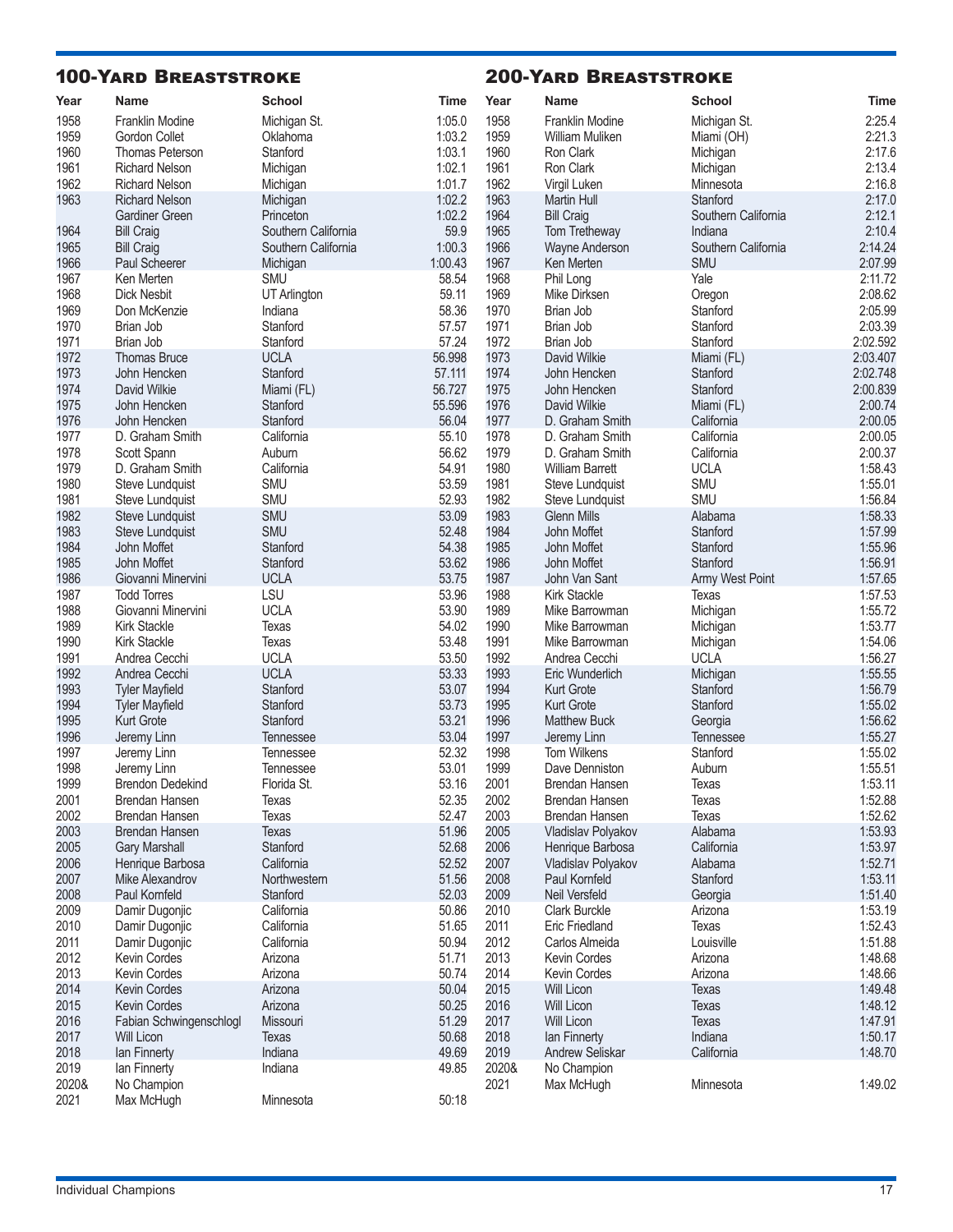#### 100-Yard Butterfly **Year Name School Time** 1950 Bob Brawner Princeton 59.9 1951 Bob Brawner Princeton 1:01.1 John Davies 1953 Robert Clemons Illinois 1:00.7 1954 David Hawkins **Harvard Harvard** 59.4 1957 Timothy Jecko Yale 74.6<br>1958 Tony Tashnick Michigan 1958 54.6 1958 Tony Tashnick Michigan 54.6 1959 David Gillanders Michigan 54.1 1960 Mike Troy **Indiana** 1960 Mike Troy 1961 David Gillandes Michigan 1961 David S2.9<br>1962 Ed Spencer NC State 1962 52.5 1962 Ed Spencer 1963 Walt Richardson Minnesota 51.6 1964 Walt Richardson Minnesota 50.2 1965 Fred Schmidt Indiana 51.0 1966 Phil Riker North Carolina 51.19 Ross Wales 1968 Doug Russell UT Arlington 49.57 1969 Mark Spitz Indiana 49.69 1970 Mark Spitz **Indiana** 1970 Mark Spitz Indiana 1982<br>1971 Mark Spitz Indiana 1984 Mark 1984 1971 Mark Spitz **Indiana** 1971 Mark Spitz 1988<br>1972 Mark Spitz **Indiana** 1972 Mark Spitz 1972 Mark Spitz Indiana 47.988 John Trembley 1974 John Trembley Tennessee 48.718 1975 Jeff Rolan Utah 48.953 1976 Matt Vogel **Tennessee 1988**<br>1977 Joe Bottom **Southern California** 47.77 1977 Joe Bottom Southern California 47.77<br>1978 Greg Jagenburg Long Beach St. 48.77 1978 Greg Jagenburg Long Beach St. 48.77<br>1979 Par Arvidsson California 217.76 1979 Par Arvidsson California 47.76 Par Arvidsson California 17.36<br>1980 - Scott Spann Texas 17.22 1981 Scott Spann Texas (1981 - 1982)<br>1982 Matthew Gribble Miami (FL) 1982 - 47.35 Matthew Gribble 1983 Matthew Gribble Miami (FL) 47.26<br>1984 Pablo Morales Stanford 1984 47.02 1984 Pablo Morales Stanford 47.02 1985 Pablo Morales Stanford 46.52 Pablo Morales 1987 Pablo Morales Stanford 46.47 1988 Jay Mortenson Stanford 47.27 1989 Jay Mortenson Stanford (1989 197.14<br>1990 Anthony Nesty Slorida (1990 196.62 1990 Anthony Nesty **Florida** 1990 Anthony Nesty Florida 1991 46.62<br>1991 Anthony Nesty Florida 1991 47.00 1991 Anthony Nesty Florida 47.00 1992 Anthony Nesty Florida 46.78 Seth Pepper 1994 Rafal Szukala Iowa 47.43 Lars Frolander 1996 Martin Pepper Arizona 46.74 1997 Lars Frolander SMU 46.28 1998 Lars Frolander SMU 45.99 1999 Dod Wales Stanford 1999 195.89 2001 Ian Crocker Texas 45.96 **2002 Ian Crocker Texas 45.44** 2003 Ian Crocker Texas 45.67 2005 Duje Draganja California 45.39 2006 Lyndon Ferns Arizona 195.89<br>1992 - Albert Subirats Arizona 1958 - 44.57 2007 Albert Subirats Arizona (1988)<br>2008 Albert Subirats Arizona (1988) 45.07 **Albert Subirats** 2009 Austin Staab Stanford 44.18 2010 Tom Shields California 44.91 2011 Austin Staab Stanford 44.69 2012 Tom Shields California 44.76 2013 Tom Shields California 44.59 **Marcin Cieslak** 2015 Joseph Schooling Texas 44.51 2016 Joseph Schooling Texas 44.01 2017 Caeleb Dressel Florida 43.58 2018 Caeleb Dressel Florida 42.80 Vini Lanza **Indiana Year Name School Time** 2020 No Champion 2021 Ryan Hoffer California 44:25 *"Fish-tail" kick permitted since 1955.* 200-Yard Butterfly **Year Name School Time** 1935 Jack Kasley Michigan 2:28.7 1936 Jack Kasley Michigan 2:25.0 1937 Jack Kasley Michigan 2:26.6 Richard Hough 1939 Richard Hough Princeton 2:22.0 1940 John Higgins Ohio St. 2:23.7 1941 James Skinner Michigan 2:25.9 1942 James Skinner Michigan 2:23.7 1943 Emmett Cashin Stanford 2:27.4<br>1944 Carl Paulson Brown Brown 2:28.3 1944 Carl Paulson<br>1944 Paul Murray 2:28.34.34.34.35.34.35.34 1945 Paul Murray Cornell 2:31.2 1946 Charles Keating Cincinnati 2:26.2 1947 Joe Verdeur La Salle 2:16.8 1948 Joe Verdeur La Salle 2:14.7 1949 Keith Carter Purdue 2:14.8 1950 Bob Brawner Princeton 2:14.3 1951 Bob Brawner Princeton 2:18.6<br>1951 Bayles - Michigan 2:12.9 1952 John Davies Michigan 2:12.9 1953 Gerald Holan Ohio St. 2:14.0 1954 David Hawkins Harvard 2:15.4 1955 Phillip Drake North Carolina 2:13.7 1956 Richard Fadgen NC State 2:16.3 Timothy Jecko 1958 Tony Tashnick Michigan 2:04.2 1959 David Gillanders Michigan 2:02.5 1960 Mike Troy Indiana 1:57.8 1961 David Gillanders Michigan 1:58.6 1962 Artie Wolfe Ohio St. 1:58.0 1963 Dick McDonough Villanova<br>1964 Fred Schmidt – Indiana 1:53.5 1:53.5 **Fred Schmidt** 1965 Fred Schmidt Indiana 1:51.4 1966 Carl Robie Michigan 1:53.80 1967 Carl Robie Michigan Michigan 1:52.59 1968 Phil Houser Southern California 1:52.55 1969 John Ferris Stanford 1:49.61 Mike Burton 1971 Mark Spitz **Indiana** 1:50.10 1972 Mark Spitz **Indiana** 1:46.898 1973 Gary Hall **Indiana** 1:48.486 1974 Robin Backhaus Washington 1:47.048 1975 Robin Backhaus Washington 1:47.168<br>1976 Steve Grega NC State 1:47.00 1976 Steve Gregg NC State 1:47.00 Michael Bruner 1978 Greg Jagenburg Long Beach St. 1:46.01 1979 Par Arvidsson California 1:45.53 1980 Par Arvidsson California 1:44.43 1981 Craig Beardsley Florida 1:44.15 1982 Craig Beardsley Florida 1:44.10 Ricardo Prado 1984 Pablo Morales Stanford 1:44.33 Pablo Morales Stanford 1:42.85 1986 Pablo Morales Stanford 1:43.05 1987 Pablo Morales Stanford 1:42.60 1988 Anthony Mosse Stanford Stanford 1:43.99<br>1989 Melvin Stewart Tennessee 1:44.30 1989 Melvin Stewart Tennessee 1:44.30<br>1990 Anthony Nesty Florida Tennessee 1:43.46 1990 Anthony Nesty<br>1991 Melvin Stewart 1991 Melvin Stewart Tennessee 1:41.78 1992 Rafal Szukala Iowa 1:44.73 1:44.01 Ray Carey **Carey Stanford** 1:44.01 Stanford<br>
Ugur Taner California 1:44.54 1994 Ugur Taner California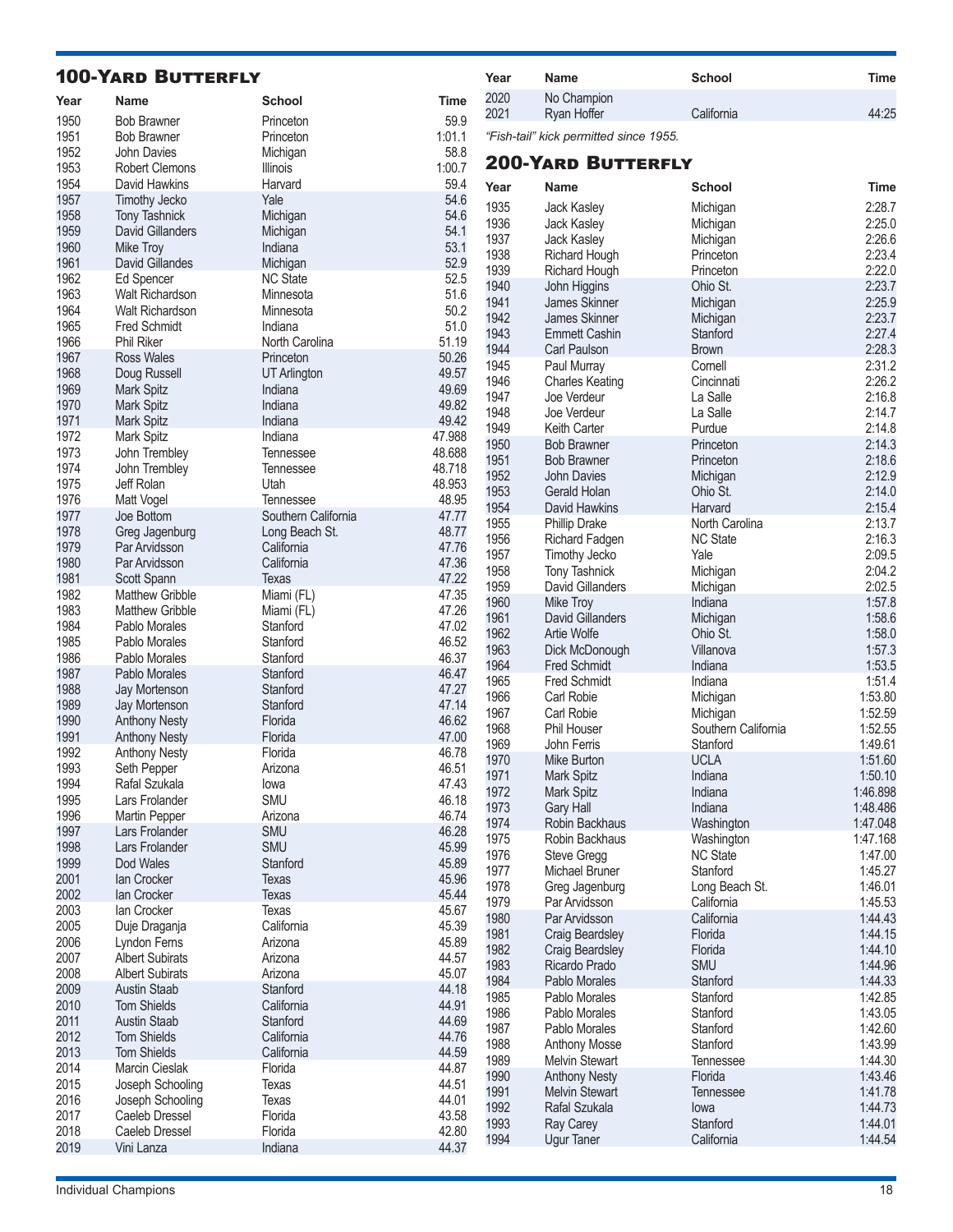| Year         | <b>Name</b>                            | <b>School</b>                  | Time               | Year         | <b>Name</b>                          | <b>School</b>        | <b>Time</b>        |
|--------------|----------------------------------------|--------------------------------|--------------------|--------------|--------------------------------------|----------------------|--------------------|
| 1995         | <b>Ugur Taner</b>                      | California                     | 1:44.39            | 1993         | <b>Greg Burgess</b>                  | Florida              | 1:43.52            |
| 1996         | Ugur Taner                             | California                     | 1:43.22            | 1994         | <b>Greg Burgess</b>                  | Florida              | 1:43.66            |
| 1997         | <b>Stephen Parry</b>                   | Florida St.                    | 1:44.28            | 1995         | Kurt Jachimowski                     | Auburn               | 1:45.11            |
| 1998         | <b>Matthew Pierce</b>                  | Stanford                       | 1:43.68            | 1996         | Ryan Berube                          | SMU                  | 1:44.85            |
| 1999         | Shamek Pietucka                        | Virginia                       | 1:43.50            | 1997         | Kris Babylon                         | Georgia              | 1:45.19            |
| 2001         | <b>Adam Messner</b>                    | Stanford                       | 1:43.12            | 1998         | <b>Tom Wilkens</b>                   | Stanford             | 1:45.16            |
| 2002         | Stefan Gherghel                        | Alabama                        | 1:42.68            | 1999         | Lionel Moreau                        | Auburn               | 1:45.24            |
| 2003         | Stefan Gherghel                        | Alabama                        | 1:42.35            | 2001         | Nate Dusing                          | Texas                | 1:42.85            |
| 2005         | Davis Tarwater                         | Michigan                       | 1:42.30            | 2002         | Markus Rogan                         | Stanford             | 1:44.03            |
| 2006<br>2007 | Davis Tarwater                         | Michigan<br>California         | 1:41.84            | 2003         | George Bovell                        | Auburn               | 1:42.66            |
| 2008         | Patrick O'Neil<br><b>Gil Stovall</b>   | Georgia                        | 1:42.98<br>1:41.33 | 2005<br>2006 | Ryan Lochte<br>Ryan Lochte           | Florida<br>Florida   | 1:41.71<br>1:40.55 |
| 2009         | Shaune Fraser                          | Florida                        | 1:40.75            | 2007         | <b>Adam Ritter</b>                   | Arizona              | 1:41.72            |
| 2010         | Shaune Fraser                          | Florida                        | 1:41.45            | 2008         | Darian Townsend                      | Arizona              | 1:42.72            |
| 2011         | Mark Dylla                             | Georgia                        | 1:40.60            | 2009         | <b>Bradley Ally</b>                  | Florida              | 1:40.49            |
| 2012         | Will Hamilton                          | California                     | 1:40.94            | 2010         | Austin Surhoff                       | Texas                | 1:42.95            |
| 2013         | <b>Tom Shields</b>                     | California                     | 1:39.65            | 2011         | Austin Staab                         | Stanford             | 1:41.57            |
| 2014         | Dylan Bosch                            | Michigan                       | 1:39.33            | 2012         | Marcin Tarczynski                    | California           | 1:41.97            |
| 2015         | Joseph Schooling                       | <b>Texas</b>                   | 1:39.62            | 2013         | David Nolan                          | Stanford             | 1:41.21            |
| 2016         | Joseph Schooling                       | Texas                          | 1:37.97            | 2014         | Marcin Cieslak                       | Florida              | 1:40.58            |
| 2017         | Jack Conger                            | <b>Texas</b>                   | 1:37.35            | 2015         | David Nolan                          | Stanford             | 1:39.38            |
| 2018         | Andreas Vazaios                        | <b>NC State</b>                | 1:38.60            | 2016         | Will Licon                           | <b>Texas</b>         | 1:40.04            |
| 2019         | Andreas Vazaios                        | <b>NC State</b>                | 1:38.57            | 2017         | Will Licon                           | Texas                | 1:40.67            |
| 2020&        | No Champion                            |                                |                    | 2018         | Jan Swirtowski                       | Florida              | 1:39.54            |
| 2021         | Nicolas Albiero                        | Louisville                     | 1:38:64            | 2019         | Andrew Seliskar                      | California           | 1:38.14            |
|              | "Fish-tail" kick permitted since 1955. |                                |                    | 2020&        | No Champion                          |                      |                    |
|              |                                        |                                |                    | 2021         | <b>Shaine Casas</b>                  | Texas A&M            | 1:39.53            |
|              | <b>200-YARD INDIVIDUAL MEDLEY</b>      |                                |                    |              | <b>400-YARD INDIVIDUAL MEDLEY</b>    |                      |                    |
| Year         | <b>Name</b>                            | <b>School</b>                  | Time               |              |                                      |                      |                    |
| 1956         | <b>Albert Wiggins</b>                  | Ohio St.                       | 2:07.5             | Year         | <b>Name</b>                          | <b>School</b>        | Time               |
| 1957         | Timothy Jecko                          | Yale                           | 2:09.4             | 1963         | Ed Townsend                          | Yale                 | 4:22.5             |
| 1958         | Joe Hunsaker                           | <b>Illinois</b>                | 2:09.6             | 1964         | Rich McGeagh                         | Southern California  | 4:16.4             |
| 1959         | George Harrison                        | Stanford                       | 2:06.7             | 1965         | <b>Carl Robie</b>                    | Michigan             | 4:16.6             |
| 1960         | Lance Larson                           | Southern California            | 2:03.2             | 1966         | Ken Webb                             | Indiana              | 4:19.81            |
| 1961         | John Kelso                             | Denver                         | 2:02.9             | 1967         | Dick Roth                            | Stanford             | 4:12.11            |
| 1962         | <b>Harley Mull</b>                     | Ohio St.                       | 2:02.3             | 1968         | <b>Bill Utley</b>                    | Indiana              | 4:10.85            |
| 1963         | <b>Harley Mull</b>                     | Ohio St.                       | 2:01.6             | 1969         | Hans Fassnacht                       | Long Beach St.       | 4:07.66            |
| 1964         | Roy Saari                              | Southern California            | 1:56.7             | 1970<br>1971 | <b>Gary Hall</b><br><b>Gary Hall</b> | Indiana<br>Indiana   | 4:07.31<br>3:58.25 |
| 1965         | Robert Hopper                          | Ohio St.                       | 1:51.8             | 1972         | Gary Hall                            | Indiana              | 3:58.717           |
| 1966         | <b>Bill Utley</b>                      | Indiana                        | 1:58.55            | 1973         | <b>Stephen Furniss</b>               | Southern California  | 3:55.160           |
| 1967         | Dick Roth                              | Stanford                       | 1:56.09            | 1974         | <b>Stephen Furniss</b>               | Southern California  | 3:57.809           |
| 1968         | Charlie Hickcox                        | Indiana                        | 1:52.56<br>1:54.43 | 1975         | Leroy Engstrand                      | Tennessee            | 3:57.801           |
| 1969<br>1970 | Charlie Hickcox<br>Frank Heckl         | Indiana<br>Southern California | 1:55.21            | 1976         | Rod Strachan                         | Southern California  | 3:55.64            |
| 1971         | Gary Hall                              | Indiana                        | 1:52.20            | 1977         | Rod Strachan                         | Southern California  | 3:54.76            |
| 1972         | Gary Hall                              | Indiana                        | 1:51.507           | 1978         | <b>Brian Goodell</b>                 | <b>UCLA</b>          | 3:53.61            |
| 1973         | <b>Stephen Furniss</b>                 | Southern California            | 1:51.385           | 1979         | <b>Brian Goodell</b>                 | <b>UCLA</b>          | 3:50.80            |
| 1974         | <b>Stephen Furniss</b>                 | Southern California            | 1:51.522           | 1980         | <b>Brian Goodell</b>                 | <b>UCLA</b>          | 3:51.38            |
| 1975         | Frederick Tyler                        | Indiana                        | 1:50.628           | 1981         | Jesse Vassallo                       | Miami (FL)           | 3:48.16            |
| 1976         | Leroy Engstrand                        | Tennessee                      | 1:50.13            | 1982         | Jeff Float                           | Southern California  | 3:49.00            |
| 1977         | Scott Spann                            | Auburn                         | 1:48.26            | 1983         | Ricardo Prado                        | SMU                  | 3:48.19            |
| 1978         | Scott Spann                            | Auburn                         | 1:48.69            | 1984         | Ricardo Prado                        | SMU                  | 3:46.86            |
| 1979         | D. Graham Smith                        | California                     | 1:48.44            | 1985         | Jeff Kostoff                         | Stanford             | 3:47.11            |
| 1980         | <b>William Barrett</b>                 | <b>UCLA</b>                    | 1:46.25            | 1986         | Ricardo Prado                        | SMU                  | 3:46.71            |
| 1981         | <b>William Barrett</b>                 | <b>UCLA</b>                    | 1:45.01            | 1987         | Jeff Kostoff                         | Stanford             | 3:47.40            |
| 1982         | <b>William Barrett</b>                 | <b>UCLA</b>                    | 1:45.00            | 1988         | David Wharton                        | Southern California  | 3:42.23            |
| 1983         | Steve Lundquist                        | SMU                            | 1:45.54            | 1989         | David Wharton                        | Southern California  | 3:44.69            |
| 1984         | Ricardo Prado                          | SMU                            | 1:47.95            | 1990         | David Wharton                        | Southern California  | 3:43.62            |
| 1985         | Pablo Morales                          | Stanford                       | 1:46.08            | 1991         | David Wharton                        | Southern California  | 3:43.28            |
| 1986         | Pablo Morales                          | Stanford                       | 1:45.43            | 1992         | Jeff Vance                           | SMU                  | 3:46.01            |
| 1987         | Pablo Morales                          | Stanford                       | 1:45.42            | 1993         | <b>Greg Burgess</b>                  | Florida              | 3:41.54            |
| 1988         | David Wharton                          | Southern California            | 1:45.04            | 1994         | <b>Greg Burgess</b>                  | Florida              | 3:40.64            |
| 1989         | David Wharton                          | Southern California            | 1:44.70            | 1995         | Tom Dolan                            | Michigan             | 3:38.18<br>3:41.44 |
| 1990         | David Wharton                          | Southern California            | 1:44.99            | 1996<br>1997 | Tom Dolan<br>Tom Wilkens             | Michigan<br>Stanford | 3:45.59            |
| 1991         | Martin Zubero                          | Florida                        | 1:44.01            | 1998         | <b>Tom Wilkens</b>                   | Stanford             | 3:43.96            |
| 1992         | Jeff Rouse                             | Stanford                       | 1:45.81            | 1999         | Tim Siciliano                        | Michigan             | 3:43.54            |
|              |                                        |                                |                    |              |                                      |                      |                    |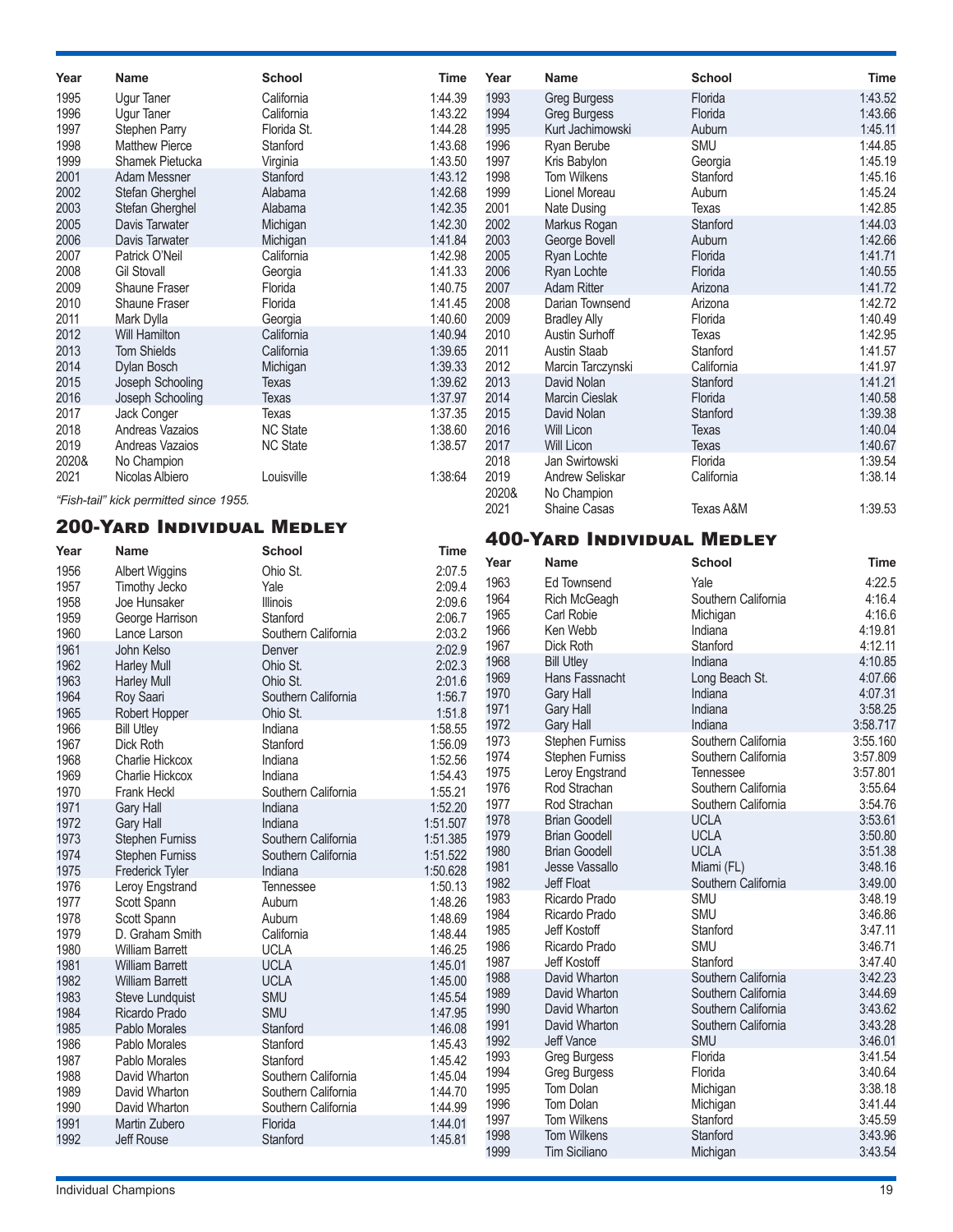| Year         | <b>Name</b>                               | <b>School</b>           | Time               | Year         | <b>Name</b>                | <b>School</b>            | <b>Score</b>     |
|--------------|-------------------------------------------|-------------------------|--------------------|--------------|----------------------------|--------------------------|------------------|
| 2001         | Tim Siciliano                             | Michigan                | 3:40.77            | 1972         | <b>Todd Smith</b>          | Ohio St.                 | 503.25           |
| 2002         | Erik Vendt                                | Southern California     | 3:40.65            | 1973         | Tim Moore                  | Ohio St.                 | 487.90           |
| 2003         | <b>Robert Margalis</b>                    | Georgia                 | 3:39.92            | 1974         | Tim Moore                  | Ohio St.                 | 494.25           |
| 2005         | Ous Mellouli                              | Southern California     | 3:39.19            | 1975         | Tim Moore                  | Ohio St.                 | 502.71           |
| 2006         | Ryan Lochte                               | Florida                 | 3:38.15            | 1976         | James Kennedy              | <b>Tennessee</b>         | 514.29           |
| 2007         | Alex Vanderkaay                           | Michigan                | 3:40.89            | 1977         | Matthew Chelich            | Michigan                 | 503.13           |
| 2008         | Alex Vanderkaay                           | Michigan                | 3:41.58            | 1978         | Wayne Chester              | Alabama                  | 485.10           |
| 2009         | <b>Tyler Clary</b>                        | Michigan                | 3:35.98            | 1979         | Greg Louganis              | Miami (FL)               | 513.75           |
| 2010         | <b>Tyler Clary</b>                        | Michigan                | 3:38.89            | 1980         | Greg Louganis              | Miami (FL)               | 557.20           |
| 2011         | <b>Bill Cregar</b>                        | Georgia                 | 3:40.97            | 1981         | Randal Ableman             | lowa                     | 509.30           |
| 2012         | Austen Thompson                           | Arizona                 | 3:39.15            | 1982         | <b>Robert Bollinger</b>    | Indiana                  | 545.95           |
| 2013<br>2014 | <b>Chase Kalisz</b>                       | Georgia                 | 3:38.05            | 1983         | Matt Scoggin               | <b>Texas</b>             | 557.25           |
| 2015         | <b>Chase Kalisz</b><br>Will Licon         | Georgia<br><b>Texas</b> | 3:34.50<br>3:36.37 | 1984<br>1985 | Matt Scoggin               | <b>Texas</b><br>Arkansas | 528.85<br>548.10 |
| 2016         | Josh Prenot                               | California              | 3:35.82            | 1986         | Ron Meyer                  | <b>UCLA</b>              | 560.20           |
| 2017         | <b>Chase Kalisz</b>                       | Georgia                 | 3:33.42            | 1987         | Doug Shaffer<br>Jose Rocha | Auburn                   | 549.20           |
| 2018         | Abrahm DeVine                             | Stanford                | 3:35.29            | 1988         | Patrick Jeffrey            | Ohio St.                 | 541.15           |
| 2019         | Abrahm DeVine                             | Stanford                | 3:36.41            | 1989         | Mark Lenzi                 | Indiana                  | 602.55           |
| 2020&        | No Champion                               |                         |                    | 1990         | Mark Lenzi                 | Indiana                  | 599.00           |
| 2021         | <b>Bobby Finke</b>                        | Flordia                 | 3:36.90            | 1991         | Dean Panaro                | Miami (FL)               | 555.80           |
|              |                                           |                         |                    | 1992         | Dean Panaro                | Miami (FL)               | 562.80           |
|              | <b>1-METER DIVING</b>                     |                         |                    | 1993         | Dean Panaro                | Miami (FL)               | 590.05           |
|              |                                           |                         |                    | 1994         | Chemi Gil                  | Miami (FL)               | 562.50           |
| Year         | <b>Name</b>                               | <b>School</b>           | <b>Score</b>       | 1995         | Pat Bogart                 | Minnesota                | 593.60           |
| 1924         | <b>Robert Galbraith</b>                   | Rutgers                 |                    | 1996         | Pat Bogart                 | Minnesota                | 564.90           |
| 1925         | <b>Walter Krissell</b>                    | Columbia                |                    | 1997         | Rio Ramirez                | Miami (FL)               | 610.05           |
| 1926         | William O'Brien                           | Illinois                |                    | 1998         | Rio Ramirez                | Miami (FL)               | 630.70           |
| 1927         | <b>Walter Colbath</b>                     | Northwestern            |                    | 1999         | Rio Ramirez                | Miami (FL)               | 643.10           |
| 1928         | <b>Walter Colbath</b>                     | Northwestern            |                    | 2000         | <b>Troy Dumais</b>         | Texas                    | 605.20           |
| 1929         | <b>Walter Colbath</b>                     | Northwestern            |                    | 2001         | <b>Troy Dumais</b>         | <b>Texas</b>             | 397.60           |
| 1930         | <b>Ed Throndsen</b>                       | Stanford                | 109.20             | 2002         | <b>Troy Dumais</b>         | Texas                    | 390.35           |
| 1935         | <b>Frank Fehsenfeld</b>                   | Michigan                | 105.02             | 2003         | Joona Puhakka              | Arizona St.              | 395.80           |
| 1936         | Derland Johnston                          | Michigan                | 131.40             | 2004         | Jevon Tarantino            | <b>Tennessee</b>         | 388.65           |
| 1937         | Jim Patterson                             | Ohio St.                | 135.80             | 2005         | Joona Puhakka              | Arizona St.              | 421.05           |
| 1938         | Al Patnik                                 | Ohio St.                | 145.14             | 2006         | <b>Chris Colwill</b>       | Georgia                  | 407.10           |
| 1939         | Al Patnik                                 | Ohio St.                | 131.08             | 2007         | <b>Terry Horner</b>        | Florida St.              | 399.35           |
| 1940         | Al Patnik                                 | Ohio St.                | 147.04             | 2008         | <b>Chris Colwill</b>       | Georgia                  | 407.25           |
| 1941         | Earl Clark                                | Ohio St.                | 134.80             | 2009         | Drew Livingston            | <b>Texas</b>             | 442.70           |
| 1942<br>1943 | Frank Dempsey                             | Ohio St.<br>Ohio St.    | 134.80<br>141.12   | 2010         | David Boudia               | Purdue                   | 468.65           |
| 1944         | Frank Dempsey<br><b>Charles Batterman</b> | Columbia                |                    | 2011         | David Boudia               | Purdue                   | 461.00           |
| 1945         | <b>Hobart Billingsley</b>                 | Ohio St.                | 122.40<br>121.90   | 2012         | Drew Livingston            | Texas                    | 448.10           |
| 1946         | Miller Anderson                           | Ohio St.                | 101.96             | 2013         | Kristian Ipsen             | Stanford                 | 473.75           |
| 1947         | Miller Anderson                           | Ohio St.                | 151.10             | 2014         | Michael Hixon              | lexas                    | 443.50           |
| 1948         | <b>Bruce Harlan</b>                       | Ohio St.                | 163.87             | 2015         | Steele Johnson             | Purdue                   | 468.15           |
| 1949         | <b>Bruce Harlan</b>                       | Ohio St.                | 142.41             | 2016         | Liam Stone                 | Tennessee                | 453.70           |
| 1950         | <b>Bruce Harlan</b>                       | Ohio St.                | 145.00             | 2017         | Steele Johnson             | Purdue                   | 446.90           |
| 1951         | <b>Skippy Browning</b>                    | <b>Texas</b>            | 131.43             | 2018         | Michael Hixon              | Indiana                  | 464.40           |
| 1952         | <b>Skippy Browning</b>                    | <b>Texas</b>            | 324.20             | 2019         | Zhipeng Zeng               | Tennessee                | 405.40           |
| 1953         | Gerry Harrison                            | Ohio St.                | 485.75             | 2020<br>2021 | No Champion                |                          |                  |
| 1954         | <b>Fletcher Gilders</b>                   | Ohio St.                | 444.10             |              | Jordan Windle              | <b>Texas</b>             | 435.60           |
| 1955         | <b>Fletcher Gilders</b>                   | Ohio St.                | 535.05             |              | <b>3-METER DIVING</b>      |                          |                  |
| 1956         | <b>Frank Fraunfelter</b>                  | Ohio St.                | 514.10             |              |                            |                          |                  |
| 1957         | Dick Kimball                              | Michigan                | 401.65             | Year         | <b>Name</b>                | <b>School</b>            | <b>Score</b>     |
| 1958         | Donald Harper                             | Ohio St.                | 481.25             | 1931         | <b>Mickey Riley</b>        | Southern California      | 134.04           |
| 1959         | Ronald O'Brien                            | Ohio St.                | 468.95             | 1932         | <b>Mickey Riley</b>        | Southern California      | 146.76           |
| 1960         | Sam Hall                                  | Ohio St.                | 510.95             | 1933         | <b>Richard Degener</b>     | Michigan                 | 133.88           |
| 1961         | <b>Curt Genders</b>                       | Florida St.             | 459.40             | 1934         | <b>Richard Degener</b>     | Michigan                 | 154.64           |
| 1962         | Lou Vitucci                               | Ohio St.                | 470.50             | 1935         | <b>Frank Fehsenfeld</b>    | Michigan                 | 124.40           |
| 1963         | Lou Vitucci                               | Ohio St.                | 489.70             | 1936         | Frank Fehsenfeld           | Michigan                 | 146.22           |
| 1964         | <b>Rick Gilbert</b>                       | Indiana                 | 491.70             | 1937         | <b>Ben Grady</b>           | Michigan                 | 136.46           |
| 1965         | Ken Sitzberger                            | Indiana                 | 511.25             | 1938         | Al Patnik                  | Ohio St.                 | 143.92           |
| 1966         | Ken Sitzberger                            | Indiana                 | 488.50             | 1939         | Al Patnik                  | Ohio St.                 | 161.34           |
| 1967         | Ken Sitzberger                            | Indiana                 | 510.25             | 1940         | Earl Clark                 | Ohio St.                 | 166.82           |
| 1968         | Jim Henry                                 | Indiana                 | 512.05             | 1941         | Earl Clark                 | Ohio St.                 | 165.40           |
| 1969         | Jim Henry                                 | Indiana                 | 531.06             | 1942         | <b>Frank Dempsey</b>       | Ohio St.                 | 151.20           |
| 1970         | Jim Henry                                 | Indiana                 | 487.56             | 1943         | <b>Frank Dempsey</b>       | Ohio St.                 | 155.68           |
| 1971         | Mike Finneron                             | Ohio St.                | 520.98             | 1944         | Charles Batterman          | Columbia                 | 138.56           |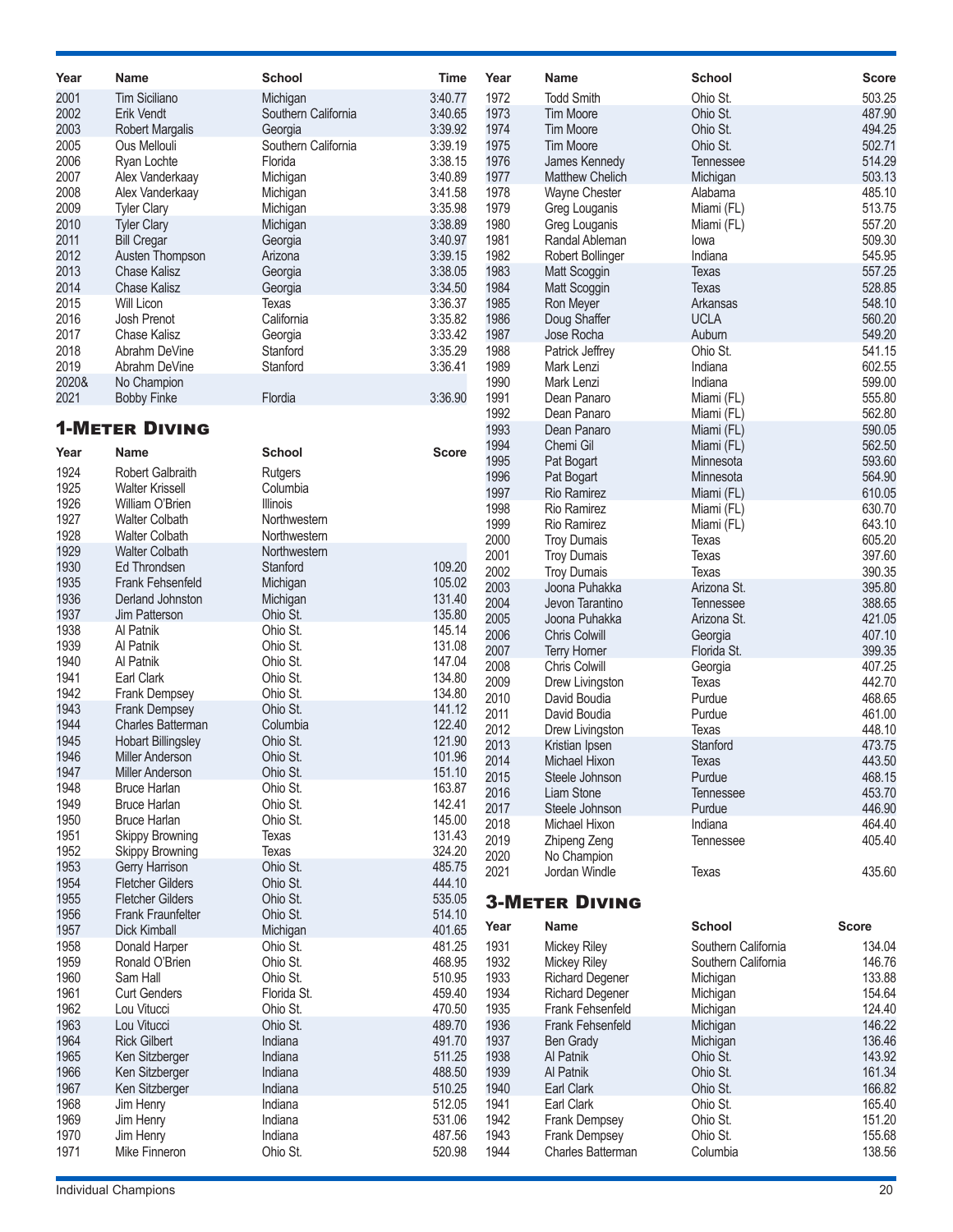| <b>School</b><br><b>School</b><br>Name<br><b>Name</b><br>2012<br>1945<br><b>Hobart Billingsley</b><br>Ohio St.<br>132.10<br>Stanford<br>469.20<br>Kristian Ipsen<br>2013<br>1946<br>Ohio St.<br>118.10<br>450.60<br><b>Miller Anderson</b><br>Kristian Ipsen<br>Stanford<br>1947<br>Ohio St.<br>172.62<br>2014<br>457.20<br><b>Miller Anderson</b><br>Michael Hixon<br><b>Texas</b><br>1948<br>Ohio St.<br>174.34<br>2015<br>529.10<br><b>Miller Anderson</b><br>Samuel Dorman<br>Miami (FL)<br>1949<br>2016<br><b>Bruce Harlan</b><br>Ohio St.<br>152.37<br>460.30<br>Dominic Giordana<br>Pittsburgh<br>1950<br>153.65<br>2017<br>Ohio St.<br>502.20<br><b>Bruce Harlan</b><br>Steele Johnson<br>Purdue<br>499.35<br>1951<br>144.75<br>2018<br>Purdue<br><b>Skippy Browning</b><br><b>Texas</b><br>Steele Johnson<br>1952<br>586.40<br>2019<br>461.65<br><b>Skippy Browning</b><br><b>Texas</b><br>Andrew Capobianco<br>Indiana<br>525.8<br>1953<br>Ohio St.<br>2020&<br><b>Robert Clotworthy</b><br>No Champion<br>1954<br>530.00<br>Ohio St.<br>2021<br>Morley Shapiro<br><b>Bobby Finke</b><br>Flordia<br>1955<br>Ohio St.<br>590.25<br>Gerry Harrison<br><b>PLATFORM DIVING</b><br>1956<br>Ohio St.<br>505.35<br>Donald Harper<br>1957<br>441.35<br><b>Dick Kimball</b><br>Michigan<br>Year<br><b>Name</b><br><b>School</b><br><b>Score</b><br>1958<br>518.90<br>Donald Harper<br>Ohio St.<br>SMU<br>836.20<br>1990<br>Scott Donie<br>1959<br>465.10<br>Sam Hall<br>Ohio St.<br>1991<br>David Pichler<br>Ohio St.<br>763.95<br>1960<br>503.6<br>Sam Hall<br>Ohio St.<br>1992<br>Southern California<br>722.30<br><b>Brian Earley</b><br>1961<br>Ohio St.<br>491.65<br>Lou Vitucci<br>1993<br>752.65<br>Pat Bogart<br>Minnesota<br>1962<br>Ohio St.<br>491.65<br>Lou Vitucci<br>1994<br>817.90<br><b>Brian Earley</b><br>Southern California<br>1963<br>Ohio St.<br>496.90<br>Lou Vitucci<br>1995<br>785.70<br>Miami (FL)<br><b>Tyce Routson</b><br>1964<br>523.75<br>Ohio St.<br>Randy Larson<br>1996<br><b>Bryan Gillooly</b><br>789.75<br>Miami (FL)<br>1965<br>565.05<br>Ken Sitzberger<br>Indiana<br>1997<br>811.80<br><b>Tyce Routson</b><br>Miami (FL)<br>1966<br>538.90<br><b>Bernie Wrightson</b><br>Arizona St.<br>1998<br>834.45<br><b>Brent Roberts</b><br>Alabama<br>1967<br>Indiana<br>572.40<br>Ken Sitzberger<br>1999<br>Rio Ramirez<br>901.60<br>Miami (FL)<br>1968<br>Arizona St.<br>494.55<br>Keith Russell<br>2000<br>596.10<br><b>Tyce Routson</b><br>Miami (FL)<br>1969<br>Indiana<br>574.68<br>Jim Henry<br>2001<br>591.75<br>Kyle Prandi<br>Miami (FL)<br>1970<br>Indiana<br>550.59<br>Jim Henry<br>2002<br>620.25<br>Imre Lengyel<br>Miami (FL)<br>552.93<br>1971<br>Florida St.<br>Phil Boggs<br>2003<br>575.80<br>Caesar Garcia<br>Auburn<br>545.4<br>1972<br>Minnesota<br>Craig Lincoln<br>Jason Coben<br>575.80<br>Michigan<br>1973<br>539.61<br>Tim Moore<br>Ohio St.<br>2004<br>635.05<br>Caesar Garcia<br>Auburn<br>1974<br><b>Richard McAlister</b><br>516.41<br>Air Force<br>604.35<br>2005<br><b>Matthew Bricker</b><br>Auburn<br>1975<br>Ohio St.<br>590.61<br>Tim Moore<br>469.30<br>2006<br>Steve Segerlin<br>Auburn<br>1976<br>542.19<br><b>Brian Bungum</b><br>Indiana<br>2007<br>Auburn<br>414.90<br><b>Steve Segerlin</b><br>1977<br>542.40<br><b>Brian Bungum</b><br>Indiana<br>2008<br>Ohio St.<br>478.20<br>Sean Moore<br>1978<br>Florida<br>543.18<br><b>Chris Snode</b><br>2009<br>David Boudia<br>Purdue<br>530.45<br>1979<br>527.85<br><b>Matthew Chelich</b><br>Michigan<br>2010<br>534.00<br>Nick McCrory<br>Duke<br>1980<br>608.10<br>Greg Louganis<br>Miami (FL)<br>2011<br>548.90<br>Nick McCrory<br>Duke<br>1981<br>540.70<br>Robert Bollinger<br>Indiana<br>2012<br>487.25<br>Ben Grado<br>Arizona<br>1982<br>600.30<br><b>Ronald Merriott</b><br>Michigan<br>495.90<br>2013<br>Nick McCrory<br>Duke<br>1983<br>575.45<br>Mark Bradshaw<br>Ohio St.<br>2014<br>454.85<br>Nick McCrory<br>Duke<br>1984<br>560.85<br>Kent Ferguson<br>Michigan<br>532.70<br>2015<br>Purdue<br>Steele Johnson<br>1985<br>606.70<br>Ron Meyer<br>Arkansas<br>2016<br>499.10<br>Ohio St.<br>Zhipeng Zeng<br>1986<br>601.90<br>Hong Ping Li<br>Southern California<br>528.20<br>2017<br>David Dinsmore<br>Miami (FL)<br>1987<br><b>Michael Wantuck</b><br>Ohio St.<br>641.45<br>466.35<br>2018<br>Colin Zeng<br>Tennessee<br>632.20<br>1988<br>Ohio St.<br>Patrick Jeffrey<br>2019<br>Jordan Windle<br><b>Texas</b><br>447.00<br>1989<br>649.55<br>Cincinnati<br>Pat Evans<br>2020&<br>No Champion<br>1990<br><b>Scott Donie</b><br><b>SMU</b><br>674.55<br>2021<br>505.20<br>Andrew Capobianco<br>Indiana<br>1991<br>Jason Rhodes<br>620.35<br>Texas<br>1992<br>Jason Rhodes<br>593.25<br>Texas<br><b>200-YARD FREESTYLE RELAY</b><br>1993<br>647.95<br>Dean Panaro<br>Miami (FL)<br>1994<br>614.65<br>Evan Stewart<br>Tennessee<br>School<br><b>Time</b><br>Year<br><b>Names</b><br>1995<br>Evan Stewart<br>655.40<br>Tennessee<br>1927<br>Michigan<br>1:41.7<br>Allan Seager, Tom Watson, Paul Samson,<br>1996<br>648.00<br>Chris Mantilla<br>Miami (FL)<br>Carl Darnall<br>1997<br><b>Tyce Routson</b><br>Miami (FL)<br>643.10<br>Robert Walker, Frank Walaitis, Allan<br>1928<br>Michigan<br>1:39.8<br>1998<br><b>Bryan Gillooly</b><br>631.40<br>Miami (FL)<br>Seager, Carl Darnall<br>1999<br>688.70<br><b>Troy Dumais</b><br><b>Texas</b><br>Robert Johnson, Edwin Tilley, Frank<br>1929<br>Rutgers<br>1:36.6<br>2000<br><b>Troy Dumais</b><br>662.65<br><b>Texas</b><br>Jelenko, George Kojac<br>2001<br><b>Troy Dumais</b><br>664.70<br><b>Texas</b><br>Robert Walker, Frank Walaitis, Rawson<br>Michigan<br>1930<br>1:37.2<br>2002<br>673.80<br><b>Troy Dumais</b><br><b>Texas</b><br>Hosmer, Ivan Smith<br>2003<br>649.70<br>Phillip Jones<br>Tennessee<br>Shaun Jordan, Keith Anderson, Alex<br>Texas<br>1:18.44<br>1989<br>2004<br>Joona Puhakka<br>Arizona St.<br>647.30<br>Wittig, Doug Gjertsen<br>2005<br>Arizona St.<br>645.20<br>Joona Puhakka<br>Shaun Jordan, Jack Currin, Doug<br>Texas<br>1:18.73<br>1990<br>2006<br>460.95<br><b>Chris Colwill</b><br>Georgia<br>Dickinson, Alex Wittig<br>2007<br>Steven Segerlin<br>Auburn<br>415.80<br>Shaun Jordan, Brett Stone, Alex Wittig,<br><b>Texas</b><br>1:18.32<br>1991<br>2008<br>466.80<br><b>Reuben Ross</b><br>Miami (FL)<br>Doug Dickinson<br>2009<br>David Boudia<br>493.10<br>Purdue<br>Stanford<br>John deGroot, Brian Retterer, Bill Schell,<br>2010<br>Purdue<br>494.90<br>1:17.28<br>David Boudia<br>1992<br>Erik Maurer | Year |              |        | Score  | Year |  | <b>Score</b> |
|-------------------------------------------------------------------------------------------------------------------------------------------------------------------------------------------------------------------------------------------------------------------------------------------------------------------------------------------------------------------------------------------------------------------------------------------------------------------------------------------------------------------------------------------------------------------------------------------------------------------------------------------------------------------------------------------------------------------------------------------------------------------------------------------------------------------------------------------------------------------------------------------------------------------------------------------------------------------------------------------------------------------------------------------------------------------------------------------------------------------------------------------------------------------------------------------------------------------------------------------------------------------------------------------------------------------------------------------------------------------------------------------------------------------------------------------------------------------------------------------------------------------------------------------------------------------------------------------------------------------------------------------------------------------------------------------------------------------------------------------------------------------------------------------------------------------------------------------------------------------------------------------------------------------------------------------------------------------------------------------------------------------------------------------------------------------------------------------------------------------------------------------------------------------------------------------------------------------------------------------------------------------------------------------------------------------------------------------------------------------------------------------------------------------------------------------------------------------------------------------------------------------------------------------------------------------------------------------------------------------------------------------------------------------------------------------------------------------------------------------------------------------------------------------------------------------------------------------------------------------------------------------------------------------------------------------------------------------------------------------------------------------------------------------------------------------------------------------------------------------------------------------------------------------------------------------------------------------------------------------------------------------------------------------------------------------------------------------------------------------------------------------------------------------------------------------------------------------------------------------------------------------------------------------------------------------------------------------------------------------------------------------------------------------------------------------------------------------------------------------------------------------------------------------------------------------------------------------------------------------------------------------------------------------------------------------------------------------------------------------------------------------------------------------------------------------------------------------------------------------------------------------------------------------------------------------------------------------------------------------------------------------------------------------------------------------------------------------------------------------------------------------------------------------------------------------------------------------------------------------------------------------------------------------------------------------------------------------------------------------------------------------------------------------------------------------------------------------------------------------------------------------------------------------------------------------------------------------------------------------------------------------------------------------------------------------------------------------------------------------------------------------------------------------------------------------------------------------------------------------------------------------------------------------------------------------------------------------------------------------------------------------------------------------------------------------------------------------------------------------------------------------------------------------------------------------------------------------------------------------------------------------------------------------------------------------------------------------------------------------------------------------------------------------------------------------------------------------------------------------------------------------------------------------------------------------------------------------------------------------------------------------------------------------------------------------------------------------------------------------------------------------------------------------------------------------------------------------------------------------------------------------------------------------------------------------------------------------------------------------------------------------------------------------------------------------------------------------------------------------------------------------------------------------------------------------------------------------------------------------------------------------------------------------------|------|--------------|--------|--------|------|--|--------------|
|                                                                                                                                                                                                                                                                                                                                                                                                                                                                                                                                                                                                                                                                                                                                                                                                                                                                                                                                                                                                                                                                                                                                                                                                                                                                                                                                                                                                                                                                                                                                                                                                                                                                                                                                                                                                                                                                                                                                                                                                                                                                                                                                                                                                                                                                                                                                                                                                                                                                                                                                                                                                                                                                                                                                                                                                                                                                                                                                                                                                                                                                                                                                                                                                                                                                                                                                                                                                                                                                                                                                                                                                                                                                                                                                                                                                                                                                                                                                                                                                                                                                                                                                                                                                                                                                                                                                                                                                                                                                                                                                                                                                                                                                                                                                                                                                                                                                                                                                                                                                                                                                                                                                                                                                                                                                                                                                                                                                                                                                                                                                                                                                                                                                                                                                                                                                                                                                                                                                                                                                                                                                                                                                                                                                                                                                                                                                                                                                                                                                                                                                                 |      |              |        |        |      |  |              |
|                                                                                                                                                                                                                                                                                                                                                                                                                                                                                                                                                                                                                                                                                                                                                                                                                                                                                                                                                                                                                                                                                                                                                                                                                                                                                                                                                                                                                                                                                                                                                                                                                                                                                                                                                                                                                                                                                                                                                                                                                                                                                                                                                                                                                                                                                                                                                                                                                                                                                                                                                                                                                                                                                                                                                                                                                                                                                                                                                                                                                                                                                                                                                                                                                                                                                                                                                                                                                                                                                                                                                                                                                                                                                                                                                                                                                                                                                                                                                                                                                                                                                                                                                                                                                                                                                                                                                                                                                                                                                                                                                                                                                                                                                                                                                                                                                                                                                                                                                                                                                                                                                                                                                                                                                                                                                                                                                                                                                                                                                                                                                                                                                                                                                                                                                                                                                                                                                                                                                                                                                                                                                                                                                                                                                                                                                                                                                                                                                                                                                                                                                 |      |              |        |        |      |  |              |
|                                                                                                                                                                                                                                                                                                                                                                                                                                                                                                                                                                                                                                                                                                                                                                                                                                                                                                                                                                                                                                                                                                                                                                                                                                                                                                                                                                                                                                                                                                                                                                                                                                                                                                                                                                                                                                                                                                                                                                                                                                                                                                                                                                                                                                                                                                                                                                                                                                                                                                                                                                                                                                                                                                                                                                                                                                                                                                                                                                                                                                                                                                                                                                                                                                                                                                                                                                                                                                                                                                                                                                                                                                                                                                                                                                                                                                                                                                                                                                                                                                                                                                                                                                                                                                                                                                                                                                                                                                                                                                                                                                                                                                                                                                                                                                                                                                                                                                                                                                                                                                                                                                                                                                                                                                                                                                                                                                                                                                                                                                                                                                                                                                                                                                                                                                                                                                                                                                                                                                                                                                                                                                                                                                                                                                                                                                                                                                                                                                                                                                                                                 |      |              |        |        |      |  |              |
|                                                                                                                                                                                                                                                                                                                                                                                                                                                                                                                                                                                                                                                                                                                                                                                                                                                                                                                                                                                                                                                                                                                                                                                                                                                                                                                                                                                                                                                                                                                                                                                                                                                                                                                                                                                                                                                                                                                                                                                                                                                                                                                                                                                                                                                                                                                                                                                                                                                                                                                                                                                                                                                                                                                                                                                                                                                                                                                                                                                                                                                                                                                                                                                                                                                                                                                                                                                                                                                                                                                                                                                                                                                                                                                                                                                                                                                                                                                                                                                                                                                                                                                                                                                                                                                                                                                                                                                                                                                                                                                                                                                                                                                                                                                                                                                                                                                                                                                                                                                                                                                                                                                                                                                                                                                                                                                                                                                                                                                                                                                                                                                                                                                                                                                                                                                                                                                                                                                                                                                                                                                                                                                                                                                                                                                                                                                                                                                                                                                                                                                                                 |      |              |        |        |      |  |              |
|                                                                                                                                                                                                                                                                                                                                                                                                                                                                                                                                                                                                                                                                                                                                                                                                                                                                                                                                                                                                                                                                                                                                                                                                                                                                                                                                                                                                                                                                                                                                                                                                                                                                                                                                                                                                                                                                                                                                                                                                                                                                                                                                                                                                                                                                                                                                                                                                                                                                                                                                                                                                                                                                                                                                                                                                                                                                                                                                                                                                                                                                                                                                                                                                                                                                                                                                                                                                                                                                                                                                                                                                                                                                                                                                                                                                                                                                                                                                                                                                                                                                                                                                                                                                                                                                                                                                                                                                                                                                                                                                                                                                                                                                                                                                                                                                                                                                                                                                                                                                                                                                                                                                                                                                                                                                                                                                                                                                                                                                                                                                                                                                                                                                                                                                                                                                                                                                                                                                                                                                                                                                                                                                                                                                                                                                                                                                                                                                                                                                                                                                                 |      |              |        |        |      |  |              |
|                                                                                                                                                                                                                                                                                                                                                                                                                                                                                                                                                                                                                                                                                                                                                                                                                                                                                                                                                                                                                                                                                                                                                                                                                                                                                                                                                                                                                                                                                                                                                                                                                                                                                                                                                                                                                                                                                                                                                                                                                                                                                                                                                                                                                                                                                                                                                                                                                                                                                                                                                                                                                                                                                                                                                                                                                                                                                                                                                                                                                                                                                                                                                                                                                                                                                                                                                                                                                                                                                                                                                                                                                                                                                                                                                                                                                                                                                                                                                                                                                                                                                                                                                                                                                                                                                                                                                                                                                                                                                                                                                                                                                                                                                                                                                                                                                                                                                                                                                                                                                                                                                                                                                                                                                                                                                                                                                                                                                                                                                                                                                                                                                                                                                                                                                                                                                                                                                                                                                                                                                                                                                                                                                                                                                                                                                                                                                                                                                                                                                                                                                 |      |              |        |        |      |  |              |
|                                                                                                                                                                                                                                                                                                                                                                                                                                                                                                                                                                                                                                                                                                                                                                                                                                                                                                                                                                                                                                                                                                                                                                                                                                                                                                                                                                                                                                                                                                                                                                                                                                                                                                                                                                                                                                                                                                                                                                                                                                                                                                                                                                                                                                                                                                                                                                                                                                                                                                                                                                                                                                                                                                                                                                                                                                                                                                                                                                                                                                                                                                                                                                                                                                                                                                                                                                                                                                                                                                                                                                                                                                                                                                                                                                                                                                                                                                                                                                                                                                                                                                                                                                                                                                                                                                                                                                                                                                                                                                                                                                                                                                                                                                                                                                                                                                                                                                                                                                                                                                                                                                                                                                                                                                                                                                                                                                                                                                                                                                                                                                                                                                                                                                                                                                                                                                                                                                                                                                                                                                                                                                                                                                                                                                                                                                                                                                                                                                                                                                                                                 |      |              |        |        |      |  |              |
|                                                                                                                                                                                                                                                                                                                                                                                                                                                                                                                                                                                                                                                                                                                                                                                                                                                                                                                                                                                                                                                                                                                                                                                                                                                                                                                                                                                                                                                                                                                                                                                                                                                                                                                                                                                                                                                                                                                                                                                                                                                                                                                                                                                                                                                                                                                                                                                                                                                                                                                                                                                                                                                                                                                                                                                                                                                                                                                                                                                                                                                                                                                                                                                                                                                                                                                                                                                                                                                                                                                                                                                                                                                                                                                                                                                                                                                                                                                                                                                                                                                                                                                                                                                                                                                                                                                                                                                                                                                                                                                                                                                                                                                                                                                                                                                                                                                                                                                                                                                                                                                                                                                                                                                                                                                                                                                                                                                                                                                                                                                                                                                                                                                                                                                                                                                                                                                                                                                                                                                                                                                                                                                                                                                                                                                                                                                                                                                                                                                                                                                                                 |      |              |        |        |      |  |              |
|                                                                                                                                                                                                                                                                                                                                                                                                                                                                                                                                                                                                                                                                                                                                                                                                                                                                                                                                                                                                                                                                                                                                                                                                                                                                                                                                                                                                                                                                                                                                                                                                                                                                                                                                                                                                                                                                                                                                                                                                                                                                                                                                                                                                                                                                                                                                                                                                                                                                                                                                                                                                                                                                                                                                                                                                                                                                                                                                                                                                                                                                                                                                                                                                                                                                                                                                                                                                                                                                                                                                                                                                                                                                                                                                                                                                                                                                                                                                                                                                                                                                                                                                                                                                                                                                                                                                                                                                                                                                                                                                                                                                                                                                                                                                                                                                                                                                                                                                                                                                                                                                                                                                                                                                                                                                                                                                                                                                                                                                                                                                                                                                                                                                                                                                                                                                                                                                                                                                                                                                                                                                                                                                                                                                                                                                                                                                                                                                                                                                                                                                                 |      |              |        |        |      |  |              |
|                                                                                                                                                                                                                                                                                                                                                                                                                                                                                                                                                                                                                                                                                                                                                                                                                                                                                                                                                                                                                                                                                                                                                                                                                                                                                                                                                                                                                                                                                                                                                                                                                                                                                                                                                                                                                                                                                                                                                                                                                                                                                                                                                                                                                                                                                                                                                                                                                                                                                                                                                                                                                                                                                                                                                                                                                                                                                                                                                                                                                                                                                                                                                                                                                                                                                                                                                                                                                                                                                                                                                                                                                                                                                                                                                                                                                                                                                                                                                                                                                                                                                                                                                                                                                                                                                                                                                                                                                                                                                                                                                                                                                                                                                                                                                                                                                                                                                                                                                                                                                                                                                                                                                                                                                                                                                                                                                                                                                                                                                                                                                                                                                                                                                                                                                                                                                                                                                                                                                                                                                                                                                                                                                                                                                                                                                                                                                                                                                                                                                                                                                 |      |              |        |        |      |  |              |
|                                                                                                                                                                                                                                                                                                                                                                                                                                                                                                                                                                                                                                                                                                                                                                                                                                                                                                                                                                                                                                                                                                                                                                                                                                                                                                                                                                                                                                                                                                                                                                                                                                                                                                                                                                                                                                                                                                                                                                                                                                                                                                                                                                                                                                                                                                                                                                                                                                                                                                                                                                                                                                                                                                                                                                                                                                                                                                                                                                                                                                                                                                                                                                                                                                                                                                                                                                                                                                                                                                                                                                                                                                                                                                                                                                                                                                                                                                                                                                                                                                                                                                                                                                                                                                                                                                                                                                                                                                                                                                                                                                                                                                                                                                                                                                                                                                                                                                                                                                                                                                                                                                                                                                                                                                                                                                                                                                                                                                                                                                                                                                                                                                                                                                                                                                                                                                                                                                                                                                                                                                                                                                                                                                                                                                                                                                                                                                                                                                                                                                                                                 |      |              |        |        |      |  |              |
|                                                                                                                                                                                                                                                                                                                                                                                                                                                                                                                                                                                                                                                                                                                                                                                                                                                                                                                                                                                                                                                                                                                                                                                                                                                                                                                                                                                                                                                                                                                                                                                                                                                                                                                                                                                                                                                                                                                                                                                                                                                                                                                                                                                                                                                                                                                                                                                                                                                                                                                                                                                                                                                                                                                                                                                                                                                                                                                                                                                                                                                                                                                                                                                                                                                                                                                                                                                                                                                                                                                                                                                                                                                                                                                                                                                                                                                                                                                                                                                                                                                                                                                                                                                                                                                                                                                                                                                                                                                                                                                                                                                                                                                                                                                                                                                                                                                                                                                                                                                                                                                                                                                                                                                                                                                                                                                                                                                                                                                                                                                                                                                                                                                                                                                                                                                                                                                                                                                                                                                                                                                                                                                                                                                                                                                                                                                                                                                                                                                                                                                                                 |      |              |        |        |      |  |              |
|                                                                                                                                                                                                                                                                                                                                                                                                                                                                                                                                                                                                                                                                                                                                                                                                                                                                                                                                                                                                                                                                                                                                                                                                                                                                                                                                                                                                                                                                                                                                                                                                                                                                                                                                                                                                                                                                                                                                                                                                                                                                                                                                                                                                                                                                                                                                                                                                                                                                                                                                                                                                                                                                                                                                                                                                                                                                                                                                                                                                                                                                                                                                                                                                                                                                                                                                                                                                                                                                                                                                                                                                                                                                                                                                                                                                                                                                                                                                                                                                                                                                                                                                                                                                                                                                                                                                                                                                                                                                                                                                                                                                                                                                                                                                                                                                                                                                                                                                                                                                                                                                                                                                                                                                                                                                                                                                                                                                                                                                                                                                                                                                                                                                                                                                                                                                                                                                                                                                                                                                                                                                                                                                                                                                                                                                                                                                                                                                                                                                                                                                                 |      |              |        |        |      |  |              |
|                                                                                                                                                                                                                                                                                                                                                                                                                                                                                                                                                                                                                                                                                                                                                                                                                                                                                                                                                                                                                                                                                                                                                                                                                                                                                                                                                                                                                                                                                                                                                                                                                                                                                                                                                                                                                                                                                                                                                                                                                                                                                                                                                                                                                                                                                                                                                                                                                                                                                                                                                                                                                                                                                                                                                                                                                                                                                                                                                                                                                                                                                                                                                                                                                                                                                                                                                                                                                                                                                                                                                                                                                                                                                                                                                                                                                                                                                                                                                                                                                                                                                                                                                                                                                                                                                                                                                                                                                                                                                                                                                                                                                                                                                                                                                                                                                                                                                                                                                                                                                                                                                                                                                                                                                                                                                                                                                                                                                                                                                                                                                                                                                                                                                                                                                                                                                                                                                                                                                                                                                                                                                                                                                                                                                                                                                                                                                                                                                                                                                                                                                 |      |              |        |        |      |  |              |
|                                                                                                                                                                                                                                                                                                                                                                                                                                                                                                                                                                                                                                                                                                                                                                                                                                                                                                                                                                                                                                                                                                                                                                                                                                                                                                                                                                                                                                                                                                                                                                                                                                                                                                                                                                                                                                                                                                                                                                                                                                                                                                                                                                                                                                                                                                                                                                                                                                                                                                                                                                                                                                                                                                                                                                                                                                                                                                                                                                                                                                                                                                                                                                                                                                                                                                                                                                                                                                                                                                                                                                                                                                                                                                                                                                                                                                                                                                                                                                                                                                                                                                                                                                                                                                                                                                                                                                                                                                                                                                                                                                                                                                                                                                                                                                                                                                                                                                                                                                                                                                                                                                                                                                                                                                                                                                                                                                                                                                                                                                                                                                                                                                                                                                                                                                                                                                                                                                                                                                                                                                                                                                                                                                                                                                                                                                                                                                                                                                                                                                                                                 |      |              |        |        |      |  |              |
|                                                                                                                                                                                                                                                                                                                                                                                                                                                                                                                                                                                                                                                                                                                                                                                                                                                                                                                                                                                                                                                                                                                                                                                                                                                                                                                                                                                                                                                                                                                                                                                                                                                                                                                                                                                                                                                                                                                                                                                                                                                                                                                                                                                                                                                                                                                                                                                                                                                                                                                                                                                                                                                                                                                                                                                                                                                                                                                                                                                                                                                                                                                                                                                                                                                                                                                                                                                                                                                                                                                                                                                                                                                                                                                                                                                                                                                                                                                                                                                                                                                                                                                                                                                                                                                                                                                                                                                                                                                                                                                                                                                                                                                                                                                                                                                                                                                                                                                                                                                                                                                                                                                                                                                                                                                                                                                                                                                                                                                                                                                                                                                                                                                                                                                                                                                                                                                                                                                                                                                                                                                                                                                                                                                                                                                                                                                                                                                                                                                                                                                                                 |      |              |        |        |      |  |              |
|                                                                                                                                                                                                                                                                                                                                                                                                                                                                                                                                                                                                                                                                                                                                                                                                                                                                                                                                                                                                                                                                                                                                                                                                                                                                                                                                                                                                                                                                                                                                                                                                                                                                                                                                                                                                                                                                                                                                                                                                                                                                                                                                                                                                                                                                                                                                                                                                                                                                                                                                                                                                                                                                                                                                                                                                                                                                                                                                                                                                                                                                                                                                                                                                                                                                                                                                                                                                                                                                                                                                                                                                                                                                                                                                                                                                                                                                                                                                                                                                                                                                                                                                                                                                                                                                                                                                                                                                                                                                                                                                                                                                                                                                                                                                                                                                                                                                                                                                                                                                                                                                                                                                                                                                                                                                                                                                                                                                                                                                                                                                                                                                                                                                                                                                                                                                                                                                                                                                                                                                                                                                                                                                                                                                                                                                                                                                                                                                                                                                                                                                                 |      |              |        |        |      |  |              |
|                                                                                                                                                                                                                                                                                                                                                                                                                                                                                                                                                                                                                                                                                                                                                                                                                                                                                                                                                                                                                                                                                                                                                                                                                                                                                                                                                                                                                                                                                                                                                                                                                                                                                                                                                                                                                                                                                                                                                                                                                                                                                                                                                                                                                                                                                                                                                                                                                                                                                                                                                                                                                                                                                                                                                                                                                                                                                                                                                                                                                                                                                                                                                                                                                                                                                                                                                                                                                                                                                                                                                                                                                                                                                                                                                                                                                                                                                                                                                                                                                                                                                                                                                                                                                                                                                                                                                                                                                                                                                                                                                                                                                                                                                                                                                                                                                                                                                                                                                                                                                                                                                                                                                                                                                                                                                                                                                                                                                                                                                                                                                                                                                                                                                                                                                                                                                                                                                                                                                                                                                                                                                                                                                                                                                                                                                                                                                                                                                                                                                                                                                 |      |              |        |        |      |  |              |
|                                                                                                                                                                                                                                                                                                                                                                                                                                                                                                                                                                                                                                                                                                                                                                                                                                                                                                                                                                                                                                                                                                                                                                                                                                                                                                                                                                                                                                                                                                                                                                                                                                                                                                                                                                                                                                                                                                                                                                                                                                                                                                                                                                                                                                                                                                                                                                                                                                                                                                                                                                                                                                                                                                                                                                                                                                                                                                                                                                                                                                                                                                                                                                                                                                                                                                                                                                                                                                                                                                                                                                                                                                                                                                                                                                                                                                                                                                                                                                                                                                                                                                                                                                                                                                                                                                                                                                                                                                                                                                                                                                                                                                                                                                                                                                                                                                                                                                                                                                                                                                                                                                                                                                                                                                                                                                                                                                                                                                                                                                                                                                                                                                                                                                                                                                                                                                                                                                                                                                                                                                                                                                                                                                                                                                                                                                                                                                                                                                                                                                                                                 |      |              |        |        |      |  |              |
|                                                                                                                                                                                                                                                                                                                                                                                                                                                                                                                                                                                                                                                                                                                                                                                                                                                                                                                                                                                                                                                                                                                                                                                                                                                                                                                                                                                                                                                                                                                                                                                                                                                                                                                                                                                                                                                                                                                                                                                                                                                                                                                                                                                                                                                                                                                                                                                                                                                                                                                                                                                                                                                                                                                                                                                                                                                                                                                                                                                                                                                                                                                                                                                                                                                                                                                                                                                                                                                                                                                                                                                                                                                                                                                                                                                                                                                                                                                                                                                                                                                                                                                                                                                                                                                                                                                                                                                                                                                                                                                                                                                                                                                                                                                                                                                                                                                                                                                                                                                                                                                                                                                                                                                                                                                                                                                                                                                                                                                                                                                                                                                                                                                                                                                                                                                                                                                                                                                                                                                                                                                                                                                                                                                                                                                                                                                                                                                                                                                                                                                                                 |      |              |        |        |      |  |              |
|                                                                                                                                                                                                                                                                                                                                                                                                                                                                                                                                                                                                                                                                                                                                                                                                                                                                                                                                                                                                                                                                                                                                                                                                                                                                                                                                                                                                                                                                                                                                                                                                                                                                                                                                                                                                                                                                                                                                                                                                                                                                                                                                                                                                                                                                                                                                                                                                                                                                                                                                                                                                                                                                                                                                                                                                                                                                                                                                                                                                                                                                                                                                                                                                                                                                                                                                                                                                                                                                                                                                                                                                                                                                                                                                                                                                                                                                                                                                                                                                                                                                                                                                                                                                                                                                                                                                                                                                                                                                                                                                                                                                                                                                                                                                                                                                                                                                                                                                                                                                                                                                                                                                                                                                                                                                                                                                                                                                                                                                                                                                                                                                                                                                                                                                                                                                                                                                                                                                                                                                                                                                                                                                                                                                                                                                                                                                                                                                                                                                                                                                                 |      |              |        |        |      |  |              |
|                                                                                                                                                                                                                                                                                                                                                                                                                                                                                                                                                                                                                                                                                                                                                                                                                                                                                                                                                                                                                                                                                                                                                                                                                                                                                                                                                                                                                                                                                                                                                                                                                                                                                                                                                                                                                                                                                                                                                                                                                                                                                                                                                                                                                                                                                                                                                                                                                                                                                                                                                                                                                                                                                                                                                                                                                                                                                                                                                                                                                                                                                                                                                                                                                                                                                                                                                                                                                                                                                                                                                                                                                                                                                                                                                                                                                                                                                                                                                                                                                                                                                                                                                                                                                                                                                                                                                                                                                                                                                                                                                                                                                                                                                                                                                                                                                                                                                                                                                                                                                                                                                                                                                                                                                                                                                                                                                                                                                                                                                                                                                                                                                                                                                                                                                                                                                                                                                                                                                                                                                                                                                                                                                                                                                                                                                                                                                                                                                                                                                                                                                 |      |              |        |        |      |  |              |
|                                                                                                                                                                                                                                                                                                                                                                                                                                                                                                                                                                                                                                                                                                                                                                                                                                                                                                                                                                                                                                                                                                                                                                                                                                                                                                                                                                                                                                                                                                                                                                                                                                                                                                                                                                                                                                                                                                                                                                                                                                                                                                                                                                                                                                                                                                                                                                                                                                                                                                                                                                                                                                                                                                                                                                                                                                                                                                                                                                                                                                                                                                                                                                                                                                                                                                                                                                                                                                                                                                                                                                                                                                                                                                                                                                                                                                                                                                                                                                                                                                                                                                                                                                                                                                                                                                                                                                                                                                                                                                                                                                                                                                                                                                                                                                                                                                                                                                                                                                                                                                                                                                                                                                                                                                                                                                                                                                                                                                                                                                                                                                                                                                                                                                                                                                                                                                                                                                                                                                                                                                                                                                                                                                                                                                                                                                                                                                                                                                                                                                                                                 |      |              |        |        |      |  |              |
|                                                                                                                                                                                                                                                                                                                                                                                                                                                                                                                                                                                                                                                                                                                                                                                                                                                                                                                                                                                                                                                                                                                                                                                                                                                                                                                                                                                                                                                                                                                                                                                                                                                                                                                                                                                                                                                                                                                                                                                                                                                                                                                                                                                                                                                                                                                                                                                                                                                                                                                                                                                                                                                                                                                                                                                                                                                                                                                                                                                                                                                                                                                                                                                                                                                                                                                                                                                                                                                                                                                                                                                                                                                                                                                                                                                                                                                                                                                                                                                                                                                                                                                                                                                                                                                                                                                                                                                                                                                                                                                                                                                                                                                                                                                                                                                                                                                                                                                                                                                                                                                                                                                                                                                                                                                                                                                                                                                                                                                                                                                                                                                                                                                                                                                                                                                                                                                                                                                                                                                                                                                                                                                                                                                                                                                                                                                                                                                                                                                                                                                                                 |      |              |        |        |      |  |              |
|                                                                                                                                                                                                                                                                                                                                                                                                                                                                                                                                                                                                                                                                                                                                                                                                                                                                                                                                                                                                                                                                                                                                                                                                                                                                                                                                                                                                                                                                                                                                                                                                                                                                                                                                                                                                                                                                                                                                                                                                                                                                                                                                                                                                                                                                                                                                                                                                                                                                                                                                                                                                                                                                                                                                                                                                                                                                                                                                                                                                                                                                                                                                                                                                                                                                                                                                                                                                                                                                                                                                                                                                                                                                                                                                                                                                                                                                                                                                                                                                                                                                                                                                                                                                                                                                                                                                                                                                                                                                                                                                                                                                                                                                                                                                                                                                                                                                                                                                                                                                                                                                                                                                                                                                                                                                                                                                                                                                                                                                                                                                                                                                                                                                                                                                                                                                                                                                                                                                                                                                                                                                                                                                                                                                                                                                                                                                                                                                                                                                                                                                                 |      |              |        |        |      |  |              |
|                                                                                                                                                                                                                                                                                                                                                                                                                                                                                                                                                                                                                                                                                                                                                                                                                                                                                                                                                                                                                                                                                                                                                                                                                                                                                                                                                                                                                                                                                                                                                                                                                                                                                                                                                                                                                                                                                                                                                                                                                                                                                                                                                                                                                                                                                                                                                                                                                                                                                                                                                                                                                                                                                                                                                                                                                                                                                                                                                                                                                                                                                                                                                                                                                                                                                                                                                                                                                                                                                                                                                                                                                                                                                                                                                                                                                                                                                                                                                                                                                                                                                                                                                                                                                                                                                                                                                                                                                                                                                                                                                                                                                                                                                                                                                                                                                                                                                                                                                                                                                                                                                                                                                                                                                                                                                                                                                                                                                                                                                                                                                                                                                                                                                                                                                                                                                                                                                                                                                                                                                                                                                                                                                                                                                                                                                                                                                                                                                                                                                                                                                 |      |              |        |        |      |  |              |
|                                                                                                                                                                                                                                                                                                                                                                                                                                                                                                                                                                                                                                                                                                                                                                                                                                                                                                                                                                                                                                                                                                                                                                                                                                                                                                                                                                                                                                                                                                                                                                                                                                                                                                                                                                                                                                                                                                                                                                                                                                                                                                                                                                                                                                                                                                                                                                                                                                                                                                                                                                                                                                                                                                                                                                                                                                                                                                                                                                                                                                                                                                                                                                                                                                                                                                                                                                                                                                                                                                                                                                                                                                                                                                                                                                                                                                                                                                                                                                                                                                                                                                                                                                                                                                                                                                                                                                                                                                                                                                                                                                                                                                                                                                                                                                                                                                                                                                                                                                                                                                                                                                                                                                                                                                                                                                                                                                                                                                                                                                                                                                                                                                                                                                                                                                                                                                                                                                                                                                                                                                                                                                                                                                                                                                                                                                                                                                                                                                                                                                                                                 |      |              |        |        |      |  |              |
|                                                                                                                                                                                                                                                                                                                                                                                                                                                                                                                                                                                                                                                                                                                                                                                                                                                                                                                                                                                                                                                                                                                                                                                                                                                                                                                                                                                                                                                                                                                                                                                                                                                                                                                                                                                                                                                                                                                                                                                                                                                                                                                                                                                                                                                                                                                                                                                                                                                                                                                                                                                                                                                                                                                                                                                                                                                                                                                                                                                                                                                                                                                                                                                                                                                                                                                                                                                                                                                                                                                                                                                                                                                                                                                                                                                                                                                                                                                                                                                                                                                                                                                                                                                                                                                                                                                                                                                                                                                                                                                                                                                                                                                                                                                                                                                                                                                                                                                                                                                                                                                                                                                                                                                                                                                                                                                                                                                                                                                                                                                                                                                                                                                                                                                                                                                                                                                                                                                                                                                                                                                                                                                                                                                                                                                                                                                                                                                                                                                                                                                                                 |      |              |        |        |      |  |              |
|                                                                                                                                                                                                                                                                                                                                                                                                                                                                                                                                                                                                                                                                                                                                                                                                                                                                                                                                                                                                                                                                                                                                                                                                                                                                                                                                                                                                                                                                                                                                                                                                                                                                                                                                                                                                                                                                                                                                                                                                                                                                                                                                                                                                                                                                                                                                                                                                                                                                                                                                                                                                                                                                                                                                                                                                                                                                                                                                                                                                                                                                                                                                                                                                                                                                                                                                                                                                                                                                                                                                                                                                                                                                                                                                                                                                                                                                                                                                                                                                                                                                                                                                                                                                                                                                                                                                                                                                                                                                                                                                                                                                                                                                                                                                                                                                                                                                                                                                                                                                                                                                                                                                                                                                                                                                                                                                                                                                                                                                                                                                                                                                                                                                                                                                                                                                                                                                                                                                                                                                                                                                                                                                                                                                                                                                                                                                                                                                                                                                                                                                                 |      |              |        |        |      |  |              |
|                                                                                                                                                                                                                                                                                                                                                                                                                                                                                                                                                                                                                                                                                                                                                                                                                                                                                                                                                                                                                                                                                                                                                                                                                                                                                                                                                                                                                                                                                                                                                                                                                                                                                                                                                                                                                                                                                                                                                                                                                                                                                                                                                                                                                                                                                                                                                                                                                                                                                                                                                                                                                                                                                                                                                                                                                                                                                                                                                                                                                                                                                                                                                                                                                                                                                                                                                                                                                                                                                                                                                                                                                                                                                                                                                                                                                                                                                                                                                                                                                                                                                                                                                                                                                                                                                                                                                                                                                                                                                                                                                                                                                                                                                                                                                                                                                                                                                                                                                                                                                                                                                                                                                                                                                                                                                                                                                                                                                                                                                                                                                                                                                                                                                                                                                                                                                                                                                                                                                                                                                                                                                                                                                                                                                                                                                                                                                                                                                                                                                                                                                 |      |              |        |        |      |  |              |
|                                                                                                                                                                                                                                                                                                                                                                                                                                                                                                                                                                                                                                                                                                                                                                                                                                                                                                                                                                                                                                                                                                                                                                                                                                                                                                                                                                                                                                                                                                                                                                                                                                                                                                                                                                                                                                                                                                                                                                                                                                                                                                                                                                                                                                                                                                                                                                                                                                                                                                                                                                                                                                                                                                                                                                                                                                                                                                                                                                                                                                                                                                                                                                                                                                                                                                                                                                                                                                                                                                                                                                                                                                                                                                                                                                                                                                                                                                                                                                                                                                                                                                                                                                                                                                                                                                                                                                                                                                                                                                                                                                                                                                                                                                                                                                                                                                                                                                                                                                                                                                                                                                                                                                                                                                                                                                                                                                                                                                                                                                                                                                                                                                                                                                                                                                                                                                                                                                                                                                                                                                                                                                                                                                                                                                                                                                                                                                                                                                                                                                                                                 |      |              |        |        |      |  |              |
|                                                                                                                                                                                                                                                                                                                                                                                                                                                                                                                                                                                                                                                                                                                                                                                                                                                                                                                                                                                                                                                                                                                                                                                                                                                                                                                                                                                                                                                                                                                                                                                                                                                                                                                                                                                                                                                                                                                                                                                                                                                                                                                                                                                                                                                                                                                                                                                                                                                                                                                                                                                                                                                                                                                                                                                                                                                                                                                                                                                                                                                                                                                                                                                                                                                                                                                                                                                                                                                                                                                                                                                                                                                                                                                                                                                                                                                                                                                                                                                                                                                                                                                                                                                                                                                                                                                                                                                                                                                                                                                                                                                                                                                                                                                                                                                                                                                                                                                                                                                                                                                                                                                                                                                                                                                                                                                                                                                                                                                                                                                                                                                                                                                                                                                                                                                                                                                                                                                                                                                                                                                                                                                                                                                                                                                                                                                                                                                                                                                                                                                                                 |      |              |        |        |      |  |              |
|                                                                                                                                                                                                                                                                                                                                                                                                                                                                                                                                                                                                                                                                                                                                                                                                                                                                                                                                                                                                                                                                                                                                                                                                                                                                                                                                                                                                                                                                                                                                                                                                                                                                                                                                                                                                                                                                                                                                                                                                                                                                                                                                                                                                                                                                                                                                                                                                                                                                                                                                                                                                                                                                                                                                                                                                                                                                                                                                                                                                                                                                                                                                                                                                                                                                                                                                                                                                                                                                                                                                                                                                                                                                                                                                                                                                                                                                                                                                                                                                                                                                                                                                                                                                                                                                                                                                                                                                                                                                                                                                                                                                                                                                                                                                                                                                                                                                                                                                                                                                                                                                                                                                                                                                                                                                                                                                                                                                                                                                                                                                                                                                                                                                                                                                                                                                                                                                                                                                                                                                                                                                                                                                                                                                                                                                                                                                                                                                                                                                                                                                                 |      |              |        |        |      |  |              |
|                                                                                                                                                                                                                                                                                                                                                                                                                                                                                                                                                                                                                                                                                                                                                                                                                                                                                                                                                                                                                                                                                                                                                                                                                                                                                                                                                                                                                                                                                                                                                                                                                                                                                                                                                                                                                                                                                                                                                                                                                                                                                                                                                                                                                                                                                                                                                                                                                                                                                                                                                                                                                                                                                                                                                                                                                                                                                                                                                                                                                                                                                                                                                                                                                                                                                                                                                                                                                                                                                                                                                                                                                                                                                                                                                                                                                                                                                                                                                                                                                                                                                                                                                                                                                                                                                                                                                                                                                                                                                                                                                                                                                                                                                                                                                                                                                                                                                                                                                                                                                                                                                                                                                                                                                                                                                                                                                                                                                                                                                                                                                                                                                                                                                                                                                                                                                                                                                                                                                                                                                                                                                                                                                                                                                                                                                                                                                                                                                                                                                                                                                 |      |              |        |        |      |  |              |
|                                                                                                                                                                                                                                                                                                                                                                                                                                                                                                                                                                                                                                                                                                                                                                                                                                                                                                                                                                                                                                                                                                                                                                                                                                                                                                                                                                                                                                                                                                                                                                                                                                                                                                                                                                                                                                                                                                                                                                                                                                                                                                                                                                                                                                                                                                                                                                                                                                                                                                                                                                                                                                                                                                                                                                                                                                                                                                                                                                                                                                                                                                                                                                                                                                                                                                                                                                                                                                                                                                                                                                                                                                                                                                                                                                                                                                                                                                                                                                                                                                                                                                                                                                                                                                                                                                                                                                                                                                                                                                                                                                                                                                                                                                                                                                                                                                                                                                                                                                                                                                                                                                                                                                                                                                                                                                                                                                                                                                                                                                                                                                                                                                                                                                                                                                                                                                                                                                                                                                                                                                                                                                                                                                                                                                                                                                                                                                                                                                                                                                                                                 |      |              |        |        |      |  |              |
|                                                                                                                                                                                                                                                                                                                                                                                                                                                                                                                                                                                                                                                                                                                                                                                                                                                                                                                                                                                                                                                                                                                                                                                                                                                                                                                                                                                                                                                                                                                                                                                                                                                                                                                                                                                                                                                                                                                                                                                                                                                                                                                                                                                                                                                                                                                                                                                                                                                                                                                                                                                                                                                                                                                                                                                                                                                                                                                                                                                                                                                                                                                                                                                                                                                                                                                                                                                                                                                                                                                                                                                                                                                                                                                                                                                                                                                                                                                                                                                                                                                                                                                                                                                                                                                                                                                                                                                                                                                                                                                                                                                                                                                                                                                                                                                                                                                                                                                                                                                                                                                                                                                                                                                                                                                                                                                                                                                                                                                                                                                                                                                                                                                                                                                                                                                                                                                                                                                                                                                                                                                                                                                                                                                                                                                                                                                                                                                                                                                                                                                                                 |      |              |        |        |      |  |              |
|                                                                                                                                                                                                                                                                                                                                                                                                                                                                                                                                                                                                                                                                                                                                                                                                                                                                                                                                                                                                                                                                                                                                                                                                                                                                                                                                                                                                                                                                                                                                                                                                                                                                                                                                                                                                                                                                                                                                                                                                                                                                                                                                                                                                                                                                                                                                                                                                                                                                                                                                                                                                                                                                                                                                                                                                                                                                                                                                                                                                                                                                                                                                                                                                                                                                                                                                                                                                                                                                                                                                                                                                                                                                                                                                                                                                                                                                                                                                                                                                                                                                                                                                                                                                                                                                                                                                                                                                                                                                                                                                                                                                                                                                                                                                                                                                                                                                                                                                                                                                                                                                                                                                                                                                                                                                                                                                                                                                                                                                                                                                                                                                                                                                                                                                                                                                                                                                                                                                                                                                                                                                                                                                                                                                                                                                                                                                                                                                                                                                                                                                                 |      |              |        |        |      |  |              |
|                                                                                                                                                                                                                                                                                                                                                                                                                                                                                                                                                                                                                                                                                                                                                                                                                                                                                                                                                                                                                                                                                                                                                                                                                                                                                                                                                                                                                                                                                                                                                                                                                                                                                                                                                                                                                                                                                                                                                                                                                                                                                                                                                                                                                                                                                                                                                                                                                                                                                                                                                                                                                                                                                                                                                                                                                                                                                                                                                                                                                                                                                                                                                                                                                                                                                                                                                                                                                                                                                                                                                                                                                                                                                                                                                                                                                                                                                                                                                                                                                                                                                                                                                                                                                                                                                                                                                                                                                                                                                                                                                                                                                                                                                                                                                                                                                                                                                                                                                                                                                                                                                                                                                                                                                                                                                                                                                                                                                                                                                                                                                                                                                                                                                                                                                                                                                                                                                                                                                                                                                                                                                                                                                                                                                                                                                                                                                                                                                                                                                                                                                 |      |              |        |        |      |  |              |
|                                                                                                                                                                                                                                                                                                                                                                                                                                                                                                                                                                                                                                                                                                                                                                                                                                                                                                                                                                                                                                                                                                                                                                                                                                                                                                                                                                                                                                                                                                                                                                                                                                                                                                                                                                                                                                                                                                                                                                                                                                                                                                                                                                                                                                                                                                                                                                                                                                                                                                                                                                                                                                                                                                                                                                                                                                                                                                                                                                                                                                                                                                                                                                                                                                                                                                                                                                                                                                                                                                                                                                                                                                                                                                                                                                                                                                                                                                                                                                                                                                                                                                                                                                                                                                                                                                                                                                                                                                                                                                                                                                                                                                                                                                                                                                                                                                                                                                                                                                                                                                                                                                                                                                                                                                                                                                                                                                                                                                                                                                                                                                                                                                                                                                                                                                                                                                                                                                                                                                                                                                                                                                                                                                                                                                                                                                                                                                                                                                                                                                                                                 |      |              |        |        |      |  |              |
|                                                                                                                                                                                                                                                                                                                                                                                                                                                                                                                                                                                                                                                                                                                                                                                                                                                                                                                                                                                                                                                                                                                                                                                                                                                                                                                                                                                                                                                                                                                                                                                                                                                                                                                                                                                                                                                                                                                                                                                                                                                                                                                                                                                                                                                                                                                                                                                                                                                                                                                                                                                                                                                                                                                                                                                                                                                                                                                                                                                                                                                                                                                                                                                                                                                                                                                                                                                                                                                                                                                                                                                                                                                                                                                                                                                                                                                                                                                                                                                                                                                                                                                                                                                                                                                                                                                                                                                                                                                                                                                                                                                                                                                                                                                                                                                                                                                                                                                                                                                                                                                                                                                                                                                                                                                                                                                                                                                                                                                                                                                                                                                                                                                                                                                                                                                                                                                                                                                                                                                                                                                                                                                                                                                                                                                                                                                                                                                                                                                                                                                                                 |      |              |        |        |      |  |              |
|                                                                                                                                                                                                                                                                                                                                                                                                                                                                                                                                                                                                                                                                                                                                                                                                                                                                                                                                                                                                                                                                                                                                                                                                                                                                                                                                                                                                                                                                                                                                                                                                                                                                                                                                                                                                                                                                                                                                                                                                                                                                                                                                                                                                                                                                                                                                                                                                                                                                                                                                                                                                                                                                                                                                                                                                                                                                                                                                                                                                                                                                                                                                                                                                                                                                                                                                                                                                                                                                                                                                                                                                                                                                                                                                                                                                                                                                                                                                                                                                                                                                                                                                                                                                                                                                                                                                                                                                                                                                                                                                                                                                                                                                                                                                                                                                                                                                                                                                                                                                                                                                                                                                                                                                                                                                                                                                                                                                                                                                                                                                                                                                                                                                                                                                                                                                                                                                                                                                                                                                                                                                                                                                                                                                                                                                                                                                                                                                                                                                                                                                                 |      |              |        |        |      |  |              |
|                                                                                                                                                                                                                                                                                                                                                                                                                                                                                                                                                                                                                                                                                                                                                                                                                                                                                                                                                                                                                                                                                                                                                                                                                                                                                                                                                                                                                                                                                                                                                                                                                                                                                                                                                                                                                                                                                                                                                                                                                                                                                                                                                                                                                                                                                                                                                                                                                                                                                                                                                                                                                                                                                                                                                                                                                                                                                                                                                                                                                                                                                                                                                                                                                                                                                                                                                                                                                                                                                                                                                                                                                                                                                                                                                                                                                                                                                                                                                                                                                                                                                                                                                                                                                                                                                                                                                                                                                                                                                                                                                                                                                                                                                                                                                                                                                                                                                                                                                                                                                                                                                                                                                                                                                                                                                                                                                                                                                                                                                                                                                                                                                                                                                                                                                                                                                                                                                                                                                                                                                                                                                                                                                                                                                                                                                                                                                                                                                                                                                                                                                 |      |              |        |        |      |  |              |
|                                                                                                                                                                                                                                                                                                                                                                                                                                                                                                                                                                                                                                                                                                                                                                                                                                                                                                                                                                                                                                                                                                                                                                                                                                                                                                                                                                                                                                                                                                                                                                                                                                                                                                                                                                                                                                                                                                                                                                                                                                                                                                                                                                                                                                                                                                                                                                                                                                                                                                                                                                                                                                                                                                                                                                                                                                                                                                                                                                                                                                                                                                                                                                                                                                                                                                                                                                                                                                                                                                                                                                                                                                                                                                                                                                                                                                                                                                                                                                                                                                                                                                                                                                                                                                                                                                                                                                                                                                                                                                                                                                                                                                                                                                                                                                                                                                                                                                                                                                                                                                                                                                                                                                                                                                                                                                                                                                                                                                                                                                                                                                                                                                                                                                                                                                                                                                                                                                                                                                                                                                                                                                                                                                                                                                                                                                                                                                                                                                                                                                                                                 |      |              |        |        |      |  |              |
|                                                                                                                                                                                                                                                                                                                                                                                                                                                                                                                                                                                                                                                                                                                                                                                                                                                                                                                                                                                                                                                                                                                                                                                                                                                                                                                                                                                                                                                                                                                                                                                                                                                                                                                                                                                                                                                                                                                                                                                                                                                                                                                                                                                                                                                                                                                                                                                                                                                                                                                                                                                                                                                                                                                                                                                                                                                                                                                                                                                                                                                                                                                                                                                                                                                                                                                                                                                                                                                                                                                                                                                                                                                                                                                                                                                                                                                                                                                                                                                                                                                                                                                                                                                                                                                                                                                                                                                                                                                                                                                                                                                                                                                                                                                                                                                                                                                                                                                                                                                                                                                                                                                                                                                                                                                                                                                                                                                                                                                                                                                                                                                                                                                                                                                                                                                                                                                                                                                                                                                                                                                                                                                                                                                                                                                                                                                                                                                                                                                                                                                                                 |      |              |        |        |      |  |              |
|                                                                                                                                                                                                                                                                                                                                                                                                                                                                                                                                                                                                                                                                                                                                                                                                                                                                                                                                                                                                                                                                                                                                                                                                                                                                                                                                                                                                                                                                                                                                                                                                                                                                                                                                                                                                                                                                                                                                                                                                                                                                                                                                                                                                                                                                                                                                                                                                                                                                                                                                                                                                                                                                                                                                                                                                                                                                                                                                                                                                                                                                                                                                                                                                                                                                                                                                                                                                                                                                                                                                                                                                                                                                                                                                                                                                                                                                                                                                                                                                                                                                                                                                                                                                                                                                                                                                                                                                                                                                                                                                                                                                                                                                                                                                                                                                                                                                                                                                                                                                                                                                                                                                                                                                                                                                                                                                                                                                                                                                                                                                                                                                                                                                                                                                                                                                                                                                                                                                                                                                                                                                                                                                                                                                                                                                                                                                                                                                                                                                                                                                                 |      |              |        |        |      |  |              |
|                                                                                                                                                                                                                                                                                                                                                                                                                                                                                                                                                                                                                                                                                                                                                                                                                                                                                                                                                                                                                                                                                                                                                                                                                                                                                                                                                                                                                                                                                                                                                                                                                                                                                                                                                                                                                                                                                                                                                                                                                                                                                                                                                                                                                                                                                                                                                                                                                                                                                                                                                                                                                                                                                                                                                                                                                                                                                                                                                                                                                                                                                                                                                                                                                                                                                                                                                                                                                                                                                                                                                                                                                                                                                                                                                                                                                                                                                                                                                                                                                                                                                                                                                                                                                                                                                                                                                                                                                                                                                                                                                                                                                                                                                                                                                                                                                                                                                                                                                                                                                                                                                                                                                                                                                                                                                                                                                                                                                                                                                                                                                                                                                                                                                                                                                                                                                                                                                                                                                                                                                                                                                                                                                                                                                                                                                                                                                                                                                                                                                                                                                 |      |              |        |        |      |  |              |
|                                                                                                                                                                                                                                                                                                                                                                                                                                                                                                                                                                                                                                                                                                                                                                                                                                                                                                                                                                                                                                                                                                                                                                                                                                                                                                                                                                                                                                                                                                                                                                                                                                                                                                                                                                                                                                                                                                                                                                                                                                                                                                                                                                                                                                                                                                                                                                                                                                                                                                                                                                                                                                                                                                                                                                                                                                                                                                                                                                                                                                                                                                                                                                                                                                                                                                                                                                                                                                                                                                                                                                                                                                                                                                                                                                                                                                                                                                                                                                                                                                                                                                                                                                                                                                                                                                                                                                                                                                                                                                                                                                                                                                                                                                                                                                                                                                                                                                                                                                                                                                                                                                                                                                                                                                                                                                                                                                                                                                                                                                                                                                                                                                                                                                                                                                                                                                                                                                                                                                                                                                                                                                                                                                                                                                                                                                                                                                                                                                                                                                                                                 |      |              |        |        |      |  |              |
|                                                                                                                                                                                                                                                                                                                                                                                                                                                                                                                                                                                                                                                                                                                                                                                                                                                                                                                                                                                                                                                                                                                                                                                                                                                                                                                                                                                                                                                                                                                                                                                                                                                                                                                                                                                                                                                                                                                                                                                                                                                                                                                                                                                                                                                                                                                                                                                                                                                                                                                                                                                                                                                                                                                                                                                                                                                                                                                                                                                                                                                                                                                                                                                                                                                                                                                                                                                                                                                                                                                                                                                                                                                                                                                                                                                                                                                                                                                                                                                                                                                                                                                                                                                                                                                                                                                                                                                                                                                                                                                                                                                                                                                                                                                                                                                                                                                                                                                                                                                                                                                                                                                                                                                                                                                                                                                                                                                                                                                                                                                                                                                                                                                                                                                                                                                                                                                                                                                                                                                                                                                                                                                                                                                                                                                                                                                                                                                                                                                                                                                                                 |      |              |        |        |      |  |              |
|                                                                                                                                                                                                                                                                                                                                                                                                                                                                                                                                                                                                                                                                                                                                                                                                                                                                                                                                                                                                                                                                                                                                                                                                                                                                                                                                                                                                                                                                                                                                                                                                                                                                                                                                                                                                                                                                                                                                                                                                                                                                                                                                                                                                                                                                                                                                                                                                                                                                                                                                                                                                                                                                                                                                                                                                                                                                                                                                                                                                                                                                                                                                                                                                                                                                                                                                                                                                                                                                                                                                                                                                                                                                                                                                                                                                                                                                                                                                                                                                                                                                                                                                                                                                                                                                                                                                                                                                                                                                                                                                                                                                                                                                                                                                                                                                                                                                                                                                                                                                                                                                                                                                                                                                                                                                                                                                                                                                                                                                                                                                                                                                                                                                                                                                                                                                                                                                                                                                                                                                                                                                                                                                                                                                                                                                                                                                                                                                                                                                                                                                                 |      |              |        |        |      |  |              |
|                                                                                                                                                                                                                                                                                                                                                                                                                                                                                                                                                                                                                                                                                                                                                                                                                                                                                                                                                                                                                                                                                                                                                                                                                                                                                                                                                                                                                                                                                                                                                                                                                                                                                                                                                                                                                                                                                                                                                                                                                                                                                                                                                                                                                                                                                                                                                                                                                                                                                                                                                                                                                                                                                                                                                                                                                                                                                                                                                                                                                                                                                                                                                                                                                                                                                                                                                                                                                                                                                                                                                                                                                                                                                                                                                                                                                                                                                                                                                                                                                                                                                                                                                                                                                                                                                                                                                                                                                                                                                                                                                                                                                                                                                                                                                                                                                                                                                                                                                                                                                                                                                                                                                                                                                                                                                                                                                                                                                                                                                                                                                                                                                                                                                                                                                                                                                                                                                                                                                                                                                                                                                                                                                                                                                                                                                                                                                                                                                                                                                                                                                 |      |              |        |        |      |  |              |
|                                                                                                                                                                                                                                                                                                                                                                                                                                                                                                                                                                                                                                                                                                                                                                                                                                                                                                                                                                                                                                                                                                                                                                                                                                                                                                                                                                                                                                                                                                                                                                                                                                                                                                                                                                                                                                                                                                                                                                                                                                                                                                                                                                                                                                                                                                                                                                                                                                                                                                                                                                                                                                                                                                                                                                                                                                                                                                                                                                                                                                                                                                                                                                                                                                                                                                                                                                                                                                                                                                                                                                                                                                                                                                                                                                                                                                                                                                                                                                                                                                                                                                                                                                                                                                                                                                                                                                                                                                                                                                                                                                                                                                                                                                                                                                                                                                                                                                                                                                                                                                                                                                                                                                                                                                                                                                                                                                                                                                                                                                                                                                                                                                                                                                                                                                                                                                                                                                                                                                                                                                                                                                                                                                                                                                                                                                                                                                                                                                                                                                                                                 |      |              |        |        |      |  |              |
|                                                                                                                                                                                                                                                                                                                                                                                                                                                                                                                                                                                                                                                                                                                                                                                                                                                                                                                                                                                                                                                                                                                                                                                                                                                                                                                                                                                                                                                                                                                                                                                                                                                                                                                                                                                                                                                                                                                                                                                                                                                                                                                                                                                                                                                                                                                                                                                                                                                                                                                                                                                                                                                                                                                                                                                                                                                                                                                                                                                                                                                                                                                                                                                                                                                                                                                                                                                                                                                                                                                                                                                                                                                                                                                                                                                                                                                                                                                                                                                                                                                                                                                                                                                                                                                                                                                                                                                                                                                                                                                                                                                                                                                                                                                                                                                                                                                                                                                                                                                                                                                                                                                                                                                                                                                                                                                                                                                                                                                                                                                                                                                                                                                                                                                                                                                                                                                                                                                                                                                                                                                                                                                                                                                                                                                                                                                                                                                                                                                                                                                                                 |      |              |        |        |      |  |              |
|                                                                                                                                                                                                                                                                                                                                                                                                                                                                                                                                                                                                                                                                                                                                                                                                                                                                                                                                                                                                                                                                                                                                                                                                                                                                                                                                                                                                                                                                                                                                                                                                                                                                                                                                                                                                                                                                                                                                                                                                                                                                                                                                                                                                                                                                                                                                                                                                                                                                                                                                                                                                                                                                                                                                                                                                                                                                                                                                                                                                                                                                                                                                                                                                                                                                                                                                                                                                                                                                                                                                                                                                                                                                                                                                                                                                                                                                                                                                                                                                                                                                                                                                                                                                                                                                                                                                                                                                                                                                                                                                                                                                                                                                                                                                                                                                                                                                                                                                                                                                                                                                                                                                                                                                                                                                                                                                                                                                                                                                                                                                                                                                                                                                                                                                                                                                                                                                                                                                                                                                                                                                                                                                                                                                                                                                                                                                                                                                                                                                                                                                                 |      |              |        |        |      |  |              |
|                                                                                                                                                                                                                                                                                                                                                                                                                                                                                                                                                                                                                                                                                                                                                                                                                                                                                                                                                                                                                                                                                                                                                                                                                                                                                                                                                                                                                                                                                                                                                                                                                                                                                                                                                                                                                                                                                                                                                                                                                                                                                                                                                                                                                                                                                                                                                                                                                                                                                                                                                                                                                                                                                                                                                                                                                                                                                                                                                                                                                                                                                                                                                                                                                                                                                                                                                                                                                                                                                                                                                                                                                                                                                                                                                                                                                                                                                                                                                                                                                                                                                                                                                                                                                                                                                                                                                                                                                                                                                                                                                                                                                                                                                                                                                                                                                                                                                                                                                                                                                                                                                                                                                                                                                                                                                                                                                                                                                                                                                                                                                                                                                                                                                                                                                                                                                                                                                                                                                                                                                                                                                                                                                                                                                                                                                                                                                                                                                                                                                                                                                 |      |              |        |        |      |  |              |
|                                                                                                                                                                                                                                                                                                                                                                                                                                                                                                                                                                                                                                                                                                                                                                                                                                                                                                                                                                                                                                                                                                                                                                                                                                                                                                                                                                                                                                                                                                                                                                                                                                                                                                                                                                                                                                                                                                                                                                                                                                                                                                                                                                                                                                                                                                                                                                                                                                                                                                                                                                                                                                                                                                                                                                                                                                                                                                                                                                                                                                                                                                                                                                                                                                                                                                                                                                                                                                                                                                                                                                                                                                                                                                                                                                                                                                                                                                                                                                                                                                                                                                                                                                                                                                                                                                                                                                                                                                                                                                                                                                                                                                                                                                                                                                                                                                                                                                                                                                                                                                                                                                                                                                                                                                                                                                                                                                                                                                                                                                                                                                                                                                                                                                                                                                                                                                                                                                                                                                                                                                                                                                                                                                                                                                                                                                                                                                                                                                                                                                                                                 |      |              |        |        |      |  |              |
|                                                                                                                                                                                                                                                                                                                                                                                                                                                                                                                                                                                                                                                                                                                                                                                                                                                                                                                                                                                                                                                                                                                                                                                                                                                                                                                                                                                                                                                                                                                                                                                                                                                                                                                                                                                                                                                                                                                                                                                                                                                                                                                                                                                                                                                                                                                                                                                                                                                                                                                                                                                                                                                                                                                                                                                                                                                                                                                                                                                                                                                                                                                                                                                                                                                                                                                                                                                                                                                                                                                                                                                                                                                                                                                                                                                                                                                                                                                                                                                                                                                                                                                                                                                                                                                                                                                                                                                                                                                                                                                                                                                                                                                                                                                                                                                                                                                                                                                                                                                                                                                                                                                                                                                                                                                                                                                                                                                                                                                                                                                                                                                                                                                                                                                                                                                                                                                                                                                                                                                                                                                                                                                                                                                                                                                                                                                                                                                                                                                                                                                                                 |      |              |        |        |      |  |              |
|                                                                                                                                                                                                                                                                                                                                                                                                                                                                                                                                                                                                                                                                                                                                                                                                                                                                                                                                                                                                                                                                                                                                                                                                                                                                                                                                                                                                                                                                                                                                                                                                                                                                                                                                                                                                                                                                                                                                                                                                                                                                                                                                                                                                                                                                                                                                                                                                                                                                                                                                                                                                                                                                                                                                                                                                                                                                                                                                                                                                                                                                                                                                                                                                                                                                                                                                                                                                                                                                                                                                                                                                                                                                                                                                                                                                                                                                                                                                                                                                                                                                                                                                                                                                                                                                                                                                                                                                                                                                                                                                                                                                                                                                                                                                                                                                                                                                                                                                                                                                                                                                                                                                                                                                                                                                                                                                                                                                                                                                                                                                                                                                                                                                                                                                                                                                                                                                                                                                                                                                                                                                                                                                                                                                                                                                                                                                                                                                                                                                                                                                                 |      |              |        |        |      |  |              |
|                                                                                                                                                                                                                                                                                                                                                                                                                                                                                                                                                                                                                                                                                                                                                                                                                                                                                                                                                                                                                                                                                                                                                                                                                                                                                                                                                                                                                                                                                                                                                                                                                                                                                                                                                                                                                                                                                                                                                                                                                                                                                                                                                                                                                                                                                                                                                                                                                                                                                                                                                                                                                                                                                                                                                                                                                                                                                                                                                                                                                                                                                                                                                                                                                                                                                                                                                                                                                                                                                                                                                                                                                                                                                                                                                                                                                                                                                                                                                                                                                                                                                                                                                                                                                                                                                                                                                                                                                                                                                                                                                                                                                                                                                                                                                                                                                                                                                                                                                                                                                                                                                                                                                                                                                                                                                                                                                                                                                                                                                                                                                                                                                                                                                                                                                                                                                                                                                                                                                                                                                                                                                                                                                                                                                                                                                                                                                                                                                                                                                                                                                 |      |              |        |        |      |  |              |
|                                                                                                                                                                                                                                                                                                                                                                                                                                                                                                                                                                                                                                                                                                                                                                                                                                                                                                                                                                                                                                                                                                                                                                                                                                                                                                                                                                                                                                                                                                                                                                                                                                                                                                                                                                                                                                                                                                                                                                                                                                                                                                                                                                                                                                                                                                                                                                                                                                                                                                                                                                                                                                                                                                                                                                                                                                                                                                                                                                                                                                                                                                                                                                                                                                                                                                                                                                                                                                                                                                                                                                                                                                                                                                                                                                                                                                                                                                                                                                                                                                                                                                                                                                                                                                                                                                                                                                                                                                                                                                                                                                                                                                                                                                                                                                                                                                                                                                                                                                                                                                                                                                                                                                                                                                                                                                                                                                                                                                                                                                                                                                                                                                                                                                                                                                                                                                                                                                                                                                                                                                                                                                                                                                                                                                                                                                                                                                                                                                                                                                                                                 |      |              |        |        |      |  |              |
|                                                                                                                                                                                                                                                                                                                                                                                                                                                                                                                                                                                                                                                                                                                                                                                                                                                                                                                                                                                                                                                                                                                                                                                                                                                                                                                                                                                                                                                                                                                                                                                                                                                                                                                                                                                                                                                                                                                                                                                                                                                                                                                                                                                                                                                                                                                                                                                                                                                                                                                                                                                                                                                                                                                                                                                                                                                                                                                                                                                                                                                                                                                                                                                                                                                                                                                                                                                                                                                                                                                                                                                                                                                                                                                                                                                                                                                                                                                                                                                                                                                                                                                                                                                                                                                                                                                                                                                                                                                                                                                                                                                                                                                                                                                                                                                                                                                                                                                                                                                                                                                                                                                                                                                                                                                                                                                                                                                                                                                                                                                                                                                                                                                                                                                                                                                                                                                                                                                                                                                                                                                                                                                                                                                                                                                                                                                                                                                                                                                                                                                                                 |      |              |        |        |      |  |              |
|                                                                                                                                                                                                                                                                                                                                                                                                                                                                                                                                                                                                                                                                                                                                                                                                                                                                                                                                                                                                                                                                                                                                                                                                                                                                                                                                                                                                                                                                                                                                                                                                                                                                                                                                                                                                                                                                                                                                                                                                                                                                                                                                                                                                                                                                                                                                                                                                                                                                                                                                                                                                                                                                                                                                                                                                                                                                                                                                                                                                                                                                                                                                                                                                                                                                                                                                                                                                                                                                                                                                                                                                                                                                                                                                                                                                                                                                                                                                                                                                                                                                                                                                                                                                                                                                                                                                                                                                                                                                                                                                                                                                                                                                                                                                                                                                                                                                                                                                                                                                                                                                                                                                                                                                                                                                                                                                                                                                                                                                                                                                                                                                                                                                                                                                                                                                                                                                                                                                                                                                                                                                                                                                                                                                                                                                                                                                                                                                                                                                                                                                                 |      |              |        |        |      |  |              |
|                                                                                                                                                                                                                                                                                                                                                                                                                                                                                                                                                                                                                                                                                                                                                                                                                                                                                                                                                                                                                                                                                                                                                                                                                                                                                                                                                                                                                                                                                                                                                                                                                                                                                                                                                                                                                                                                                                                                                                                                                                                                                                                                                                                                                                                                                                                                                                                                                                                                                                                                                                                                                                                                                                                                                                                                                                                                                                                                                                                                                                                                                                                                                                                                                                                                                                                                                                                                                                                                                                                                                                                                                                                                                                                                                                                                                                                                                                                                                                                                                                                                                                                                                                                                                                                                                                                                                                                                                                                                                                                                                                                                                                                                                                                                                                                                                                                                                                                                                                                                                                                                                                                                                                                                                                                                                                                                                                                                                                                                                                                                                                                                                                                                                                                                                                                                                                                                                                                                                                                                                                                                                                                                                                                                                                                                                                                                                                                                                                                                                                                                                 | 2011 | David Boudia | Purdue | 472.30 |      |  |              |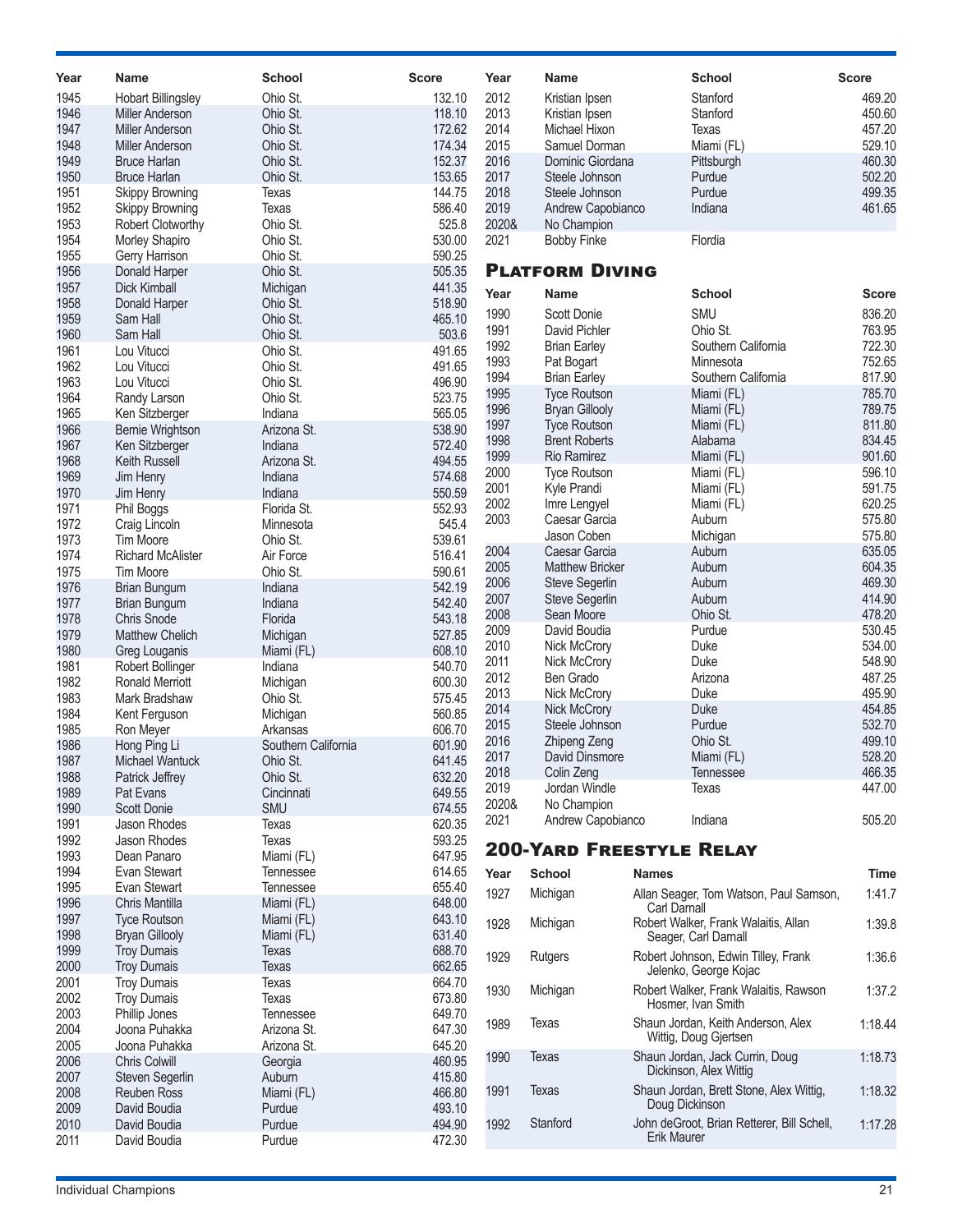| Year | <b>School</b> | <b>Names</b>                                                             | Time    | Year | <b>School</b> | <b>Names</b>                                                                        | <b>Time</b> |
|------|---------------|--------------------------------------------------------------------------|---------|------|---------------|-------------------------------------------------------------------------------------|-------------|
| 1993 | Stanford      | Bill Schell, Erik Maurer, Tyler Mayfield,<br>Joe Hudepohl                | 1:17.78 | 1934 | Michigan      | Julian Robertson, Ogden Dalrymple,<br>Henry Kamenski, Robert Renner                 | 3:37.6      |
| 1994 | Stanford      | Bill Schell, Brian Retterer, Tyler Mayfield,<br>Joe Hudepohl             | 1:16.93 | 1935 | Michigan      | Taylor Drysdale, Robert Renner, Julian<br>Robertson, Ogden Dalrymple                | 3:38.4      |
| 1995 | Stanford      | Scott Claypool, Joe Hudepohl, Sabir<br>Muhammad, Brian Retterer          | 1:16.98 | 1936 | lowa          | Adolph Jacobsmeyer, Robert Christians,<br>Ray Walters, Jack Sieg                    | 3:35.5      |
| 1996 | Texas         | Brian Esway, Sean McGrath, Steve<br>Martyak, Neil Walker                 | 1:17.90 | 1937 | Michigan      | Waldemar Tomski, Tom Haynie, Ed Kirar,<br>Robert Mowerson                           | 3:32.2      |
| 1997 | Auburn        | Brett Hawke, Matt Busbee, Aaron Ciarla,<br>Nick Shackell                 | 1:17.54 | 1938 | Michigan      | Waldemar Tomski, Edward Hutchens,<br>Tom Haynie, Ed Kirar                           | 3:32.7      |
| 1998 | Stanford      | Anthony Robinson, Sabir Muhammad,<br>Justin Ewers, Scott Claypool        | 1:16.76 | 1939 | Michigan      | Charles Barker, Edward Hutchens, Tom<br>Haynie, Waldemar Tomski                     | 3:33.5      |
| 1999 | Auburn        | Aaron Ciarla, Brett Hawke, Brock<br>Newman, Matt Busbee                  | 1:16.63 | 1940 | Michigan      | Edward Hutchens, John Gillis, Charles<br>Barker, John Sharemet                      | 3:31.0      |
| 2001 | Stanford      | Randall Bal, Anthony Robinson, Jeff<br>Guyman, Bobby O'Bryan             | 1:16.83 | 1941 | Yale          | Howard Johnson, Richard Kelly, Edward<br>Pope, Thomas Britton                       | 3:31.3      |
| 2002 | Stanford      | Randall Bal, Peter Marshall, Andrew<br>Schnell, Bobby O'Bryan            | 1:16.49 | 1942 | Michigan      | William Burton, Louis Divi, John Patten,<br>John Sharemet                           | 3:27.8      |
| 2003 | Stanford      | Randall Bal, Peter Marshall, Andrew<br>Schnell, Bobby O'Bryan            | 1:17.03 | 1943 | Michigan      | Harry Holiday, John Patten, Merton<br>Church, Ace Cory                              | 3:31.1      |
| 2005 | California    | Duje Draganja, Rolandas Gimbutis, Jonas<br>Tilly, Milorad Cavic          | 1:15.78 | 1944 | Michigan      | Merton Church, Charles Fries, William<br>Kogen, Gurdon Pulford                      | 3:35.0      |
| 2006 | Auburn        | Cesar Cielo, Matt Targett, Bryan<br>Lundquist, George Bovell             | 1:16.15 | 1945 | Michigan      | Charles Fries, William Breen, Gurdon<br>Pulford, Merton Church                      | 3:39.8      |
| 2007 | Auburn        | Cesar Cielo, Matt Targett, Scott Goodrich,<br>Bryan Lundquist            | 1:14.71 | 1946 | Michigan St.  | Zigmund Indyke, John DeMond, James<br>Quigley, Robert Allwardt                      | 3:27.2      |
| 2008 | Auburn        | Cesar Cielo, Alexei Puninski, Luke<br>Weniger, Scott Goodrich            | 1:15.66 | 1947 | Ohio St.      | William Zemer, Ted Hobert, Halo Hirose,<br><b>Bill Smith</b>                        | 3:30.0      |
| 2009 | Auburn        | Jakob Andkjaer, Gideon Louw, Kohlton<br>Norys, Matt Targett              | 1:14.08 | 1948 | Michigan St.  | Abel Gilbert, George Hoogerhyde, Robert<br>Allwardt, James Duke                     | 3:31.0      |
| 2010 | California    | Nathan Adrian, Graeme Moore, Joshua<br>Daniels, Guy Barnea               | 1:15.71 | 1949 | Yale          | Paul Girdes, Bill Farnsworth, Larry<br>Munson, Ray Reid                             | 3:27.0      |
| 2011 | Stanford      | Alex Coville, Austin Staab, Jakob Allen,<br>Aaron Wayne                  | 1:15.26 | 1950 | Yale          | Bill Farnsworth, Larry Munson, John<br>Blum, Ray Reid                               | 3:27.9      |
| 2012 | California    | Tyler Messerschmidt, Shayne Fleming,<br>Fabio Gimondi, Seth Stubblefield | 1:16.58 | 1951 | Michigan St.  | David Hoffman, James Quigley, Clark<br>Scholes, George Hoogerhyde                   | 3:26.7      |
| 2013 | Auburn        | Marcelo Chierighini, James Disney-May,<br>TJ Leon, Kyle Owens            | 1:15.48 | 1952 | Michigan      | Thomas Benner, Burwell Jones, Donald<br>Hill, Wallace Jeffries                      | 3:25.7      |
| 2014 | California    | Tyler Messerschmidt, Ryan Murphy, Tony<br>Cox, Seth Stubblefield         | 1:15.27 | 1953 | Michigan      | Ronald Gora, Burwell Jones, Thomas<br>Benner, Donald Hill                           | 3:24.0      |
| 2015 | Texas         | Matt Ellis, John Murray, Jack Conger,<br>Kip Darmody                     | 1:15.86 | 1954 | Michigan      | Thomas Benner, Ronald Gora, Donald<br>Hill, Burwell Jones                           | 3:26.1      |
| 2016 | Texas         | Brett Ringgold, Joseph Schooling,<br>Jack Conger, John Murray            | 1:14.88 | 1955 | Yale          | Rex Aubrey, Hendrik Gideonse, Daniel<br>Cornwell, Malcolm Aldrich                   | 3:24.9      |
| 2017 | Texas         | Brett Ringgold, Jack Conger, Tate<br>Jackson, Joseph Schooling           | 1:14.59 | 1956 | Yale          | Daniel Cornwell, Joseph Robinson, David<br>Armstrong, Hendrik Gideonse              | 3:23.1      |
| 2018 | Florida       | Caeleb Dressel, Jam Switkowski,<br>Enzo Martinez-Scrape, Mark            | 1:14.39 | 1957 | Yale          | Russell Hibbard, Daniel Cornwell, David<br>Armstrong, Rex Aubrey                    | 3:23.9      |
| 2019 | California    | Szaranek<br>Pawel Sendyk, Ryan Hoffer, Michael                           | 1:14.46 | 1958 | Ohio St.      | Robert Connell, Charles Bechtel, Richard<br>Dewey, Joseph Van Horn                  | 3:23.1      |
| 2020 | No Champion   | Jensen, Andrew Seliskar                                                  |         | 1959 | Michigan      | John McGuire, Carl Woolley, Richard<br>Hanley, Frank Legacki                        | 3:21.6      |
| 2021 | California    | Bjorn Seeliger, Ryan Hoffer, Daniel<br>Carr, Nate Biondi                 | 1:14.36 | 1960 |               | Southern California Donald Redington, Robert Mounton,<br>Lance Larson, Jon Henrichs | 3:18.5      |
|      |               | <b>400-YARD FREESTYLE RELAY</b>                                          |         | 1961 | Harvard       | Robert Kaufmann, Alan Engelberg,<br>William Zantgraf, Bruce Hunter                  | 3:18.3      |
| Year | <b>School</b> | <b>Names</b>                                                             | Time    | 1962 | Michigan St.  | Jeff Mattson, Doug Rowe, William Wood,<br>Mike Wood                                 | 3:15.8      |
| 1931 | Rutgers       | George Kojac, Norman Kramer, Charles<br>Sunderland, John Dryfuss         | 3:39.6  | 1963 | Yale          | Charles Mussman, David Lyons, Ed<br>Townsend, Mike Austin                           | 3:09.7      |
| 1932 | Northwestern  | Paul Troup, Volney Wilson, Arthur<br>Highland, Merton Wilcox             | 3:36.6  | 1964 | Yale          | David Lyons, Ed Townsend, Frank Rice,<br>Mike Austin                                | 3:08.7      |
| 1933 | Rutgers       | Theodore Brick, Walter Ashley, Norman<br>Kramer, Walter Spence           | 3:39.4  | 1965 | Yale          | David Lyons, Douglas Kennedy, Ed<br>Townsend, Steve Clark                           | 3:07.2      |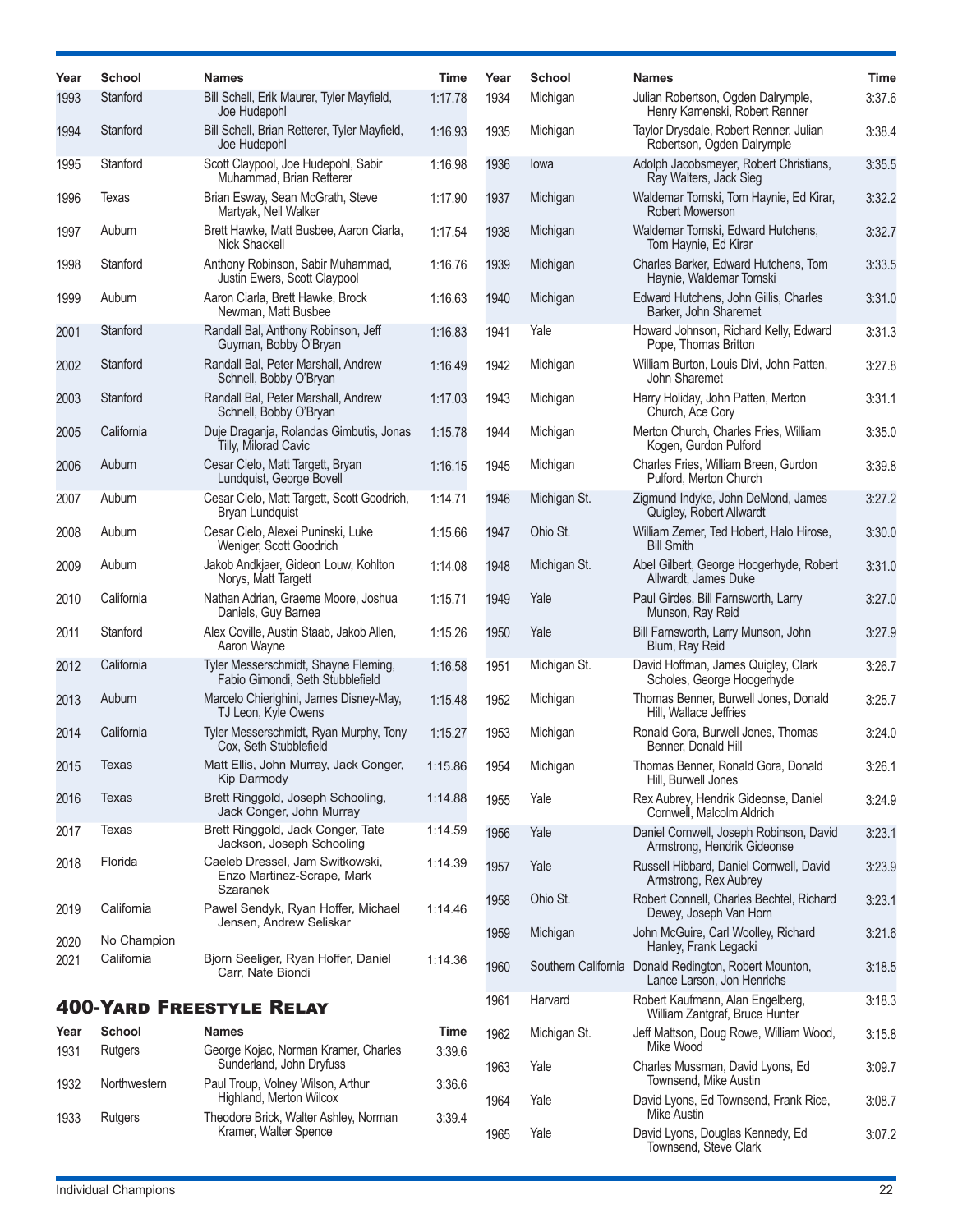| Year | <b>School</b> | <b>Names</b>                                                                     | <b>Time</b> | Year         | <b>School</b>             | <b>Names</b>                                                                              | <b>Time</b>            |
|------|---------------|----------------------------------------------------------------------------------|-------------|--------------|---------------------------|-------------------------------------------------------------------------------------------|------------------------|
| 1966 |               | Southern California John Gilchrist, John Lambert, Ken<br>Krueger, Roy Saari      | 3:08.05     | 1998         | Stanford                  | Dod Wales, Sabir Muhammad, Glenn<br>Counts, Scott Claypool                                | 2:51.37                |
| 1967 | Stanford      | Luis Nicolao, Bill Meyer, Morgan Manning,<br>James Laney                         | 3:05.00     | 1999         | Auburn                    | Brock Newman, Brett Hawke, Aaron<br>Ciarla, Romain Barnier                                | 2:50.90                |
| 1968 | Yale          | Steve Job, John Nelson, Bob Waples,<br>Don Schollander                           | 3:04.09     | 2001         | Texas                     | Nate Dusing, Ian Crocker, Tom Hannan,<br>Jamie Rauch                                      | 2:49.80                |
| 1969 |               | Southern California Dan Frawley, Russ Kidder, Frank Heckl,<br>Don Havens         | 3:02.77     | 2002         | California                | Duje Draganja, Anthony Ervin, Matthew<br>Macedo, Mattias Ohlin                            | 2:50.01                |
| 1970 |               | Southern California Mark Mader, Mike Weston, Dan Frawley,<br><b>Frank Heckl</b>  | 3:03.91     | 2003         | California                | Duje Draganja, Mike Cavic, Joe Bruckart,<br><b>Anthony Ervin</b>                          | 2:48.99                |
| 1971 |               | Southern California Kim Tutt, James McConica, Michael<br>Weston, Frank Heckl     | 3:02.38     | 2005         | California                | Duje Draganja, Milorad Cavic, Jonas Tilly,<br>Rolandas Gimbutis                           | 2:47.70                |
| 1972 | Tennessee     | Thomas Lutz, Kenneth Knox, David<br>Edgar, John Trembley                         | 3:01.118    | 2006         | Arizona                   | Simon Burnett, Lyndon Ferns, Albert<br>Subirats, Adam Ritter                              | 2:48.29                |
| 1973 | Tennessee     | Ken Knox, Tom Lutz, Keith Gilliam, John<br>Trembley                              | 3:00.636    | 2007         | Auburn                    | Jakob Andkjaer, Cesar Cielo, Matt Targett,<br>Bryan Lundquist 2:46.56                     |                        |
| 1974 | Indiana       | Melvin Nash, William Hickcox, James<br>Montgomery, John Murphy                   | 3:00.359    | 2008         | Arizona                   | Albert Subirats, Darian Townsend, Nicolas<br>Nilo, Joel Greenshields                      | 2:49.01                |
| 1975 | Indiana       | Kenneth Knox, James Montgomery, John<br>Murphy, William Hickcox                  | 2:58.421    | 2009         | Auburn                    | Jakob Andkjaer, Matt Targett, Kohlton<br>Norys, Tyler McGill                              | 2:46.67                |
| 1976 |               | Southern California Joe Bottom, Bruce Furniss, John Naber,<br>Scott Findorff     | 2:57.54     | 2010         | California                | Graeme Moore, Joshua Daniels, Tom<br>Shields, Nathan Adrian                               | 2:48.78                |
| 1977 |               | Southern California Bruce Furniss, Mark Greenwood, Scott<br>Findorff, Joe Bottom | 2:55.28     | 2011         | California                | Graeme Moore, Josh Daniels, Tom<br>Shields, Nathan Adrian                                 | 2:47.39                |
| 1978 | Tennessee     | Robert Sells, Andrew Coan, John Ebuna,<br>John Newton                            | 2:55.66     | 2012         | Texas                     | Daxon Hill, Clay Youngquist, Austin<br>Surhoff, James Feigen                              | 2:49.83                |
| 1979 | Tennessee     | John Ebuna, John Newton, Marc<br>Foreman, Andrew Coan                            | 2:54.74     | 2013         |                           | Southern California Cristian Quintero, Dimitri Colupaev, Jack<br>Wagner, Vladamir Morozov | 2:48.33                |
| 1980 | Auburn        | Drew Burgering, Rickey Morley, Willi<br>Forrester, Ambrose Gaines                | 2:55.16     | 2014         | Auburn                    | Marcelo Chierighini, James Disney-May,<br>Arthur Mendes, Kyle Darmody                     | 2:48.33                |
| 1981 | Texas         | Kris Kirchner, Eric Finical, Andrew<br>Schmidt, Scott Spann                      | 2:54.84     | 2015         |                           | Southern California Cristian Quintero, Santo Condorelli, Ralf<br>Tribuntsov, Dylan Carter | 2:47.06                |
| 1982 | <b>UCLA</b>   | William Barrett, Christopher Silva, Stuart<br>MacDonald, Robin Leamy             | 2:53.15     | 2016         | <b>NC State</b>           | Ryan Held, Simonas Bilis, Andreas<br>Schiellerup, Soeren Dahl                             | 2:46.81                |
| 1983 | Florida       | Geoff Gaberino, Donald Gibb, Albert<br>Mestre, Mike Heath                        | 2:54.06     | 2017         | Texas                     | Brett Ringgold, Jack Conger, Townsley<br>Haas, Joseph Schooling                           | 2:45.39                |
| 1984 | <b>UCLA</b>   | Christopher Silva, Franz Mortensen,<br>Lawrence Hayes, Tom Jager                 | 2:54.11     | 2018         | <b>NC State</b>           | Ryan Held, Justin Ress, Jacob Molacek,<br><b>Coleman Stewart</b>                          | 2:44.31                |
| 1985 | California    | Thomas Lejdstrom, Michael Soderlund,<br>Bengt Baron, Matt Biondi                 | 2:53.15     | 2019         | Texas                     | Daniel Krueger, John Shebat, Tate<br>Jackson, Townley Haas                                | 2:45.12                |
| 1986 | California    | Tommy Werner, Thomas Lejdstrom,<br>Michael Soderlund, Matt Biondi                | 2:53.02     | 2020<br>2021 | No Champion<br>California | Bjorn Seeliger, Ryan Hoffer, Destin Lasco,                                                | 2:46.60                |
| 1987 | California    | Tommy Werner, Joel Thomas, Terry<br>DeBiase, Matt Biondi                         | 2:53.52     |              |                           | Hugo Gonzalez                                                                             |                        |
| 1988 | Texas         | Chris Jacobs, Shaun Jordan, Keith<br>Anderson, Doug Gjertsen                     | 2:52.01     |              |                           | <b>800-YARD FREESTYLE RELAY</b>                                                           |                        |
| 1989 | Texas         | Shaun Jordan, Keith Anderson, Adam<br>Werth, Doug Gjertsen                       | 2:52.94     | Year<br>1966 | <b>School</b><br>Indiana  | <b>Names</b><br>Bill Utley, Scott Cordin, Ken Webb, Robert                                | <b>Time</b><br>7:06.64 |
| 1990 | Texas         | Shaun Jordan, Adam Werth, Doug<br>Dickinson, Doug Gjertsen                       | 2:52.95     | 1967         | Stanford                  | Windle<br>Dick Roth, Mark Parmely, Mike Wall,                                             | 6:54.65                |
| 1991 | Texas         | Josh Davis, Adam Werth, Jason Fink,<br>Shaun Jordan                              | 2:53.11     | 1968         | Yale                      | Greg Buckingham<br>Dick Schneider, John Nelson, Dave                                      | 6:50.77                |
| 1992 | Stanford      | Brian Retterer, Erik Maurer, John<br>deGroot, Jeff Rouse                         | 2:53.95     | 1969         |                           | Johnson, Don Schollander<br>Southern California George Watson, Mark Mader, Greg           | 6:49.48                |
| 1993 | Stanford      | Joe Hudepohl, Trip Zedlitz, Erik Maurer,<br>Derek Weatherford                    | 2:53.37     | 1970         |                           | Charlton, Frank Heckl<br>Southern California Mark Mader, James McConica, Greg             | 6:51.77                |
| 1994 | Texas         | Jason Fink, Josh Davis, Chris Eckerman,<br>Gary Hall                             | 2:51.07     | 1971         |                           | Charlton, Frank Heckl<br>Southern California James McConica, Kim Tutt, Thomas             | 6:39.04                |
| 1995 | Stanford      | Scott Claypool, Joe Hudepohl, Scott<br>Gagner, Brian Retterer                    | 2:52.57     | 1972         |                           | McBreen, Frank Heckl<br>Southern California Edward McCleskey, Stephen Tyrrell,            | 6:38.635               |
| 1996 | Auburn        | Oliver Gumbrill, Nick Shackell, Brock<br>Newman, Scott Tucker                    | 2:52.87     | 1973         | Indiana                   | Thomas McBreen, James McConica<br>Fred Tyler, Gary Conelly, John Kinsella,                | 6:36.390               |
| 1997 | Auburn        | Brett Hawke, Scott Tucker, Brock<br>Newman, Nick Shackell                        | 2:51.23     |              |                           | Gary Hall                                                                                 |                        |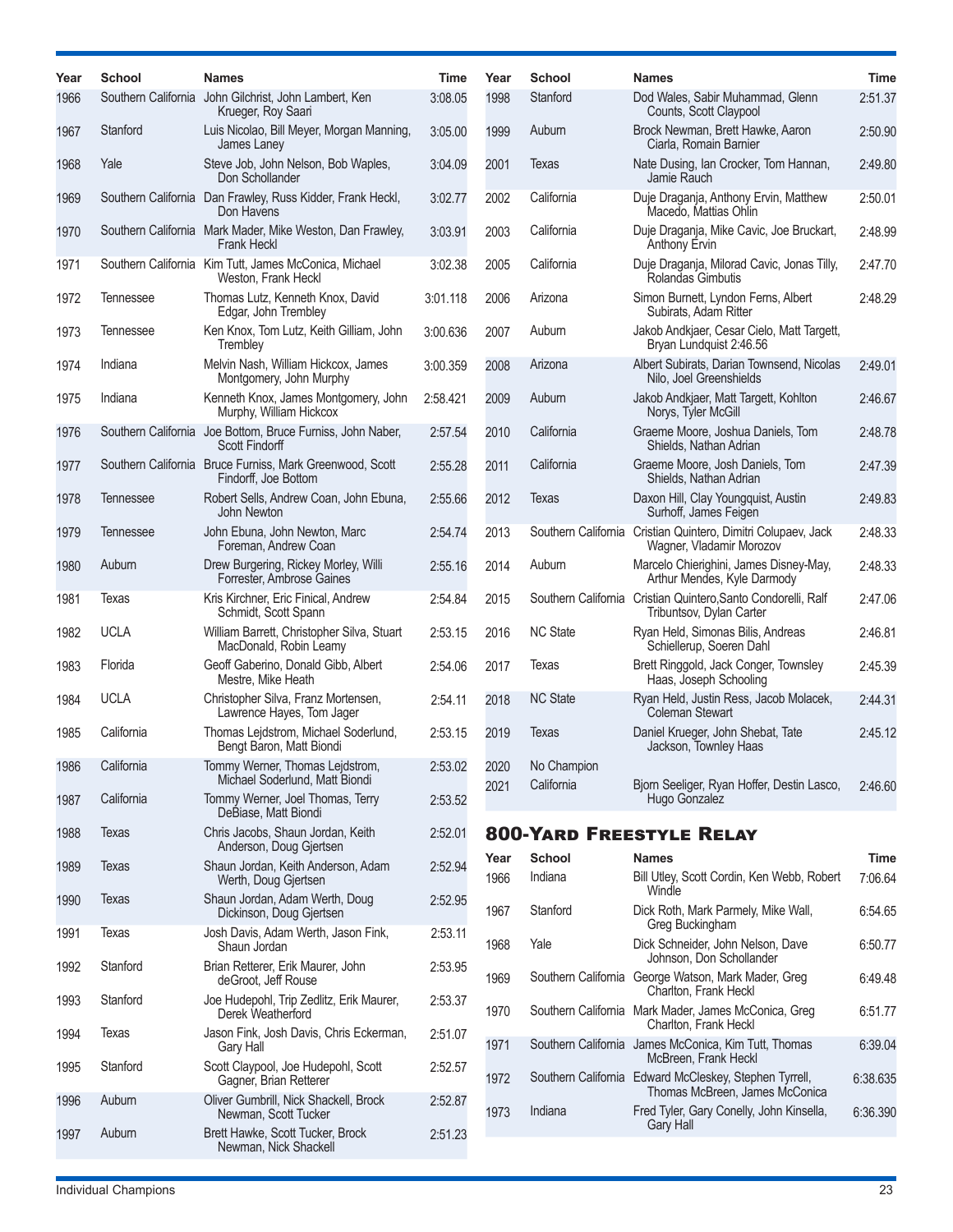| Year | <b>School</b> | <b>Names</b>                                                                      | <b>Time</b> | Year  | <b>School</b>                | <b>Names</b>                                                                          | <b>Time</b> |
|------|---------------|-----------------------------------------------------------------------------------|-------------|-------|------------------------------|---------------------------------------------------------------------------------------|-------------|
| 1974 | Indiana       | James Montgomery, John Kinsella, Fred<br>Tyler, William Hickcox                   | 6:40.321    | 2008  | Arizona                      | Jean Basson, Darian Townsend, Joel<br>Greenshields, Nicolas Nilo                      | 6:12.85     |
| 1975 | Indiana       | Richard Thomas, John Murphy, James<br>Montgomery, Fredrick Tyler                  | 6:36.293    | 2009  | Texas                        | Dave Walters, Ricky Berens, Scott<br>Jostes, Michael Klueh                            | 6:10.16     |
| 1976 |               | Southern California John Naber, Richard Hannula, Scott<br>Findorff, Bruce Furniss | 6:33.13     | 2010  | Texas                        | Scott Jostes, Dave Walters, Neil Caskey,<br><b>Ricky Berens</b>                       | $6:12.77$ . |
| 1977 |               | Southern California Steve Pickell, Mark Greenwood, Bruce<br>Furniss, John Naber   | 6:28.01     | 2011  | Florida                      | Conor Dwyer, Brett Fraser, Sebastien<br>Rousseau, Jeffrey Raymond                     | 6:14.88     |
| 1978 | Auburn        | Rick Morley, David McCagg, Bill<br>Forrester, Ambrose Gaines                      | 6:31.93     | 2012  | Texas                        | Daxon Hill, Clay Youngquist, Kip<br>Darmody, Neil Caskey                              | 6:15.55     |
| 1979 | Florida       | David Zubero, John Hillencamp, Keith<br>Dickson, David Larson                     | 6:28.01     | 2013  | Florida                      | Pawel Werner, Sebastien Rousseau,<br>Marcin Cieslak, Dan Wallace                      | 6:13.27     |
| 1980 | Auburn        | Rickey Morley, Willi Forrester, David<br>McCagg, Ambrose Gaines                   | 6:28.07     | 2014  |                              | Southern California Cristian Quintero, Reed Malone, Dylan<br>Carter, Dimitri Colupaev | 6:13.09     |
| 1981 | Florida       | William Sawchuk, John Hillencamp, Geoff<br>Gaberino, David Larson                 | 6:32.42     | 2015  |                              | Southern California Cristian Quintero, Dylan Carter, Michael<br>Domagala, Reed Malone | 6:11.64     |
| 1982 | California    | Paolo Revelli, P. A. Magnusson, Todd<br>Trowbridge, Pelle Holmertz                | 6:28.94     | 2016  | Texas                        | Jack Conger, Townley Haas, Clark Smith,<br>Joseph Schooling                           | 6:08.03     |
| 1983 | Florida       | Geoff Gaberino, Eric Boyer, Mike Heath,<br>Albert Mestre                          | 6:25.29     | 2017  | <b>NC State</b>              | Ryan Held, Andreas Vazaios, Justin<br>Ress. Soeren Dahl                               | 6:06.53     |
| 1984 | Florida       | Geoff Gaberino, Albert Mestre, Duffy<br>Dillon, Mike Heath                        | 6:21.29     | 2018  | <b>NC State</b>              | Andreas Vazaios, Ryan Held, Jacob<br>Molacek, Justin Ress                             | 6:05.31     |
| 1985 | California    | Michael Soderlund, Thomas Lejdstrom,<br>Bengt Baron, Matt Biondi                  | 6:24.40     | 2019  | Texas                        | Drew Kibler, Austin Katz, Jeff Newkirk,<br><b>Townley Haas</b>                        | 6:05.08     |
| 1986 | California    | Tommy Werner, Thomas Lejdstrom,<br>Michael Soderlund, Matt Biondi                 | 6:21.68     | 2020& | No Champion                  |                                                                                       |             |
| 1987 | Florida       | Duffy Dillon, Paul Robinson, Sandy Goss,<br><b>Troy Dalbey</b>                    | 6:22.22     | 2021  | Texas                        | Drew Kibler, Austin Katz, Carson Foster,<br>Jake Sannem                               | 6:07.25     |
| 1988 | Texas         | Jeff Olsen, Adam Werth, Shaun Jordan,<br>Doug Gjertsen                            | 6:23.47     |       | <b>200-YARD MEDLEY RELAY</b> |                                                                                       |             |
| 1989 | Texas         | Adam Werth, Shaun Jordan, Matt                                                    | 6:22.51     | Year  | <b>School</b>                | <b>Names</b>                                                                          | <b>Time</b> |
| 1990 | Texas         | Stahlman, Doug Gjertsen<br>Shaun Jordan, Adam Werth, Matt                         | 6:21.39     | 1989  | Princeton                    | Mike Ross, Rich Korhammer, Ty Nelson,<br>Rob Musslewhite                              | 1:28.36     |
| 1991 | Texas         | Stahlman, Doug Gjertsen<br>Josh Davis, Matt Stahlman, Kevin                       | 6:24.18     | 1990  | Princeton                    | Mike Ross, Le Roy Kim, Ty Nelson, Erik<br>Osborn                                      | 1:27.31     |
|      |               | Williams, Adam Werth                                                              |             | 1991  | Texas                        | Jeff Thibault, Adam Werth, Shaun Jordan,<br>Doug Dickinson                            | 1:26.34     |
| 1992 | Stanford      | Eddie Parenti, Brian Retterer, Dan<br>Kanner, Derek Weatherford                   | 6:26.59     | 1992  | Stanford                     | Jeff Rouse, Tyler Mayfield, Trip Zedlitz,<br>Erik Maurer                              | 1:25.88     |
| 1993 | Michigan      | Marcel Wouda, Rodney VanTassell, Brian<br>Gunn, Gustavo Borges                    | 6:23.83     | 1993  | Arizona                      | Todd Newman, Robert Abernethy, Seth<br>Pepper, Mike McQuitty                          | 1:27.01     |
| 1994 | Michigan      | Tom Dolan, Chris Rumley, Rodney<br>VanTassell, Gustavo Borges                     | 6:21.99     | 1994  | Stanford                     | Derek Weatherford, Tyler Mayfield, Bill                                               | 1:26.17     |
| 1995 | Michigan      | John Piersma, Chris Rumley, Owen von<br>Richter, Tom Dolan                        | 6:21.65     | 1995  | Stanford                     | Schell, Brian Retterer<br>Brian Retterer, Kurt Grote, Clay Tippins,                   | 1:26.08     |
| 1996 | Michigan      | Chris Rumley, Jason Lancaster, John<br>Piersma, Tom Dolan                         | 6:20.89     | 1996  | Tennessee                    | Scott Claypool<br>Craig Gilliam, Jeremy Linn, Jim                                     | 1:25.85     |
| 1997 | Michigan      | Thomas Malchow, Chris Rumley, John<br>Reich. John Piersma                         | 6:23.51     | 1997  | Auburn                       | Rumbaugh, Ricky Busquets<br>Michael Bartz, Adam Jerger, John Hargis,                  | 1:25.40     |
| 1998 | Texas         | Bryan Jones, Scott Goldblatt, Nate<br>Dusing, Jamie Rauch                         | 6:23.78     | 1998  | Auburn                       | <b>Brett Hawke</b><br>Michael Bartz, Adam Jerger, Brett Hawke,                        | 1:25.24     |
| 1999 | Texas         | Bryan Jones, Scott Goldblatt, Nate<br>Dusing, Jamie Rauch                         | 6:23.03     | 1999  | Auburn                       | Aaron Ciarla<br>Michael Bartz, Dave Denniston, Brett                                  | 1:26.12     |
| 2001 | Texas         | Scott Goldblatt, Nate Dusing, Chris<br>Kemp, Jamie Rauch                          | 6:18.00     | 2001  | Texas                        | Hawke, Aaron Ciarla<br>Matt Ulrickson, Brendan Hansen, Nate                           | 1:24.47     |
| 2002 |               | Southern California Jeff Lee, Rodrigo Castro, Tamas                               | 6:17.35     | 2002  | Stanford                     | Dusing, Leffie Crawford<br>Randall Bal, Peter Marshall, Michael                       | 1:25.47     |
| 2003 | Texas         | Kerekjarto, Klete Keller<br>Aaron Peirsol, John Suchand, Rainer                   | 6:18.62     |       |                              | Bruce, Matt McDonald                                                                  |             |
| 2005 | Florida       | Kendrick, Chris Kemp<br>Ryan Lochte, Darian Townsend, Brian                       | 6:16.53     | 2003  | Texas                        | Aaron Peirsol, Brendan Hansen, Daniel<br>Ditoro, Ian Crocker                          | 1:24.46     |
| 2006 | Arizona       | Hartley, Adam Sioui<br>Simon Burnett, Lyndon Ferns, Tyler                         | 6:16.67     | 2005  | California                   | Milorad Cavic, Henrique Barbosa, Duje<br>Draganja, Rolandas Gimbutis                  | 1:25.30     |
|      |               | DeBerry, Adam Ritter<br>Nicolas Nilo, Jean Basson, Darian                         |             | 2006  | Arizona                      | Albert Subirats, Dave Rollins, Lyndon<br>Ferns, Simon Burnett                         | 1:23.88     |
| 2007 | Arizona       | Townsend, Adam Ritter                                                             | 6:14.14     |       |                              |                                                                                       |             |

6:12.85

6:10.16

6:12.77.

6:14.88

6:15.55

6:07.25

1:28.36

1:25.88

1:26.12

1:24.46

1:25.30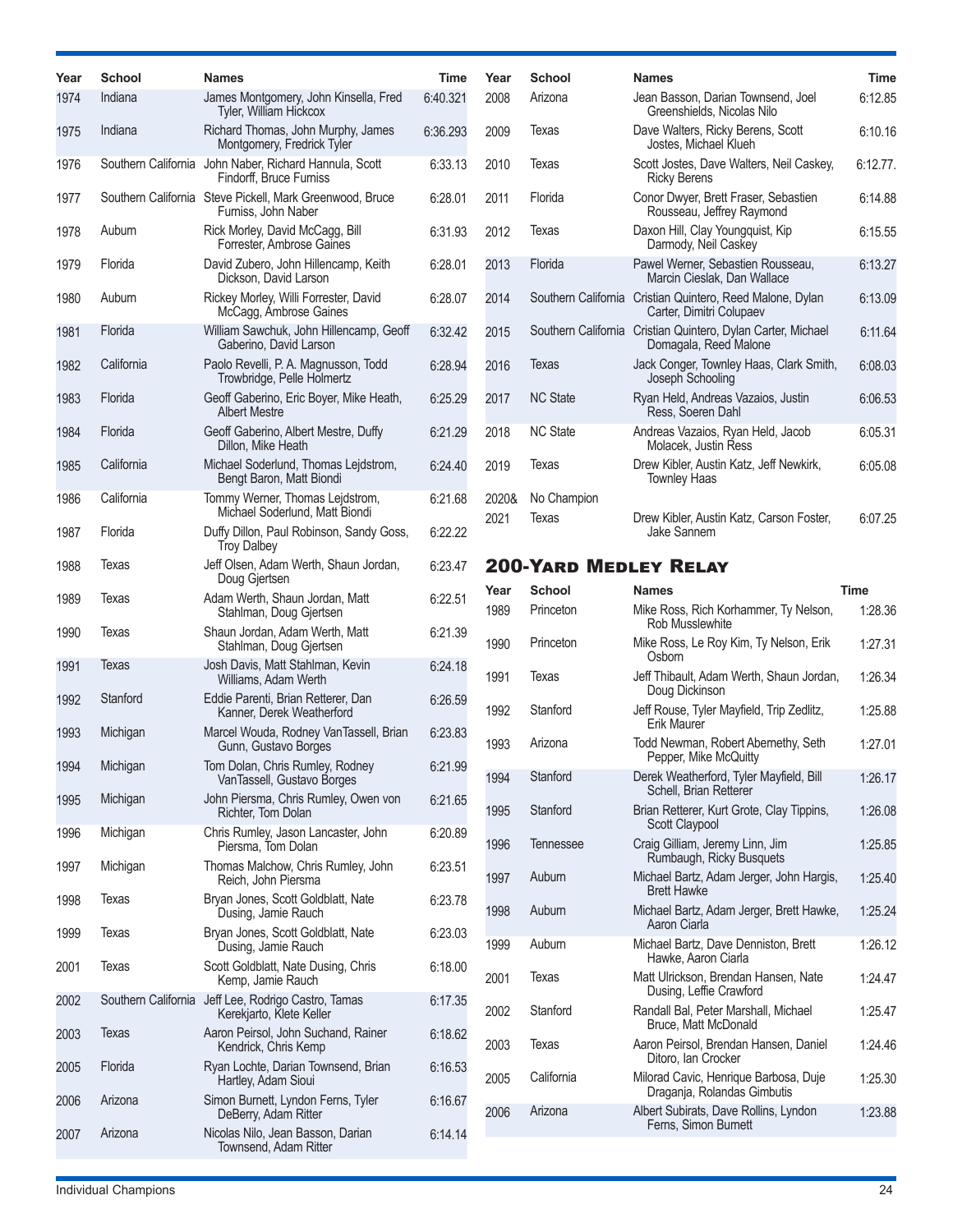| Year  | School                       | <b>Names</b>                                                                            | <b>Time</b> | Year | School           | <b>Names</b>                                                                       | <b>Time</b> |
|-------|------------------------------|-----------------------------------------------------------------------------------------|-------------|------|------------------|------------------------------------------------------------------------------------|-------------|
| 2007  | Auburn                       | Scott Goodrich, David Maras, Alexei<br>Puninski, Cesar Cielo                            | 1:23.37     | 1971 | Stanford         | Fred Haywood, Brian Job, John Ferris,<br><b>Martin Pedley</b>                      | 3:22.51     |
| 2008  | Auburn                       | Scott Goodrich, David Maras, Alexei<br>Puninski, Cesar Cielo                            | 1:23.24     | 1972 |                  | Southern California Bruce Kocsis, David Mayekawa, Frank<br>Heckl, Michael Weston   | 3:23.118    |
| 2009  | Auburn                       | Jared White, Michael Silva, Matt Targett,<br>Gideon Louw                                | 1:22.36     | 1973 | <b>Tennessee</b> | Kevin Priestly, Rick Seywert, John<br>Trembley, Tom Lutz                           | 3:22.986    |
| 2010  | California                   | Guy Barnea, Damir Dugonjic, Graeme<br>Moore, Joshua Daniels                             | 1:23.08     | 1974 | Tennessee        | Kevin Priestly, Rick Seywert, John<br>Trembley, Tom Lutz                           | 3:22.788    |
| 2011  | California                   | Guy Barnea, Damir Dugonjic, Graeme<br>Moore. Nathan Adrian                              | 1:23.12     | 1975 |                  | Southern California John Naber, Mark Chatfield, Joe Bottom,<br>Scott Findorff      | 3:19.221    |
| 2012  | Arizona                      | Mitchell Friedemann, Kevin Cordes, Giles<br>Smith, Adam Small                           | 1:23.53     | 1976 |                  | Southern California John Naber, Robert Shearin, Michael<br>Bottom, Joe Bottom      | 3:20.02     |
| 2013  | Michigan                     | Miguel Ortiz, Bruno Ortiz, Sean Fletcher,<br>Zack Turk                                  | 1:22.27     | 1977 | Indiana          | Romulo Arantes, Richard Hofstetter, Jay<br>Hersey, James Montgomery                | 3:17.14     |
| 2014  | California                   | Ryan Murphy, Chuck Katis, Tony Cox,<br><b>Tyler Messerschmidt</b>                       | 1:22.83     | 1978 | California       | Peter Rocca, D. Graham Smith, Par<br>Arvidsson, Jim Fairbank                       | 3:18.26     |
| 2015  | California                   | Ryan Murphy, Chuck Katis, Justin Lynch,<br><b>Tyler Messerschmidt</b>                   | 1:22.74     | 1979 | California       | Peter Rocca, D. Graham Smith, Par<br>Arvidsson, Pelle Holmetz                      | 3:15.22     |
| 2016  | Alabama                      | Connor Oslin, Pasha Romanov, Lucas<br>Kaliszak, Kristian Gkolomeev                      | 1:22.28     | 1980 | Texas            | Clay Britt, Scott Spann, William Paulus,<br>Kris Kirchner                          | 3:14.59     |
| 2017  | <b>Texas</b>                 | John Shebat, Will Licon, Joseph<br>Schooling, Brett Ringgold                            | 1:21.54     | 1981 | Texas            | Clay Britt, Scott Spann, William Paulus,<br>Kris Kirchner                          | 3:12.93     |
| 2018  |                              | Southern California Robert Glinta, Carsten Vissering, Dylan<br>Carter, Santo Condorelli | 1:21.82     | 1982 | Texas            | Clay Britt, Nick Nevid, William Paulus,<br>Eric Finical                            | 3:14.24     |
| 2019  | Alabama                      | Zane Waddell, Laurent Bams, Knox<br>Auerbach, Robert Howard                             | 1:22.26     | 1983 | <b>SMU</b>       | Mark Rhodenbaugh, Steve Lundquist,<br>Bob Patten, John Spaulding                   | 3:12.63     |
| 2020& | No Champion                  |                                                                                         |             | 1984 | Texas            | Rick Carey, Stuart Smith, Chris Rives,<br>John Smith                               | 3:13.35     |
| 2021  | Louisville                   | Mitchell Whyte, Evgenii Somov, Nicolas<br>Albiero, Haridi Sameh                         | 1:22.11     | 1985 | Stanford         | Dave Bottom, John Moffet, Pablo<br>Morales, David Lundberg                         | 3:10.92     |
|       | <b>400-YARD MEDLEY RELAY</b> |                                                                                         |             | 1986 | Stanford         | Sean Murphy, John Moffet, Pablo<br>Morales, David Lundberg                         | 3:12.47     |
| Year  | <b>School</b>                | <b>Names</b>                                                                            | Time        | 1987 | Stanford         | Jay Mortenson, Sam Schwartz, Pablo                                                 | 3:12.05     |
| 1957  | Michigan                     | Don Adamaski, Cy Hopkins, Fred<br>Mowrey, Dick Hanley                                   | 3:50.0      |      |                  | Morales, John Hodge                                                                |             |
|       | Michigan St.                 | Donald Nichols, Paul Reinke, Roger<br>Harmon, Frank Parrish                             | 3:50.0      | 1988 | Texas            | Andy Gill, Kirk Stackle, Keith Anderson,<br>Chris Jacobs                           | 3:13.97     |
| 1958  | Yale                         | James Dolbey, Timothy Jecko, Joseph<br>Koletsky, Charles Bronston                       | 3:48.6      | 1989 | Texas            | Andy Gill, Hans Dersch, Keith Anderson,<br>Doug Gjertsen                           | 3:11.60     |
| 1959  | Michigan                     | John Smith, Ronald Clark, David<br>Gillanders, Richard Hanley                           | 3:46.8      | 1990 | Texas            | Jeff Thibault, Kirk Stackle, Shaun Jordan,<br>Doug Gjertsen                        | 3:09.70     |
| 1960  | Indiana                      | Frank McKinney, Gerald Miki, Mike Troy,<br>Peter Sintz                                  | 3:40.8      | 1991 | Florida          | Martin Zubero, Brent Mitchell, Anthony<br>Nesty, Bob Utley                         | 3:10.23     |
| 1961  | Ohio St.                     | L.B. Schaefer, Tom Kovacs, Artie Wolfe,<br>John Plain                                   | 3:40.3      | 1992 | Stanford         | Jeff Rouse, Tyler Mayfield, Trip Zedlitz,<br><b>Brian Retterer</b>                 | 3:08.39     |
| 1962  | Ohio St.                     | L.B. Schaefer, Tom Kovacs, Artie Wolfe,                                                 | 3:37.6      | 1993 | Stanford         | Derek Weatherford, Tyler Mayfield, Trip<br>Zedlitz, Joe Hudepohl                   | 3:08.85     |
| 1963  | Minnesota                    | John Plain<br>Al Ericksen, Virgil Luken, Walt                                           | 3:35.2      | 1994 | Stanford         | Derek Weatherford, Tyler Mayfield, Ray<br>Carey, Brian Retterer                    | 3:09.97     |
| 1964  |                              | Richardson, Steven Jackman<br>Southern California Bob Bennett, Bill Craig, Jim McGrath, | 3:30.9      | 1995 | Stanford         | Brian Retterer, Kurt Grote, Sabir<br>Muhammad, Joe Hudepohl                        | 3:07.28     |
| 1965  | Indiana                      | Roy Saari<br>Glen Hammer, Tom Tretheway, Fred                                           | 3:30.7      | 1996 | Tennessee        | Craig Gilliam, Jeremy Linn, Jim<br>Rumbaugh, Ricky Busquets                        | 3:09.97     |
| 1966  | Michigan                     | Schmidt, Robert Williamson<br>Russ Kingery, Paul Scheerer, Tom                          | 3:33.36     | 1997 | Auburn           | Michael Bartz, Adam Jerger, John Hargis,<br>Brock Newman                           | 3:08.96     |
| 1967  | <b>UCLA</b>                  | O'Malley, Ken Wiebeck<br>Mike Berger, Russell Webb, Stanley Cole,                       | 3:29.45     | 1998 | Stanford         | Tate Blahnik, Tom Wilkens, Sabir<br>Muhammad, Dod Wales                            | 3:07.73     |
| 1968  | UT Arlington                 | Zac Zorn<br>Doug Russell, Dick Nesbit, Chuck Smith,                                     | 3:31.53     | 1999 | Auburn           | Michael Bartz, Dave Denniston, Brock<br>Newman, Brett Hawke                        | 3:09.17     |
| 1969  | Indiana                      | Ernie Siefert<br>Charlie Hickcox, Jim Counsilman, Steve                                 | 3:25.89     | 2001 | Texas            | Nate Dusing, Brendan Hansen, Tom                                                   | 3:05.37     |
|       | Stanford                     | Borowski, Bryan Bateman<br>Fred Haywood, Brian Job, John Ferris,                        |             | 2002 | Stanford         | Hannan, Ian Crocker<br>Peter Marshall, Michael Bruce, Dan                          | 3:06.81     |
| 1970  |                              | <b>Steve Carey</b>                                                                      | 3:24.99     | 2003 | Texas            | Westcott, Randall Bal<br>Aaron Peirsol, Brendan Hansen, lan<br>Crocker, Chris Kemp | 3:04.47     |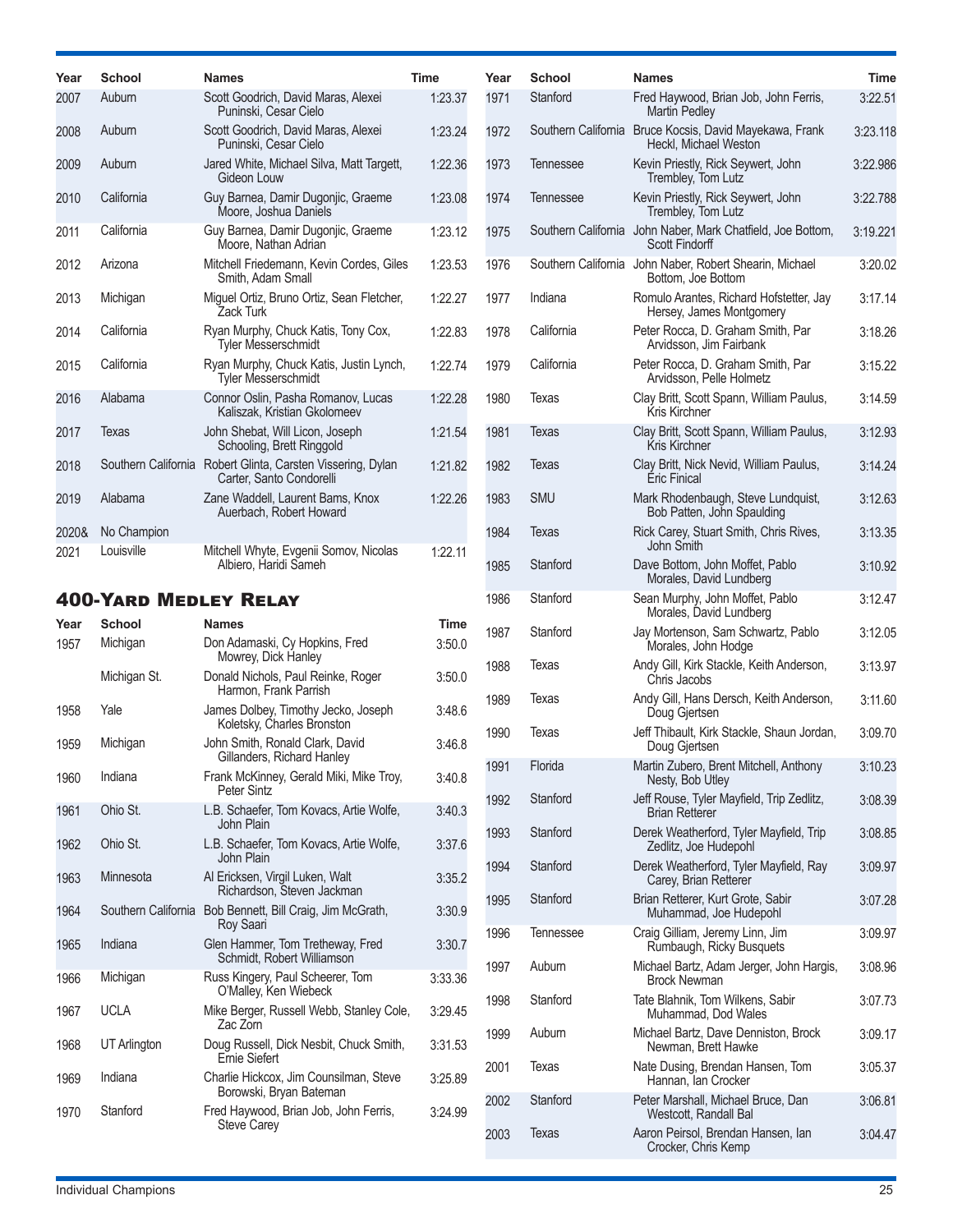| Year  | School       | <b>Names</b>                                                             | <b>Time</b> |                      | <b>1,500-METER</b>                                          |
|-------|--------------|--------------------------------------------------------------------------|-------------|----------------------|-------------------------------------------------------------|
| 2005  | Stanford     | Jayme Cramer, Gary Marshall, Matt<br>McDonald, Ben Wildman-Tobriner      | 3:06.45     | Year                 | <b>Name</b>                                                 |
| 2006  | Arizona      | Nick Thoman, Ivan Barnes, Albert<br>Subirats, Adam Ritter                | 3:06.08     | 1924<br>1932<br>1934 | <b>Richard Howell</b><br><b>Austin Clapp</b><br>Jack Medica |
| 2007  | Northwestern | Matt Grevers, Mike Alexandrov, Kyle<br>Bubolz, Bruno Barbic              | 3:04.40     | 1935<br>1936         | Jack Medica<br>Jack Medica                                  |
| 2008  | Arizona      | Albert Subirats, Ivan Barnes, Darian<br>Townsend, Joel Greenshields      | 3:04.43     | 1937<br>1938         | John Macionis<br>John Macionis                              |
| 2009  | Auburn       | Pascal Wollach, Adam Klein, Tyler McGill,<br>Matt Targett                | 3:01.39     | 1939<br>1940         | Harold Stanhop<br>Harold Stanhop                            |
| 2010  | California   | Guy Barnea, Damir Dugonjic, Tom<br>Shields, Nathan Thomas                | 3:02.83     | 1941<br>1942         | Rene Choutear<br>Rene Choutear                              |
| 2011  | California   | Guy Barnea, Damir Dugonjic, Tom<br>Shields. Nathan Adrian                | 3:02.28     | 1943<br>1944         | Keo Nakama<br>Keo Nakama                                    |
| 2012  | California   | Mathias Gydesen, Nolan Koon, Tom<br>Shields, Tyler Messerschmidt         | 3:03.24     | 1945<br>1946         | Seymour Schla<br>Dave Maclay                                |
| 2013  | Arizona      | Mitchell Friedemann, Kevin Cordes, Giles<br>Smith, Nimrod Shapira Bar-Or | 3:02.09     | 1947<br>1948         | George Hooge<br><b>Bill Heusner</b>                         |
| 2014  | California   | Ryan Murphy, Chuck Katis, Marcin<br>Tarczynski, Seth Stubblefield        | 3:02.66     | 1949<br>1950<br>1951 | <b>Bill Heusner</b><br>Jack Taylor<br><b>John Marshall</b>  |
| 2015  | Texas        | Kip Darmondy, Will Licon, Joseph<br>Schooling, Jack Conger               | 3:01.23     | 1952<br>1953         | Ford Konno<br>Jimmy McLane                                  |
| 2016  | Texas        | John Shebat, Will Licon, Joseph<br>Schooling, Jack Conger                | 3:00.68     | 1954<br>1955         | Ford Konno<br>Ford Konno                                    |
| 2017  | Texas        | John Shebat, Will Licon, Joseph<br>Schooling, Jack Conger                | 2:59.22     | 1956<br>1957         | George Breen<br><b>Fritz Myers</b>                          |
| 2018  | Indiana      | Gabriel Fantoni, Ian Finnerty, Vini Lanza,<br><b>Blake Pieroni</b>       | 3:01.07     | 1958<br>1959         | <b>William Steuart</b><br><b>William Steuart</b>            |
| 2019  | Indiana      | Gabriel Fantoni, Ian Finnerty, Vini Lanza,<br>Zach Apple                 | 2:59.70     | 1960<br>1961         | <b>William Chase</b><br>Murray Rose                         |
| 2020& | No Champion  |                                                                          |             | 1962                 | Murray Rose                                                 |
| 2021  | Texas        | Chris Staka, Caspar Corbeau, Alivin<br>Jiang, Daniel Krueger             | 3:00.23     | 2000<br>2004         | Erik Vendt<br>Peter Vanderka                                |

## **SHORT COURSE**

### 50-Meter Freestyle

| Year<br>2000<br>2004 | <b>Name</b><br><b>Anthony Ervin</b><br><b>Fred Bousquet</b> | <b>School</b><br>California<br>Auburn | <b>Time</b><br>21.21<br>21.10     |
|----------------------|-------------------------------------------------------------|---------------------------------------|-----------------------------------|
|                      | <b>100-METER FREESTYLE</b>                                  |                                       |                                   |
| Year                 | <b>Name</b>                                                 | <b>School</b>                         | <b>Time</b>                       |
| 1924<br>2000<br>2004 | Ralph Breyer<br>Anthony Ervin<br>lan Crocker                | Northwestern<br>California<br>Texas   | $1:01.6***$<br>47.36<br>46.25     |
|                      | <b>200-METER FREESTYLE</b>                                  |                                       |                                   |
| Year                 | <b>Name</b>                                                 | <b>School</b>                         | <b>Time</b>                       |
| 1924<br>2000<br>2004 | Ralph Breyer<br><b>Ryk Neethling</b><br>Jayme Cramer        | Northwestern<br>Arizona<br>Stanford   | $2:27.6***$<br>1:43.90<br>1:45.04 |

### 400-Meter Freestyle

| Year | <b>Name</b>           | School       | Time      |
|------|-----------------------|--------------|-----------|
| 1924 | <b>Richard Howell</b> | Northwestern | $5:28.9*$ |
| 2000 | Ryk Neethling         | Arizona      | 3:40.47   |
| 2004 | Peter Vanderkaay      | Michigan     | 3:40.78   |

### FREESTYLE

| Year         | <b>Name</b>                                    | <b>School</b>                | <b>Time</b>          |
|--------------|------------------------------------------------|------------------------------|----------------------|
| 1924         | <b>Richard Howell</b>                          | Northwestern                 | 22:41.0**            |
| 1932         | <b>Austin Clapp</b>                            | Stanford                     | 20:02.2              |
| 1934         | Jack Medica                                    | Washington                   | 19:12.1              |
| 1935         | Jack Medica                                    | Washington                   | 18:59.3              |
| 1936         | Jack Medica<br>John Macionis                   | Washington<br>Yale           | 20:23.7**<br>19:58.5 |
| 1937<br>1938 | John Macionis                                  | Yale                         | 20:15.2              |
| 1939         | Harold Stanhope                                | Ohio St.                     | 19:53.8              |
| 1940         | Harold Stanhope                                | Ohio St.                     | 20:15.8**            |
| 1941         | Rene Chouteau                                  | Yale                         | 19:43.4              |
| 1942         | Rene Chouteau                                  | Yale                         | 19:23.9              |
| 1943         | Keo Nakama                                     | Ohio St.                     | 19:18.6              |
| 1944         | Keo Nakama                                     | Ohio St.                     | 20:02.2**            |
| 1945         | Seymour Schlanger                              | Ohio St.                     | 20:11.4              |
| 1946         | Dave Maclay                                    | Williams                     | 20:26.2**            |
| 1947         | George Hoogerhyde                              | Michigan St.                 | 19:44.2              |
| 1948<br>1949 | <b>Bill Heusner</b><br><b>Bill Heusner</b>     | Northwestern<br>Northwestern | 19:28.2<br>19:04.8   |
| 1950         | Jack Taylor                                    | Ohio St.                     | 18:38.3              |
| 1951         | John Marshall                                  | Yale                         | 18:18.8              |
| 1952         | Ford Konno                                     | Ohio St.                     | 18:15.5              |
| 1953         | Jimmy McLane                                   | Yale                         | 18:27.5              |
| 1954         | Ford Konno                                     | Ohio St.                     | 18:14.4              |
| 1955         | Ford Konno                                     | Ohio St.                     | 18:16.1              |
| 1956         | George Breen                                   | <b>SUNY Cortland</b>         | 18:05.9**            |
| 1957         | <b>Fritz Myers</b>                             | Michigan                     | 19:04.8              |
| 1958         | <b>William Steuart</b>                         | Michigan St.                 | 18:45.8              |
| 1959<br>1960 | <b>William Steuart</b><br><b>William Chase</b> | Michigan St.<br>Yale         | 18:26.2<br>17:48.7   |
| 1961         | Murray Rose                                    | Southern California          | 17:21.8              |
| 1962         | Murray Rose                                    | Southern California          | 17:26.7              |
| 2000         | Erik Vendt                                     | Southern California          | 14:31.02             |
| 2004         | Peter Vanderkaay                               | Michigan                     | 14:44.53             |
|              |                                                |                              |                      |

### 100-Meter Backstroke

| Year                        | <b>Name</b>    | School   | Time       |  |
|-----------------------------|----------------|----------|------------|--|
| 1924                        | Arthur Rule    | Navy     | $1:19.0**$ |  |
| 2000                        | Matt Ulrickson | Texas    | 52.05      |  |
| 2004                        | Peter Marshall | Stanford | 50.32      |  |
| <b>200-METER BACKSTROKE</b> |                |          |            |  |

### 200-Meter Backstroke **Year Name School**

| name          | School  | Time    |
|---------------|---------|---------|
| Matt Cole     | Florida | 1:53.68 |
| Aaron Peirsol | Texas   | 1:50.64 |
|               |         |         |

### 100-Meter Breaststroke

| Year | Name           | School   | Time  |
|------|----------------|----------|-------|
| 2000 | Ed Moses       | Virginia | 57.66 |
| 2004 | Brendan Hansen | Texas    | 58.19 |

### 200-Meter Breaststroke

| <b>Name</b>     | School   | Time       |
|-----------------|----------|------------|
| George Olmstead | Williams | $3:02.8**$ |
| Ed Moses        | Virginia | 2:06.40    |
| Brendan Hansen  | Texas    | 2:04.73    |
|                 |          |            |

### Time 100-METER BUTTERFLY

| Year | Name        | School   | Time  |
|------|-------------|----------|-------|
| 2000 | Adam Pine   | Nebraska | 51.23 |
| 2004 | lan Crocker | Texas    | 49.07 |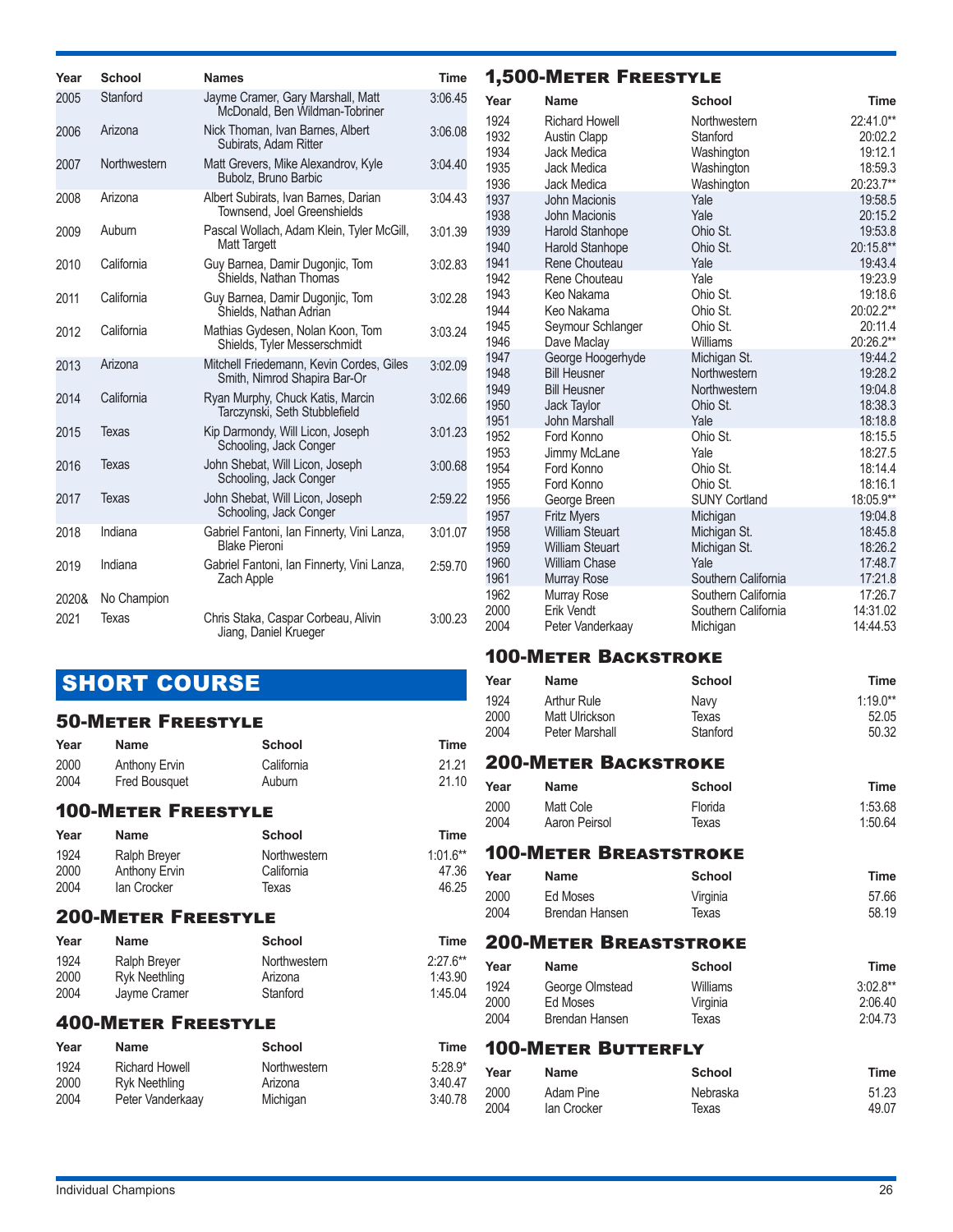|      | <b>200-METER BUTTERFLY</b> |                                                                    |             |
|------|----------------------------|--------------------------------------------------------------------|-------------|
| Year | <b>Name</b>                | School                                                             | <b>Time</b> |
| 2000 | Adam Messner               | Stanford                                                           | 1:55.79     |
| 2004 | Rainer Kendrick            | Texas                                                              | 1:54.97     |
|      |                            | 200-Meter Individual Medley                                        |             |
| Year | School                     | <b>Name</b>                                                        | Time        |
| 2000 | Atilla Czene               | Arizona St.                                                        | 1:54.65     |
| 2004 | George Bovell              | Auburn                                                             | 1:53.93     |
|      |                            | <b>400-METER INDIVIDUAL MEDLEY</b>                                 |             |
| Year | <b>School</b>              | Name                                                               | Time        |
| 2000 | Tim Siciliano              | Michigan                                                           | 4:06.02     |
| 2004 | Ryan Lochte                | Florida                                                            | 4:04.52     |
|      |                            | <b>200-METER FREESTYLE RELAY</b>                                   |             |
| Year | <b>School</b>              | Name                                                               | Time        |
| 2000 | Auburn                     | Matthew Busbee, Aaron Ciarla, Oswaldo<br>Quevedo, Gregory Busse    | 1:25.14     |
| 2004 | Auburn                     | George Bovell, Ryan Wochomurka, Derek<br>Gibb, Fred Bousquet       | 1:23.75     |
|      |                            | <b>400-METER FREESTYLE RELAY</b>                                   |             |
| Year | School                     | <b>Name</b>                                                        | <b>Time</b> |
| 2000 | California                 | Matthew Macedo, Anthony Ervin, Bart<br>Kizierowski, Lars Merseburg | 3:11.25     |
| 2004 | Auburn                     | George Bovell, Ryan Wochomurka, Derek<br>Gibb, Fred Bousquet       | 3:08.85     |
|      |                            | <b>800-METER FREESTYLE RELAY</b>                                   |             |
| Year | School                     | Name                                                               | <b>Time</b> |
| 2000 | Texas                      | Jon Younghouse, Nate Dusing, Scott<br>Goldblatt, Jamie Rauch       | 7:05.05     |
| 2004 | Michigan                   | Peter Vanderkaay, Davis Tarwater,<br>Andrew Hurd, Dan Ketchum      | 7:01.42     |
|      |                            | <b>200-METER MEDLEY RELAY</b>                                      |             |
| Year | <b>School</b>              | Name                                                               | Time        |
| 2000 | Texas                      | Matt Ulrickson, Russell Chozick, Nate<br>Dusing, Bryan Jones       | 1:35.66     |
| 2004 | Auburn                     | Doug Van Wie, Mark Gangloff, Fred<br>Bousquet, Derek Gibb          | 1:34.25     |
|      |                            | <b>400-METER MEDLEY RELAY</b>                                      |             |
| Year | School                     | <b>Name</b>                                                        | Time        |
| 2000 | Texas                      | Tom Hannan, Russell Chozick, Nate<br>Dusing, Bryan Jones           | 3:31.23     |

## DISCONTINUED EVENTS

Texas Aaron Peirsol, Brendan Hansen, Ian

### 220-Yard Freestyle

| Year<br><b>Name</b> |                       | <b>School</b> | Time        |
|---------------------|-----------------------|---------------|-------------|
| 1925                | <b>Richard Howell</b> | Northwestern  | $2:23.7*$   |
| 1926                | Wally O'Connor        | Stanford      | $2:26.1***$ |
| 1927                | Paul Samson           | Michigan      | $2:26.6***$ |
| 1928                | <b>Bud Shields</b>    | <b>BYU</b>    | 2:19.8      |
| 1929                | <b>Bud Shields</b>    | <b>BYU</b>    | 2:19.2      |

Crocker, Garrett Weber-Gale

3:25.38

| Year | <b>Name</b>           | School              | <b>Time</b> |
|------|-----------------------|---------------------|-------------|
| 1930 | Al Schwartz           | Northwestern        | 2:16.6      |
| 1931 | <b>Austin Clapp</b>   | Stanford            | 2:18.0      |
| 1932 | John Schmieler        | Michigan            | 2:15.4      |
| 1933 | <b>Ted Wiget</b>      | Stanford            | 2:16.0      |
| 1934 | Jack Medica           | Washington          | 2:13.2      |
| 1935 | Jack Medica           | Washington          | 2:11.5      |
| 1936 | Jack Medica           | Washington          | 2:09.6      |
| 1937 | Tom Haynie            | Michigan            | 2:11.5      |
| 1938 | William Kendall       | Harvard             | 2:12.0      |
| 1939 | Tom Haynie            | Michigan            | 2:11.7      |
| 1940 | <b>Howard Johnson</b> | Yale                | 2:13.1      |
| 1941 | Howard Johnson        | Yale                | 2:12.5      |
| 1942 | John Patten           | Michigan            | 2:10.0      |
| 1943 | <b>Bill Smith</b>     | Ohio St.            | 2:09.8      |
| 1944 | Eugene Rogers         | Columbia            | 2:11.0      |
| 1945 | Eugene Rogers         | Columbia            | 2:14.6      |
| 1946 | Jack Hill             | Ohio St.            | 2:11.3      |
| 1947 | <b>Bill Smith</b>     | Ohio St.            | 2:10.4      |
| 1948 | <b>Bill Smith</b>     | Ohio St.            | 2:09.5      |
| 1949 | <b>Bill Smith</b>     | Ohio St.            | 2:08.5      |
| 1950 | John Blum             | Yale                | 2:10.0      |
| 1951 | John Marshall         | Yale                | 2:05.6      |
| 1952 | <b>Wayne Moore</b>    | Yale                | 2:06.8      |
| 1953 | Jimmy McLane          | Yale                | 2:06.9      |
| 1954 | Jack Wardrop          | Michigan            | 2:05.0      |
| 1955 | Jack Wardrop          | Michigan            | 2:04.2      |
| 1956 | William Woolsey       | Indiana             | 2:04.7      |
| 1957 | William Woolsey       | Indiana             | 2:02.5      |
| 1958 | Roger Anderson        | Yale                | 2:03.7      |
| 1959 | <b>Richard Hanley</b> | Michigan            | 2:04.3      |
| 1960 | <b>Tom Winters</b>    | Southern California | 2:02.1      |
| 1961 | <b>Murray Rose</b>    | Southern California | 2:00.6      |
| 1962 | <b>Jim Spreitzer</b>  | <b>Illinois</b>     | 2:00.9      |

### 440-Yard Freestyle

| Year         | <b>Name</b>                          | <b>School</b>                   | <b>Time</b>      |
|--------------|--------------------------------------|---------------------------------|------------------|
| 1925         | John Hawkins                         | Princeton                       | $5:24.5*$        |
| 1926         | Wally O'Connor                       | Stanford                        | 5:23.8**         |
| 1927         | Paul Samson                          | Michigan                        | 5:28.7**         |
| 1928         | <b>Bud Shields</b>                   | <b>BYU</b>                      | 5:08.2           |
| 1929         | <b>Bud Shields</b>                   | <b>BYU</b>                      | 4:57.8           |
| 1930         | Ray Ruddy                            | Columbia                        | 4:55.6           |
| 1931<br>1932 | <b>Buster Crabbe</b>                 | Southern California<br>Stanford | 5:02.0<br>4:58.6 |
| 1933         | <b>Ted Wiget</b><br><b>Ted Wiget</b> | Stanford                        | 4:58.4           |
| 1934         | <b>Jack Medica</b>                   | Washington                      | 4:46.8           |
| 1935         | Jack Medica                          | Washington                      | 4:42.5           |
| 1936         | Jack Medica                          | Washington                      | 4:44.6           |
| 1937         | Tom Haynie                           | Michigan                        | 4:51.7           |
| 1938         | William Kendall                      | Harvard                         | 4:48.9           |
| 1939         | Tom Haynie                           | Michigan                        | 4:49.7           |
| 1940         | <b>Andrew Clark</b>                  | Wayne St. (MI)                  | 4:50.0           |
| 1941         | <b>James Welsh</b>                   | Michigan                        | 4:51.4           |
| 1942         | Rene Chouteau                        | Yale                            | 4:46.4           |
| 1943         | Keo Nakama                           | Ohio St.                        | 4:43.2           |
| 1944         | Keo Nakama                           | Ohio St.                        | 4:47.0           |
| 1945         | Seymour Schlanger                    | Ohio St.                        | 4:55.4           |
| 1946         | Jack Hill                            | Ohio St.                        | 4:47.2           |
| 1947         | <b>Bill Smith</b>                    | Ohio St.                        | 4:45.2           |
| 1948         | <b>Bill Smith</b>                    | Ohio St.                        | 4:43.8           |
| 1949         | <b>Bill Smith</b>                    | Ohio St.                        | 4:42.6           |
| 1950         | Ralph Sala                           | Stanford                        | 4:43.1           |
| 1951         | <b>John Marshall</b>                 | Yale                            | 4:30.2           |
| 1952<br>1953 | Ford Konno                           | Ohio St.                        | 4:30.3<br>4:37.0 |
| 1954         | <b>Wayne Moore</b><br>Ford Konno     | Yale<br>Ohio St.                | 4:28.6           |
| 1955         | Ford Konno                           | Ohio St.                        | 4:31.1           |
|              |                                      |                                 |                  |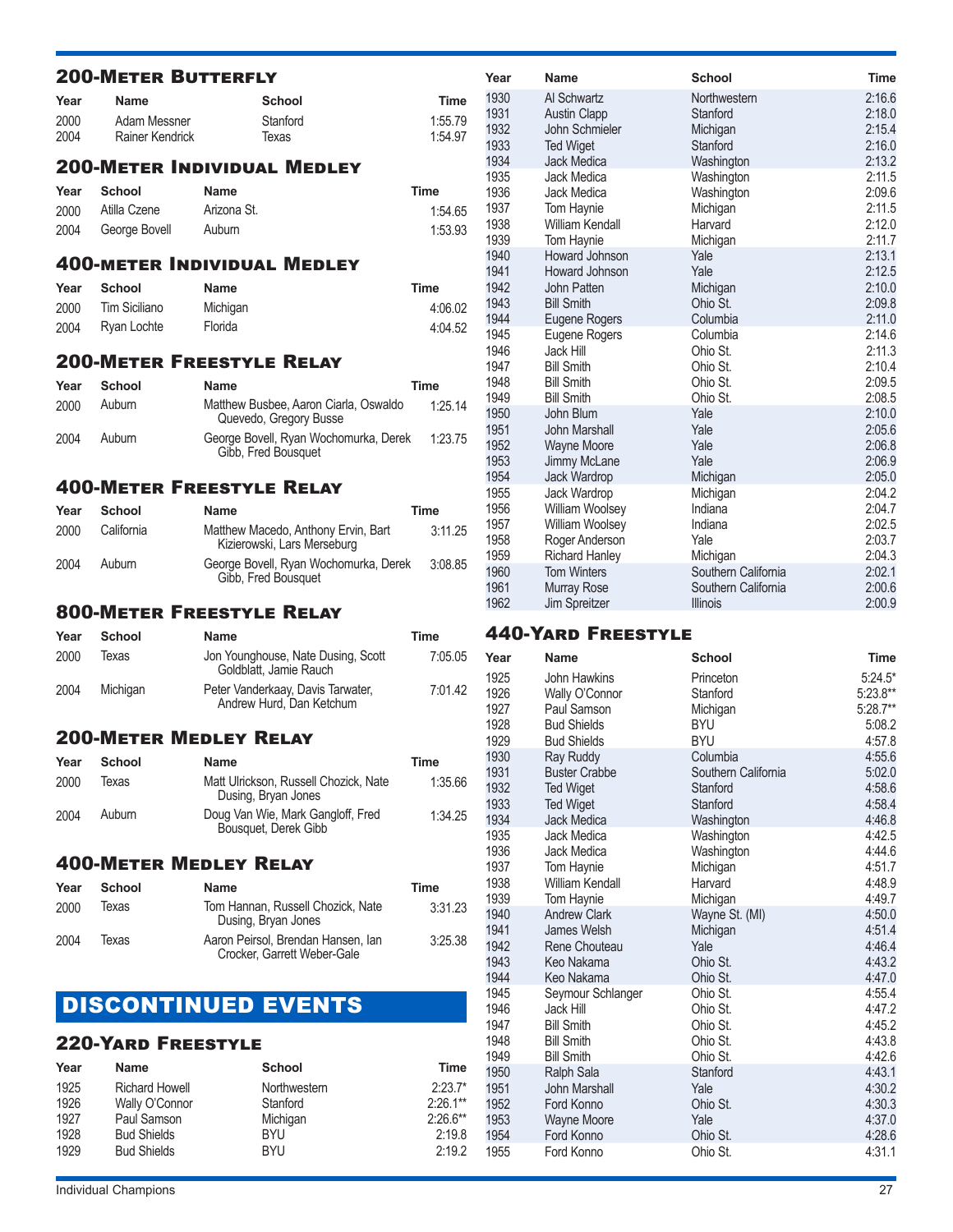| Year | <b>Name</b>            | <b>School</b>       | <b>Time</b> |
|------|------------------------|---------------------|-------------|
| 1956 | William Woolsey        | Indiana             | 4:31.1      |
| 1957 | William Woolsey        | Indiana             | 4:38.2      |
| 1958 | <b>William Steuart</b> | Michigan St.        | 4:34.3      |
| 1959 | <b>William Steuart</b> | Michigan St.        | 4:31.9      |
| 1960 | Dennis Rounsavelle     | Southern California | 4:24.0      |
| 1961 | Murray Rose            | Southern California | 4:17.9      |
| 1962 | Murray Rose            | Southern California | 4:20.0      |

### 150-Yard Backstroke

| Year | <b>Name</b>            | <b>School</b>       | <b>Time</b> |
|------|------------------------|---------------------|-------------|
| 1925 | <b>Arthur Rule</b>     | Navy                | $1:49.0*$   |
| 1926 | Jim Hill               | Minnesota           | $1:48.1**$  |
| 1927 | David Young            | Georgia Tech        | $1:44.0**$  |
| 1928 | Dick Hinch             | Northwestern        | 1:45.3      |
| 1929 | George Kojac           | Rutgers             | 1:38.4      |
| 1930 | George Kojac           | <b>Rutgers</b>      | 1:8.0       |
| 1931 | <b>Lowell Marsh</b>    | Minnesota           | 1:45.0      |
| 1932 | <b>Taylor Drysdale</b> | Michigan            | 1:43.4      |
| 1933 | <b>Gordon Chalmers</b> | Franklin & Marshall | 1:39.8      |
| 1934 | <b>Taylor Drysdale</b> | Michigan            | 1:40.8      |
| 1935 | Taylor Drysdale        | Michigan            | 1:38.6      |
| 1936 | Dan Zehr               | Northwestern        | 1:36.8      |
| 1937 | William Neunzig        | Ohio St.            | 1:37.1      |
| 1938 | Al Vande Weghe         | Princeton           | 1:34.2      |
| 1939 | Al Vande Weghe         | Princeton           | 1:35.1      |
| 1940 | Al Vande Weghe         | Princeton           | 1:34.6      |
| 1941 | <b>Francis Heydt</b>   | Michigan            | 1:37.7      |
| 1942 | Daniel Dannenbaum      | Yale                | 1:36.3      |
| 1943 | Harry Holiday          | Michigan            | 1:33.5      |
| 1944 | Alan Ford              | Yale                | 1:36.8      |
| 1945 | James Shand            | Princeton           | 1:41.8      |
| 1946 | <b>Robert Cowell</b>   | Navy                | 1:35.6      |
| 1947 | Harry Holiday          | Michigan            | 1:33.6      |
| 1948 | Allan Stack            | Yale                | 1:31.8      |
| 1949 | <b>Bob deGroot</b>     | Ohio St.            | 1:34.0      |
| 1950 | Jack Taylor            | Ohio St.            | 1:32.1      |

### 100-Yard Breaststroke

| Year | Name          | School   | Time   |  |
|------|---------------|----------|--------|--|
| 1957 | Julian Dyason | Oklahoma | 1:03.0 |  |

### 200-Yard Breaststroke

| Year | <b>Name</b>          | <b>School</b>   | Time       |
|------|----------------------|-----------------|------------|
| 1925 | John Faricy          | Minnesota       | 2:40.6     |
| 1926 | <b>Charles Allan</b> | Navy            | $2:44.7**$ |
| 1927 | <b>Winston Kratz</b> | Wisconsin       | $2:46.3**$ |
| 1928 | <b>Walter Schott</b> | Williams        | 2:39.7     |
| 1929 | <b>Edwin Moles</b>   | Princeton       | 2:35.0     |
| 1930 | <b>Edwin Moles</b>   | Princeton       | 2:36.6     |
| 1931 | John Schmieler       | Michigan        | 2:35.6     |
| 1932 | John Schmieler       | Michigan        | 2:33.4     |
| 1933 | Donald Horn          | Northwestern    | 2:29.8     |
| 1934 | <b>Walter Savell</b> | Yale            | 2:30.8     |
| 1955 | <b>Bob Mattson</b>   | <b>NC State</b> | 2:26.0     |
| 1956 | Richard Fadgen       | <b>NC State</b> | 2:23.1     |
| 1957 | Cy Hopkins           | Michigan        | 2:20.0     |

### 150-Yard Individual Medley

| Year | <b>Name</b>          | <b>School</b> | <b>Time</b> |
|------|----------------------|---------------|-------------|
| 1930 | George Kojac         | Rutgers       | 1:40.6      |
| 1949 | Joe Verdeur          | La Salle      | 1:30.8      |
| 1950 | Joe Verdeur          | La Salle      | 1:31.2      |
| 1951 | Peter Salmon         | Washington    | 1:32.4      |
| 1952 | <b>Burwell Jones</b> | Michigan      | 1:29.8      |
| 1953 | <b>Burwell Jones</b> | Michigan      | 1:30.0      |
| 1954 | <b>Burwell Jones</b> | Michigan      | 1:30.1      |
| 1955 | Albert Wiggins       | Ohio St.      | 1:26.5      |

### 300-Yard Medley Relay

| Year | School       | <b>Name</b>                                             | <b>Time</b> |
|------|--------------|---------------------------------------------------------|-------------|
| 1927 | Minnesota    | James Hill, Charles Purdy, Sam Hill                     | 3:24.8      |
| 1928 | Michigan     | George Hubbell, Jay Thompson, Robert<br>Walker          | 3:09.4      |
| 1929 | Northwestern | Richard Hinch, Donald Peterson, Albert<br>Schwartz      | 3:09.4      |
| 1930 | Northwestern | Richard Hinch, Robert Howlett, Volney<br>Wilson         | 3:09.2      |
| 1931 | Rutgers      | George Kojac, George Cronin, Norman<br>Kramer           | 3:09.4      |
| 1932 | Michigan     | Taylor Drysdale, Louis Lemak, Robert<br>Ladd            | 3:08.6      |
| 1933 | Northwestern | Bernard Hahn, Donald Horn, Arthur<br>Highland           | 3:05.4      |
| 1934 | Yale         | Norris Hoyt, Walter Savell Jr., David<br>Livingston     | 3:06.0      |
| 1935 | Michigan     | Jack Kasley, Taylor Drysdale, Ogden<br>Dalrymple        | 3:01.8      |
| 1936 | Michigan     | Harry Rieke, Jack Kasley, Robert<br>Mowerson            | 2:58.2      |
| 1937 | Michigan     | Frederick Cody, Jack Kasley, Robert<br>Mowerson         | 2:57.8      |
| 1938 | Princeton    | Al Vande Weghe, Richard Hough,<br>Hendrik Van Oss       | 2:54.7      |
| 1939 | Princeton    | Al Vande Weghe, Richard Hough,<br>Hendrik Van Oss       | 2:54.5      |
| 1940 | Michigan     | Francis Heydt, John Sharemet, Gus<br>Sharemet           | 2:54.9      |
| 1941 | Michigan     | Francis Heydt, James Skinner, Clair<br>Morse            | 2:58.0      |
| 1942 | Yale         | Daniel Dannenbaum, Edwin Davidge,<br><b>Edward Pope</b> | 2:54.8      |
| 1943 | Michigan     | Harry Holiday, Irving Einbinder, John<br>Patten         | 2:53.4      |
| 1944 | Navy         | Robert Cowell, Jack Manherz, Harlie Mize                | 3:01.1      |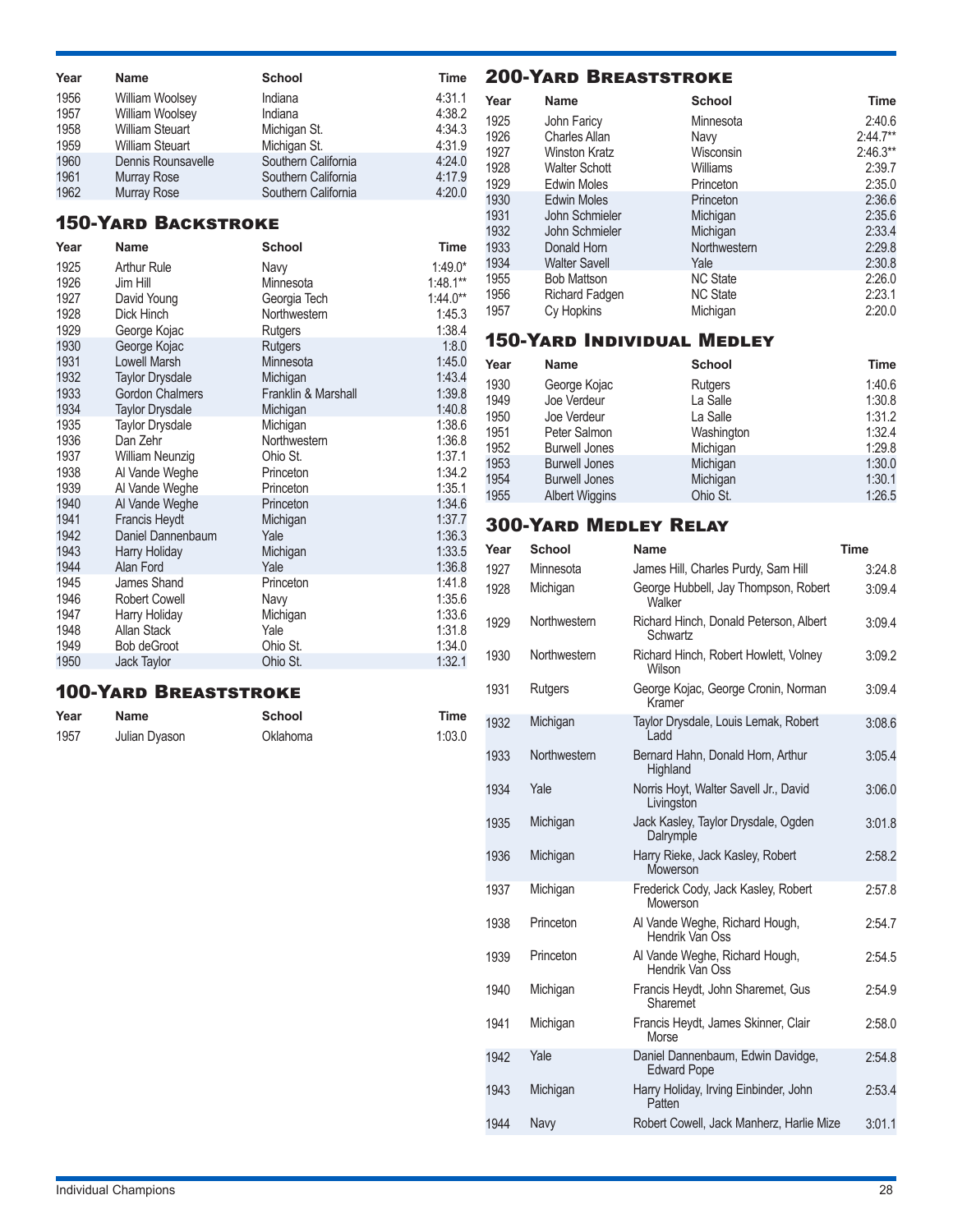| Year | School   | <b>Name</b>                                                    | <b>Time</b> |
|------|----------|----------------------------------------------------------------|-------------|
| 1945 | Michigan | Gurdon Pulford, Heini Kessler, Charles<br>Fries                | 3:05.2      |
| 1946 | Ohio St. | Richard Fetterman, James Counsilman,<br><b>Ted Hobert</b>      | 2:57.0      |
| 1947 | Michigan | Harry Holiday, Robert Sohl, Richard<br>Weinberg                | 2:54.9      |
| 1948 | Michigan | Harry Holiday, Robert Sohl, David Tittle                       | 2:51.9      |
| 1949 | lowa     | Duane Draves, Bowen Stassforth, Ervin<br>Straub                | 2:54.1      |
| 1950 | Yale     | Al Ratkiewich, Bob Essert, Ray Reid                            | 2:51.2      |
| 1951 | Ohio St. | Jack Taylor, Gerald Holan, Herbert<br>Kobayashi                | 2:52.2      |
| 1952 | Yale     | Dick Thoman, Dennis O'Connor, Don<br>Sheff                     | 2:48.9      |
| 1953 | Ohio St. | Yoshi Oyakawa, Gerald Holan, Richard<br>Cleveland              | 2:47.2      |
| 1954 | Ohio St. | Yoshi Oyakawa, Robert Van Heyde,<br><b>Thomas Whiteleather</b> | 2:49.3      |
| 1955 | Ohio St. | Yoshi Oyakawa, Albert Wiggins, Ed<br>Kawachika                 | 2:42.2      |
| 1956 | Yale     | William Clinton, Daniel Cornwell, Rex<br>Aubrey                | 2:46.3      |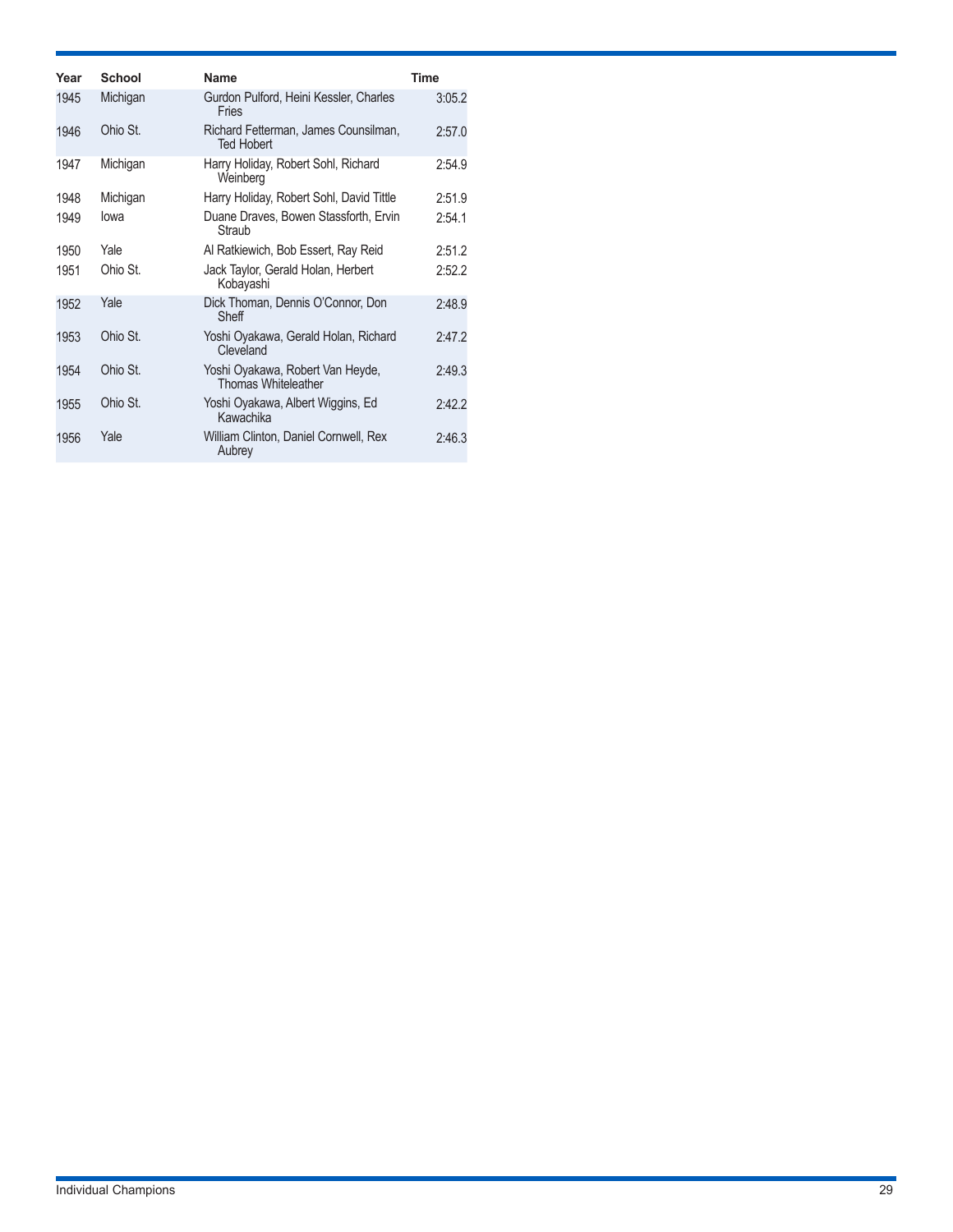# TEAM FINISHES

| Team (Years in which Team Scored)                                                                                                                                                                      | Years          | 1st            | 2nd          | 3rd            | 4th            | 5th            | <b>Best Finish</b><br>(Year[s])       |
|--------------------------------------------------------------------------------------------------------------------------------------------------------------------------------------------------------|----------------|----------------|--------------|----------------|----------------|----------------|---------------------------------------|
| Air Force (1965-66-67-69-70-73-74-75-91-93-95-2006-16)                                                                                                                                                 | 13             | 0              | 0            | 0              | 0              | 0              | 14th (1974)                           |
| Alabama (1973-74-75-76-77-78-79-80-81-82-83-84-85-86-87-88-89-90-<br>91-92-93-94-95-96-97-98-99-2000-02-03-04-05-06-07-08-09-10-11-12-<br>13-14-15-16-17-18-19-21)                                     | 47             | $\mathbf 0$    | 1            | 0              | 0              | 3              | 2nd (1977)                            |
| Allegheny (1956-58)                                                                                                                                                                                    | 2              | 0              | 0            | 0              | 0              | 0              | 18th (1958)                           |
| American (1990-91-94-96-2003)                                                                                                                                                                          | 5              | 0              | 0            | 0              | 0              | 0              | 22nd (1991)                           |
| Amherst (1942-53-55-56-57)                                                                                                                                                                             | 5              | $\mathbf 0$    | 0            | 0              | 0              | 0              | 10th (1957)                           |
| Arizona (1976-77-78-79-80-81-82-83-84-85-86-87-89-90-91-92-93-94-95-<br>96-97-98-99-2000-01-02-03-04-05-06-07-08-09-10-11-12-13-14-15-16-<br>17-18-19-21)                                              | 44             | $\mathbf{1}$   | $\mathbf{1}$ | 5              | 4              | $\overline{2}$ | 1st (2008)                            |
| Arizona St. (1965-66-68-69-77-79-80-81-82-83-84-85-86-87-88-89-90-91-<br>92-93-94-95-96-97-98-99-2000-01-02-03-04-05-06-07-08-09-10-11-12-<br>13-14-16-17-18-19)                                       | 45             | $\mathbf 0$    | 0            | 0              | $\mathbf{0}$   | $\overline{0}$ | 6th (1982)                            |
| Arkansas (1979-81-82-83-84-85-87-88-89-90-91-93-94-95-96)                                                                                                                                              | 15             | 0              | 0            | 0              | 0              | 0              | 11th (1985)                           |
| Army West Point (1938-40-44-46-50-54-57-63-65-66-67-68-69-86-87)                                                                                                                                       | 15             | 0              | 0            | 0              | $\mathbf 0$    | 0              | 6th (1944-46)                         |
| Auburn (1974-75-76-77-78-79-80-81-82-83-84-85-86-87-88-89-91-92-93-<br>94-95-96-97-98-99-2000-01-02-03-04-05-06-07-08-09-10-11-12-13-14-<br>15-16-17-18-19)                                            | 45             | 8              | 4            | $\overline{2}$ | $\mathbf{1}$   | 4              | 1st (1997-99-2003-<br>04-05-06-07-09) |
| Ball St. (1993-94)                                                                                                                                                                                     | 2              | 0              | 0            | 0              | 0              | 0              | 32nd (1993-94)                        |
| <b>Beloit (1953)</b>                                                                                                                                                                                   | 1              | 0              | 0            | 0              | 0              | 0              | 15th (1953)                           |
| Bowdoin (1944-56-57-58)                                                                                                                                                                                | 4              | 0              | 0            | 0              | 0              | 0              | 11th (1944)                           |
| Bowling Green (1958-60-61-62)                                                                                                                                                                          | 4              | $\mathbf{0}$   | 0            | 0              | 0              | 0              | 15th (1960)                           |
| Brown (1940-41-44-58-2012)                                                                                                                                                                             | 5              | 0              | 0            | 0              | 0              | 0              | 8th (1944)                            |
| Bucknell (1972-88)                                                                                                                                                                                     | $\overline{2}$ | $\overline{0}$ | 0            | $\overline{0}$ | $\overline{0}$ | $\overline{0}$ | 27th (1972)                           |
| BYU (1968-69-72-74-75-97-98-99-2000-01-02-03-06-07-10-11-12-15-16)                                                                                                                                     | 19             | 0              | 0            | 0              | $\mathbf 0$    | 0              | 20th (1972)                           |
| Cal Poly (1958-59-2014)                                                                                                                                                                                | 3              | 0              | $\mathbf 0$  | 0              | $\mathbf{0}$   | $\overline{0}$ | 12th (1958-59)                        |
| California (1943-47-51-52-56-57-59-63-68-70-72-75-76-77-78-79-80-81-<br>82-83-84-85-86-87-88-89-90-91-92-93-94-95-96-97-98-99-2000-01-02-<br>03-04-05-06-07-08-09-10-11-12-13-14-15-16-17-18-19-21)    | 57             | 6              | 8            | $\mathbf{1}$   | 10             | 3              | 1st (1979-80-2011-<br>$12 - 14 - 19$  |
| Canisius (1945)                                                                                                                                                                                        | 1              | $\mathbf 0$    | 0            | 0              | 0              | $\mathbf 0$    | 7th (1945)                            |
| Central Conn. St. (1999-2000)                                                                                                                                                                          | 2              | 0              | 0            | 0              | 0              | 0              | 24th (2000)                           |
| Chicago (1937-41)                                                                                                                                                                                      | $\overline{2}$ | 0              | 0            | 0              | 0              | 0              | 6th (1937)                            |
| Cincinnati (1946-49-61-62-63-65-76-78-82-85-86-87-89-90-92-94-98-99-<br>2002-08-09-10)                                                                                                                 | 22             | 0              | 0            | 0              | 0              | 0              | 7th (1962)                            |
| Clemson (1985-86-87-2004-11-12)                                                                                                                                                                        | 6              | 0              | 0            | 0              | 0              | 0              | 25th (2011)                           |
| Cleveland St. (2009-16)                                                                                                                                                                                | 2              | $\mathbf 0$    | 0            | 0              | 0              | 0              | 28th (2016)                           |
| Colgate (1950-58-64-68-90)                                                                                                                                                                             | 5              | $\overline{0}$ | 0            | 0              | $\overline{0}$ | $\overline{0}$ | 13th (1950)                           |
| Colorado St. (1965-67-68-69-70-72-74)                                                                                                                                                                  | $\overline{7}$ | $\overline{0}$ | 0            | 0              | $\mathbf{0}$   | 0              | 8th (1970)                            |
| Columbia (1938-39-43-44-45-80-82-83-2000-01-03-11-14-19)                                                                                                                                               | 15             | $\overline{0}$ | 0            | 0              | $\overline{0}$ | 1              | 5th (1944)                            |
| Cornell (1944-45-55-58-68-71-72-73-74-78-86-87-2006-16-17-18)                                                                                                                                          | 16             | 0              | 0            | $\mathbf 1$    | 0              | $\overline{0}$ | 3rd (1945)                            |
| CSU Bakersfield (2014)                                                                                                                                                                                 | $\mathbf 1$    | 0              | 0            | 0              | $\mathbf 0$    | 0              | 48th (2014)                           |
| Dartmouth (1937-41-42-46-49-51-53-54-55-67-68-69-70-72-76-80-2013-<br>14)                                                                                                                              | 18             | 0              | 0            | 0              | $\Omega$       | 0              | 6th (1942-54)                         |
| Denver (1954-55-57-61-62-65-2008-09-14-15-17-18-19)                                                                                                                                                    | 12             | 0              | 0            | 0              | 0              | 0              | 13th (1961)                           |
| Drexel (2002-03)                                                                                                                                                                                       | 2              | 0              | $\mathbf 0$  | 0              | 0              | 0              | 35th (2002)                           |
| Duke (1949-66-67-80-2010-11-12-13-14-16-17-18-19)                                                                                                                                                      | 15             | $\mathbf 0$    | $\mathbf 0$  | 0              | 0              | 0              | 16th (1949)                           |
| Eastern Mich. (1984-92-97-98-99-2012-13)                                                                                                                                                               | 7              | $\Omega$       | $\mathbf 0$  | 0              | 0              | $\mathbf 0$    | 26th (1984)                           |
| Fla. Atlantic (1996-97-2006)                                                                                                                                                                           | 3              | $\mathbf 0$    | 0            | 0              | 0              | $\mathbf 0$    | 20th (1996)                           |
| Florida (1939-54-62-63-64-65-67-68-69-70-71-72-73-74-75-77-78-79-80-<br>81-82-83-84-85-86-87-88-89-90-91-92-93-94-95-96-97-98-99-2000-01-<br>02-03-04-05-06-07-08-09-10-11-12-13-14-15-16-17-18-19-21) | 58             | $\overline{2}$ | $\mathbf{1}$ | 9              | 3              | 10             | 1st (1983-84)                         |
| Florida St. (1951-54-59-61-62-63-66-69-70-72-74-76-78-79-85-86-90-91-<br>92-94-95-96-97-98-99-2003-05-06-07-08-09-10-11-12-13-14-15-16-17-<br>$18-19-21$                                               | 42             | $\mathbf 0$    | $\pmb{0}$    | 0              | 0              | $\mathbf 0$    | 11th (1961)                           |
| Franklin & Marshall (1938-39-40)                                                                                                                                                                       | 3              | 0              | 0            | 0              | 0              | 0              | 9th (1940)                            |
| Fresno St. (1976)                                                                                                                                                                                      | $\mathbf{1}$   | $\mathbf{0}$   | 0            | 0              | $\mathbf 0$    | 0              | 22nd (1976)                           |
| George Mason (2006-07)                                                                                                                                                                                 | 2              | 0              | 0            | 0              | 0              | 0              | 37th (2007)                           |
| George Washington (2016-17)                                                                                                                                                                            | $\overline{2}$ | 0              | 0            | 0              | 0              | 0              | 33rd (2016-17)                        |
| Georgia (1950-51-52-53-54-55-65-67-88-89-90-92-93-94-95-96-97-98-99-<br>2000-01-02-03-04-05-06-07-08-09-10-11-12-13-14-15-16-17-18-19-21)                                                              | 40             | $\Omega$       | $\mathbf 0$  | $\mathbf{1}$   | $\Omega$       | 2              | 3rd (1997)                            |
| Georgia Tech (2001-02-03-04-05-06-07-09-10-14-15-16-19-21)                                                                                                                                             | 14             | 0              | 0            | 0              | 0              | 0              | 19th (2009)                           |
| Grand Canyon (2018-19)                                                                                                                                                                                 | 2              | 0              | 0            | 0              | 0              | 0              | 32nd (2019)                           |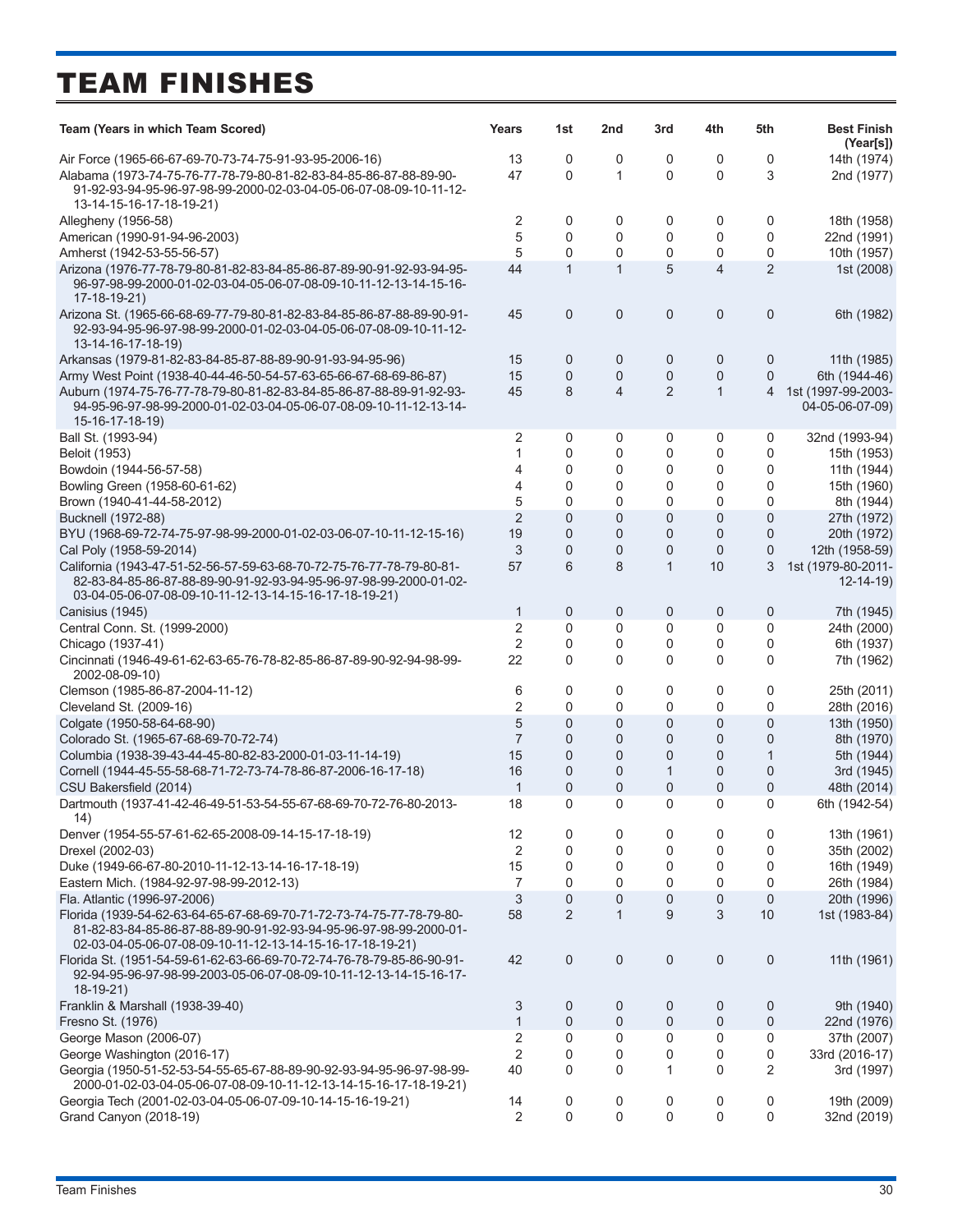| Team (Years in which Team Scored)                                                                                                                                                                                                                                                            | Years              | 1st                              | 2nd                           | 3rd                         | 4th                 | 5th                              | <b>Best Finish</b><br>(Year[s])                         |
|----------------------------------------------------------------------------------------------------------------------------------------------------------------------------------------------------------------------------------------------------------------------------------------------|--------------------|----------------------------------|-------------------------------|-----------------------------|---------------------|----------------------------------|---------------------------------------------------------|
| Harvard (1938-39-40-42-46-49-51-52-53-54-55-56-58-59-60-61-62-63-<br>65-71-72-73-74-75-77-78-79-80-81-82-83-85-86-87-88-89-90-91-92-<br>93-94-95-96-97-98-99-2000-01-02-03-04-05-06-07-08-10-12-14-16-17-<br>$18-19$                                                                         | 61                 | $\overline{0}$                   | 0                             | $\mathbf 1$                 | 3                   | $\mathbf 1$                      | 3rd (1938)                                              |
| Hastings (1954)<br>Hawaii (1947-85-86-90-94-96-97-98-2000-02-03-04-06-07-08-14-15-16-<br>$17-18-19$                                                                                                                                                                                          | $\mathbf 1$<br>21  | $\mathbf 0$<br>$\overline{0}$    | 0<br>$\overline{0}$           | $\mathbf 0$<br>$\mathbf{0}$ | 0<br>$\overline{0}$ | 0<br>$\mathbf{0}$                | 22nd (1954)<br>11th (1947)                              |
| Houston (1977-78-79-81-82-83-84)<br>Idaho (1965)                                                                                                                                                                                                                                             | 7<br>$\mathbf{1}$  | $\mathbf{0}$<br>$\overline{0}$   | $\mathbf 0$<br>0              | $\mathbf 0$<br>$\mathbf 0$  | 0<br>$\mathbf 0$    | 0<br>0                           | 16th (1983)<br>37th (1965)                              |
| Illinois (1938-39-46-53-54-57-58-59-61-62-63-65-67-68-69-73-76-83-85-<br>86-87-90)                                                                                                                                                                                                           | 22                 | $\Omega$                         | 0                             | $\mathbf 0$                 | 0                   | 0                                | 7th (1953-58)                                           |
| Indiana (1945-50-51-52-55-56-57-58-59-60-64-65-66-67-68-69-70-71-72-<br>73-74-75-76-77-78-79-80-81-82-83-84-85-86-87-88-89-90-91-92-93-<br>94-95-96-97-98-99-2000-01-02-03-04-05-06-07-08-09-10-11-12-13-14-<br>15-16-17-18-19-21)                                                           | 67                 | 6                                | 5                             | 3                           | 3                   |                                  | 0 1st (1968-69-70-71-<br>72-73)                         |
| lowa (1937-38-39-41-42-43-45-48-49-50-51-52-53-54-55-56-57-58-59-60-<br>61-62-78-79-80-81-82-83-84-85-86-87-88-89-90-91-92-93-94-95-96-<br>97-98-99-2000-02-03-04-11-12-13-15-16-18)                                                                                                         | 54                 | 0                                | 1                             | 1                           | 3                   | 2                                | 2nd (1949)                                              |
| lowa St. (1939-46-47-48-49-51-52-54-55-56-65-68-73-80-84-85-86-87-<br>88-89-90-95-96-97-98-2001-02)                                                                                                                                                                                          | 27                 | 0                                | 0                             | 0                           | 0                   | 0                                | 6th (1951)                                              |
| <b>IUPUI (2019)</b>                                                                                                                                                                                                                                                                          | 1                  | 0                                | 0                             | 0                           | 0                   | 0                                | 42nd (2019)                                             |
| Johns Hopkins (1972)                                                                                                                                                                                                                                                                         | $\mathbf{1}$       | $\overline{0}$                   | $\overline{0}$                | $\overline{0}$              | 0                   | $\overline{0}$                   | 22nd (1972)                                             |
| Kansas (1966-69-70-72-83-87-88-89-92-93-94-95-96-97-98-99)                                                                                                                                                                                                                                   | 16                 | $\overline{0}$                   | $\mathbf 0$                   | $\mathbf 0$                 | 0                   | 0                                | 13th (1989)                                             |
| Kansas St. (1965)                                                                                                                                                                                                                                                                            | $\mathbf{1}$       | $\overline{0}$                   | $\overline{0}$                | 0                           | 0                   | 0                                | 34th (1965)                                             |
| Kent St. (1969)<br>Kentucky (1973-96-97-98-2000-01-02-03-04-05-06-07-08-09-10-12-13-                                                                                                                                                                                                         | $\mathbf{1}$<br>22 | $\overline{0}$<br>$\Omega$       | $\mathbf 0$<br>$\overline{0}$ | $\mathbf 0$<br>$\Omega$     | 0<br>$\overline{0}$ | 0<br>$\Omega$                    | 34th (1969)<br>12th (2005)                              |
| 14-16-17-19-21)                                                                                                                                                                                                                                                                              |                    |                                  |                               |                             |                     |                                  |                                                         |
| Kenyon (1939-40-62)                                                                                                                                                                                                                                                                          | 3                  | 0                                | 0                             | 0                           | 0                   | 0                                | 9th (1940)                                              |
| Knox (1957-59)                                                                                                                                                                                                                                                                               | $\overline{2}$     | $\Omega$                         | 0                             | $\mathbf 0$                 | 0                   | 0                                | 17th (1959)                                             |
| La Salle (1947-48-49-50-55-86)                                                                                                                                                                                                                                                               | 6                  | 0                                | 0                             | 0                           | 0                   | 1                                | 5th (1949)                                              |
| La.-Monroe (1994)                                                                                                                                                                                                                                                                            | $\mathbf 1$        | $\Omega$                         | 0                             | $\mathbf 0$                 | 0                   | 0                                | 33rd (1994)                                             |
| Lafayette (1992)                                                                                                                                                                                                                                                                             | 1                  | $\mathbf{0}$                     | 0                             | $\mathbf 0$                 | 0                   | 0                                | 30th (1992)                                             |
| Lehigh (1956)                                                                                                                                                                                                                                                                                | $\mathbf{1}$       | $\overline{0}$                   | $\overline{0}$                | $\overline{0}$              | 0                   | $\overline{0}$                   | 20th (1956)                                             |
| Long Beach St. (1965-66-68-69-70-71-72-76-77-78-79-80-81-82-88)<br>Louisville (2005-06-07-08-09-10-11-12-13-14-15-16-17-18-19-21)                                                                                                                                                            | 15<br>16           | $\overline{0}$<br>$\overline{0}$ | $\mathbf 0$<br>$\overline{0}$ | 0<br>0                      | 0<br>0              | $\overline{2}$<br>$\overline{2}$ | 5th (1970-71)<br>5th (2019-21)                          |
| LSU (1972-73-74-77-78-79-86-87-88-89-90-91-92-93-94-95-96-97-98-99-<br>2000-01-02-03-04-05-06-07-08-09-10-11-12-13-14-16-17-18-19-21)                                                                                                                                                        | 40                 | $\Omega$                         | $\overline{0}$                | $\mathbf{0}$                | $\overline{0}$      | $\Omega$                         | 6th (1988)                                              |
| Maryland (1965-66-67-68-82-87-88-89-91-98)                                                                                                                                                                                                                                                   | 10                 | $\mathbf 0$                      | 0                             | $\mathbf 0$                 | 0                   | 0                                | 20th (1966)                                             |
| Massachusetts (1941-42)                                                                                                                                                                                                                                                                      | 2                  | 0                                | 0                             | 0                           | 0                   | 0                                | 7th (1942)                                              |
| Miami (FL) (1950-58-66-73-74-75-76-77-78-80-81-82-83-84-85-86-87-88-<br>90-91-92-93-94-95-96-97-98-99-2000-01-02-03-04-05-06-07-08-09-10-<br>14-15-16-17-18-19-21)                                                                                                                           | 46                 | $\Omega$                         | 0                             | $\mathbf 0$                 | 0                   | 0                                | 8th (1996-97)                                           |
| Miami (OH) (1956-58-59-60-61-66-67-68-89-90-92-99)                                                                                                                                                                                                                                           | 12                 | 0                                | 0                             | 0                           | 0                   |                                  | 8th (1960)                                              |
| Michigan (1937-38-39-40-41-42-43-44-45-46-47-48-49-50-51-52-53-54-<br>55-56-57-58-59-60-61-62-63-64-65-66-67-68-69-70-71-72-73-74-75-<br>76-77-78-79-80-81-82-83-84-85-86-87-88-89-90-91-92-93-94-95-96-<br>97-98-99-2000-01-02-03-04-05-06-07-08-09-10-11-12-13-14-15-16-17-<br>$18-19-21)$ | 84                 | 12                               | 10                            | 10                          | $\overline{7}$      |                                  | 3 1st (1937-38-39-40-<br>41-48-57-58-59-61-<br>95-2013) |
| Michigan St. (1943-45-46-47-48-49-50-51-52-53-54-57-58-59-60-61-62-<br>63-65-66-67-68-69-70-71-72-73-74-76-77-78-81-82-83-84-87-88-89-<br>90-91-92-93-94-96-2012-13)                                                                                                                         | 46                 | 0                                | $\mathbf{1}$                  | 4                           | 4                   | 4                                | 2nd (1951)                                              |
| Minnesota (1937-38-41-42-43-44-45-46-51-60-61-62-63-64-65-67-68-69-<br>70-71-72-79-80-87-88-89-90-91-92-93-94-95-96-97-98-99-2000-01-02-<br>03-04-05-06-07-08-09-10-11-12-13-14-15-16-17-18-19-21)                                                                                           | 57                 | $\mathbf 0$                      | 0                             | 2                           | 2                   | 2                                | 3rd (1943-62)                                           |
| Missouri (1979-2003-06-08-10-11-12-13-14-15-16-17-18-19-21)                                                                                                                                                                                                                                  | 15                 | $\overline{0}$                   | 0                             | 0                           | 0                   | 0                                | 8th (2016)                                              |
| Missouri St. (2013-17-19)                                                                                                                                                                                                                                                                    | 3                  | $\overline{0}$                   | 0                             | $\mathbf 0$                 | 0                   | 0                                | 36th (2019)                                             |
| Navy (1944-46-52-53-59-60-61-62-66-67-71-72-86-93-94-95-96-2004-09-<br>$10-14-19$                                                                                                                                                                                                            | 22                 | $\Omega$                         | $\mathbf{0}$                  | $\mathbf{1}$                | $\mathbf{1}$        | $\mathbf{0}$                     | 3rd (1944)                                              |
| Nebraska (1947-66-81-82-83-84-86-87-88-89-90-91-92-93-94-95-96-97-<br>98-99-2000)                                                                                                                                                                                                            | 21                 | $\mathbf{0}$                     | 0                             | $\mathbf 0$                 | 0                   | 0                                | 10th (1988-89)                                          |
| New Mexico                                                                                                                                                                                                                                                                                   | 20                 | 0                                | 0                             | 0                           | 0                   | 0                                | 10th (1974)                                             |
| (1965-70-71-73-74-75-76-77-84-85-86-87-88-90-91-93-95-96-97-99)<br>North Carolina (1942-46-48-49-53-55-56-57-58-62-64-65-66-67-68-76-77-<br>79-80-81-82-83-84-85-86-88-89-90-91-92-93-94-95-96-97-98-99-2000-                                                                                | 57                 | 0                                | 0                             | 0                           | 0                   | 3                                | 5th (1953-55-57)                                        |
| 02-03-04-05-06-07-08-09-10-11-12-13-14-15-16-17-18-19-21)<br>NC State (1953-54-55-56-62-63-65-66-67-68-69-71-72-73-74-75-76-77-<br>78-79-85-90-91-92-93-96-97-99-2000-01-05-06-13-14-15-16-17-18-19-                                                                                         | 40                 | 0                                | 0                             | 0                           | 5                   |                                  | 1 4th (1955-2016-17-<br>18-19)                          |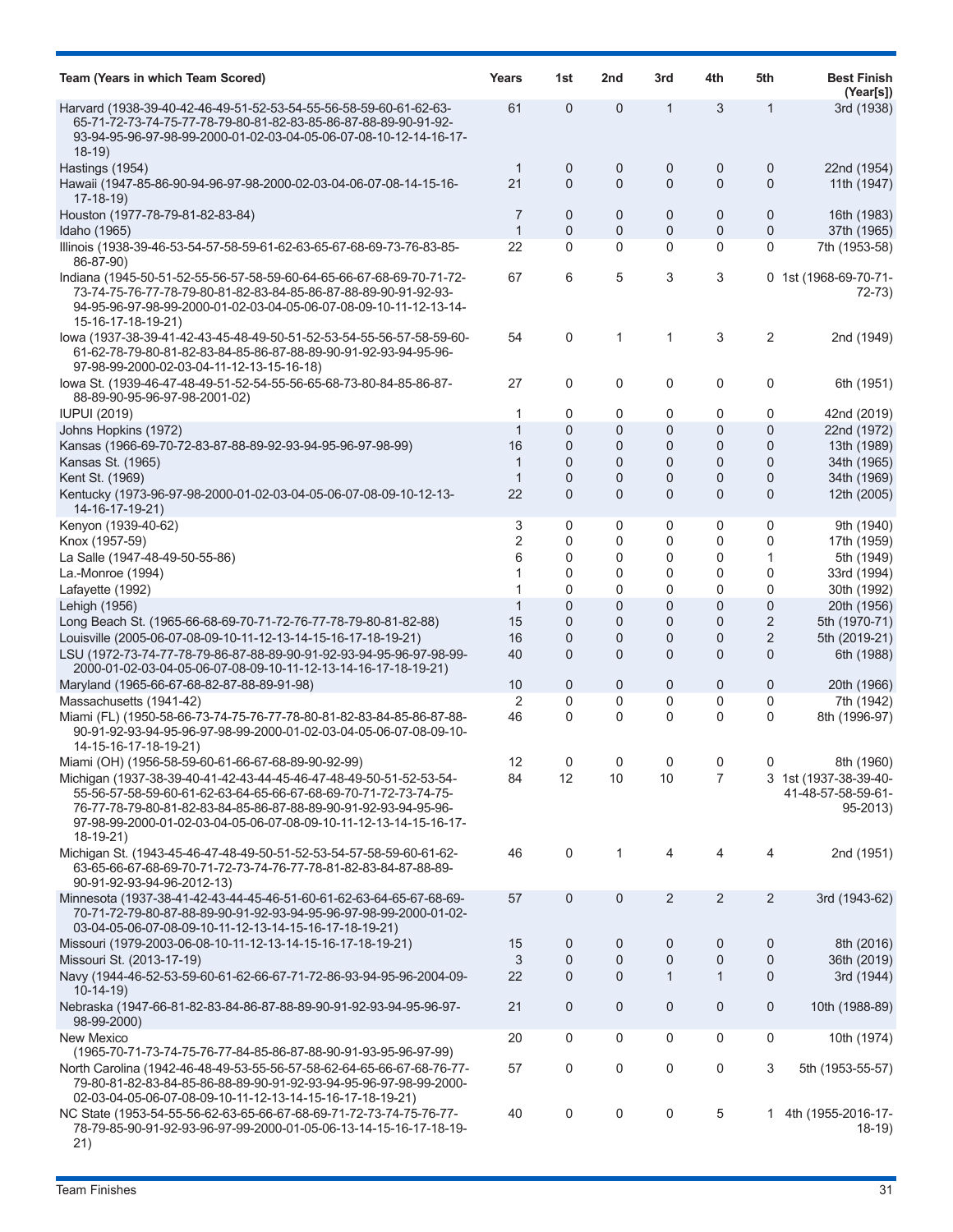| Team (Years in which Team Scored)                                                                                                                                                                                                                                          | Years          | 1st            | 2nd             | 3rd            | 4th            | 5th            | <b>Best Finish</b><br>(Year[s])                               |
|----------------------------------------------------------------------------------------------------------------------------------------------------------------------------------------------------------------------------------------------------------------------------|----------------|----------------|-----------------|----------------|----------------|----------------|---------------------------------------------------------------|
| North Central (IL) (1940-61)                                                                                                                                                                                                                                               | 2              | 0              | 0               | 0              | 0              | 0              | 9th (1940)                                                    |
| Northeastern (1965)                                                                                                                                                                                                                                                        | 1              | 0              | 0               | 0              | 0              | 0              | 18th (1965)                                                   |
| Northwestern (1937-39-42-43-45-47-48-49-50-51-54-56-57-58-64-66-67-<br>73-74-96-97-99-2001-02-03-04-05-06-07-08-10-11-14-15-17)                                                                                                                                            | 35             | $\Omega$       | $\mathbf{0}$    | $\Omega$       | $\mathbf{1}$   | $\overline{0}$ | 4th (1937)                                                    |
| Notre Dame (2008-12-13-14-15-17-18-19-21)                                                                                                                                                                                                                                  | 9              | $\mathbf{0}$   | 0               | 0              | 0              | 0              | 23rd (2018)                                                   |
| Oakland (2003-06-07-08-09-16)                                                                                                                                                                                                                                              | 6              | $\overline{0}$ | 0               | $\overline{0}$ | $\overline{0}$ | $\overline{0}$ | 25th (2006)                                                   |
| Occidental (1941-42)                                                                                                                                                                                                                                                       | $\overline{2}$ | $\overline{0}$ | 0               | $\mathbf{0}$   | 0              | 0              | 8th (1941-42)                                                 |
| Ohio (1955-58-59-61-68-69-70-88)                                                                                                                                                                                                                                           | 8              | $\overline{0}$ | $\overline{0}$  | $\mathbf 0$    | $\overline{0}$ | $\overline{0}$ | 9th (1959)                                                    |
| Ohio St. (1937-38-39-40-41-42-43-44-45-46-47-48-49-50-51-52-53-54-<br>55-56-58-59-60-61-62-63-64-65-66-67-68-69-70-71-72-73-74-75-76-<br>77-78-79-80-81-82-83-84-85-86-87-88-89-90-91-92-93-94-95-96-97-<br>98-2000-01-04-05-06-07-08-09-10-11-12-13-14-15-16-17-18-19-21) | 83             | 11             | 6               | 6              | 1              | 2              | 1st (1943-45-46-<br>47-49-50-52-54-55-<br>56-62)              |
| Oklahoma (1951-53-54-55-56-57-58-59-60-61-62-63-64-66-68-70-72)                                                                                                                                                                                                            | 17             | 0              | 0               | 1              | 0              | 0              | 3rd (1956)                                                    |
| Oklahoma St. (1974-77)                                                                                                                                                                                                                                                     | 2              | $\mathbf 0$    | 0               | 0              | 0              | 0              | 21st (1974)                                                   |
| Old Dominion (2012)                                                                                                                                                                                                                                                        | 1              | $\mathbf{0}$   | 0               | 0              | 0              | 0              | 36th (2012)                                                   |
| Oregon (1963-64-65-67-69-70-71-72-75)                                                                                                                                                                                                                                      | 9              | $\mathbf 0$    | 0               | 0              | 0              | 0              | 9th (1969)                                                    |
| Oregon St. (1965-66-75)                                                                                                                                                                                                                                                    | 3              | $\overline{0}$ | 0               | $\overline{0}$ | $\overline{0}$ | $\overline{0}$ | 21st (1975)                                                   |
| Pacific (1943-71-72-73-74-75-76-77-94-95-2000)                                                                                                                                                                                                                             | 11             | $\overline{0}$ | 0               | $\overline{0}$ | 0              | $\mathbf{1}$   | 5th (1943)                                                    |
| Penn (1937-42-48-49-71-72-73-74-75-91-93-2012-14-15-16-17-19)                                                                                                                                                                                                              | 17             | 0              | 0               | $\overline{0}$ | 0              | $\overline{0}$ | 7th (1937)                                                    |
| Penn St. (1943-44-85-89-91-92-93-94-95-99-2000-01-02-03-05-06-08-09-<br>11-12-13-14-15-16-17-18-19-21)                                                                                                                                                                     | 28             | 0              | 0               | $\overline{0}$ | $\overline{0}$ | $\overline{0}$ | 11th (1944)                                                   |
| Pepperdine (1982-84-85-86)                                                                                                                                                                                                                                                 | 4              | $\mathbf 0$    | 0               | $\mathbf 0$    | 0              | $\mathbf{0}$   | 19th (1984)                                                   |
| Pittsburgh (1938-53-54-77-79-80-81-89-90-91-94-95-97-2000-02-03-04-<br>07-08-16-17-21)                                                                                                                                                                                     | 22             | 0              | 0               | 0              | 0              | 0              | 15th (1938)                                                   |
| Princeton (1937-38-39-40-41-42-43-44-45-50-51-52-61-62-63-64-65-67-<br>68-69-70-71-72-74-75-76-77-80-85-86-87-88-89-90-91-92-93-95-2002-<br>03-05-06-08-09-12-16-19)                                                                                                       | 47             | $\mathbf 0$    | 0               | $\mathbf{1}$   | 2              | 3              | 3rd (1939)                                                    |
| Purdue (1943-45-46-47-48-49-50-51-52-53-54-55-57-61-62-67-68-69-88-<br>92-93-96-97-98-99-2000-01-02-03-04-05-06-07-08-09-10-11-12-13-14-<br>15-16-17-18-19-21)                                                                                                             | 46             | 0              | 0               | 0              | 0              | 0              | 6th (1947-49)                                                 |
| Rensselaer (1944-45)                                                                                                                                                                                                                                                       | 2              | 0              | 0               | 0              | 0              | 0              | 12th (1945)                                                   |
| Rochester (NY) (1944)                                                                                                                                                                                                                                                      | 1              | $\mathbf 0$    | 0               | 0              | 0              | 0              | 8th (1944)                                                    |
| Rutgers (1938-42-47-49-51-52-63-65)                                                                                                                                                                                                                                        | 8              | $\overline{0}$ | 0               | $\overline{0}$ | 0              | $\mathbf{1}$   | 5th (1942)                                                    |
| San Diego St. (1969)                                                                                                                                                                                                                                                       | $\mathbf{1}$   | $\overline{0}$ | 0               | $\overline{0}$ | 0              | $\overline{0}$ | 27th (1969)                                                   |
| San Jose St. (1960-77)                                                                                                                                                                                                                                                     | $\overline{2}$ | 0              | 0               | 0              | 0              | $\mathbf 0$    | 10th (1960)                                                   |
| SMU (1950-56-57-58-59-60-61-62-63-64-65-66-67-68-69-70-71-72-73-<br>74-75-76-77-78-79-80-81-82-83-84-85-86-87-88-89-90-91-92-93-94-<br>95-96-97-98-99-2001-02-03-04-05-06-07-08-09-10-11-13-15-18)                                                                         | 59             | $\overline{0}$ | $\mathbf{1}$    | $\overline{0}$ | $\mathbf{1}$   | 4              | 2nd (1983)                                                    |
| South Carolina (1974-81-84-85-86-87-88-89-90-91-92-93-94-95-98-99-<br>2000-01-02-03-04-05-06-07-09-11-13-14-15-16-17-18-19)                                                                                                                                                | 33             | $\mathbf{0}$   | 0               | $\mathbf 0$    | 0              | $\mathbf 0$    | 10th (1987)                                                   |
| South Fla. (1976)<br>Southern California (1938-39-40-48-49-50-51-52-53-55-56-60-61-62-63-                                                                                                                                                                                  | 1<br>72        | 0<br>9         | 0<br>11         | 0<br>2         | 0<br>4         | 0              | 33rd (1976)<br>7 1st (1960-63-64-65-                          |
| 64-65-66-67-68-69-70-71-72-73-74-75-76-77-78-79-80-81-82-83-84-<br>85-86-87-88-89-90-91-92-93-94-95-96-97-98-99-2000-01-02-03-04-05-<br>06-07-08-09-10-11-12-13-14-15-16-17-18-19-21)                                                                                      |                |                |                 |                |                |                | $66 - 74 - 75 - 76 - 77$                                      |
| Southern III. (1960-61-62-64-65-66-67-68-69-70-71-72-73-75-76-77-78-<br>79-80-81-82-83-84-85-86-87-88-89-90-91-92-93-95)                                                                                                                                                   | 33             | 0              | 0               | 0              | 0              | 0              | 9th (1965)                                                    |
| Springfield (1941-53-54-55)                                                                                                                                                                                                                                                | 4              | 0              | 0               | 0              | 0              | 0              | 7th (1954)                                                    |
| Stanford (1937-38-41-43-46-47-48-49-50-51-52-53-54-55-56-57-58-59-<br>60-61-63-64-66-67-68-69-70-71-72-73-74-75-76-77-78-79-80-81-82-<br>83-84-85-86-87-88-89-90-91-92-93-94-95-96-97-98-99-2000-01-02-03-<br>04-05-06-07-08-09-10-11-12-13-14-15-16-17-18-19-21)          | 77             | 8              | 10 <sup>°</sup> | 14             | 8              |                | 5 1st (1967-85-86-87-<br>92-93-94-98)                         |
| SUNY Cortland (1954-55-56)                                                                                                                                                                                                                                                 | 3              | 0              | 0               | 0              | 0              | 0              | 8th (1956)                                                    |
| Syracuse (1957-75-76-77-88-93-95-96-97-98-2001-06)                                                                                                                                                                                                                         | 12             | $\mathbf 0$    | 0               | 0              | 0              | $\mathbf 0$    | 15th (1957)                                                   |
| TCU (1994-97)                                                                                                                                                                                                                                                              | 2              | $\mathbf 0$    | 0               | 0              | 0              | 0              | 38th (1994)                                                   |
| Temple (1948)                                                                                                                                                                                                                                                              | $\mathbf{1}$   | $\mathbf{0}$   | 0               | 0              | 0              | $\mathbf 0$    | 13th (1948)                                                   |
| Tennessee (1969-70-71-72-73-74-75-76-77-78-79-80-81-82-83-84-85-86-<br>87-88-89-90-91-92-93-94-95-96-97-98-99-2000-01-02-03-04-05-06-07-<br>08-09-10-11-12-13-14-15-16-17-18-19-21)                                                                                        | 52             | $\mathbf{1}$   | 2               | $\overline{4}$ | 3              | 3              | 1st (1978)                                                    |
| Texas (1938-39-40-48-49-50-51-52-53-54-57-61-62-63-64-66-67-68-72-<br>75-76-77-78-79-80-81-82-83-84-85-86-87-88-89-90-91-92-93-94-95-<br>96-97-98-99-2000-01-02-03-04-05-06-07-08-09-10-11-12-13-14-15-16-<br>17-18-19-20-21)                                              | 66             | 15             | 12              | 7              | 3              |                | 5 1st (1981-88-89-90-<br>91-96-2000-01-02-<br>10-15-16-17-18) |
| Texas A&M (1943-56-83-84-85-86-88-90-91-93-94-95-96-97-98-99-2000-<br>01-02-03-04-05-06-07-08-09-10-11-12-13-14-15-16-17-18-19-21)                                                                                                                                         | 36             | 0              | 0               | 0              | 0              | 0              | 10th (1943-99)                                                |
| Texas Tech (1966)                                                                                                                                                                                                                                                          | 1              | 0              | 0               | 0              | 0              | 0              | 22nd (1966)                                                   |
| <b>Toledo</b> (1997)                                                                                                                                                                                                                                                       | 1              | 0              | 0               | 0              | 0              | 0              | 34th (1997)                                                   |
| Towson (2017-18-19)                                                                                                                                                                                                                                                        | 3              | 0              | 0               | 0              | 0              | 0              | 31st (2018)                                                   |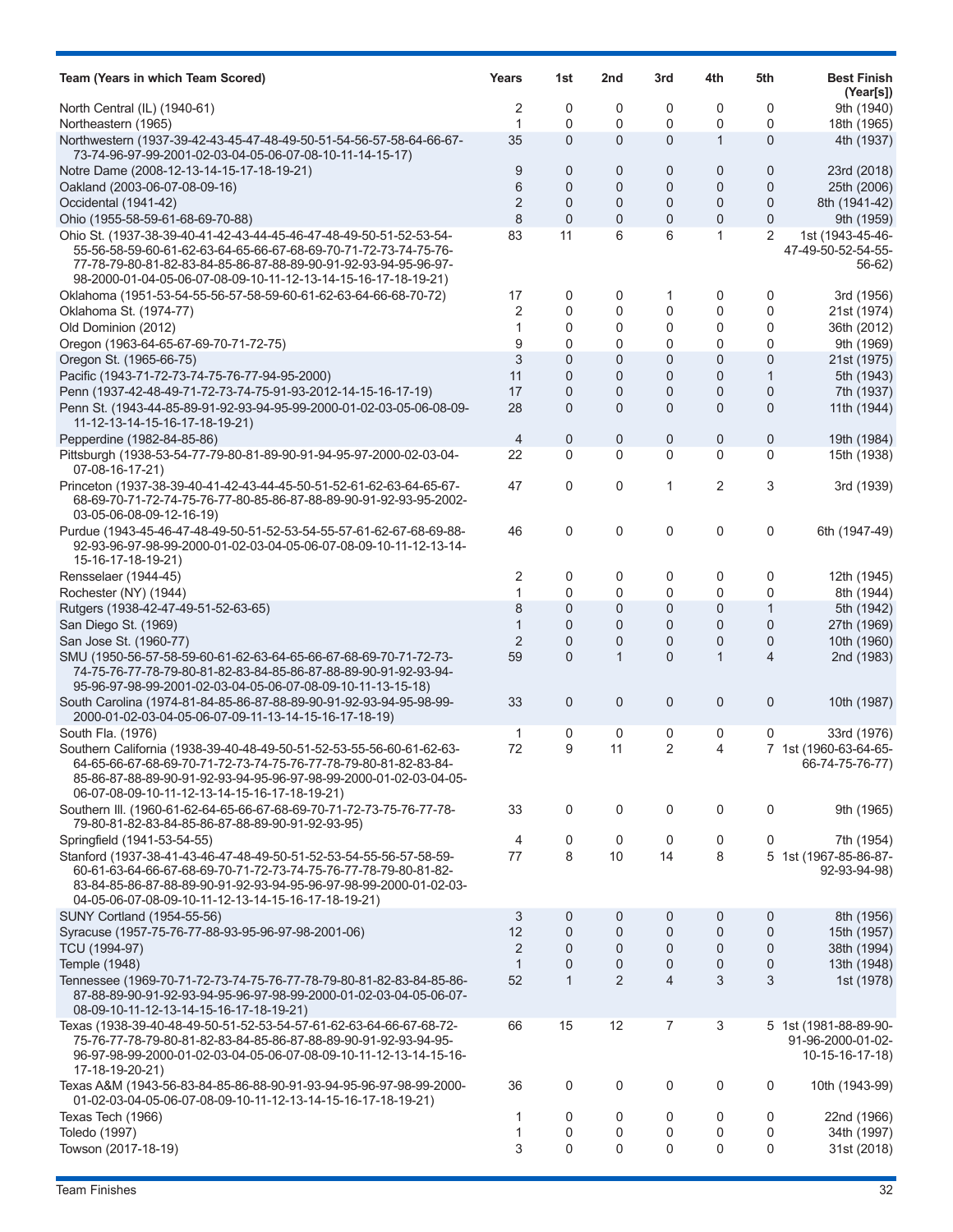| Team (Years in which Team Scored)                                                                                                                                                   | Years          | 1st            | 2 <sub>nd</sub> | 3rd          | 4th            | 5th            | <b>Best Finish</b><br>(Year[s]) |
|-------------------------------------------------------------------------------------------------------------------------------------------------------------------------------------|----------------|----------------|-----------------|--------------|----------------|----------------|---------------------------------|
| Tulane (1966-86)                                                                                                                                                                    | 2              | 0              | 0               | 0            | 0              | 0              | 22nd (1966)                     |
| <b>UC Davis (2009)</b>                                                                                                                                                              | 1              | $\Omega$       | 0               | 0            | $\mathbf{0}$   | $\Omega$       | 39th (2009)                     |
| UC Irvine (1985-89-90-2007-08-09)                                                                                                                                                   | 6              | $\mathbf{0}$   | 0               | $\Omega$     | $\Omega$       | $\Omega$       | 23rd (1990)                     |
| UC Santa Barbara (1965-66-67-68-72-80-81-82-83-84-85-87-90-91-92-<br>94-95-97-98-99-2006-07)                                                                                        | 22             | $\Omega$       | $\Omega$        | $\Omega$     | $\Omega$       | $\Omega$       | 14th (1966)                     |
| UCLA (1965-66-67-68-69-70-71-72-73-74-75-76-77-78-79-80-81-82-83-<br>84-85-86-87-88-89-90-91-92-93-94)                                                                              | 30             | $\mathbf{1}$   | 1               | 4            | $\overline{7}$ | 5              | 1st (1982)                      |
| <b>UConn (2020)</b>                                                                                                                                                                 |                | $\mathbf 0$    | 0               | 0            | 0              | 0              |                                 |
| <b>ULM (1994)</b>                                                                                                                                                                   |                | 0              | 0               | 0            | 0              | 0              | 33rd (1994)                     |
| UNCW (1982-2002-06)                                                                                                                                                                 | 3              | $\Omega$       | 0               | 0            | 0              | 0              | 25th (2002)                     |
| UNLV (1983-88-89-90-97-98-99-2000-01-02-05-06-10-11-13-14-15-16)                                                                                                                    | 18             | $\Omega$       | 0               | 0            | 0              | 0              | 19th (2011-14)                  |
| UT Arlington (1968-70-75-76-77-79)                                                                                                                                                  | 6              | 0              | 0               | 0            | 0              | 0              | 7th (1968)                      |
| Utah (1958-62-63-65-66-67-69-75-76-77-83-85-86-87-88-89-90-91-93-95-<br>2006-13-14-15-16-18-21)                                                                                     | 27             | $\Omega$       | 0               | $\Omega$     | 0              | $\overline{0}$ | 10th (2018)                     |
| Villanova (1941-62-63-64-65-66-67-68-70-71-72-95-96-97)                                                                                                                             | 14             | 0              | 0               | 0            | 0              | 0              | 7th (1963)                      |
| Virginia (1981-82-83-87-88-89-90-91-92-93-94-95-97-98-99-2000-01-02-<br>03-04-05-06-07-08-09-10-11-12-13-14-15-16-18-19-21)                                                         | 35             | 0              | 0               | $\mathbf{0}$ | $\Omega$       | $\overline{0}$ | 8th (2011)                      |
| Virginia Tech (2004-05-06-08-09-11-12-13-14-15-16-17-18-19-21)                                                                                                                      | 14             | 0              | 0               | 0            | 0              | 0              | 18th (2012)                     |
| Washington (1943-47-48-49-51-52-53-61-62-66-69-70-71-72-73-74-75-<br>76-77-78-86-89-90-91-95-2002-04-06-09)                                                                         | 29             | $\Omega$       | 0               | $\Omega$     | $\mathbf{1}$   | $\mathbf{1}$   | 4th (1974)                      |
| Washington St. (1950-61-64-66)                                                                                                                                                      | 4              | 0              | 0               | 0            | 0              | 0              | 12th (1964)                     |
| Wayne St. (MI) (1940-41-42-46)                                                                                                                                                      | 4              | 0              | 0               | 1            | 1              | 0              | 3rd (1941)                      |
| Wesleyan (CT) (1964-65-66-68-69)                                                                                                                                                    | 5              | 0              | 0               | 0            | 0              | 0              | 10th (1964)                     |
| West Virginia (1983-86-2006-07-08-09-11-14-18-21)                                                                                                                                   | 10             | 0              | 0               | 0            | 0              | 0              | 20th (2007)                     |
| Western Ky. (1985-2014-15)                                                                                                                                                          | 3              | 0              | 0               | 0            | $\Omega$       | 0              | 25th (1985)                     |
| William & Mary (1985-86)                                                                                                                                                            | $\overline{2}$ | $\Omega$       | 0               | 0            | 0              | $\Omega$       | 32nd (1985)                     |
| Williams (1941-42-44-46-53-54)                                                                                                                                                      | 6              | $\Omega$       | 0               | 0            | 1              | $\Omega$       | 4th (1946)                      |
| Wisconsin (1950-52-53-54-55-57-58-59-60-61-66-67-68-69-70-71-72-73-<br>74-76-77-79-81-82-86-87-88-90-91-92-93-94-95-99-2000-01-02-03-04-<br>05-07-08-09-10-11-12-13-15-16-17-19-21) | 52             | $\overline{0}$ | $\overline{0}$  | $\Omega$     | 0              | $\Omega$       | 9th (1959-60)                   |
| Wyoming (1967-84-87-88-95-2003-04-05-11-13-14-17-18)                                                                                                                                | 13             | 0              | 0               | 0            | 0              | 0              | 14th (1988)                     |
| Yale (1937-38-39-40-41-42-44-46-47-48-49-50-51-52-53-54-55-56-57-58-<br>59-60-61-62-63-64-65-67-68-69-72-81-95-2006-07-08-09-15-16-17)                                              | 40             | 4              | 10              | 3            | $\overline{4}$ | 3              | 1st (1942-44-51-53)             |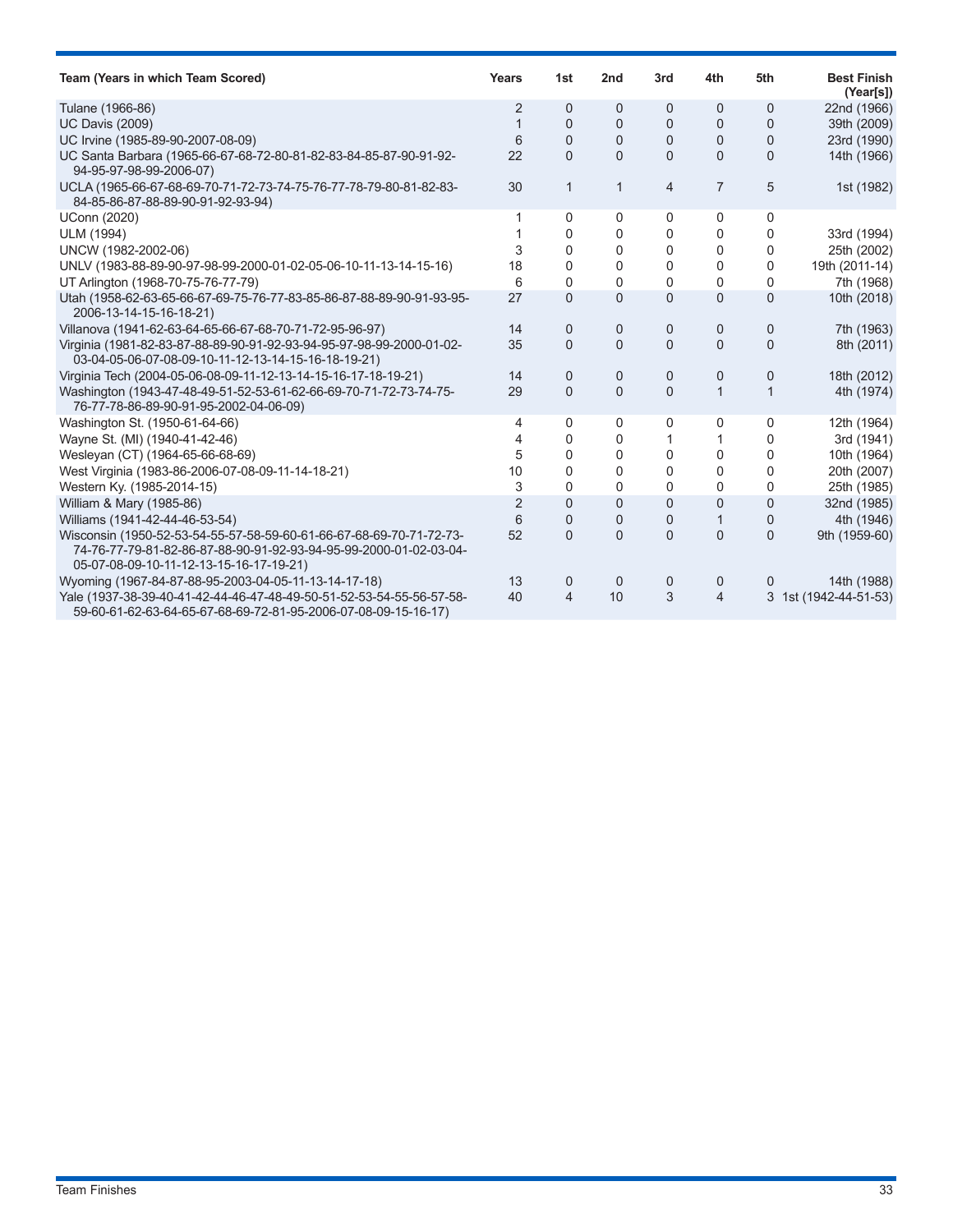## ALL-TIME TEAM RESULTS

### 1924-1936

No points awarded

### 1937

- 1. Michigan, 75
- 2. Ohio St., 39
- 3. Yale, 38
- 4. Northwestern, 13
- 5. Iowa, 11
- 6. Chicago, 7
- 7. Penn, 6
- 8. Stanford, 5
- 9. (tie) Minnesota, Princeton, 4 11. Dartmouth, 1

### 1938

- 1. Michigan, 46
- 2. Ohio St., 45
- 3. Harvard, 36
- 4. Princeton, 22
- 5. Yale, 18
- 6. Iowa, 7
- 7. Rutgers, 5
- 8. (tie) Army West Point, Stanford, Texas, 4
- 11. (tie) Columbia, Illinois, Southern California, 3
- 14. Franklin & Marshall, 2
- 15. (tie) Minnesota, Pittsburgh, 1

### 1939

- 1. Michigan, 65
- 2. Ohio St., 58
- 3. Princeton, 22
- 4. Yale, 14
- 5. (tie) Harvard, Southern California, Texas, 8
- 8. Northwestern, 4
- 9. (tie) Columbia, Iowa, Iowa St., 3
- 12. (tie) Florida, Franklin & Marshall, Illinois, Kenyon, 2

### 1940

- 1. Michigan, 45
- 2. Yale, 42
- 3. Ohio St., 39
- 4. Wayne St. (MI), 25
- 5. Princeton, 20
- 6. Harvard, 12
- 7. Southern California, 8
- 8. Army West Point, 4 9. (tie) Brown, Franklin & Marshall, Kenyon, 2

North Central (IL), Texas, 2

### 1941

- 1. Michigan, 61
- 2. Yale, 58
- 3. (tie) Ohio St., Wayne St. (MI), 19
- 5. (tie) Minnesota, Princeton, 10
- 7. Iowa, 6
- 8. Occidental, 5
- 9. (tie) Massachusetts,
- Williams, 3 11. (tie) Brown, Chicago, Springfield, Villanova, 2
- 15. (tie) Dartmouth, Stanford, 1

### 1942

- 1. Yale, 71
- 2. Michigan, 39 3. Ohio St., 34
- 4. Princeton, 9
- 5. Rutgers, 8
- 6. (tie) Dartmouth,
- Northwestern, 7 7. Massachusetts, 6
- 8. Occidental, 5
- 9. (tie) Harvard, Iowa, 4
- 11. (tie) Minnesota, North Carolina, Williams, 2 14. (tie) Amherst,
- Penn, Wayne St. (MI), 1

### 1943

- 1. Ohio St., 81
- 2. Michigan, 47
- 3. Minnesota, 13
- 4. Iowa, 10
- 5. Pacific, 8
- 6. (tie) Columbia, Northwestern, Princeton,
- Stanford, 6 10. (tie) Texas A&M,
- Washington, 5 12. Michigan St., 4
- 13. Purdue, 2
- 14. (tie) California, Penn St., 1

All-Time Team Results 34

- 1944
- 1. Yale, 39
- 2. Michigan, 38
- 3. (tie) Navy,
- Ohio St., 24
- 5. Columbia, 22
- 6. Army West Point, 14 7. Williams, 7

La Salle, 6 10. Northwestern, 4 11. (tie) Hawaii, Rutgers, 3 13. Nebraska, 2 14. Iowa St., 1

1948

1. Michigan, 44 2. Ohio St., 41 3. Michigan St., 21 4. Iowa, 20 5. Stanford, 16 6. Yale, 14 7. (tie) Iowa St.,

13. Temple, 2

 $1949$ 

Northwestern, 10 9. (tie) La Salle, Purdue, 7 11. Washington, 4 12. Southern California, 3

14. (tie) North Carolina, Penn, Texas, 1

Ohio St., 49 2. Iowa, 35 3. Michigan, 32 4. Yale, 18 5. La Salle, 12 6. Purdue, 11 7. (tie) Michigan St., Northwestern, 9. North Carolina, 7 10. (tie) Rutgers,

Southern California, 6

12. (tie) Dartmouth, Stanford, Washington, 4 15. Harvard, 3 16. (tie) Cincinnati, Duke, Penn, Texas, 2 20. Iowa St., 1

1950

1. Ohio St., 64 2. Yale, 43 3. Iowa, 25 4. Michigan, 24 5. Michigan St., 17 6. Stanford, 15 7. Princeton, 13 8. Texas, 11 9. La Salle, 10 10. Northwestern, 9 11. Purdue, 8 12. Miami (FL), 4

- 8. (tie) Brown,
	- Rochester (NY), 6
- 10. Cornell, 5
- 11. (tie) Bowdoin, Penn St., Princeton,
- 14. Minnesota, 3
- 15. Rensselaer, 2

### 1945

- 1. Ohio St., 56
- 2. Michigan, 48
- 3. Cornell, 25
- 4. (tie) Michigan St.,
- Minnesota, 12 6. Columbia, 10
- 7. (tie) Canisius, Northwestern,
- Princeton, 8 10. Indiana, 6
- 11. Purdue, 3

1946

1947

1. Ohio St., 66 2. Michigan, 39 3. Stanford, 24 4. Michigan St., 18 5. Yale, 14 6. Purdue, 10 7. Washington, 8 8. (tie) California,

12. (tie) Iowa, Rensselaer, 2

1. Ohio St., 61 2. Michigan, 37 3. Michigan St., 18 4. (tie) Navy, Williams, 14 6. (tie) Army West Point, North Carolina, 11

8. Cincinnati, 9 9. (tie) Iowa St., Stanford, 6 11. Purdue, 5 12. (tie) Dartmouth, Harvard, Illinois, 3 15. (tie) Minnesota, Wayne St. (MI), Yale, 1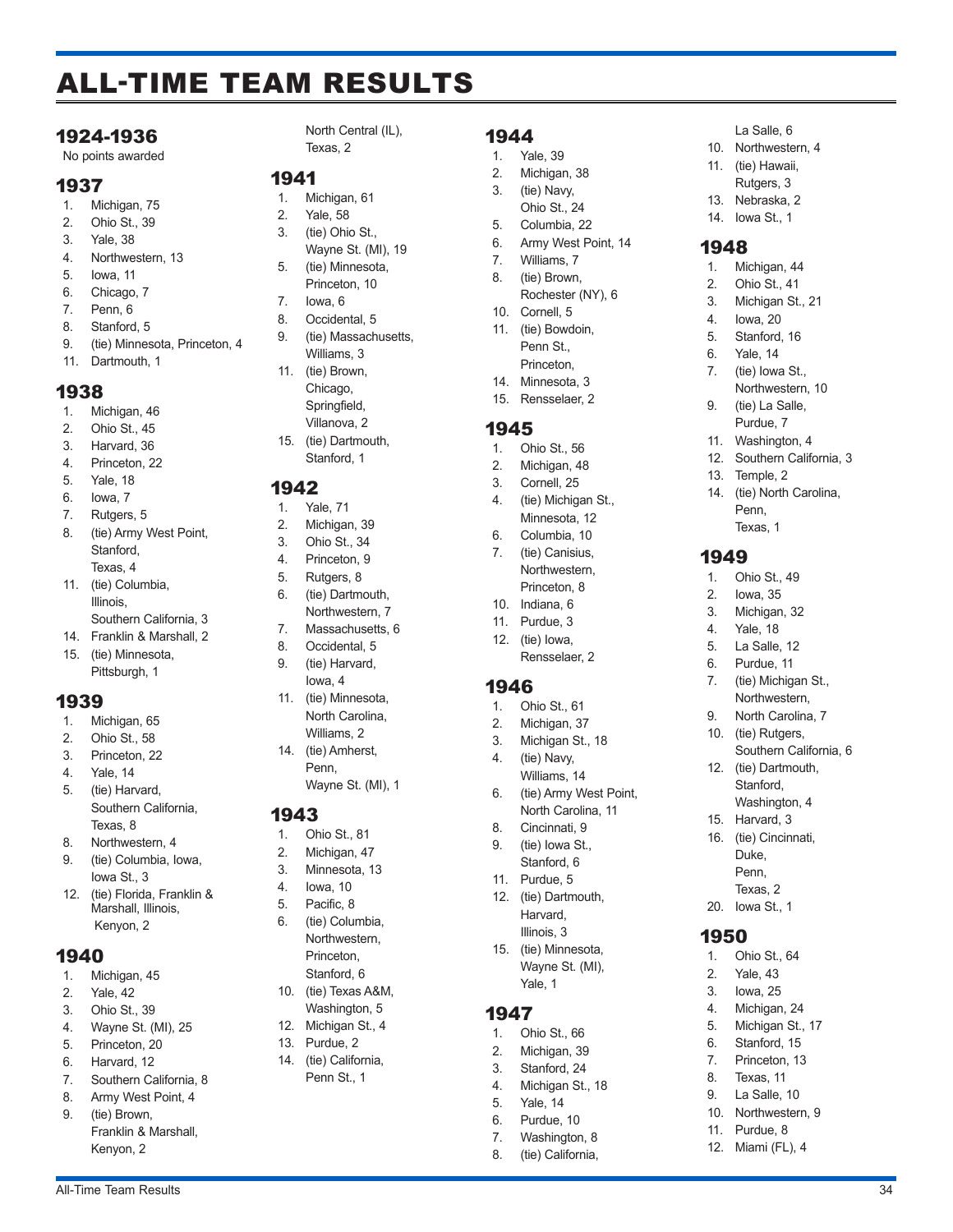- 13. (tie) Army West Point, Colgate, Indiana, Southern California, Washington St., Wisconsin, 2 19. (tie) Georgia,
- SMU, 1

- 1. Yale, 81
- 2. Michigan St., 60
- 3. Ohio St., 58 4. Stanford, 25
- 5. Texas, 15
- 6. (tie) Iowa St., Princeton, 14
- 8. Michigan, 12
- 9. (tie) Iowa,
- Washington, 10 11. Dartmouth, 8
- 12. Purdue, 7
- 13. (tie) Indiana,
- Southern California, 6 15. (tie) Oklahoma,
- Rutgers, 4
- 17. Harvard, 3
- 18. Minnesota, 2
- 19. (tie) California, Florida St., Georgia, Northwestern, 1

### 1952

- 1. Ohio St., 94
- 2. Yale, 81
- 3. Michigan, 49
- 4. Michigan St., 27
- 5. Stanford, 18 6. Texas, 14
- 7. Princeton, 10
- 8. Iowa, 9
- 9. (tie) Georgia, Purdue, Rutgers, 7
- 12. (tie) California, Indiana, Washington, 4
- 15. Navy, 3
- 16. (tie) Iowa St.,
- Wisconsin, 2 18. (tie) Harvard, Northwestern, Southern California, 1

### 1953

- 1. Yale, 96½
- 2. Ohio St., 73½
- 3. Michigan, 39
- 4. Stanford, 23
- 5. (tie) Michigan St., North Carolina, 14
- 7. Illinois, 10
- 8. Georgia, 8
- 9. Williams, 7
- 10. (tie) Dartmouth,
- Oklahoma, 6 12. (tie) Army West Point, NC State,
- Washington, 5 15. (tie) Beloit, Harvard,
	- Springfield,
	- Texas, 4
- 19. (tie) Pittsburgh,
- Purdue,
- Southern California, 3
- 22. Navy, 2
- 23. (tie) Iowa, Wisconsin, 1

### 1954

- 1. Ohio St., 94
- 2. Michigan, 67
- 3. Yale, 36
- 4. Harvard, 23
- 5. Stanford, 19
- 6. Dartmouth, 14
- 7. Springfield, 11
- 8. (tie) Georgia, Michigan St., Northwestern, 9
- 11. (tie) Oklahoma, Purdue, Texas, 8
- 14. (tie) Florida, Williams,
- Wisconsin, 4 17. (tie) SUNY Cortland, Denver,
	- Florida St., 3
- 20. (tie) Army West Point, Illinois, 2
- 22. (tie) Hastings, Iowa, Iowa St., NC State, Pittsburgh, 1

### 1955

- 1. Ohio St., 90
- 2. (tie) Michigan,
- Yale, 51
- 4. NC State, 20
- 5. North Carolina, 17
- 6. Harvard, 15 7. (tie) Iowa,
	- Oklahoma, 14
- 9. Iowa St., 13
- 10. Stanford, 11
- 11. Indiana, 9
- 12. Dartmouth, 8 13. (tie) SUNY Cortland, Purdue, Springfield, 5

All-Time Team Results 35

1958

1. Michigan, 72 2. Yale, 63 3. Michigan St., 62 4. Ohio St., 44 5. Iowa, 31

16. Georgia, 4

- 17. Denver, 3
- 18. (tie) Army West Point, Cornell, La Salle, Southern California, 2 22. (tie) Ohio,

6. Harvard, 16 7. Illinois, 14 8. (tie) Northwestern, Oklahoma, 12

10. SMU, 11 11. Wisconsin, 8 12. (tie) Cal Poly, Indiana, 7 14. (tie) North Carolina, Stanford, 6 16. (tie) Brown, Miami (FL), 4 18. (tie) Allegheny, Cornell, Ohio, 3\ Utah, 3 22. Bowdoin, 2 23. (tie) Bowling Green, Colgate, 1

1959

1960

1. Southern California, 87

Southern III., 5 15. Bowling Green, 4 16. (tie) Michigan St., Minnesota, 3

18. Navy, 2

2. Michigan, 73 3. Indiana, 69 4. Harvard, 35 5. Stanford, 26 6. Yale, 25 7. Ohio St., 23 8. Miami (OH), 8½ 9. Wisconsin, 7½ 10. (tie) San Jose St., SMU, 7 12. Oklahoma, 6 13. (tie) Iowa,

1. Michigan, 137½ 2. Ohio St., 44 3. Indiana, 41 4. Yale, 35½ 5. Michigan St., 35 6. Stanford, 29 7. Iowa, 16 8. Oklahoma, 12 9. (tie) Miami (OH), Ohio, Wisconsin, 7 12. (tie) Cal Poly, Illinois, 6 14. California, 4 15. Harvard, 3 16. SMU, 2 17. (tie) Florida St., Knox, Navy, 1

Wisconsin, 1

### 1956

- 1. Ohio St., 68
- 2. Yale, 54
- 3. Oklahoma, 28
- 4. Iowa, 27
- 5. NC State, 25
- 6. Indiana, 22
- 7. Stanford, 19 8. (tie) SUNY Cortland,
- Harvard, 15
- 10. Northwestern, 14
- 11. Michigan, 10½
- 12. North Carolina, 9½
- 13. SMU, 8
- 14. Iowa St., 7
- 15. (tie) Army West Point, Bowdoin, Miami (OH), Southern California, Texas A&M, 2
- 20. (tie) Allegheny, Amherst, California, Lehigh, 1

3. Michigan St., 52 4. Indiana, 48 5. North Carolina, 24 6. Oklahoma, 23 7. Iowa, 15 8. Northwestern, 12 9. SMU, 10 10. Amherst, 9 11. Miami (OH), 7 12. (tie) Army West Point, Bowdoin, Illinois, 5 15. (tie) Syracuse, Wisconsin, 4 17. (tie) California, Purdue, Texas, 3 20. Denver, 2 21. (tie) Knox, Stanford, 1

### 1957

- 1. Michigan, 69
- 2. Yale, 61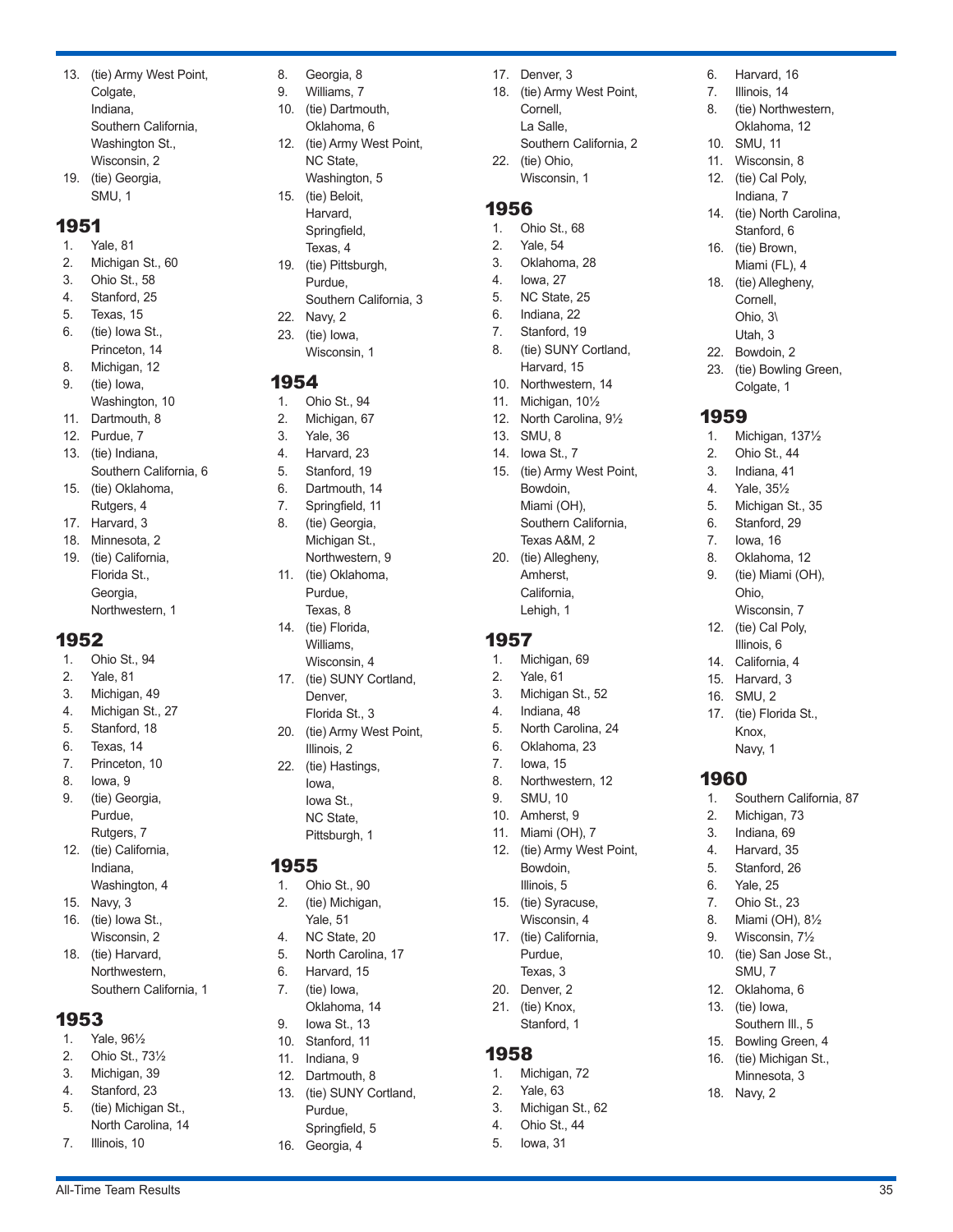- 1. Michigan, 85
- 2. Southern California, 62
- 3. Ohio St., 59
- 4. Harvard, 26
- 5. Michigan St., 24
- 6. Yale, 20
- 7. Minnesota, 18
- 8. Oklahoma, 13½
- 9. Cincinnati, 12 10. Princeton, 10½
- 11. Florida St., 9
- 12. Iowa, 8
- 13. (tie) Denver,
- North Central (IL), 7
- 15. Texas, 5
- 16. Southern Ill., 4 17. (tie) Miami (OH), Navy, 3½
- 19. (tie) Bowling Green, SMU,
- Wisconsin, 3 22. (tie) Ohio, Purdue,
- Stanford, Washington, 2 26. (tie) Illinois,
- Washington St., 1

### 1962

- 1. Ohio St., 92
- 2. Southern California, 46
- 3. Minnesota, 41½
- 4. Michigan, 32
- 5. Princeton, 29
- 6. Michigan St., 20 7. Cincinnati, 19
- 8. Yale, 18
- 9. SMU, 14½
- 10. Illinois, 11
- 11. Villanova, 10
- 12. Purdue, 9
- 13. (tie) Harvard, North Carolina, NC State, 8
- 16. (tie) Denver, Oklahoma, 5
- 18. Navy, 4
- 19. (tie) Florida St., Southern III., 3
- 21. (tie) Bowling Green, Iowa,
- Washington, 2 24. (tie) Florida,
- Kenyon, Texas,

Utah, 1

### 1963

- 1. Southern California, 81
- 2. Yale, 77
- 3. Michigan, 52
- 4. Minnesota, 44
- 5. Ohio St., 38
- 6. Stanford, 21
- 7. Villanova, 19½ 8. (tie) Michigan St.,
	- Princeton, 15
- 10. Harvard, 12
- 11. NC State, 7
- 12. Texas, 6
- 13. (tie) Illinois,
- Oregon, SMU, 5
- 16. (tie) California, Florida, Rutgers, 3
- 19. (tie) Army West Point, Cincinnati, 2
- 21. Oklahoma, 1½
- 22. Utah, 1

### 1964

- 1. Southern California, 96
- 2. Indiana, 91
- 3. Yale, 87
- 4. Michigan, 30
- 5. Minnesota, 22
- 6. (tie) North Carolina, Ohio St., 13
- 8. Villanova, 12
- 9. Princeton, 10
- 10. (tie) SMU,
- Wesleyan (CT), 8
- 12. (tie) Southern Ill., Washington St., 7
- 14. Stanford, 5
- 15. Colgate, 3
- 16. Northwestern, 2 17. (tie) Florida,
- Oklahoma, Oregon, Texas, 1

### 1965

- 1. Southern California, 285
- 2. Indiana, 278½
- 3. Michigan, 221
- 4. Yale, 113 1/5
- 5. Ohio St., 91½
- 6. Michigan St., 90
- 7. SMU, 72½
- 8. UCLA, 50½
- 9. Southern III., 43 10. (tie) NC State, Oregon, 41
- 12. Minnesota, 30½
- 13. Florida, 30
- 14. Army West Point, 27

All-Time Team Results 36

- 15. Arizona St., 21
- 16. Villanova, 20
- 17. Princeton, 13½
- 18. (tie) Long Beach St.,
- Northeastern, 12½
- 20. North Carolina, 12 1/5

1967

1. Stanford, 275

3. Indiana, 249 4. Michigan, 184 5. UCLA, 148 6. Yale, 135 7. SMU, 127 8. Michigan St., 115 9. North Carolina, 55 10. Minnesota, 42 11. NC State, 38 12. Ohio St., 36 13. Princeton, 33 14. Utah, 32 15. Wisconsin, 30 16. Colorado St., 25 17. Villanova, 23 18. Southern III., 20 19. Oregon, 18 20. Texas, 13 21. (tie) Florida, Illinois, 12 23. Miami (OH), 10 24. Army West Point, 9 25. Washington, 6 26. Air Force, 4 27. (tie) Duke, Maryland, Northwestern, Wyoming, 3 31. (tie) UC Santa Barbara, Dartmouth, Georgia,

Navy, 2 35. Purdue, 1

1. Indiana, 346 2. Yale, 253

4. Stanford, 205 5. SMU, 93 6. Michigan, 92 7. UT Arlington, 89 8. UCLA, 74 9. Colorado St., 60 10. Wisconsin, 55 11. (tie) Dartmouth, Long Beach St., 40 13. Michigan St., 38 14. Princeton, 34 15. Southern III., 31 16. Arizona St., 28 17. Illinois, 27 18. Florida, 26 19. (tie) NC State, Ohio St., 24 21. Ohio, 15 22. Villanova, 13 23. BYU, 12 24. (tie) Iowa St.,

3. Southern California, 231

Wesleyan (CT), 11 26. (tie) Miami (OH), Purdue, 10 28. North Carolina, 9

1968

2. Southern California, 260

- 21. UC Santa Barbara, 11½
- 22. (tie) Florida St., Illinois, 10
- 24. Wesleyan (CT), 6½
- 25. Oregon St., 6
- 26. (tie) Air Force, Cincinnati, Harvard, 5
- 29. New Mexico, 4
- 30. (tie) Maryland,
- Utah, 3 32. Denver, 21/5

33. Georgia, 2 34. (tie) Colorado St., Iowa St., Kansas St., 1 37. (tie) Idaho, Rutgers, 1/5

2. Indiana, 286 3. Michigan, 253 4. Michigan St., 173 5. SMU, 143 6. Stanford, 115 7. (tie) NC State, UCLA, 89 9. Ohio St., 80 10. Wisconsin, 42 11. Texas, 38 12. North Carolina, 32 13. Arizona St., 29 14. UC Santa Barbara, 25 15. (tie) Nebraska, Utah, 24 17. Wesleyan (CT), 23 18. Army West Point, 22 19. Long Beach St., 20 20. Maryland, 19 21. Villanova, 16 22. (tie) Southern Ill., Texas Tech, Tulane, 12 25. Northwestern, 11 26. Miami (OH), 10 27. (tie) Oregon St., 9 Washington St., 9

29. Air Force, 8 30. Oklahoma, 6 31. (tie) Florida St., Washington, 4 33. (tie) Kansas, Miami (FL), 3

35. Navy, 2 36. Duke, 1

1. Southern California, 302

1966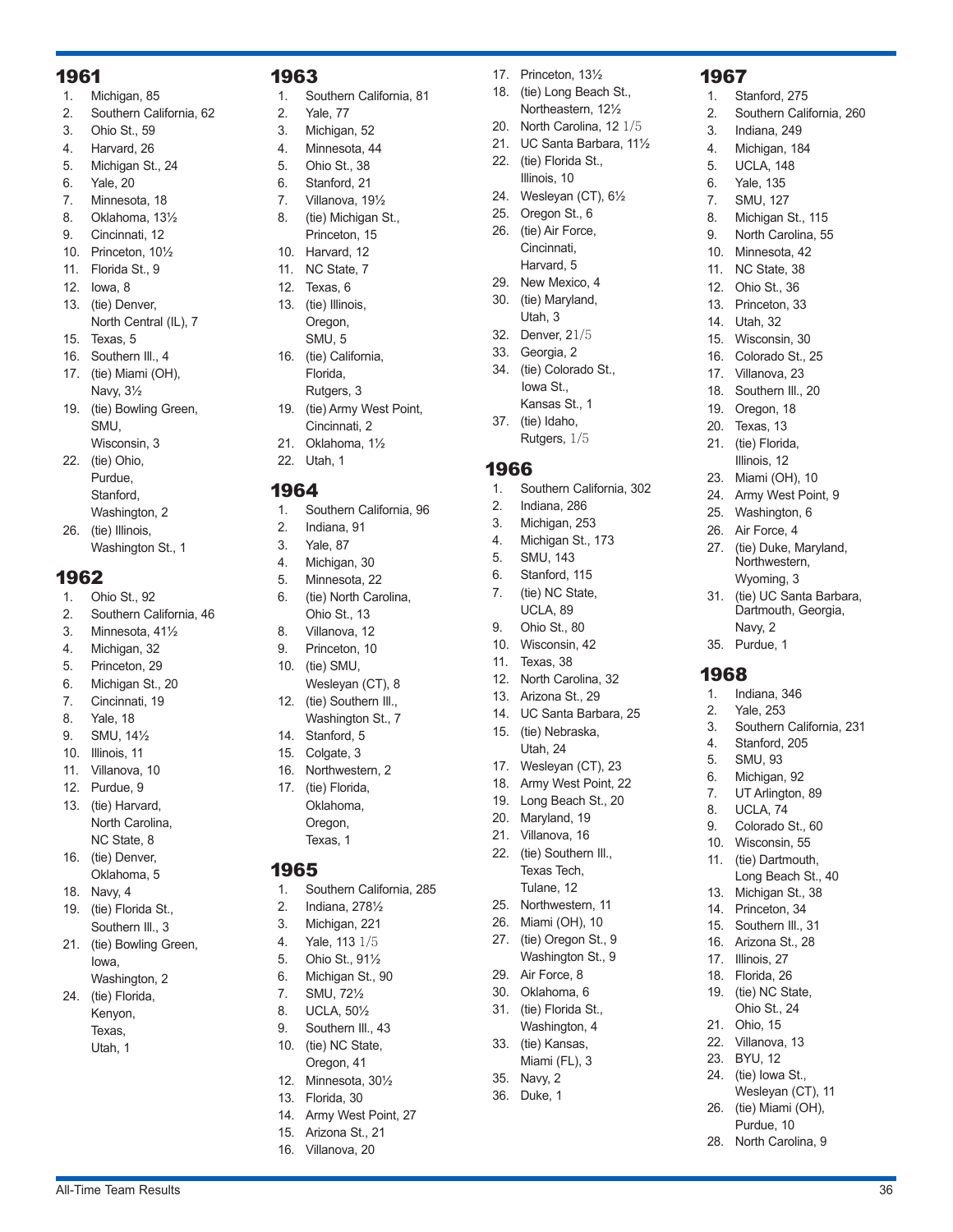- 29. Minnesota, 8
- 30. California, 5
- 31. (tie) UC Santa Barbara, Maryland, Texas, 4
- 34. (tie) Army West Point, Cornell, 3
- 36. Oklahoma, 2
- 37. Colgate, 1.

- 1. Indiana, 427
- 2. Southern California, 306
- 3. Stanford, 196
- 4. Michigan, 164
- 5. Yale, 160
- 6. UCLA, 102
- 7. Long Beach St., 82
- 8. Ohio St., 61
- 9. (tie) Florida,
- Oregon, 45
- 11. Princeton, 42
- 12. Michigan St., 38
- 13. Colorado St., 33
- 14. Southern Ill., 25
- 15. Minnesota, 21
- 16. (tie) Purdue, SMU, 20
- 18. (tie) Ohio,
- Wisconsin, 19 20. (tie) NC State,
- Washington, 16
- 22. Wesleyan (CT), 14
- 23. Florida St., 11
- 24. Dartmouth, 10
- 25. (tie) Air Force, Utah, 6
- 27. (tie) Arizona St., Illinois, San Diego St., 5
- 30. (tie) BYU, Kansas, 4
- 32. (tie) Army West Point, Tennessee, 2
- 34. Kent St., 1.

### 1970

- 1. Indiana, 332
- 2. Southern California, 235
- 3. Stanford, 206
- 4. UCLA, 185
- 5. Long Beach St., 125
- 6. Michigan, 118
- 7. SMU, 96
- 8. Colorado St., 85
- 9. Tennessee, 75
- 10. Ohio St., 68 11. Washington, 67
- 12. Dartmouth, 57
- 13. UT Arlington, 45
- 14. Michigan St., 43
- 15. Wisconsin, 29
- 16. Oregon, 27
- 17. Florida, 26
- 18. Southern Ill., 19

19. Minnesota, 18

21. Long Beach St., 10 22. Johns Hopkins, 5 23. (tie) LSU, Penn, Texas, Villanova, Wisconsin, 4 28. Harvard, 2

1975

1. Southern California, 344

25. (tie) Oregon, Princeton, Syracuse, 5 28. Colorado St., 4 29. (tie) BYU,

UT Arlington, 2

1. Southern California, 398 2. Tennessee, 237 3. UCLA, 213 4. Indiana, 199 5. Alabama, 135 6. NC State, 93 7. SMU, 89 8. Auburn, 87 9. Miami (FL), 73 10. Stanford, 64 11. California, 61 12. Long Beach St., 49 13. Michigan, 42 14. Southern III., 29 15. Ohio St., 25 16. UT Arlington, 22 17. Syracuse, 20 18. Wisconsin, 15 19. Pacific, 14 20. (tie) Utah,

Washington, 13 22. (tie) Fresno St., Texas, 12 24. Michigan St., 8 25. Florida St., 6 26. (tie) Cincinnati, Princeton, 5 28. North Carolina, 4 29. (tie) Arizona, Dartmouth,

Illinois, New Mexico, 2 33. South Fla., 1

1976

2. Indiana, 274 3. UCLA, 180 4. Tennessee, 174 5. Alabama, 165 6. Stanford, 138 7. Washington, 126 8. Auburn, 88 9. Miami (FL), 65 10. Ohio St., 48 11. Michigan, 44 12. NC State, 41 13. Utah, 34 14. California, 31 15. SMU, 28 16. Texas, 27 17. Southern III., 25 18. New Mexico, 18 19. (tie) Florida, Penn, 16 21. Oregon St., 14 22. Harvard, 10 23. Air Force, 9 24. Pacific, 6

29. UC Santa Barbara, 1

Southern III., 11 22. (tie) Air Force, Northwestern, 9

Southern California, 339

24. Penn, 5 25. (tie) Iowa St., Wisconsin, 4 27. Kentucky, 3 28. Alabama, 1.

**1974** 

2. Indiana, 338 3. Tennessee, 240 4. Washington, 214 5. UCLA, 190 6. Stanford, 101 7. NC State, 84 8. Ohio St., 61 9. Miami (FL), 58 10. (tie) Florida, New Mexico, 47

12. SMU, 37 13. Princeton, 35 14. Air Force, 27 15. Michigan, 26 16. Pacific, 19 17. Auburn, 18 18. Penn, 13 19. Alabama, 12 20. Cornell, 10 21. (tie) Florida St., Oklahoma St., 6 23. (tie) BYU, LSU, South Carolina, 5

26. Wisconsin, 4

27. (tie) Harvard, Michigan St., Northwestern, 2.

1. Indiana, 358 2. Tennessee, 294 3. Southern California, 260

4. UCLA, 168 5. Washington, 150 6. Stanford, 127 7. Michigan, 88 8. NC State, 81 9. SMU, 67 10. Florida, 64 11. Ohio St., 46 12. Miami (FL), 35 13. Cornell, 28 14. Michigan St., 25 15. New Mexico, 20 16. Harvard, 19 17. Illinois, 17 18. Pacific, 16 19. Navy, 14 20. (tie) LSU,

1973

- 20. (tie) Florida St.,
- Princeton, 17
- 22. Air Force, 14
- 23. New Mexico, 13½
- 24. Villanova, 10
- 25. (tie) Kansas, Oklahoma, 7
- 27. Ohio, 4½
- 28. California, 4

### 1971

- 1. Indiana, 351 2. Southern California, 260
- 3. UCLA, 202
- 4. Stanford, 155
- 5. Long Beach St., 139
- 6. Tennessee, 126
- 7. Washington, 112
- 8. SMU, 101
- 9. Ohio St., 70
- 10. Michigan, 69
- 11. Southern Ill., 50
- 12. Florida St., 37
- 13. NC State, 28
- 14. Florida, 27
- 15. Minnesota, 24
- 16. Wisconsin, 23
- 17. Villanova, 20
- 18. (tie) Michigan St., Penn, 19
- 20. (tie) New Mexico, Pacific, 17
- 22. Oregon, 12
- 23. (tie) Dartmouth,
	- Oklahoma, 10
- 25. Cornell, 9
- 26. Navy, 7
- 27. (tie) Bucknell, Princeton, 6
- 29. (tie) California, Harvard, 3
- 31. (tie) Colorado St., Kansas, 1

- 1972 Indiana, 390
- 2. Southern California, 371
- 3. Tennessee, 170
- 4. UCLA, 168
- 5. SMU, 121
- 6. Washington, 109
- 7. Florida, 99
- 8. Stanford, 91

12. Yale, 35 13. Princeton, 33 14. Minnesota, 29 15. Cornell, 27 16. NC State, 26 17. Oregon, 25 18. Pacific, 16 19. Michigan St., 14 20. BYU, 13

- 9. Ohio St., 89
- 10. Michigan, 47 11. Southern III., 42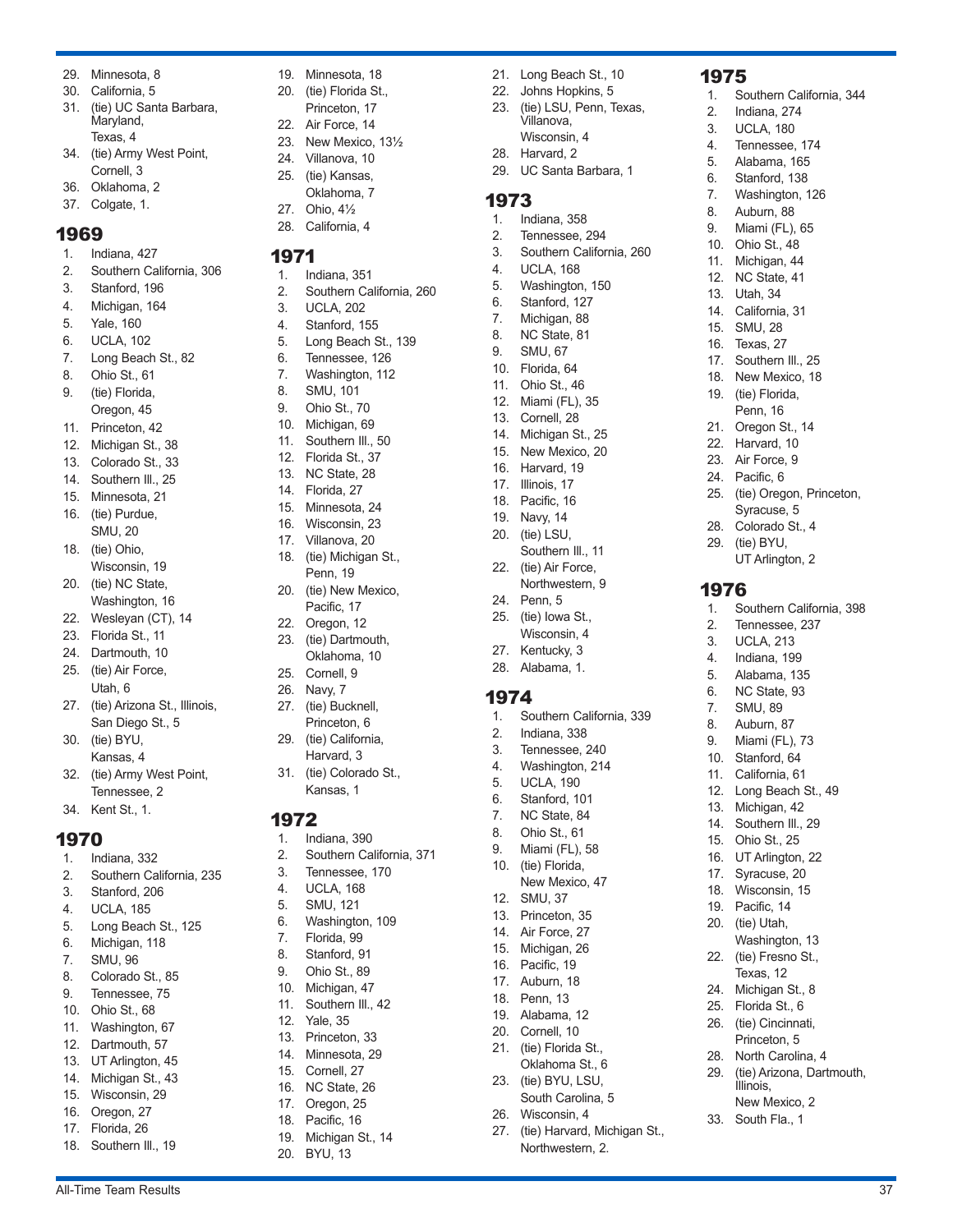- 1. Southern California, 385
- 2. Alabama, 204
- 3. Tennessee, 182
- 4. Indiana, 173
- 5. Auburn, 155
- 6. UCLA, 134
- 7. Stanford, 102
- 8. California, 98
- 9. SMU, 74
- 10. Long Beach St., 63
- 11. (tie) Arizona, NC State, 46
- 13. Ohio St., 33
- 14. Michigan, 30
- 15. Pacific, 28
- 16. Southern Ill., 25
- 17. (tie) Florida, Miami (FL), 24
- 19. Michigan St., 23
- 20. Syracuse, 20
- 21. Arizona St., 16
- 22. Texas, 13
- 23. UT Arlington, 11
- 24. Wisconsin, 8
- 25. Harvard, 7
- 26. Houston, 6
- 27. (tie) New Mexico, Pittsburgh, 4
- 29. (tie) LSU, North Carolina, 3
- 31. (tie) San Jose St., Utah, 2
- 33. (tie) Oklahoma St., Princeton, Washington, 1

- 1. Tennessee, 307
- 2. Auburn, 185
- 3. California, 179
- 4. UCLA, 165
- 5. Southern California, 143
- 6. Florida, 135
- 7. Alabama, 133
- 8. Long Beach St., 115
- 9. Indiana, 107
- 10. SMU, 80
- 11. Arizona, 75 12. NC State, 60
- 13. Ohio St., 56
- 14. Michigan St., 31
- 15. Harvard, 30
- 16. Michigan, 26
- 17. Southern III., 19
- 18. (tie) Stanford, Texas, 15
- 20. Houston, 12
- 21. (tie) Cincinnati, Florida St., Washington, 9
- 24. LSU, 5
- 25. (tie) Cornell, Iowa, 2.

### 1979

1. California, 287

1981

1. Texas, 259 2. UCLA, 189 3. Florida, 180 4. SMU, 161 5. Auburn, 146 6. California, 140 7. Southern California, 134 33. Michigan St., 1

1. Florida, 238 2. SMU, 227 3. Texas, 225 4. Stanford, 170 5. Alabama, 157½ 6. UCLA, 152 7. Arizona St., 141½ 8. California, 101½ 9. Auburn, 78½ 10. Ohio St., 57 11. Arizona, 44 12. Southern Ill., 40 13. Tennessee, 36 14. Arkansas, 33

15. Southern California, 30

28. (tie) Illinois, Michigan St., West Virginia, 3 31. (tie) Kansas, Utah, 2 33. UNLV, 1

1. Florida, 287½ 2. Texas, 277 3. Stanford, 201 4. UCLA, 176½ 5. SMU, 164 6. California, 115 7. Arizona St., 101 8. Auburn, 88½ 9. Arizona, 87 10. Miami (FL), 80½ 11. Michigan, 59 12. (tie) Alabama, Southern III., 35 14. Arkansas, 32

15. Southern California, 29

South Carolina, 7

26. (tie) UC Santa Barbara, Eastern Mich. and Michigan

16. Ohio St., 23 17. North Carolina, 18 18. Indiana, 16 19. (tie) Houston, Pepperdine, 14 21. Iowa St., 12 22. Tennessee, 10 23. (tie) Iowa,

25. Nebraska, 5

St., 4 29. (tie) New Mexico,

**1984** 

16. (tie) Houston, Michigan, 25 18. (tie) Columbia, Harvard, 23 20. Miami (FL), 21 21. North Carolina, 20 22. (tie) UC Santa Barbara, Iowa, 15 24. Indiana, 14 25. Virginia, 12 26. Texas A&M, 9 27. Nebraska, 6

1983

8. Alabama, 116 9. Stanford, 84 10. Iowa, 74 11. Arizona, 69 12. Arkansas, 62 13. Miami (FL), 61 14. Indiana, 60 15. Southern Ill., 55 16. Arizona St., 40 17. Michigan, 26 18. (tie) Houston, Tennessee, 18 20. North Carolina, 11 21. Wisconsin, 9 22. Harvard, 8

23. (tie) UC Santa Barbara, Ohio St., Virginia, 5 26. (tie) Long Beach St., Michigan St., 3

29. (tie) Nebraska, Pittsburgh, South Carolina, 1

Southern California, 112

28. Yale, 2

1. UCLA, 219 2. Texas, 210 3. Stanford, 191 4. California, 170 5. Florida, 121 6. Arizona St., 114 7. (tie) Alabama,

9. Miami (FL), 97 10. SMU, 90 11. Auburn, 81 12. Southern Ill., 61 13. Arkansas, 59 14. Ohio St., 44 15. Michigan, 41 16. Indiana, 29 17. Iowa, 26

18. UC Santa Barbara, 24

19. Arizona, 22 20. Houston, 20 21. Harvard, 18 22. Columbia, 12 23. Cincinnati, 11 24. (tie) North Carolina, Pepperdine, Virginia, 10 27. Maryland, 9 28. Long Beach St., 6 29. (tie) Tennessee, Wisconsin, 5 31. Nebraska, 4 32. UNCW, 2

1982

- 2. Southern California, 227
- 3. Florida, 224
- 4. Tennessee, 221
- 5. UCLA, 197
- 6. Auburn, 160
- 7. Indiana, 104
- 8. Alabama, 90
- 9. SMU, 78
- 10. Michigan, 61
- 11. NC State, 41
- 12. Miami (FL), 38 13. Harvard, 35
- 14. Arizona St., 24
- 15. Stanford, 23
- 16. Southern III., 19
- 17 | SU 17
- 18. (tie) Arizona,
- 
- Houston, 14
- 20. Missouri, 13
- 21. Texas, 12
- 22. Arkansas, 10
- 23. Long Beach St., 9
- 24. (tie) Iowa,
- Minnesota, 8
- 26. North Carolina, 7
- 27. Ohio St., 5
- 28. UT Arlington, 4 29. (tie) Florida St.,
- Pittsburgh, 2 31. Wisconsin, 1

### 1980

- 1. California, 234
- 2. Texas, 220
- 3. Florida, 200
- 4. UCLA, 192
- 5. Auburn, 168
- 6. Southern California, 147
- 7. SMU, 137
- 8. Arizona, 97
- 9. Indiana, 77
- 10. Stanford, 69
- 11. Tennessee, 66
- 12. Miami (FL), 41
- 13. (tie) Alabama,
	- Arizona St., 39

19. (tie) Minnesota, Princeton, 18 21. Duke, 15 22. (tie) Iowa,

26. Southern Ill., 8 27. Dartmouth, 2 28. (tie) Iowa St., Pittsburgh, 1

- 15. Michigan, 37
- 16. Harvard, 30
- 17. Ohio St., 23
- 18. UC Santa Barbara, 19

North Carolina, 14 24. (tie) Columbia,

Long Beach St., 10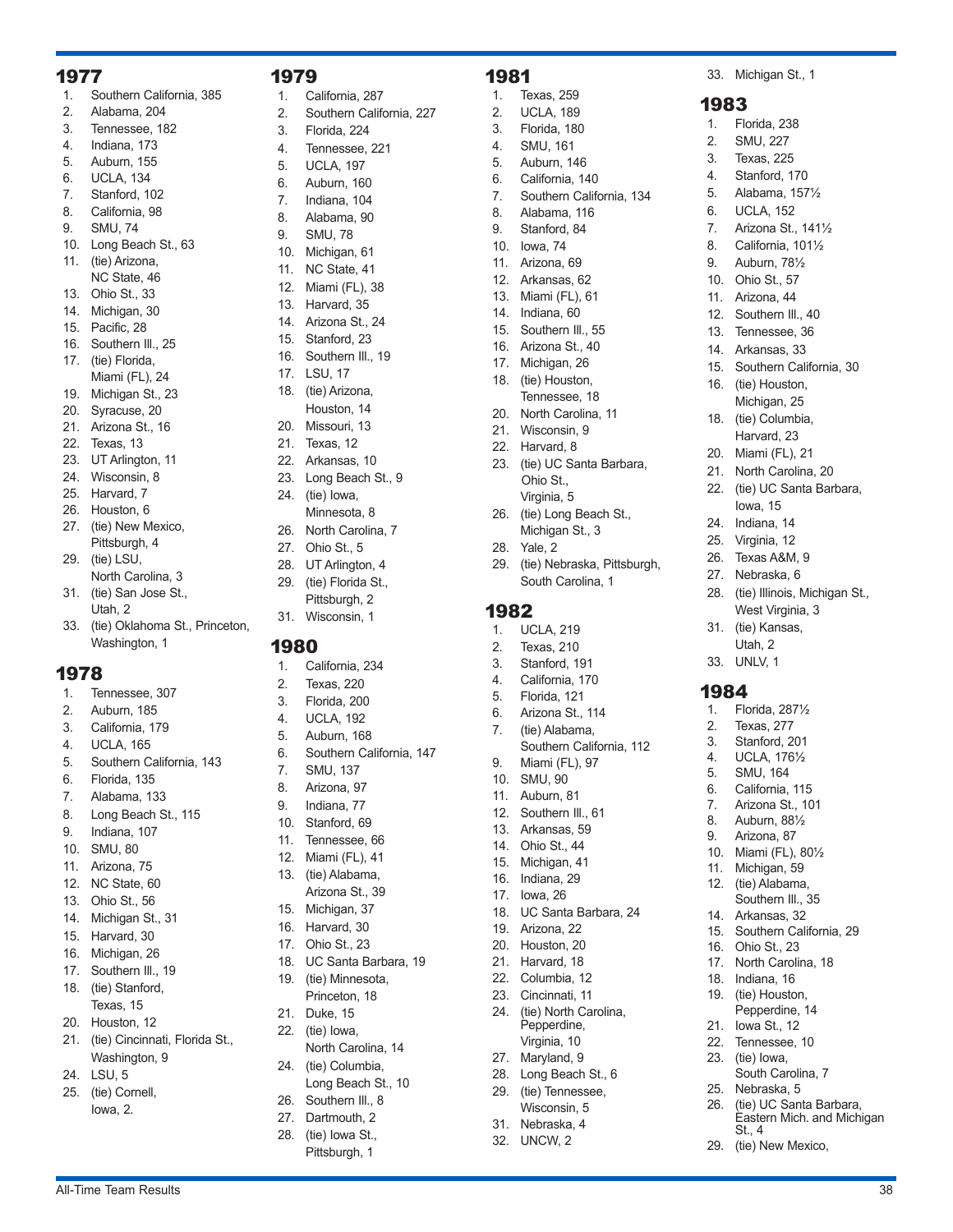Wyoming, 3

31. Texas A&M, 2

#### 1985

- 1. Stanford, 403½
- 2. Florida, 329
- 3. Texas, 306
- 4. California, 294
- 5. Southern California, 230½
- 6. UCLA, 224
- 7. SMU, 194
- 8. Alabama, 179
- 9. Arizona, 162 10. Auburn, 121
- 11. Arkansas, 114
- 12. Arizona St., 86
- 13. Ohio St., 78
- 14. Miami (FL), 68
- 15. Michigan, 66
- 16. Southern III., 40
- 17. Harvard, 39
- 18. Hawaii, 36
- 19. Iowa, 33
- 20. UC Santa Barbara, 30
- 21. Tennessee, 28
- 22. Iowa St., 25
- 23. Texas A&M, 23
- 24. UC Irvine, 16
- 25. Western Ky., 15
- 26. Clemson, 14
- 27. (tie) Florida St., Pepperdine, Princeton, South Carolina, 13
- 31. Indiana, 9
- 32. William & Mary, 8
- 33. Utah, 5
- 34. (tie) Cincinnati, Illinois, 3
- 36. (tie) New Mexico, North Carolina, NC State, Penn St., 2

### 1986

- 1. Stanford, 404
- 2. California, 335
- 3. Texas, 325½
- 4. Florida, 321
- 5. UCLA, 288
- 6. SMU, 169
- 7. Southern California, 160
- 8. Alabama, 136
- 9. Arizona St., 120
- 10. Arizona, 105
- 11. LSU, 82½
- 12. Tennessee, 78
- 13. Ohio St., 68
- 14. (tie) Auburn, Iowa, 67
- 16. Harvard, 54
- 17. Southern III., 49
- 18. Miami (FL), 46
- 19. Iowa St., 42½
- 20. Princeton, 36
- 21. Texas A&M, 27

22. (tie) Army West Point, South Carolina, 25

1988

1. Texas, 424

3. Stanford, 276½ 4. California, 250 5. Michigan, 203½ 6. LSU, 164 7. UCLA, 154 8. Florida, 131½ 9. SMU, 129 10. Nebraska, 125 11. South Carolina, 94½ 12. Arizona, 88½ 13. Iowa, 83 14. Alabama, 78 15. Auburn, 64 16. Indiana, 58 17. Arizona St., 53 18. Wyoming, 47 19. North Carolina, 46 20. Iowa St., 43 21. Ohio St., 42 22. Virginia, 35½ 23. Tennessee, 33½ 24. Arkansas, 28 25. Utah, 24 26. Southern III., 21 27. UNLV, 15

2. Southern California, 369½

21. Princeton, 56½ 22. Auburn, 49 23. (tie) LSU, Ohio St., 48 25. Arkansas, 39 26. Georgia, 23 27. (tie) Arizona St., Southern III., 21 29. (tie) Michigan St., UNLV, 17 31. (tie) Clemson, Miami (OH), 13 33. (tie) Penn St., Washington, 9 35. (tie) UC Irvine, Iowa St., 7 37. Utah, 6

38. North Carolina, 4 39. (tie) Maryland, Pittsburgh, 2

2. Southern California, 423

1990

1. Texas, 506

25. Illinois, 22 26. Virginia, 21 27. Minnesota, 19 28. Iowa St., 17 29. American, 15 30. (tie) Georgia,

43. Harvard, 4 44. (tie) Arkansas, Florida St., 2 46. Colgate, 1.

North Carolina, 14 32. (tie) Texas A&M, Utah, 13 34. Miami (FL), 12 35. (tie) Hawaii, NC State, 10 37. (tie) Michigan St., Washington, Wisconsin, 9 40. (tie) Miami (OH), Pittsburgh, 7 42. UC Santa Barbara, 6

3. Stanford, 354 4. Michigan, 351½ 5. Florida, 305 6. UCLA, 244 7. California, 204 8. Tennessee, 195<br>9. Alabama, 176 9. Alabama, 176 10. Arizona, 154 11. SMU, 152 12. Nebraska, 108½ 13. Princeton, 96 14. Iowa, 88 15. LSU, 87 16. Arizona St., 65 17. Indiana, 57 18. Cincinnati, 44 19. South Carolina, 42 20. Southern Ill., 36 21. Ohio St., 27 22. UNLV, 26 23. (tie) UC Irvine, New Mexico, 25

28. (tie) Harvard, Kansas, Maryland, Michigan St., 12 32. (tie) Long Beach St., Minnesota, 11 34. Princeton, 7½ 35. (tie) New Mexico, Ohio, Wisconsin, 6 38. Syracuse, 5½ 39. (tie) Miami (FL), Texas A&M, 4 41. (tie) Georgia, Purdue, 2 43. Bucknell, 1

1989

1. Texas, 475 2. Stanford, 396 3. Michigan, 315 4. UCLA, 313½

5. Southern California, 304 6. California, 252 7. Florida, 187 8. Iowa, 176 9. Tennessee, 160 10. Nebraska, 145 11. Minnesota, 111 12. Indiana, 108 13. Kansas, 87 14. SMU, 84 15. Arizona, 81 16. South Carolina, 76 17. Harvard, 73 18. Cincinnati, 70 19. Virginia, 69 20. Alabama, 68

- 24. Indiana, 24
- 25. Michigan, 23
- 26. Nebraska, 22
- 27. Pepperdine, 18½
- 28. Cincinnati, 16
- 29. Cornell, 13
- 30. Florida St., 11
- 31. (tie) New Mexico, North Carolina, West Virginia, 9
- 34. (tie) Washington, Wisconsin, 6
- 36. (tie) Hawaii, Illinois, 5
- 38. (tie) Clemson, Navy, Utah, 3
- 41. (tie) Tulane, William & Mary, 2
- 43. La Salle, 1

### 1987

- 1. Stanford, 374
- 2. Southern California, 296
- 3. Florida, 293
- 4. California, 269
- 5. Texas, 257
- 6. Michigan, 174
- 7. UCLA, 146
- 8. LSU, 145
- 9. Arizona, 142
- 10. (tie) Arizona St., South Carolina, 115
- 12. SMU, 106
- 13. Princeton, 70
- 14. (tie) Auburn, Tennessee, 69
- 16. Alabama, 68
- 17. Iowa St., 56
- 18. Iowa, 53
- 19. Nebraska, 42
- 20. Ohio St., 37
- 21. Army West Point, 34
- 22. Harvard, 33
- 23. Cincinnati, 32
- 24. Southern III., 31
- 25. (tie) Utah,
- Wisconsin, 27
- 27. Arkansas, 25 28. Indiana, 23
- 29. Miami (FL), 20
- 30. Wyoming, 18
- 31. New Mexico, 16
- 32. Kansas, 13

35. Illinois, 6

33. (tie) Minnesota, Virginia, 7

36. UC Santa Barbara, 5 37. (tie) Clemson, Michigan St., 4 39. (tie) Cornell, Maryland, 3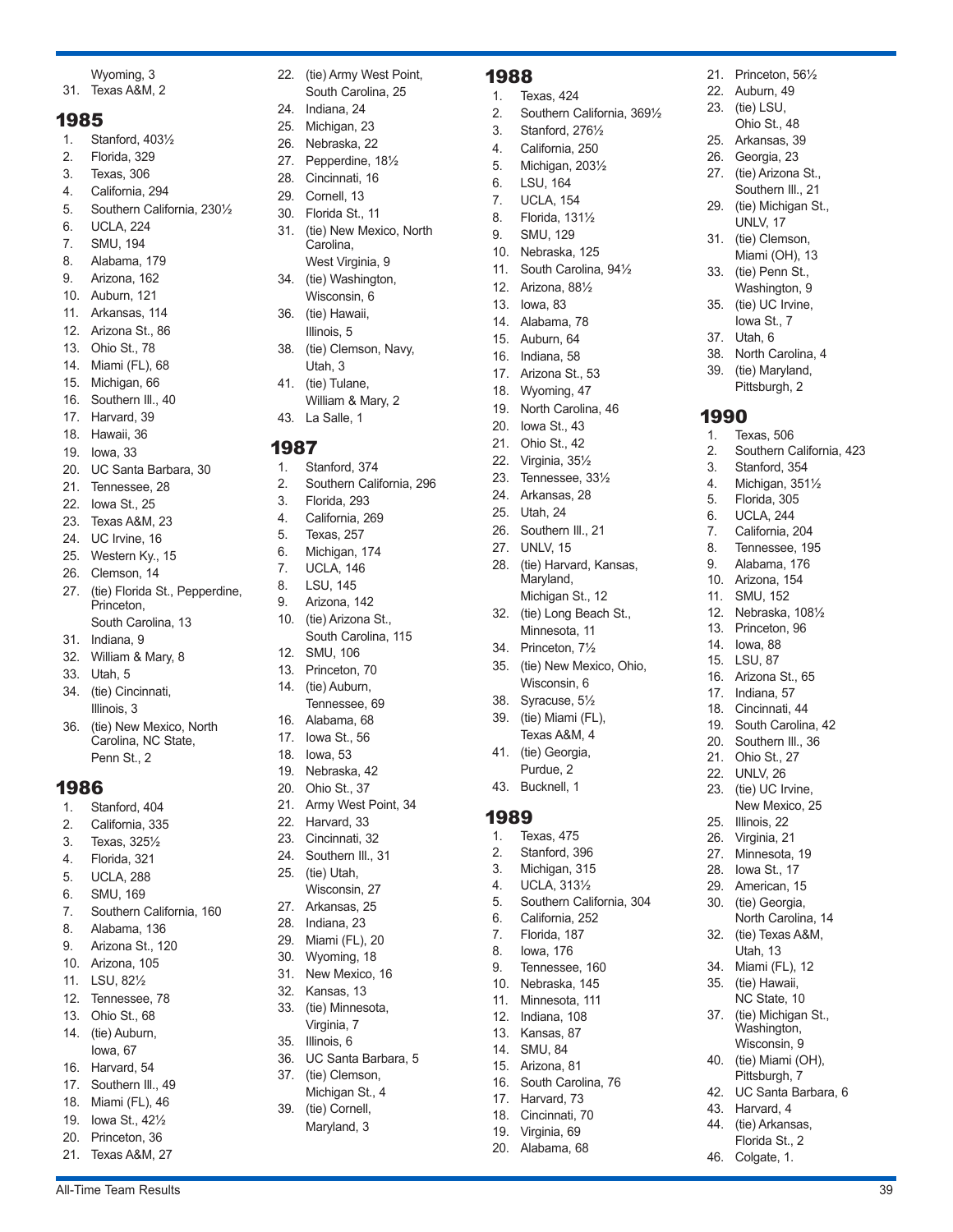- 1. Texas, 476
- 2. Stanford, 420
- 3. Florida, 313
- 4. Southern California, 312½
- 5. Tennessee, 249
- 6. Michigan, 245½
- 7. Arizona, 195
- 8. SMU, 183
- 9. Arizona St., 179 10. UCLA, 168
- 11. Alabama, 139
- 12. Iowa, 134
- 13. California, 103
- 14. LSU, 93
- 15. Indiana, 85
- 16. South Carolina, 79½
- 17. Miami (FL), 75
- 18. Minnesota, 68
- 19. Ohio St., 66
- 20. Auburn, 42
- 21. North Carolina, 40
- 22. American, 39
- 23. Princeton, 32
- 24. (tie) Michigan St., Southern Ill., 31
- 26. Washington, 29
- 27. Wisconsin, 21
- 28. Florida St., 19
- 29. New Mexico, 17½
- 30. (tie) Utah,
- Virginia, 13
- 32. (tie) UC Santa Barbara, Nebraska,
- Pittsburgh, 9 35. Air Force, 8
- 36. (tie) Penn,
- Texas A&M, 7
- 38. Arkansas, 6
- 39. (tie) Harvard, Maryland, NC State, 2
- 42. Penn St., 1

### 1992

- 1. Stanford, 632
- 2. Texas, 356
- 3. UCLA, 310
- 4. California, 265
- 5. Arizona, 238 6. Minnesota, 217
- 7. Southern California, 211
- 8. SMU, 198
- 9. Florida, 196
- 10. Michigan, 184
- 11. Tennessee, 150
- 12. Miami (FL), 123
- 13. Iowa, 122
- 14. Arizona St., 121
- 15. Auburn, 85
- 16. Ohio St., 73
- 17. Indiana, 58
- 18. North Carolina, 54
- 19. Virginia, 51
- 20. Alabama, 50
- 21. Harvard, 43
- 22. Michigan St., 34
- 23. UC Santa Barbara, 30

1994

1. Stanford, 566½ 2. Texas, 445 3. Michigan, 370 4. Auburn, 301½ 5. California, 242½

7. Minnesota, 193 8. Florida, 171½ 9. Tennessee, 150½ 10. (tie) Alabama, SMU, 146 12. UCLA, 112 13. Arizona, 108 14. Arizona St., 97 15. Ohio St., 74 16. Georgia, 71 17. Iowa, 70 18. Miami (FL), 65 19. South Carolina, 42 20. (tie) Arkansas, Michigan St., 38

22. Virginia, 36 23. Navy, 32 24. Penn St., 30 25. Cincinnati, 29 26. Kansas, 28 27. Texas A&M, 25 28. American, 23 29. (tie) Indiana, LSU, 20 31. North Carolina, 18 32. Ball St., 16 33. ULM, 15 34. Pacific, 12

35. UC Santa Barbara, 8

36. Hawaii, 7 37. Pittsburgh, 6 38. TCU, 5 39. Florida St., 4 40. (tie) Nebraska, Wisconsin, 3 42. Harvard, 2

1995

1. Michigan, 561 2. Stanford, 475 3. Auburn, 393 4. Texas, 346 5. California, 234 6. Tennessee, 230 7. SMU, 218 8. Arizona, 211½ 9. Minnesota, 211 10. Southern California, 189 11. Miami (FL), 169 12. LSU, 116 13. Iowa, 87½ 14. Arizona St., 62 15. Florida, 55 16. Georgia, 53 17. Indiana, 43

6. Southern California, 216½

18. Pacific, 36 19. Princeton, 33 20. Iowa St., 29 21. Navy, 26

22. (tie) UC Santa Barbara, Virginia, 25 24. Arkansas, 22 25. Florida St., 21 26. Alabama, 17 27. (tie) Harvard, Nebraska, 14 29. Penn St., 13 30. South Carolina, 10 31. Wyoming, 9 32. North Carolina, 8

33. (tie) Southern Ill., Texas A&M,

38. (tie) New Mexico, Ohio St., Pittsburgh, 4 41. Utah, 3½ 42. Villanova, 2½ 43. Yale, 2 44. (tie) Air Force, Washington, 1

Wisconsin, 6 36. (tie) Kansas, Syracuse, 5

1996

1. Texas, 479 2. Auburn, 443½ 3. Michigan, 358 4. Stanford, 312 5. Tennessee, 311½ 6. SMU, 228

7. Southern California, 188 8. Miami (FL), 151 9. Arizona St., 142 10. Florida, 140 11. Georgia, 127 12. Minnesota, 116 13. California, 114 14. Arizona, 106½ 15. North Carolina, 90 16. Harvard, 68 17. LSU, 59 18. Florida St., 58 19. Indiana, 55

20. Fla. Atlantic, 54

21. Navy, 50 22. Texas A&M, 44½ 23. Ohio St., 40 24. Michigan St., 38 25. Nebraska, 37 26. Syracuse, 35 27. Purdue, 34 28. Arkansas, 29 29. Villanova, 21 30. (tie) Alabama, NC State, 18 32. Kentucky, 15 33. Iowa, 13 34. Kansas, 10 35. American, 6

- 24. Wisconsin, 28
- 25. Southern III., 21
- 26. Florida St., 20
- 27. Nebraska, 18
- 28. NC State, 17
- 29. Kansas, 16
- 30. (tie) Lafayette, Princeton, 15
- 32. (tie) Georgia,
- LSU, 13
- 34. Cincinnati, 11 35. (tie) Eastern Mich., Penn St.,
- Purdue, 5
- 38. South Carolina, 4
- 39. Iowa St., 3
- 40. Miami (OH), 2

#### 1993

- 1. Stanford, 520½
- 2. Michigan, 396
- 3. Texas, 326
- 4. Arizona, 263
- 5. UCLA, 260
- 6. Auburn, 215
- 7. California, 175
- 8. Tennessee, 170
- 9. Florida, 157½
- 10. SMU, 148½
- 11. Minnesota, 137½
- 12. Miami (FL), 135
- 13. Southern California, 129½
- 14. North Carolina, 96
- 15. Georgia, 92
- 16. Kansas, 83
- 17. Iowa, 79
- 18. Alabama, 71½
- 19. Arizona St., 71
- 20. Nebraska, 69
- 21. Ohio St., 61
- 22. LSU, 53
- 23. Virginia, 40
- 24. NC State, 37

27. Syracuse, 20 28. Wisconsin, 19

32. Ball St., 10 33. Penn, 9 34. Air Force, 8 35. (tie) Navy, Princeton, Purdue, 7 38. New Mexico, 4 39. (tie) Harvard, Utah, 3 41. (tie) Indiana, Penn St., 1

25. Southern III., 25 26. South Carolina, 24

29. (tie) Arkansas, Michigan St., Texas A&M, 15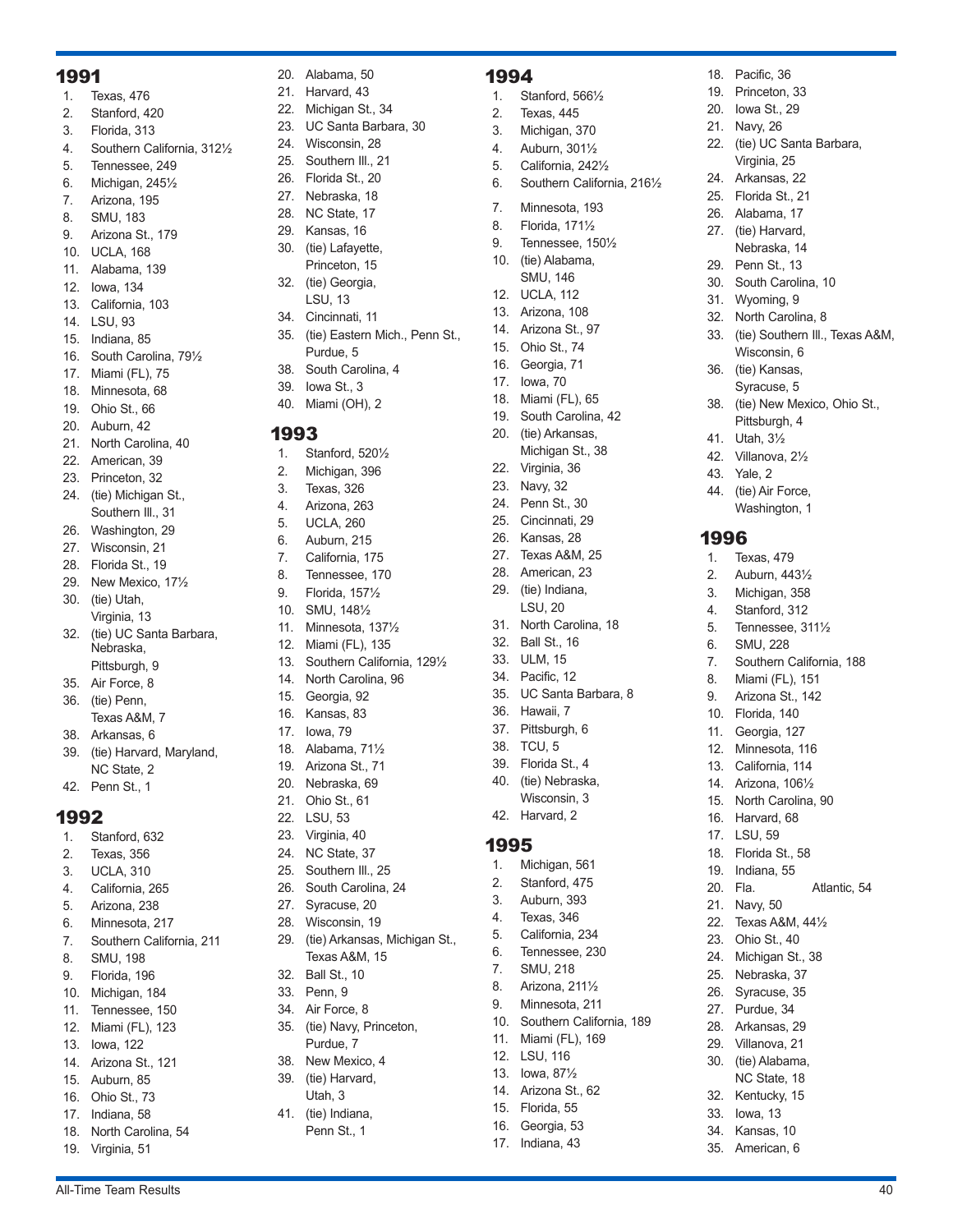- 36. (tie) Iowa St.,
- New Mexico, 5
- 38. Hawaii, 4
- 39. Northwestern, 3

- 1. Auburn, 496½
- 2. Stanford, 340
- 3. Georgia, 297
- 4. Texas, 286 5. Tennessee, 235½
- 6. Southern California, 235
- 7. Michigan, 209
- 8. Miami (FL), 197
- 9. Florida St., 160
- 10. SMU, 157
- 11. Arizona St., 113
- 12. (tie) Minnesota, Nebraska, 109
- 14. LSU, 103
- 15. California, 95
- 16. Arizona, 84
- 17. Florida, 80
- 18. Harvard, 75½
- 19. Purdue, 57½
- 20. (tie) Indiana,
- Virginia, 55
- 22. North Carolina, 45
- 23. (tie) Alabama,
- Texas A&M, 40 25. Ohio St., 35
- 26. Kentucky, 34
- 27. (tie) Kansas,
- Villanova, 30
- 29. Syracuse, 28
- 30. UC Santa Barbara, 26½
- 31. Pittsburgh, 25
- 32. BYU, 21½
- 33. Eastern Mich., 14
- 34. Toledo, 12
- 35. (tie) Fla. Atlantic, Iowa St., 11
- 37. NC State, 8
- 38. Northwestern, 6
- 39. Hawaii, 5
- 40. UNLV, 4
- 41. Iowa, 3
- 42. (tie) New Mexico, TCU, 1

### 1998

- 1. Stanford, 599
- 2. Auburn, 394½
- 3. Texas, 362½ 4. Tennessee, 233
- 5. Southern California, 220
- 6. Arizona, 185
- 7. Georgia, 175½
- 8. California, 175
- 9. SMU, 155½
- 10. Arizona St., 143
- 11. Harvard, 136
- 12. Michigan, 134

13. Florida St., 130

39. (tie) Iowa,

1. Texas, 538 2. Auburn, 385 3. Arizona, 360½ 4. Stanford, 279½ 5. California, 279

2000

New Mexico, 1

21. Miami (FL), 37 22. Harvard, 32 23. Northwestern, 27 24. Iowa St., 26 25. Purdue, 21 26 (tie) Indiana, Ohio St., 20 28. Columbia, 11 29. Georgia Tech, 10

34. Yale, 6

1. Texas, 512 2. Stanford, 501 3. Auburn, 365½ 4. Florida, 277

6. California, 271 7. Arizona, 242 8. Minnesota, 216 9. Michigan, 183 10. Georgia, 167 11. Virginia, 157½ 12. Tennessee, 144 13. Miami (FL), 106 14. Arizona St., 84 15. Penn St., 54 16. Kentucky, 50 17. Harvard, 42 18. Wisconsin, 41½ 19. Northwestern, 39 20. Alabama, 34 21. Texas A&M, 33 22. SMU, 29½ 23. BYU, 21 24. Pittsburgh, 18 25. UNCW, 15 26. South Carolina, 14 27. (tie) Georgia Tech, Hawaii,

LSU, 11 30. Washington, 9 31. North Carolina, 7 32. Indiana, 5 33. (tie) Cincinnati, Purdue, 3 35. (tie) Drexel, Iowa, UNLV, Princeton, 2.

1. Auburn, 609½ 2. Texas, 413 3. Stanford, 374 4. California, 329 5. Southern California, 268

6. Florida, 232 7. Minnesota, 228 8. Arizona, 205 9. Michigan, 173½ 10. Virginia, 125 11. Arizona St., 116½ 12. Alabama, 115

2003

2002

30. (tie) BYU, UNLV, NC State, Syracuse, 7

5. Southern California, 272

6. Southern California, 249 7. (tie) Minnesota, Tennessee, 219 9. Florida, 207 10. Arizona St., 152½ 11. Miami (FL), 152 12. Virginia, 131 13. Nebraska, 129 14. Michigan, 119 15. (tie) Georgia, Hawaii, 92 17. Texas A&M, 57 18. South Carolina, 54 19. Penn St., 42 20. Kentucky, 30½ 21. NC State, 29 22. Alabama, 26 23. LSU, 25

24. Central Conn. St., 22

North Carolina, 13

25. UNLV, 21 26. Harvard, 20 27. Purdue, 16 28. (tie) Iowa,

30. Indiana, 10 31. Pacific, 6 32. Ohio St., 5 33. (tie) BYU, Wisconsin, 4 35. (tie) Iowa St., Pittsburgh, 3 37. Columbia, 1

2001

1. Texas, 597½ 2. Stanford, 457½ 3. Tennessee, 330½ 4. Southern California, 299

5. Florida, 265 6. Arizona, 251 7. Auburn, 236 8. California, 191 9. Minnesota, 176 10. Michigan, 161 11. Texas A&M, 156 12. SMU, 88 13. Virginia, 82 14. Arizona St., 79 15. Georgia, 78 16. Penn St., 72½ 17. Kentucky, 53 18. Wisconsin, 43 19. LSU, 39

20. South Carolina, 38

- 14. Minnesota, 105 15. Miami (FL), 100
- 16. Texas A&M, 91
- 17. Virginia, 89
- 18. Nebraska, 80
- 19. LSU, 77
- 20. Ohio St., 67
- 21. Indiana, 56
- 22. BYU, 50½
- 23. Cincinnati, 41
- 24. Kentucky, 39
- 25. Alabama, 34
- 26. Florida, 19
- 27. (tie) UC Santa Barbara,
- Kansas, 16
- 29. Eastern Mich., 15
- 30. (tie) UNLV, North Carolina, Syracuse, 12
- 33. Iowa, 11
- 34. Purdue, 10
- 35. Iowa St., 8
- 36. Maryland, 1
- 37. South Carolina, ½

### 1999

- 1. Auburn, 467½
- 2. Stanford, 414½
- 3. Texas, 356½
- 4. California, 300½
- 5. Arizona, 296
- 6. Southern California, 286½
- 7. Tennessee, 171
- 8. Michigan, 169
- 9. Georgia, 149½
- 10. Texas A&M, 148
- 11. Nebraska, 139 12. Florida St., 136½
- 13. Miami (FL), 128
- 14. Virginia, 114
- 15. Minnesota, 112
- 16. Arizona St., 84½
- 17. Florida, 67
- 18. LSU, 53
- 19. Hawaii, 49
- 20. Penn St., 41
- 21. Indiana, 38
- 22. Alabama, 35
- 23. Miami (OH), 25

34. NC State, 8 35. Kansas, 7

24. (tie) UC Santa Barbara, Harvard, 24 26. BYU, 22½ 27. Cincinnati, 18 28. Northwestern, 16 29. UNLV, 14 30. North Carolina, 13 31. Purdue, 12

32. (tie) Eastern Mich., SMU, 11

36. (tie) Central Conn. St., South Carolina, 5 38. Wisconsin, 4½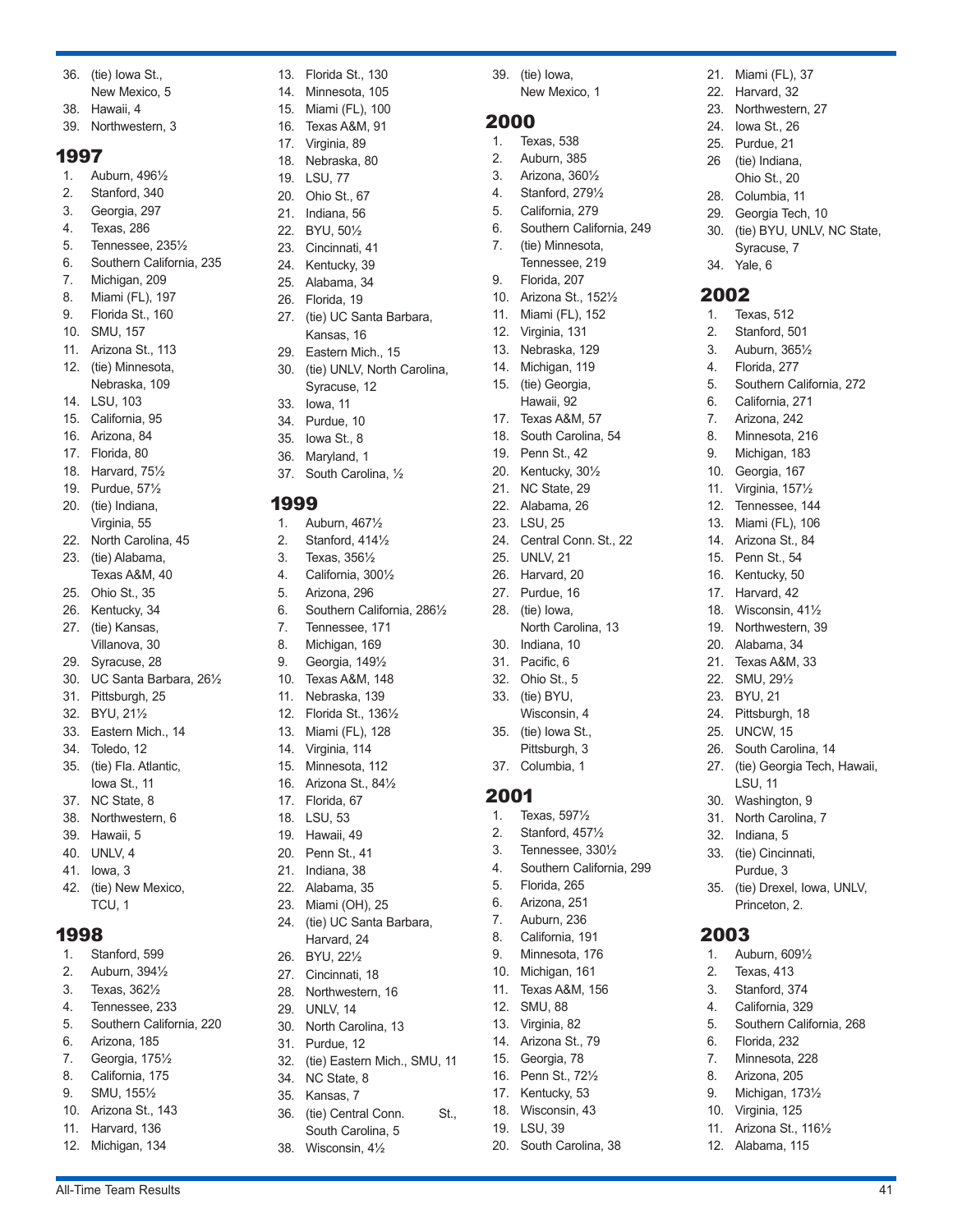- 13. Wisconsin, 105
- 14. Georgia, 104
- 15. Texas A&M, 90
- 16. Tennessee, 86
- 17. Kentucky, 70
- 18. LSU, 58
- 19. Princeton, 43 20. South Carolina, 31
- 21. Indiana, 24
- 22. (tie) BYU,
- Miami (FL), 22
- 24. Hawaii, 21
- 25. SMU, 20
- 26. Northwestern, 19
- 27. Oakland, 17
- 28. (tie) American, Georgia Tech, Wyoming, 15
- 31. Harvard, 13
- 32. (tie) Florida St., North Carolina, 9
- 34. (tie) Penn St., Purdue, 7
- 36. Pittsburgh, 6
- 37. Missouri, 4
- 38. Columbia, 3
- 39. Iowa, 2
- 40. Drexel, 1

- 1. Auburn, 634
- 2. Stanford, 377½
- 3. Texas, 374
- 4. Arizona, 322
- 5. Michigan, 271
- 6. Florida, 266
- 7. California, 255½
- 8. Tennessee, 140
- 9. Minnesota, 130
- 10. Georgia, 112½
- 11. Northwestern, 112
- 12. Texas A&M, 111
- 13. Virginia, 108½
- 14. Southern California, 106
- 15. Kentucky, 83
- 16. Wisconsin, 79½
- 17. Indiana, 75½
- 18. Arizona St., 62 19. Miami (FL), 56
- 20. South Carolina, 52
- 21. LSU, 37
- 22. Wyoming, 33
- 23. North Carolina, 23
- 24. SMU, 22
- 25. (tie) Hawaii,
- Washington, 20
- 27. Purdue, 16 28. (tie) Iowa,
- Navy, 14
- 30. (tie) Harvard,
- Ohio St., 13
- 32. Pittsburgh, 6 33. Virginia Tech, 5
- 34. Alabama, 3

35. (tie) Clemson, Georgia Tech, 2

Princeton, 28 24. Kentucky, 27½ 25. Oakland, 22 26. Utah, 21 27. Virginia Tech, 19 28. UNLV, 18

36. Louisville, 3 37. (tie) George Mason, Georgia Tech, 2

39. Kentucky, 1

1. Arizona, 500½ 2. Texas, 406 3. Stanford, 344 4. California, 332½ 5. Auburn, 316 6. Michigan, 271½ 7. Georgia, 229 8. Florida, 210 9. Tennessee, 172 10. Indiana, 166 11. Minnesota, 137½ 12. Northwestern, 85 13. Texas A&M, 78 14. SMU, 71 15. Virginia, 69 16. Ohio St., 63 17. Miami (FL), 59 18. Arizona St., 51 19. Kentucky, 47 20. Yale, 40 21. Florida St., 39 22. Alabama, 37 23. (tie) Hawaii, Penn St., 33 25. Purdue, 25 26. Louisville, 24 27. Oakland, 23 28. Princeton, 21 29. (tie) LSU,

North Carolina, 20

31. Harvard, 19 32. Denver, 16 33. West Virginia, 14 34. (tie) UC Irvine, Pittsburgh, 11 36. Southern California, 9 37. Virginia Tech, 8 38. Missouri, 5 39. Wisconsin, 4 40. Cincinnati, 3 41. Notre Dame, 2

2009

1. Auburn, 526 2. Texas, 487 3. Stanford, 460½ 4. California, 350 5. Florida, 324 6. Arizona, 309 7. Michigan, 248 8. Tennessee, 144 9. Virginia, 133 10. Georgia, 131 11. Minnesota, 108 12. Texas A&M, 104 13. Purdue, 77 14. Ohio St., 55

2008

29. UC Santa Barbara, 17

West Virginia, 16 32. Miami (FL), 15 33. (tie) Florida St., Georgia Tech, 12 35. (tie) Air Force, UNCW, 11 37. South Carolina, 10 38. Missouri, 9 39. George Mason, 8

41. (tie) BYU, Fla. Atlantic, Louisville, North Carolina, 5 45. Washington, 4 46. (tie) Cornell, Syracuse, 3 48. Yale, 2½ 49. Penn St., 2

30. (tie) Hawaii,

40. LSU, 7

2007

1. Auburn, 566 2. Stanford, 397 3. Arizona, 371 4. Florida, 321 5. Texas, 296 6. Northwestern, 221 7. Michigan, 207 8. California, 176

9. Southern California, 145 10. Minnesota, 131 11. Tennessee, 128 12. Ohio St., 105 13. Georgia, 98 14. Alabama, 91½ 15. Indiana, 72 16. Virginia, 60½ 17. Florida St., 60 18. SMU, 58 19. Texas A&M, 45 20. (tie) Hawaii,

West Virginia, 41 22. Arizona St., 36 23. Miami (FL), 35 24. Purdue, 33 25. UC Irvine, 32 26. BYU, 23

27. North Carolina, 16

28. LSU, 15 29. Wisconsin, 14 30. Yale, 13½ 31. (tie) Pittsburgh, South Carolina, 12 33. UC Santa Barbara, 11

34. Harvard, 6 35. Oakland, 3½

### 2005

- 1. Auburn, 491
- 2. Stanford, 414
- 3. Arizona, 388
- 4. California, 381
- 5. Florida, 284
- 6. Michigan, 240
- 7. Texas, 236
- 8. Northwestern, 191
- 9. Southern California, 189
- 10. Georgia, 177
- 11. Minnesota, 175
- 12. Kentucky, 116
- 13. Virginia, 111
- 14. Alabama, 93
- 15. Texas A&M, 88
- 16. Indiana, 76
- 17. Tennessee, 50
- 18. Miami (FL), 49
- 19. Wisconsin, 45
- 20. (tie) Arizona St., Purdue, 40
- 22. (tie) Harvard, Ohio St., 23
- 24. UNLV, 18
- 25. Wyoming, 15
- 26. South Carolina, 13
- 27. (tie) LSU, Louisville, 9
- 29. Penn St., 7
- 30. SMU, 5
- 31. NC State, 4
- 32. (tie) Georgia Tech, North Carolina,
	- Virginia Tech, 3
- 35. (tie) Florida St., Princeton, 2

### 2006

- 1. Auburn, 480½
- 2. Arizona, 440½
- 3. Stanford, 362½
- 4. Texas, 307
- 5. Florida, 268½
- 6. California, 250½
- 7. Southern California, 223
- 8. Michigan, 209
- 9. Georgia, 197

12. Indiana, 115½ 13. Alabama, 114½ 14. Arizona St., 68 15. Tennessee, 66 16. Purdue, 59 17. Texas A&M, 45 18. Virginia, 39 19. SMU, 38 20. Harvard, 29½

10. Northwestern, 183½ 11. Minnesota, 136½

21. (tie) NC State, Ohio St.,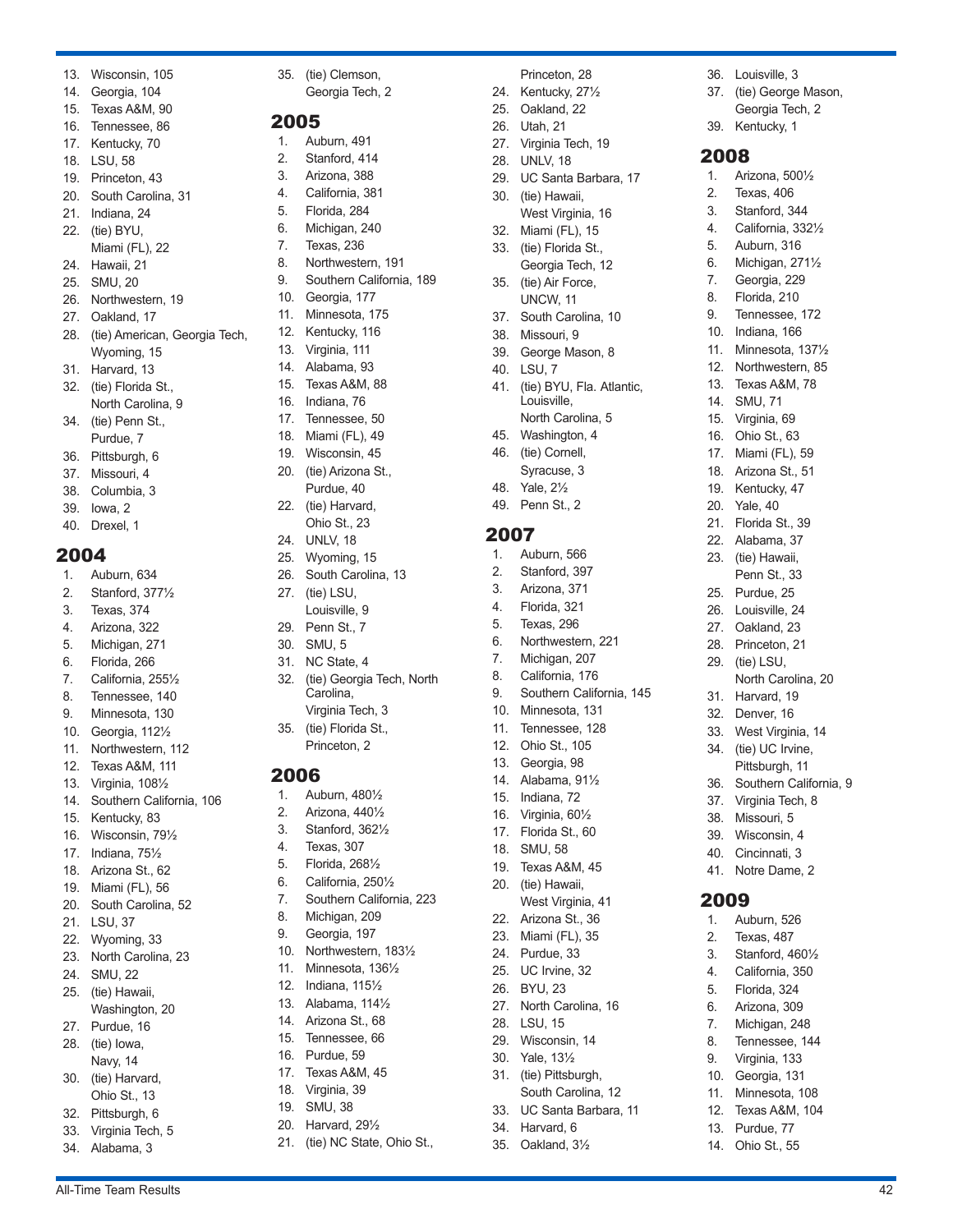#### 15. Southern California, 50

- 16. Washington, 48
- 17. Kentucky, 46
- 18. Miami (FL), 40
- 19. Georgia Tech, 38
- 20. Florida St., 36
- 21. (tie) Alabama,
- Yale, 34
- 23. Princeton, 32
- 24. SMU, 30 25. Indiana, 25
- 
- 26. North Carolina, 23 27. Denver, 22
- 28. LSU, 20
- 29. (tie) Louisville,
- South Carolina, 15
- 31. Arizona St., 14
- 32. Penn St., 10
- 33. UC Irvine, 9
- 34. West Virginia, 6
- 35. Oakland, 5
- 36. Virginia Tech, 4½
- 37. (tie) Cleveland St., Navy, 4
- 39. (tie) UC Davis, Wisconsin, 3
- 41. Cincinnati, 2

### 2010

- 1. Texas, 500
- 2. California, 469½
- 3. Arizona, 387
- 4. Stanford, 369
- 5. Florida, 364
- 6. Auburn, 277½
- 7. Michigan, 204
- 8. Georgia, 143 9. Ohio St., 136½
- 10. Virginia, 123
- 11. Southern California, 116½
- 12. Texas A&M, 102
- 13. Purdue, 97
- 14. Minnesota, 82
- 15. North Carolina, 76½
- 16. Kentucky, 69
- 17. Tennessee, 56 18. Duke, 52
- 19. Florida St., 49½
- 20. Cincinnati, 42
- 21. (tie) Louisville,
- UNLV, 37
- 23. Georgia Tech, 35
- 24. Arizona St., 31 25. BYU, 27
- 26. Alabama, 26
- 27. Missouri, 24
- 28. Miami (FL), 21
- 29. LSU, 16
- 30. Wisconsin, 12
- 31. Indiana, 4
- 32. (tie) Harvard,
- Navy, 3
- 34. Northwestern, 2

#### 35. SMU, 1

#### 2011

- 1. California, 493
- 2. Texas, 470½
- 3. Stanford, 403
- 4. Arizona, 302
- 5. Florida, 291
- 6. Auburn, 269½
- 7. Southern California, 206

22. Tennessee, 34 23. Princeton, 33 24. Minnesota, 31 25. Alabama, 22 26. Iowa, 20 27. Wisconsin, 19 28. Notre Dame, 15 29. Duke, 13 30. Clemson, 12½

2014

1. California, 468.5 2. Texas, 417.5 3. Florida, 387 4. Michigan, 310 5. Georgia, 259 6. Auburn, 230 7. Arizona, 198.5

8. Southern California, 182

38. (tie) North Carolina, LSU, 7 40. (tie) Columbia, Denver, 5 42. (tie) Dartmouth, Harvard, 4 44. (tie) Texas A&M, Wyoming, 3

46. Cal Poly, 2 47. Georgia Tech, 1.5 48. CSU Bakersfield, 1

1. Texas, 528 2. California, 399 3. Michigan, 312

5. Florida, 248 6. Stanford, 209 7. Georgia, 208½ 8. NC State, 199½ 9. Auburn, 182 10. Alabama, 176 11. Missouri, 132½ 12. Indiana, 126 13. Arizona, 125½ 14. Tennessee, 111 15. Louisville, 105½ 16. Ohio St., 90 17. Purdue, 75

4. Southern California, 278

2015

9. Stanford, 155 10. Indiana, 141 11. Louisville, 129 12. Alabama, 121.5 13. NC State, 113.5 14. Florida St., 105 15. Tennessee, 98 16. Missouri, 95 17. Penn St., 63 18. Ohio St., 54 19. UNLV, 50 20. Virginia Tech, 46 21. Duke, 36 22. Minnesota, 29 23. (tie) Arizona St., West Virginia, 28 25. Miami (FL), 26 26. Virginia, 23 27. Purdue, 21 28. Hawaii, 16 29. Northwestern, 15 30. Notre Dame, 14 31. Navy, 12 32. Western Ky., 11 33. (tie) Wisconsin, South Carolina, 10 35. (tie) Penn, Utah, 9 37. Kentucky, 8

31. (tie) Eastern Mich., LSU, Michigan St., 12

34. Harvard, 10 35. BYU, 7

1. Michigan, 480 2. California, 406½ 3. Arizona, 313½

5. Texas, 288 6. Florida, 285½ 7. Stanford, 282 8. Auburn, 226½ 9. Indiana, 201 10. Georgia, 163 11. Louisville, 93 12. Ohio St., 87 13. Wisconsin, 84 14. Missouri, 80 15. NC State, 74 16. Tennessee, 59 17. Duke, 54 18. (tie) Arizona St., Minnesota, 53 20. (tie) Penn St., Virginia Tech, 52 22. Kentucky, 45 23. Florida St., 40 24. Texas A&M, 32 25. Purdue, 26 26. LSU, 24 27. Virginia, 22 28. Alabama, 20

4. Southern California, 289

29. (tie) Eastern Mich., UNLV, North Carolina, 15

32. Iowa, 14 33. (tie) Dartmouth, Utah, 11 35. SMU, 8

36. (tie) Michigan St., Notre Dame, 7 38. South Carolina, 4 39. Missouri St., 2 40. Wyoming, 1

2013

36. (tie) Old Dominion, Penn, 6 38. Brown, 4 39. Purdue, 2.

- 8. Virginia, 200
- 9. Michigan, 181
- 10. Georgia, 125½
- 11. Ohio St., 115
- 12. Tennessee, 106½
- 13. Texas A&M, 99½
- 14. North Carolina, 97
- 15. Minnesota, 91
- 16. Purdue, 88
- 17. Louisville, 73
- 18. Indiana, 61
- 19. UNLV, 56
- 20. Duke, 50
- 21. Arizona St., 48
- 22. Missouri, 44
- 23. Florida St., 32
- 24. Wisconsin, 21
- 25. Clemson, 16½
- 26. (tie) LSU,
- Penn St., 14
- 28. Virginia Tech, 11
- 29. Alabama, 10
- 30. (tie) Northwestern, West Virginia, 7
- 32. SMU, 6
- 33. (tie) BYU,
- Wyoming, 5
- 35. Iowa, 4
- 36. South Carolina, 2
- 37. Columbia, 1

#### 2012

- 1. California, 535½
- 2. Texas, 491
- 3. Stanford, 426½

6. Auburn, 254½

8. Florida, 157 9. Louisville, 156 10. Indiana, 140 11. Georgia, 106½ 12. Ohio St., 106 13. Texas A&M, 97 14. North Carolina, 74½ 15. Virginia, 65 16. Florida St., 61 17. Penn St., 56 18. Virginia Tech, 55 19. Missouri, 46 20. Arizona St., 36 21. Kentucky, 35

7. Southern California, 192

4. Arizona, 396 5. Michigan, 271